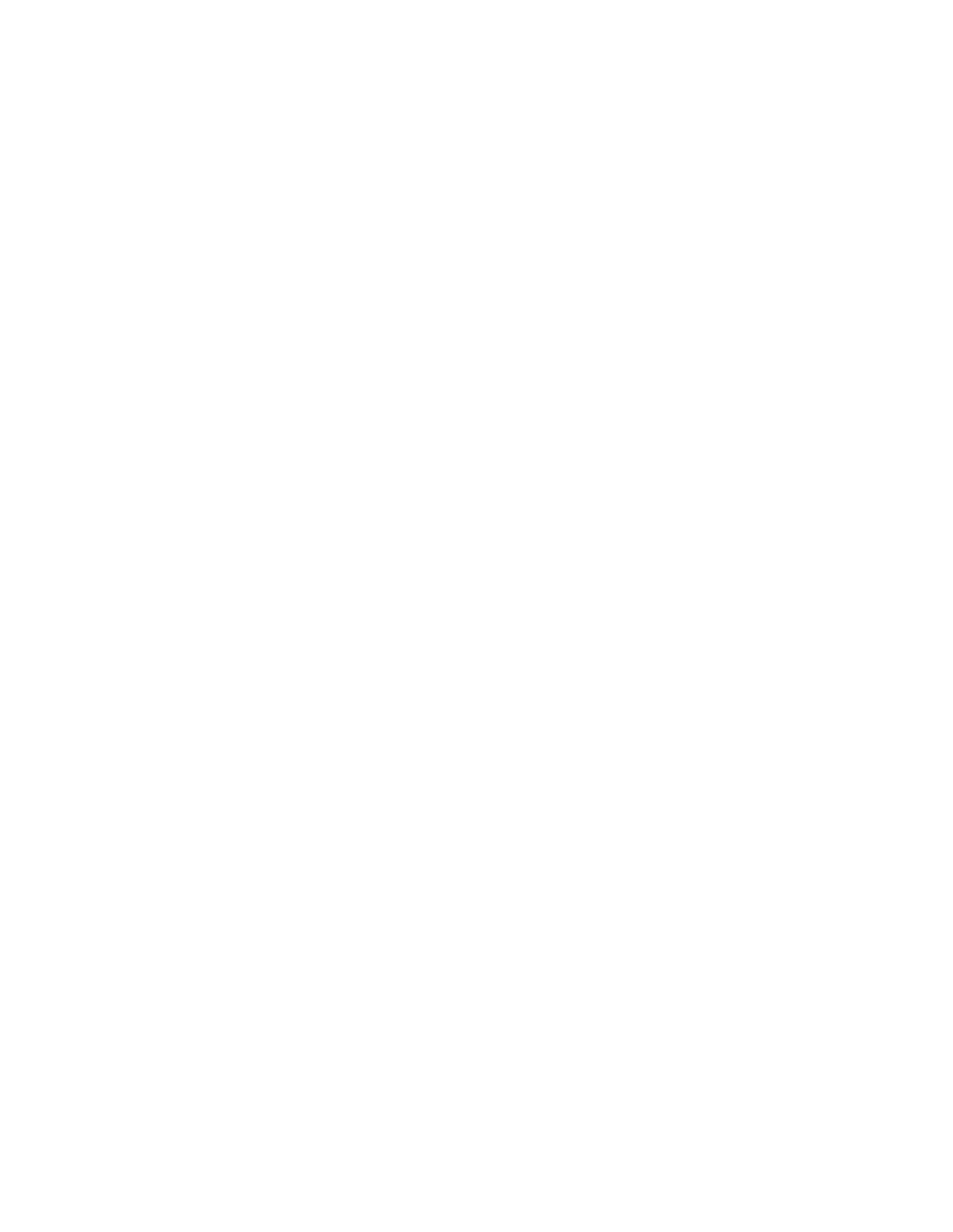#### **ACKNOWLEDGEMENTS**

I need to first thank my advisor, Professor Sharlene Hesse-Biber, for her insight and guidance over the past nine months. Thank you for truly listening to me and for reminding me of the importance of self-care. I would also like to thank Professor Sara Moorman for her continuous support and for helping me set concrete goals for myself. I am grateful for my roommates—for their words of encouragement and for lifting my spirits even when they didn't know it. To my parents I express endless gratitude for everything. And lastly, to the women whom I interviewed: Thank you for trusting me with your stories. You have made me reflect on what kind of woman I want to be.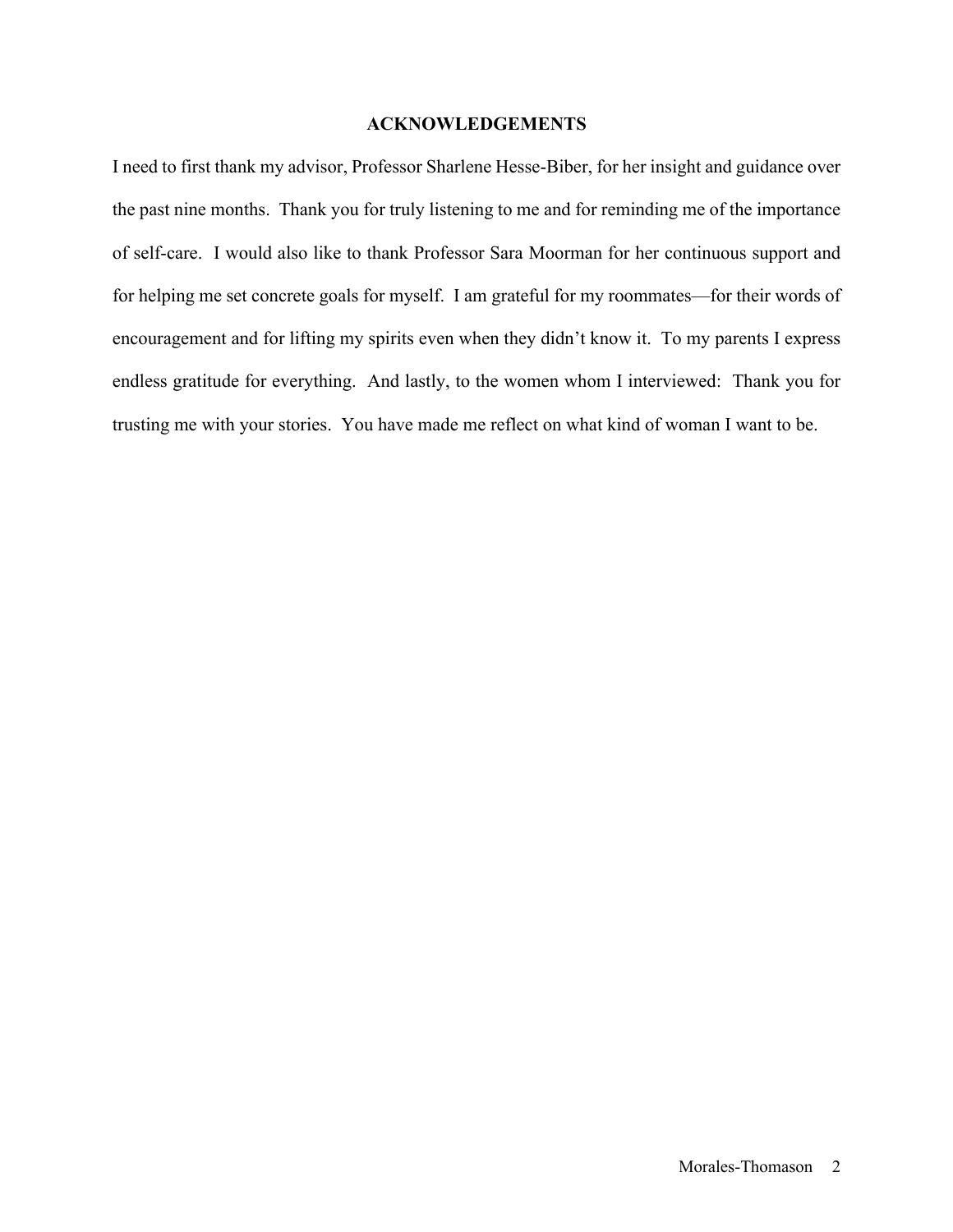#### **ABSTRACT**

This study contributes to and expands upon the existing literature regarding the development of cultural, ethnic, and racial identities as it relates to societal beauty standards. Through conducting nine individual interviews, this qualitative research aims to gain subjugated knowledge regarding the lived experiences of Latina women attending a predominantly white university. Using an intersectional framework, I incorporate theories of social identification, self-categorization, acculturation, and beauty standards. I deploy feminist principles of praxis and utilize a grounded theory approach in my data collection and analysis. My analysis of the data revealed seven major themes: the role of the family, messages about beauty, feeling caught between two spheres, understanding larger social forces, external pressures to identify, creating space for oneself, and defining beauty. The study suggests that despite struggling with elements of ethnic, cultural, and racial identities, the women interviewed ultimately grow to accept and embrace difference, finding value and pride in their identities and experiences. The findings of this study may be of importance to university leaders who seek to better understand ways in which to support this demographic, as well as to other Latina undergraduates who feel isolated in their struggles with identity and beauty standards.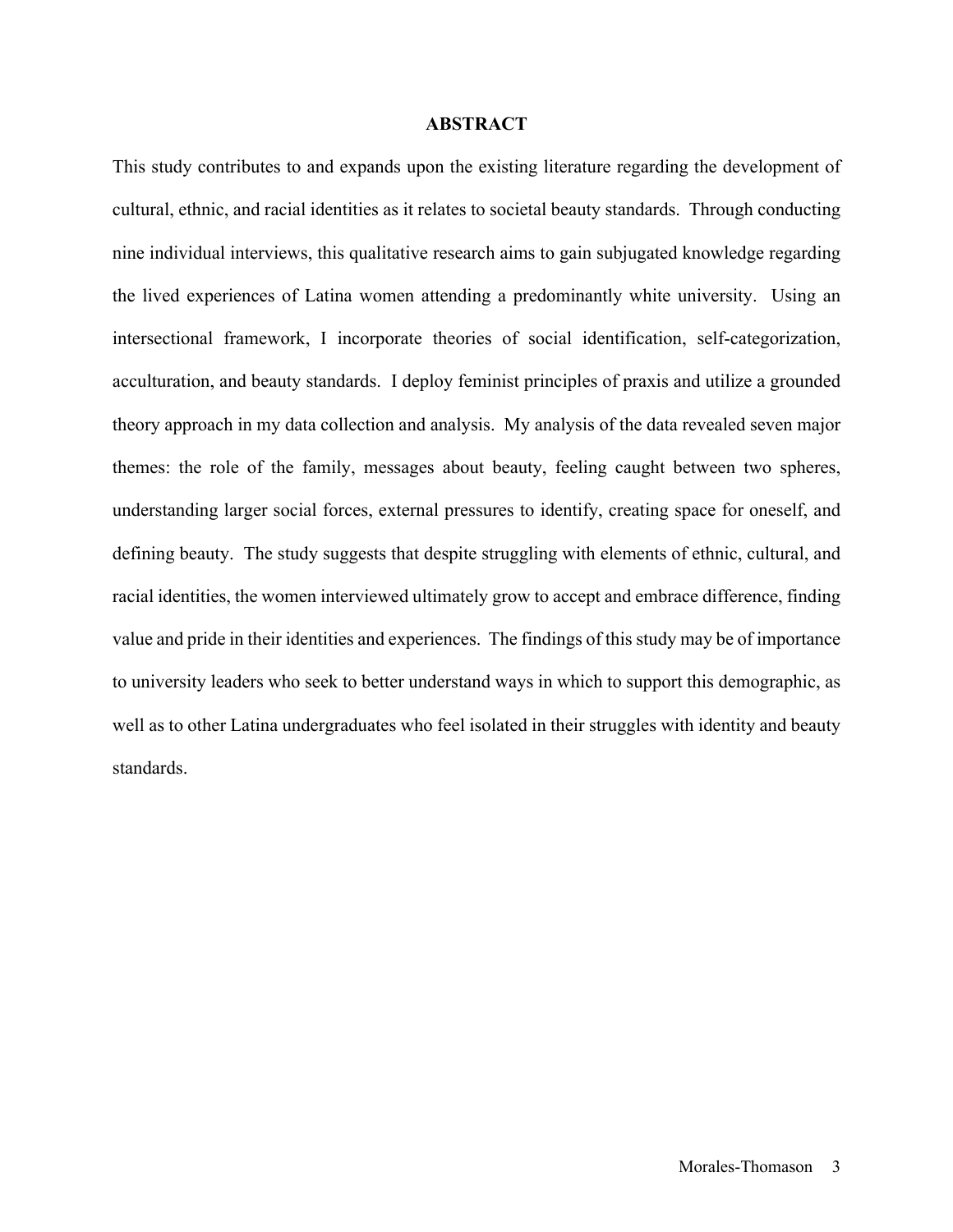## **TABLE OF CONTENTS**

| The Experiences of Students of Color at Predominantly White Universities 16 |  |
|-----------------------------------------------------------------------------|--|
|                                                                             |  |
|                                                                             |  |
|                                                                             |  |
|                                                                             |  |
|                                                                             |  |
|                                                                             |  |
|                                                                             |  |
|                                                                             |  |
|                                                                             |  |
|                                                                             |  |
|                                                                             |  |
|                                                                             |  |
|                                                                             |  |
|                                                                             |  |
|                                                                             |  |
|                                                                             |  |
|                                                                             |  |
|                                                                             |  |
|                                                                             |  |
|                                                                             |  |
|                                                                             |  |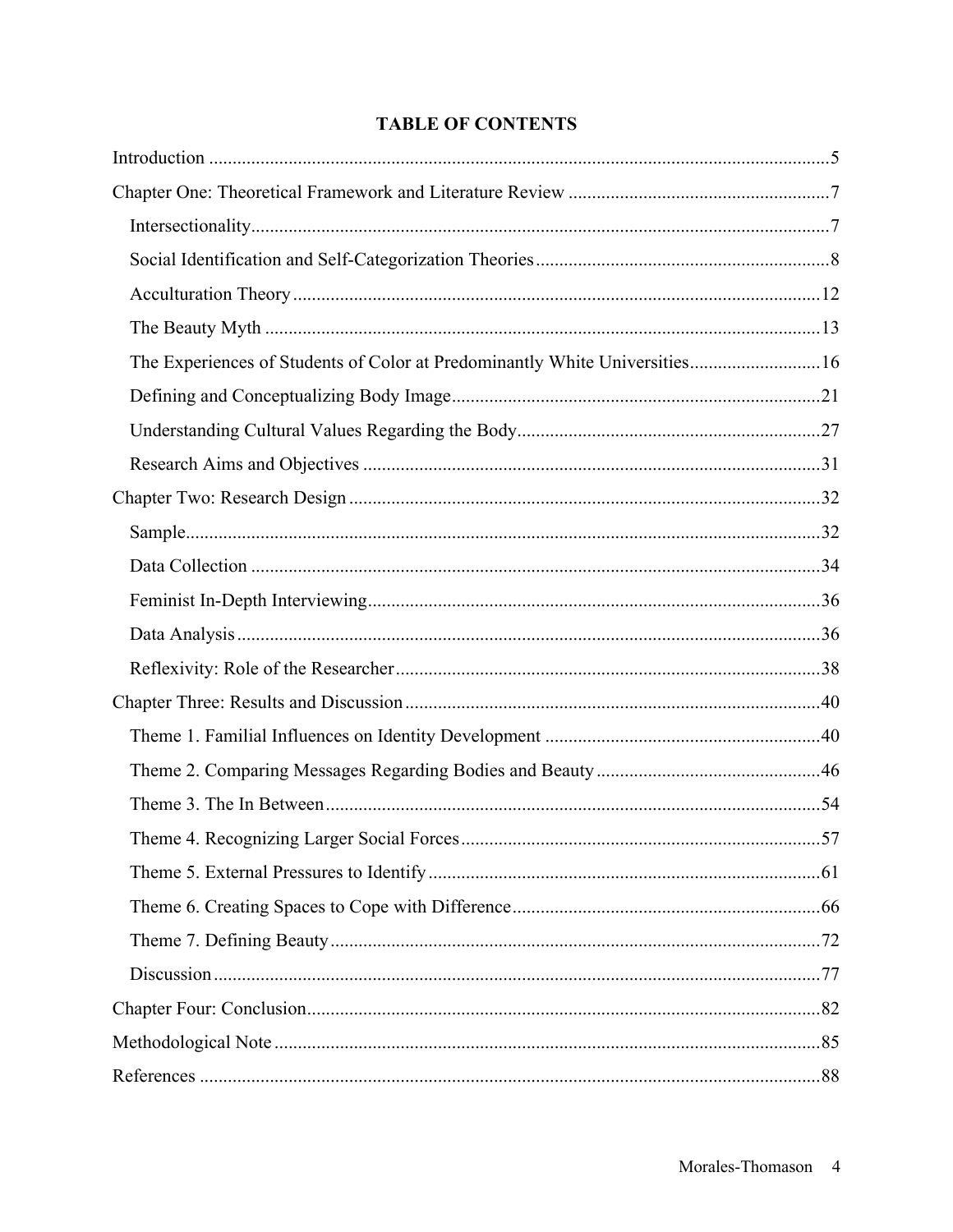#### **INTRODUCTION**

"I do feel like I've been hypersexualized. And from like an earlier age than white girls," Becky shares with me. She recounts a story from ninth grade: She and some friends went to her high school's football game where a senior boy called her, but none of her white friends, "sexy." Her friends thought it was "awesome," but Becky went home that night and cried herself to sleep. At 14, she was not ready to be sexy. A "hopeless romantic," she wanted a boy to have a crush on her or think she was "cute." "Don't perceive me like that before I'm ready to be perceived," she explains. This experience and others like it have shaped how Becky navigates the world, especially dating—conscious of meeting stereotypes of Latina women while still being true to herself.

This story highlights quite well some of the challenges faced by Latin women during the stages of identity development prominent in adolescence. Becky's experience at the football game is an interaction between her Latin identity, one that differentiates her from her peers, and societal expectations for how Latinas should look. These factors have in turn influenced her behavior, her emerging conceptualization of defining beauty, and how she wants to be perceived by others something she observes her white friends do not worry about like she does.

This study seeks to gain subjugated knowledge on the lived experiences of Latina women attending a predominantly white university. An intersectional approach to data collection and data analysis is central to better understand how the nine women interviewed navigate culture, identity, and beauty (Crenshaw 1991). The feminist principles of praxis, specifically privileging the voices of the participants, are also relevant and significant throughout all elements of this project (Hesse-Biber 2006; Hesse-Biber and Flowers 2019).

This paper begins with an exploration of the integrated theoretical framework and a review of the literature, bringing to light relevant themes, in Chapter One. Chapter Two consists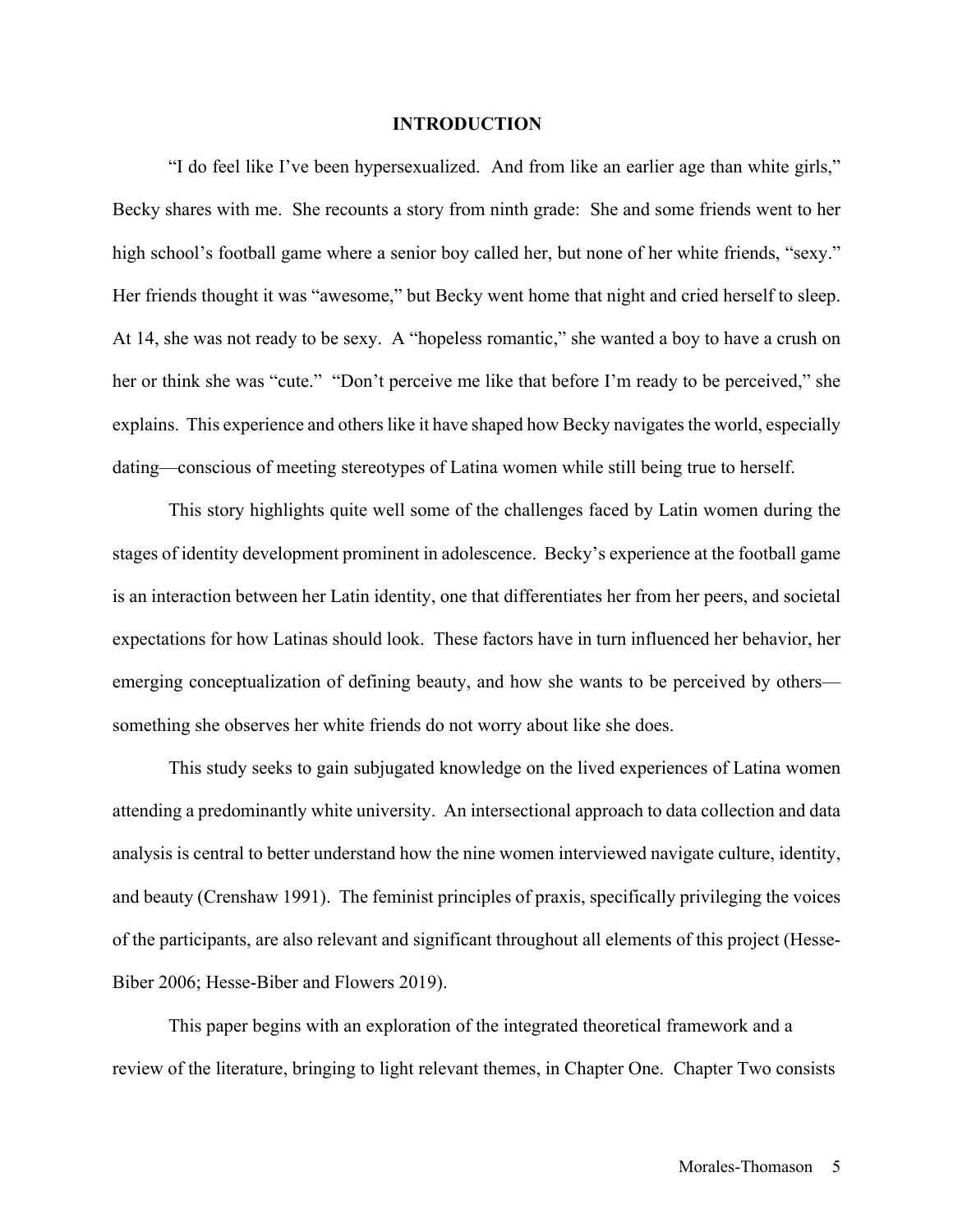of a detailed description of the research design, including grounded theory, in-depth feminist interviewing, and reflexivity. The data analysis revealed seven themes regarding identity development and beauty standards, which are explored in Chapter Three. Chapter Four concludes with limitations and future implications of this study. Finally, the Methodological Note serves as a reflection on the research process.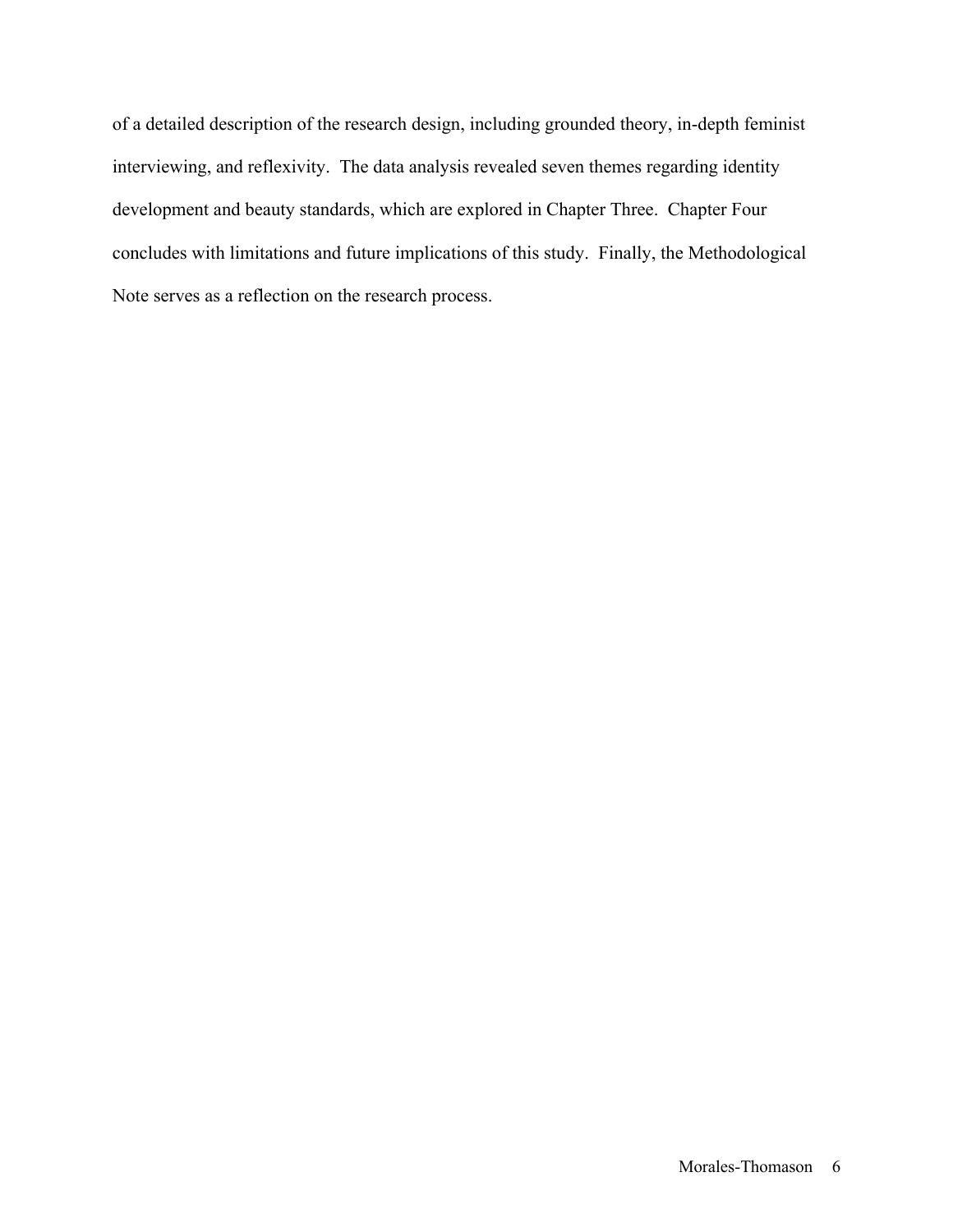#### CHAPTER ONE: **THEORETICAL FRAMEWORK AND LITERATURE REVIEW**

The chapter begins with a theoretical framework to put this study into a broader context. Then, the existing literature is organized thematically to specify some theories and potential patterns that may be important in understanding the lived experiences of Latina undergraduate students navigating identity, culture, and beauty standards.

The literature review seeks to guide the researcher through the data collection and analysis phases of this project. It is important to note that this chapter is not an exhaustive collection of the existing literature; another researcher could add to this compilation, contributing new knowledge, as this area of interest is ever-growing and developing. I hope my study can expand upon the existing frameworks, adding subjugated knowledge to the literature that already exists.

#### **THEORETICAL FRAMEWORK**

#### **Intersectionality**

In her article "Mapping the Margins: Intersectionality, Identity Politics, and Violence Against Women of Color," civil rights advocate and critical race theory scholar Kimberlé Crenshaw (1991) coined the term "intersectionality." The theory of intersectionality purports that each individual possesses overlapping and interdependent social categories and identities, with each category lying on a continuum from dominance to privilege (Crenshaw 1991). Crenshaw (1991) explores intersectionality in "Mapping the Margins" through looking at the case of domestic violence against women of color. Under this framework, Crenshaw (1991:1244) observes that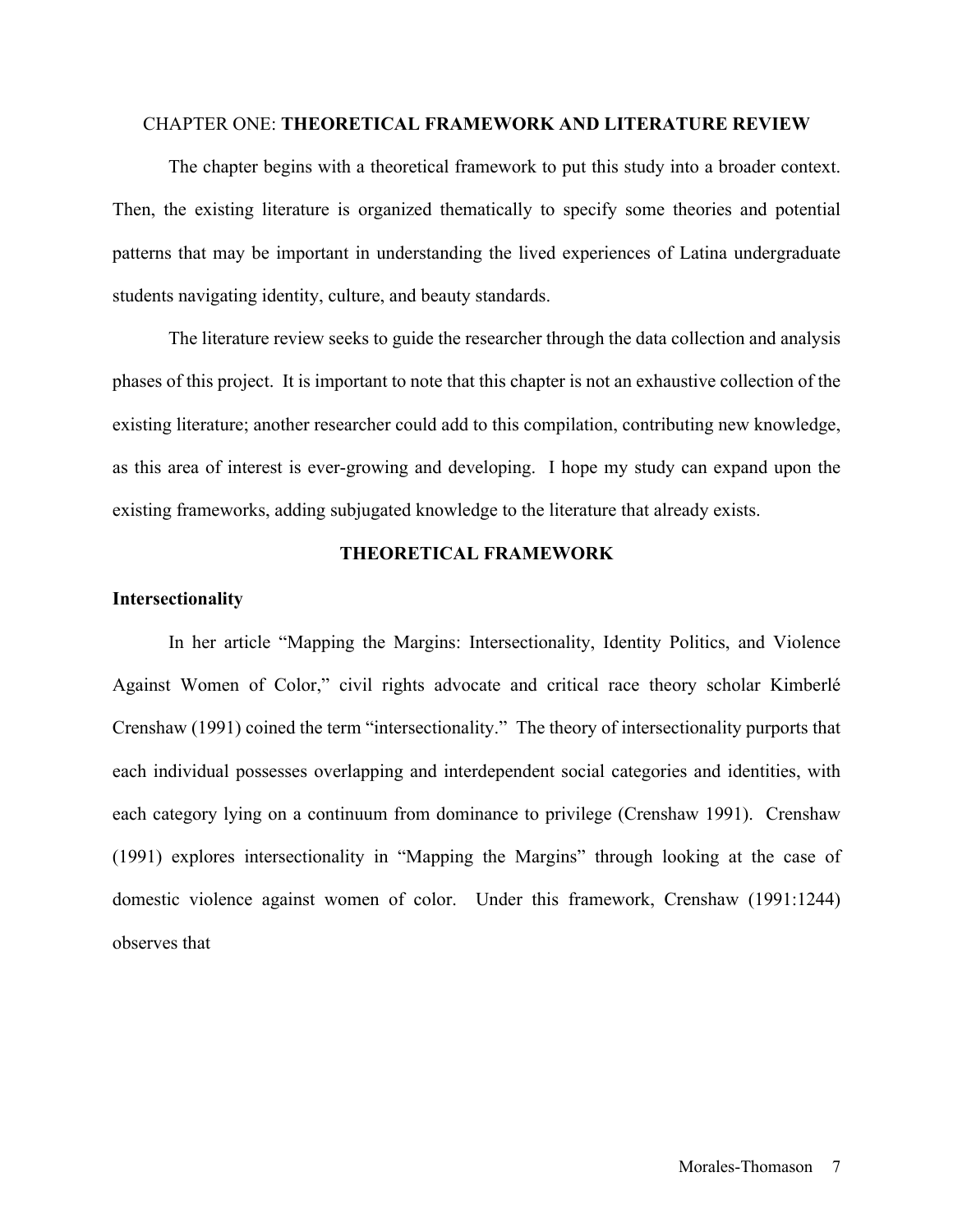because of their intersecting identities as both women *and* of color within discourses that are shaped to respond to one *or* the other, women of color are marginalized within both… the intersection of racism and sexism factors into Black women's lives in ways that cannot be captured wholly by looking at the race or gender dimensions of those experiences separately.

In other words, women of color face sexism, as do white women, and racism, as do all non-white people—but their intersecting identities contribute to an experience that is unique to being both a woman and a person of color. Other differences and intersections which are important to consider in my research include socioeconomic status, ethnicity, nationality, and generational status.

Crenshaw (1991:1245) writes that intersectionality "highlights the need to account for multiple grounds of identity when considering how the social world is constructed." Only by examining various overlapping social identification categories can we gain a deeper understanding of the lived experiences of oppressed groups. In this research, an intersectional approach is integral to better understand how nine Latina women have experienced the development of identity and the interpretation of beauty standards throughout their lives. It cannot be "one size fits all," as the women come from various racial, ethnic, cultural, and economic backgrounds that influence how they navigate and make sense of the world.

#### **Social Identification and Self-Categorization Theories**

Henri Tajfel, a Polish Jewish survivor of World War II, initially explored the ideas behind the social identity theory based on his own experiences with discrimination and intergroup conflict (Ellemers and Haslam 2012). The theory holds that in many social situations people think of themselves and others as members of various groups, not as unique individuals; moreover, people create divisions between "us" and "them," often treating "them" differently (Ellemers and Haslam 2012). This differential treatment of others is where we see racism, sexism, and homophobia,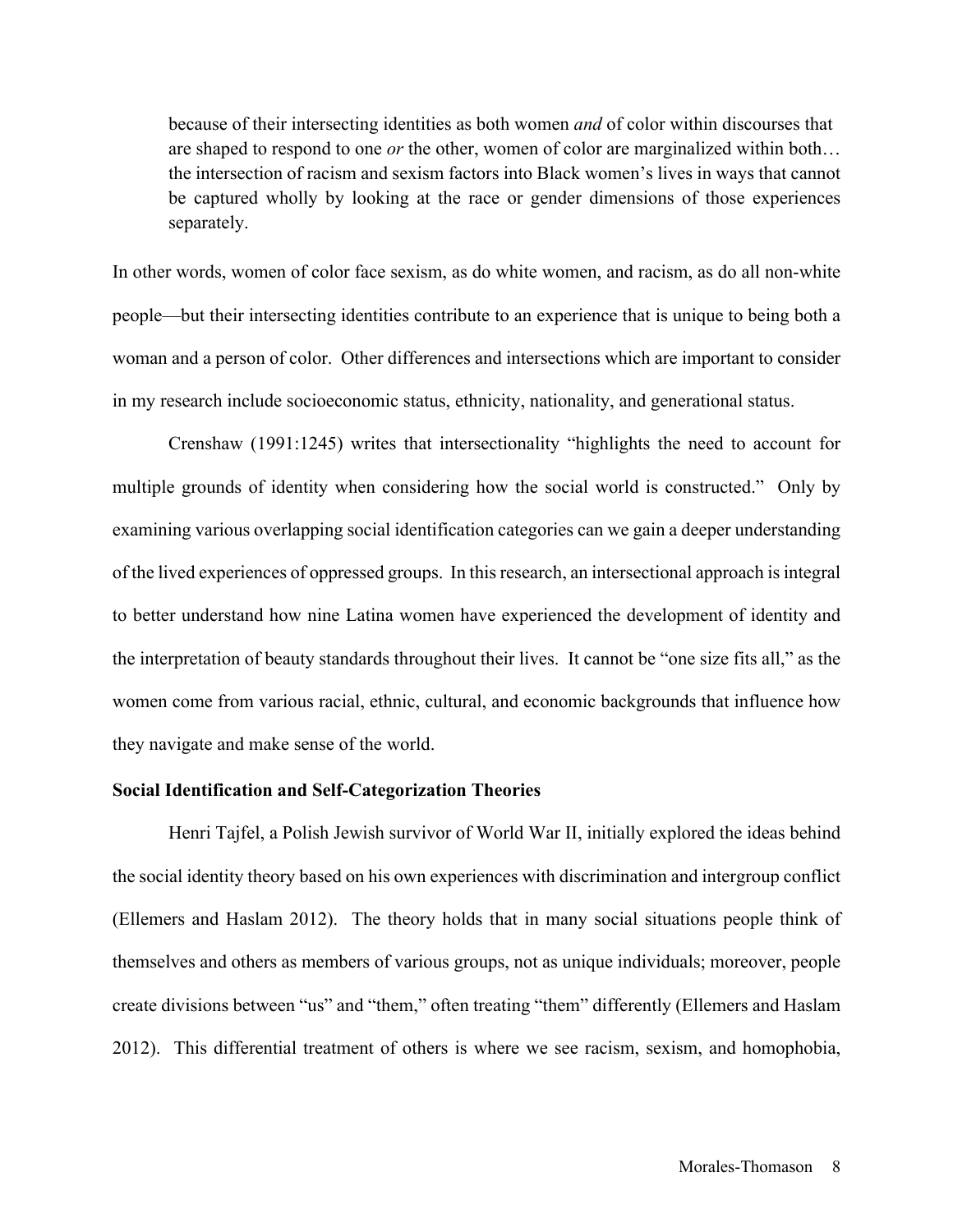amongst a plethora of other forms of discrimination, emerge. The guiding principles of the social identification theory address the following:

- I. The psychological processes behind social identity versus personal identity,
- II. Strategies one can use to deduct a positive social identity, and
- III. Key characteristics of social structures that determine which strategy will likely be used in a given case (Ellemers and Haslam 2012).

In regards to the first core principle of social identity theory, to be in the same social category requires some central group-defining feature to exist. Members of the same category tend to focus on similarities within that category and differences of those in other categories (Ellemers and Haslam 2012). The process of social comparison is through which characteristics of various social categories are valued and interpreted, deemed "good" or "bad" (Ellemers and Haslam 2012). Thus, attaching value to a group characteristic determines the social status and prestige of a group (Ellemers and Haslam 2012). Furthermore, "when specific features are associated with a social group, or when those features are valued in a certain way, the process of social identification determines how this reflects upon the self," write Ellemers and Haslam (2012:382). This means that the individual begins to associate that feature and its attached value with either themself or as something distinct from themself. Therefore, if members of a group care about in-group membership, they will be motivated to emphasize, uphold, and enhance the group values and identity (Ellemers and Haslam 2012). The perceived value of a social identity, and the implications of that, is pertinent to my own research in that it helps to conceptualize the motivations behind women's cultural perspectives and actions.

The second critical component of the social identification theory is the variety of strategies used to achieve a positive social identity: What can those in a low-status social group do to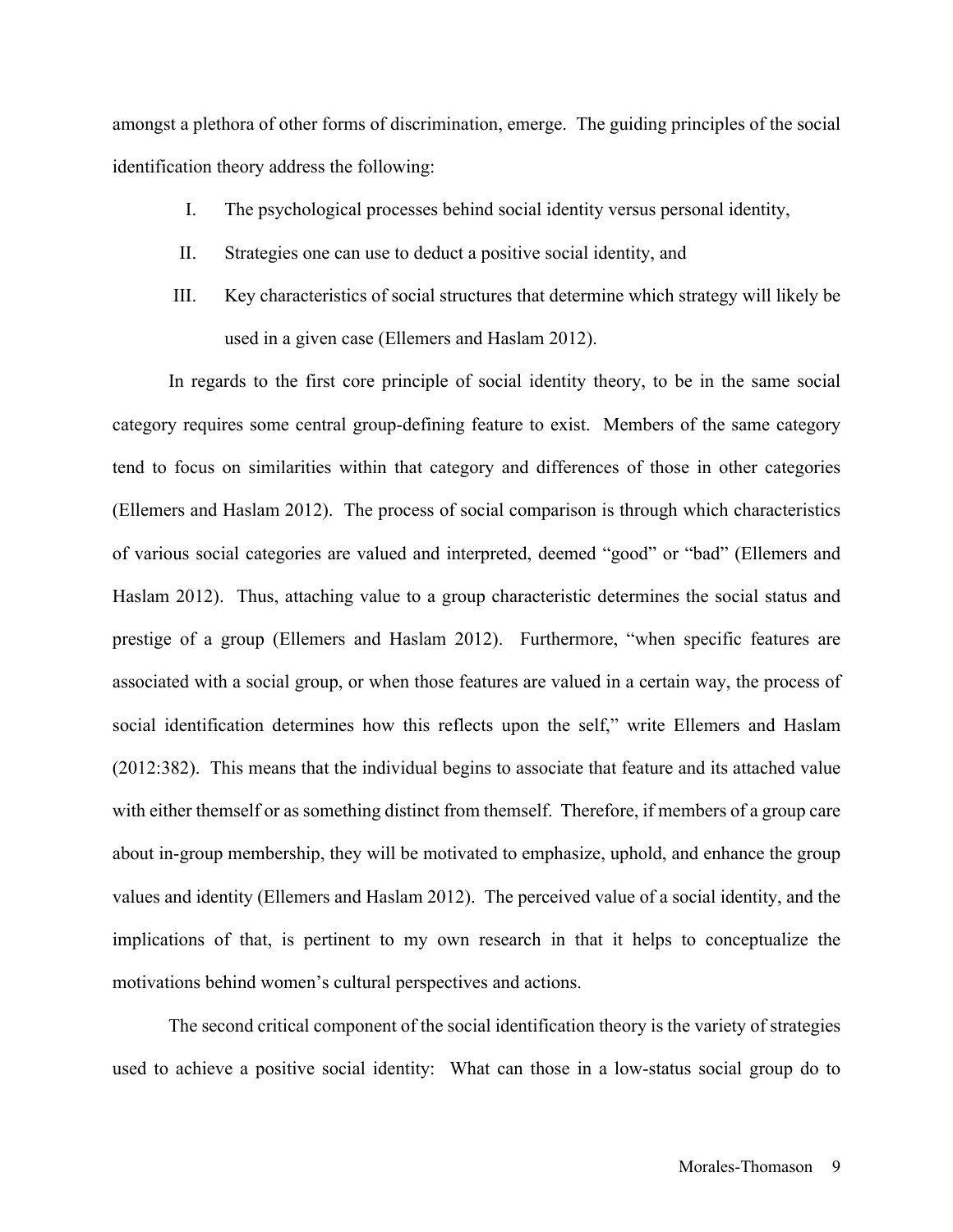improve the value of their social identity? Individual mobility is one way through which an individual of a group may try to escape, avoid, or deny membership of the group, instead trying to "pass" as a member of a higher-standing group (Ellemers and Haslam 2012). This strategy is most applicable to my own research. Individual mobility often includes the individual trying to differentiate themself in some way from the other members of the group (Ellemers and Haslam 2012). Individual mobility was employed in the transition to a predominantly white college by a number of the women whom I interviewed, though it often failed, resulting in the need to accept and embrace difference. The second and third strategies are social creativity and social competition, neither of which are pertinent to my research (Ellemers and Haslam 2012).

The third major component of social identity theory offers that group members will elect a strategy for social change based on whether or not, by nature of these group-defining characteristics, their access to other groups is limited or if they believe they are able to achieve a position in society that reflects individual merit, regardless of group membership (Ellemers and Haslam 2012). In sum, this permeability of group boundaries is the idea that individuals can act independently within a structured social system, one complete with differentiated social categories (Ellemers and Haslam 2012). If group boundaries are deemed permeable, individual mobility will likely be preferable; if not, then it will likely be group movement and change (Ellemers and Haslam 2012). This concept provides a framework to understand why Latin women may feel the desire or need to employ individual mobility to fit into the dominant group at a predominantly white college.

Branching off from the social identification theory is the self-categorization theory, proposed by Turner (1985, as referenced by Ellemers and Haslam 2012), which elaborates on Tajfel's original idea that social categorization underlies the understanding of and response to complex social situations. Specifically, the self-categorization theory holds that social categories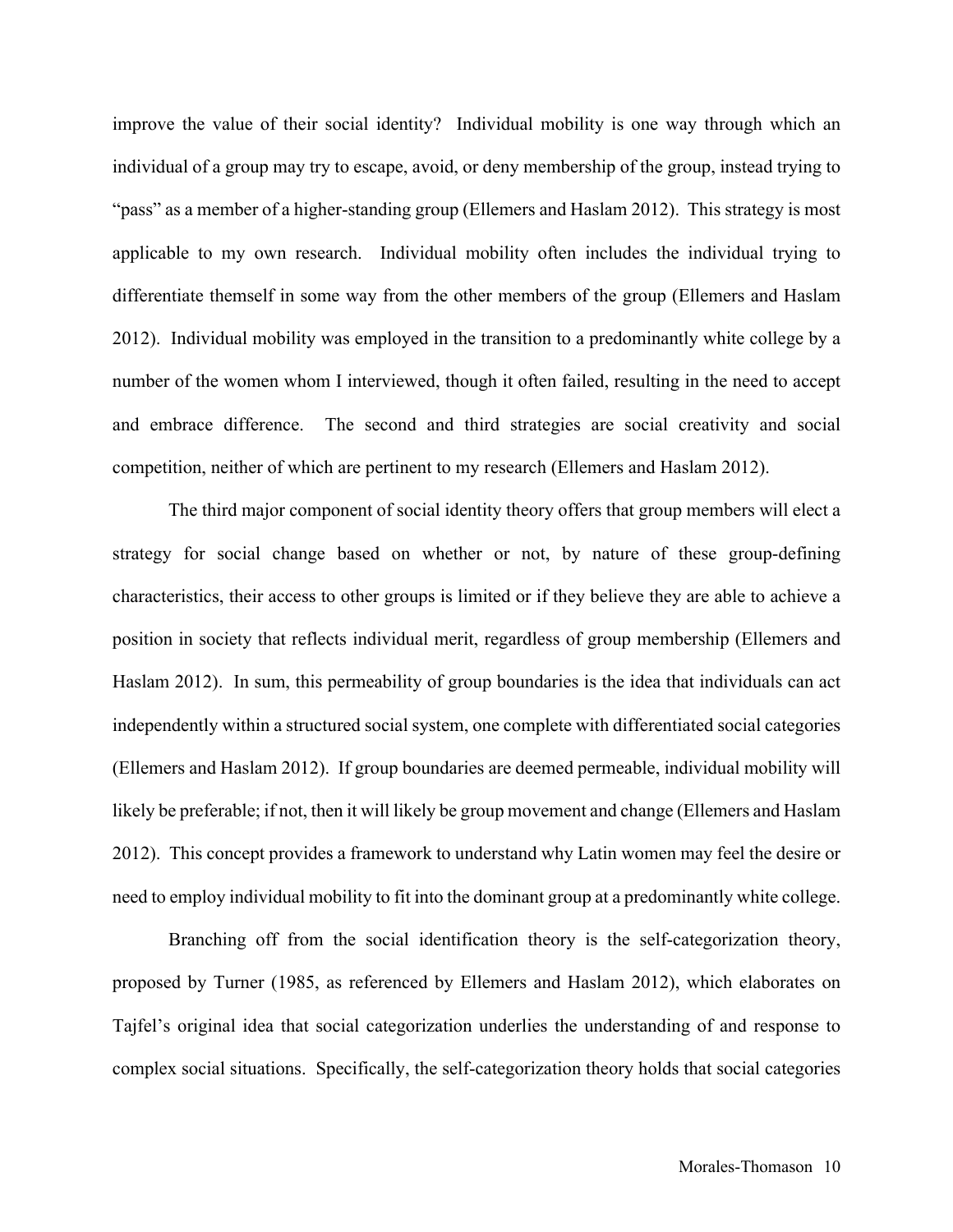can be drawn at "nested" levels of abstraction (e.g., student, undergraduate student, undergraduate student at Boston College) and that one individual can belong to multiple categories based on different "cross-cutting" criteria (e.g., woman, undergraduate student, sociology major) (Ellemers and Haslam 2012:9). To explain how individuals define themselves as one social identity as opposed to another, the self-categorization theory highlights the importance and relevance of the variety of contexts that might make one social categorization more important than another (Ellemers and Haslam 2012).

Furthermore, Haslam and Turner's theory (1992 as referenced by Ellemers and Haslam 2012:10) predicts "the same objective group membership will be experienced differently, depending on the groups with which an ingroup is compared and the situation in which these comparisons are made." Therefore, it is not enough to just be a member of one social category; the social context and forces at play when making intergroup comparisons must be considered, as they can impact the experiences of group members. The self-categorization theory also introduced the concept of depersonalization, when an individual defines themself in terms of social identity rather than personal identity (Ellemers and Halsam 2012). This process of depersonalization makes group behavior possible (Ellemers and Halsam 2012). In regards to my research, selfcategorization is helpful to better understand how one experiences and develops a Latin identity when in an environment where the ingroup is similar versus where it is different—when the ingroup is also Latin versus when it is white.

Self-categorization theory builds upon the foundations of the social identity theory, providing a more in-depth account of the psychological mechanisms by which individuals define themselves in relation to group memberships, as well as how to act based on those memberships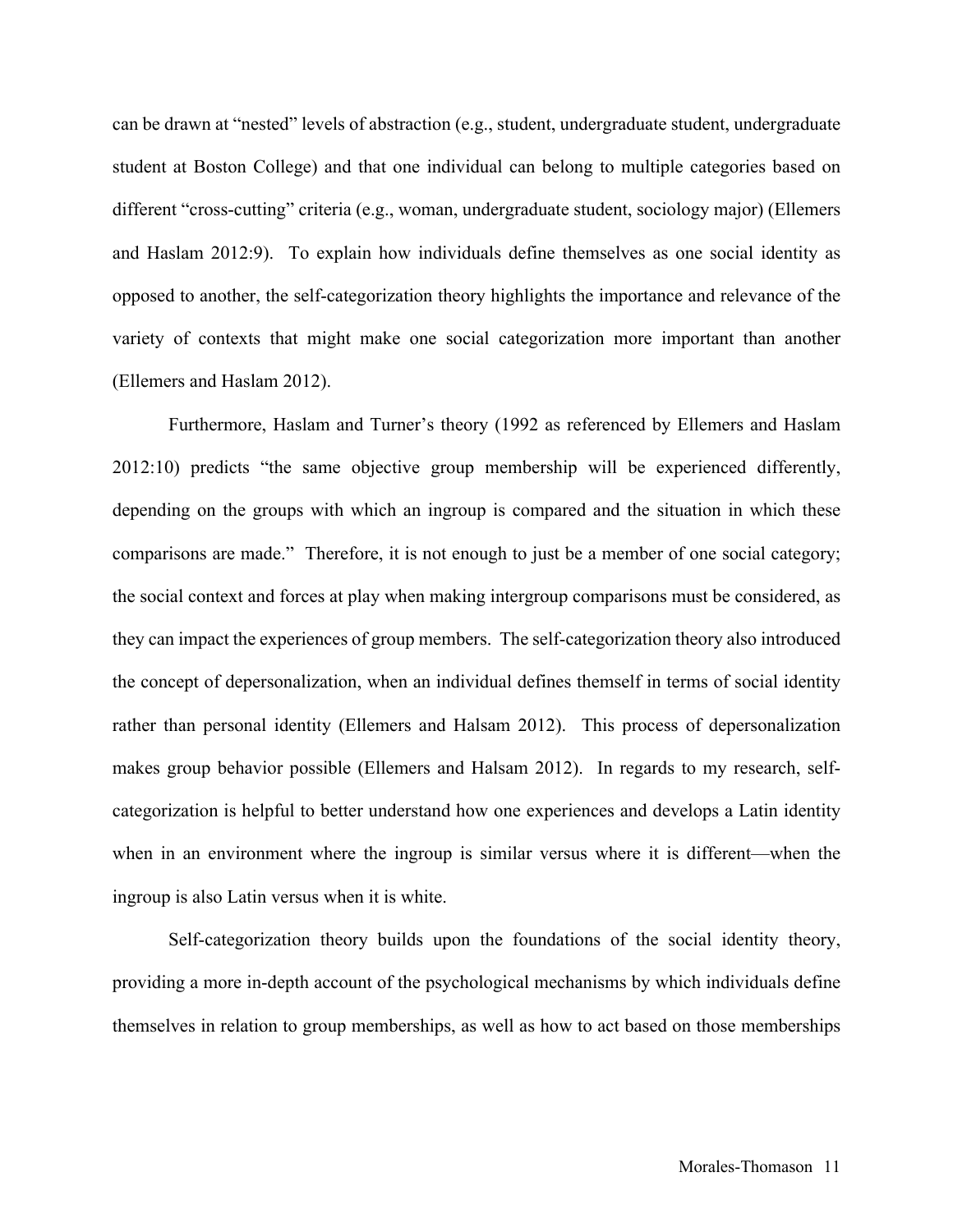(Ellemers and Haslam 2012). It is useful to use the two theories in conjunction with each other in an integrated social identity perspective (Ellemers and Haslam 2012).

#### **Acculturation Theory**

Acculturation has consistently been defined and redefined for decades, to the point where it is now a complex psychosocial phenomenon which relates to multiple levels of human functioning (Kim and Abreu 2001). Understanding acculturation can be helpful in better understanding the dynamic and complex process of minority and ethnic communities adapting to dominant culture in the United States (Kim and Abreu 2001). Redfield, Linton, and Herskovits (1936, as referenced by Kim and Abreu 2001:395-396) first defined acculturation as "[comprehending] those phenomena which result when groups of individuals sharing different cultures come into continuous first-hand contact, with subsequent changes in the original culture patterns of either or both groups." This definition is the most fundamental to understanding the process of acculturation.

In 1967, Graves, as referenced by Kim and Abreu (2001), coined the term *psychological acculturation* to describe the individual-level effects of acculturation. These effects consisted of changes in two personal dimensions: behaviors (including the use of language and participation in other cultural activities) and values (including relational style, person-nature relationships, beliefs about human nature, and time orientation) (Kim and Abreu 2001:396). In 1980, Padilla, as referenced by Kim and Abreu (2001), broadened Graves' definition to include cultural awareness and ethnic loyalty. Cultural awareness is defined as "an individual's attunement to the cultural manifestations of native and host cultures," and ethnic loyalty is "an indication of preferences for one culture over the other," which includes one's level of ethnic pride and identity (Kim and Abreu 2001:396).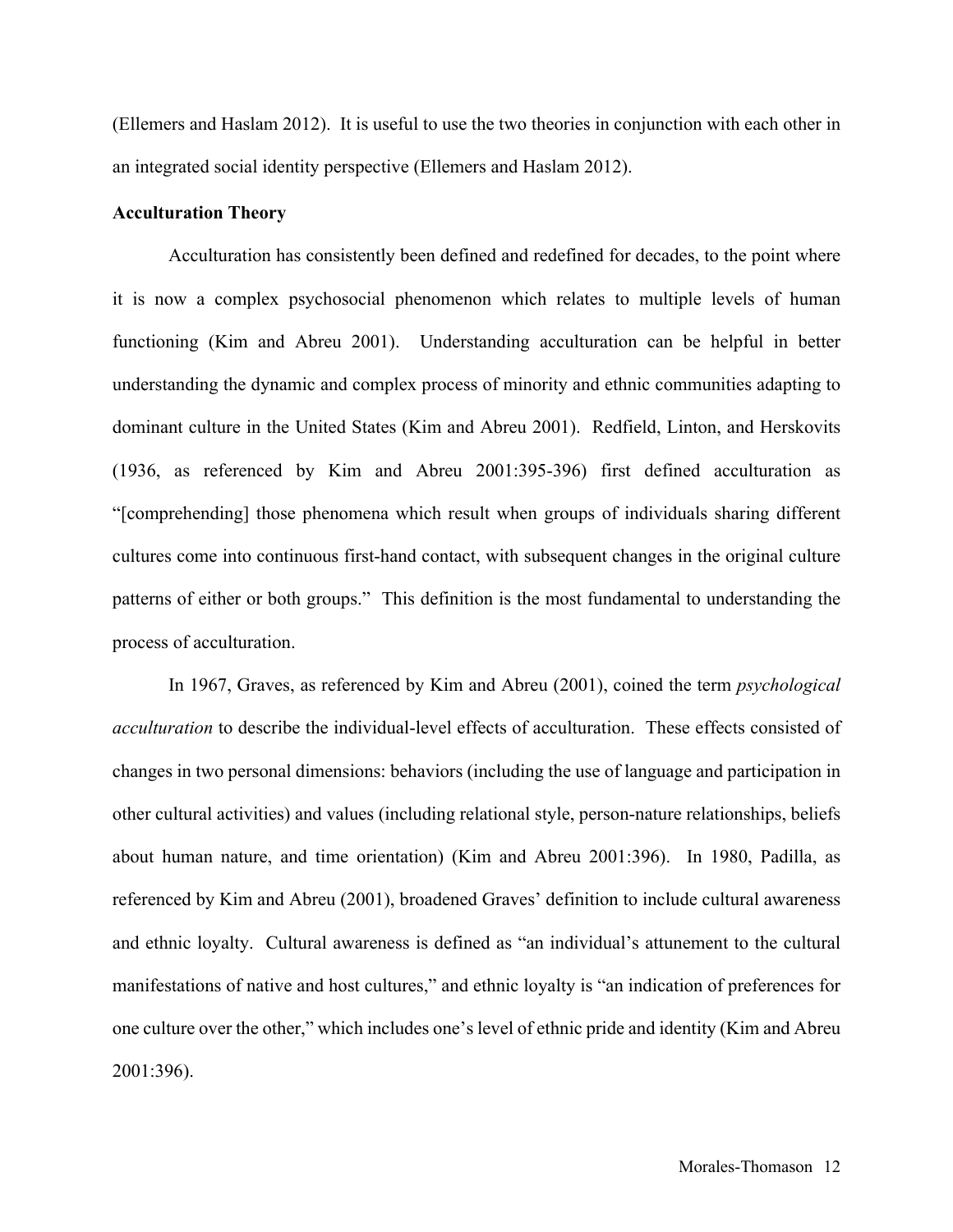Also in 1980, Berry, as referenced by Kim and Abreu (2001:396), named six dimensions of psychological functioning that are affected and change as one moves through acculturation: language, cognitive styles, personality, identity, attitudes, and acculturative stress. The latest and most complex definition of acculturation was proposed in 1995. Cuellar et al. (1995, as referenced by Kim and Abreu 2001:396) defined acculturation as changes at three levels of functioning:

- I. Behavioral level—including customs, foods, and other cultural expressions. The behavioral level includes language, which is "understood to include cognitive aspects and related processes."
- II. Affective level, which refers to emotions that have cultural connections. For example, "the meaning one attaches to itself [is] culturally based."
- III. Cognitive level—including beliefs about gender roles, attitudes toward illness, and fundamental values.

Understanding the evolving definitions of acculturation highlights themes and aspects of life that are important when studying how ethnic and minority communities interact with and adapt to dominant culture. Acculturation is of particular importance to my research in understanding how a woman's Latin identity influences her experiences at a predominantly white university, as well as her interpretation of beauty standards.

#### **The Beauty Myth**

In recent decades women have broken the power structure, accumulating more money, power, and legal recognition than ever before (Wolf 1991). However, as explained by feminist author Naomi Wolf (1991:18), society needed "an ideology that makes women feel 'worthless'… to counteract the way feminism had begun to make us feel worth more." The beauty myth is the "violent backlash against feminism," one which uses images of the ideal female beauty as a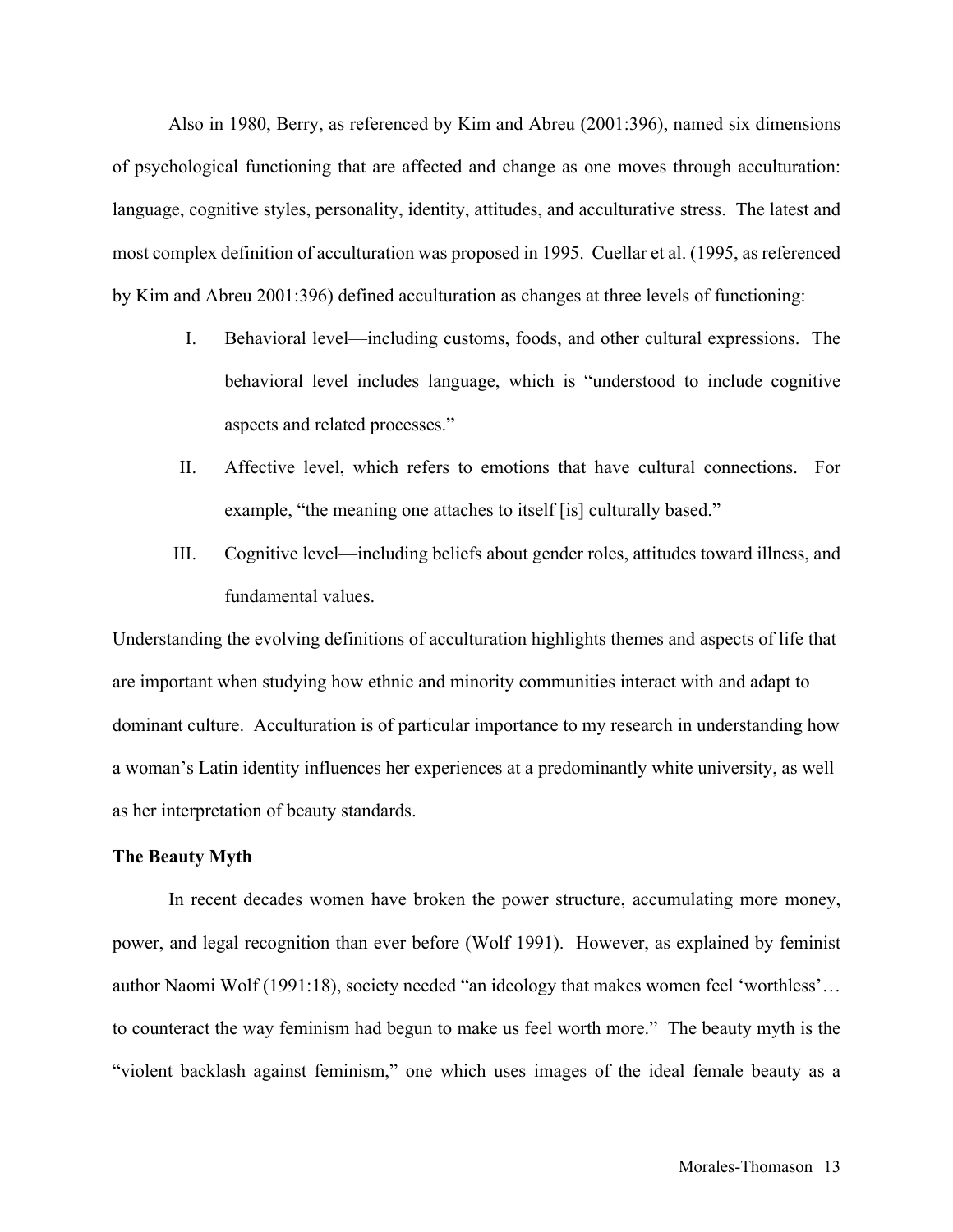political weapon to diminish women's advancements (Wolf 1991:10). It tells a story: Beauty is objective and exists universally (Wolf 1991). Women must strive to embody this beauty, and men must desire women who possess it (Wolf 1991). The beauty myth and the subsequent overwhelming desire to achieve these rigid and unattainable standards shifts women's focus from their advancing status in society to an appearance-based mindset driven by food and weight (Wolf 1991).

Today, women's unprecedented material strength means, in order to weaken them psychologically, the beauty myth must draw upon "technological sophistication and reactionary fervor" more than ever before (Wolf 1991:16). The circulation of "beautiful" images of tall, thin, blonde, white women with symmetrical, flawless faces reinforces the unattainable standards to which women constantly compare themselves, often fraught with anxiety and feelings of worthlessness (Wolf 1991).

The modern manifestation of the beauty myth is the cult of thinness, which has fueled the epidemic of eating disorders among young women (Hesse-Biber 2007). The thin ideal pressures women to chase a beauty ideal that represents "restraint, moderation, and self-control" (Hesse-Biber 2007:2). Women want to be thin because "our culture considers obesity 'bad' and 'ugly…' [and] fat represents moral failure, the inability to delay gratification, poor impulse control, greed, and self-indulgence" (Hesse-Biber 2007:2). The capitalist system profits off of the thin ideal by pushing endless products and lifestyles through which to lose weight and attain thinness—for example, the multimillion-dollar beauty industry, the pharmaceutical industry, the food industry, books on how to lose weight, and modelling in the fashion world (Hesse-Biber 2007). The thin ideal is cult-like in that there are similarities between women who have eating disorders and cult members: "ritualistic performance and obsession with a goal or ideal" (Hesse-Biber 2007:4). In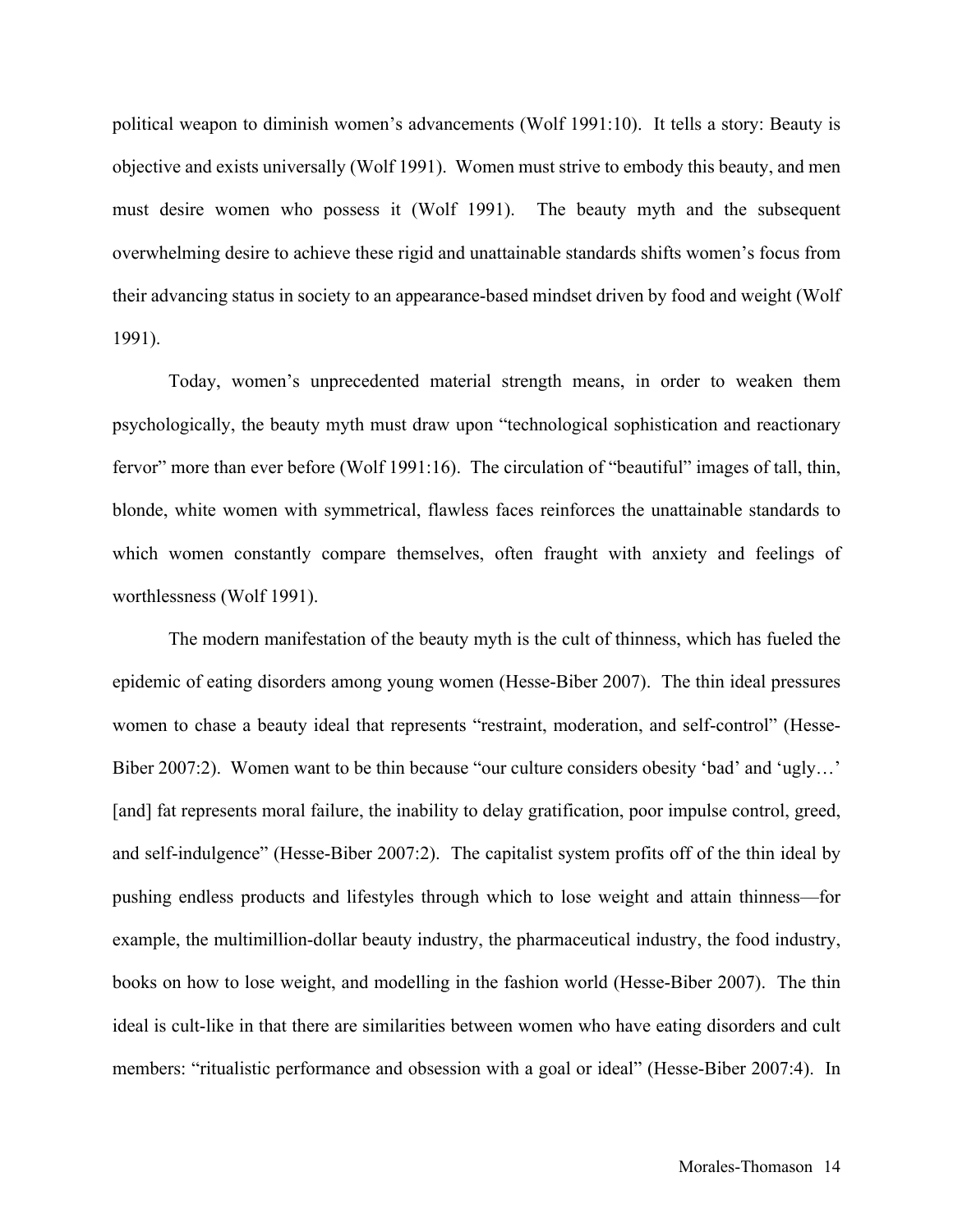regards to the thin ideal, society promises women they will be happy and receive male attention if they are thin, and members of the cult of thinness will use whatever tools necessary to succeed in having the perfect body (Hesse-Biber 2007).

In sum, the beauty myth is fueled by the circulation of controlling images of ideal female beauty in an effort to detract from their societal and material advances. The cult of thinness, proposed by Hesse-Biber (2007), does just that. The beauty myth provides an excellent framework to better understand why the women in my own research sometimes felt their value was tied to their appearance, particularly in discussion with the slim ideal.

—————

Each of the theories discussed above is useful in understanding the lived experiences of Latina students in regards to navigating culture, identity, and beauty, as the theories contextualize the processes through which these developments occur. Intersectionality, though, most speaks to the overall theoretical perspective I seek to guide my feminist research. The research topic was born from an intersectional perspective, seeking subjugated knowledge on a minority group that experiences the intersection of gender and ethnicity. Being cognizant of this intersection, among others, that the women interviewed face is critical in my approach to reviewing the literature, the data collection process, the continuous practice of reflexivity, the grounded theory analysis, and ultimately writing this paper.

The theoretical framework provides context in the review of the literature, which follows. The literature is organized into categories regarding the experiences of students of color at predominantly white universities; defining and conceptualizing body image; and understanding cultural values regarding the body.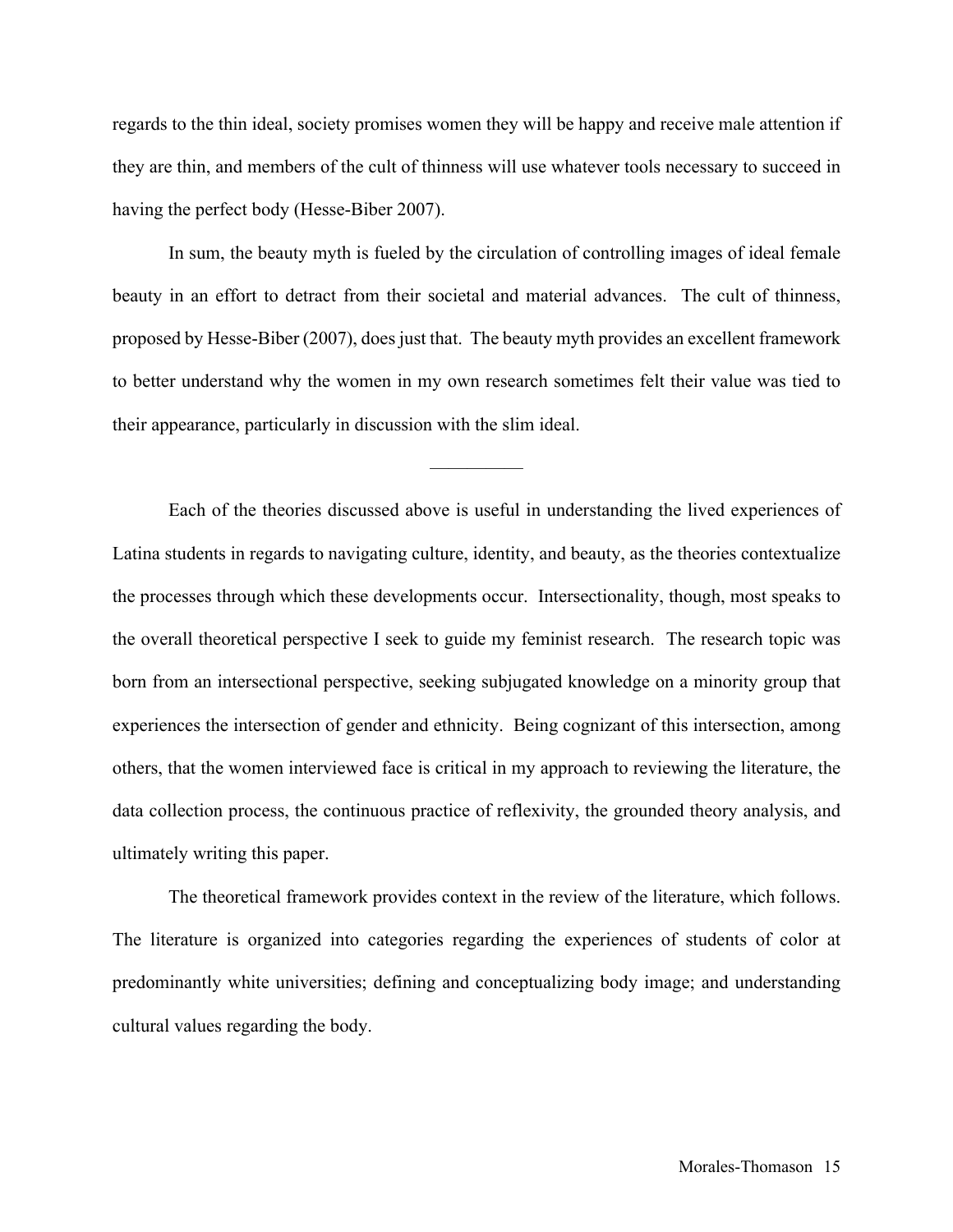#### **LITERATURE REVIEW**

#### **The Experiences of Students of Color at Predominantly White Universities**

A fundamental question in studying ethnic identity is: Is a strong sense of identification with one's ethnic culture likely to act as a positive influence on well-being, by providing a sense of belonging and serving as a bugger against the negative impact of prejudice and discrimination (Phinney 1995)? Or, conversely, might this sense of belonging promote internalization of negative stereotypes and serve to emphasize one's difference from the dominant culture, thus increasing the stress of minority status (Phinney 1995)? These questions underlie this study's analysis of identity development and interpretation of beauty standards.

Torres (2003), through grounded theory methodology, examines the influences on the development of ethnic identity of 10 Latin college students during the first two years at a highlyselective college. Latinos are the fastest growing minority group in the United States, pointing to the need to better understand the experiences of Latin college students (Torres 2003). Torres (2003) identifies two main categories in the data: situating identity (the starting point of identity development in college) and influences on change in identity development. The findings of Torres' (2003) study are included below: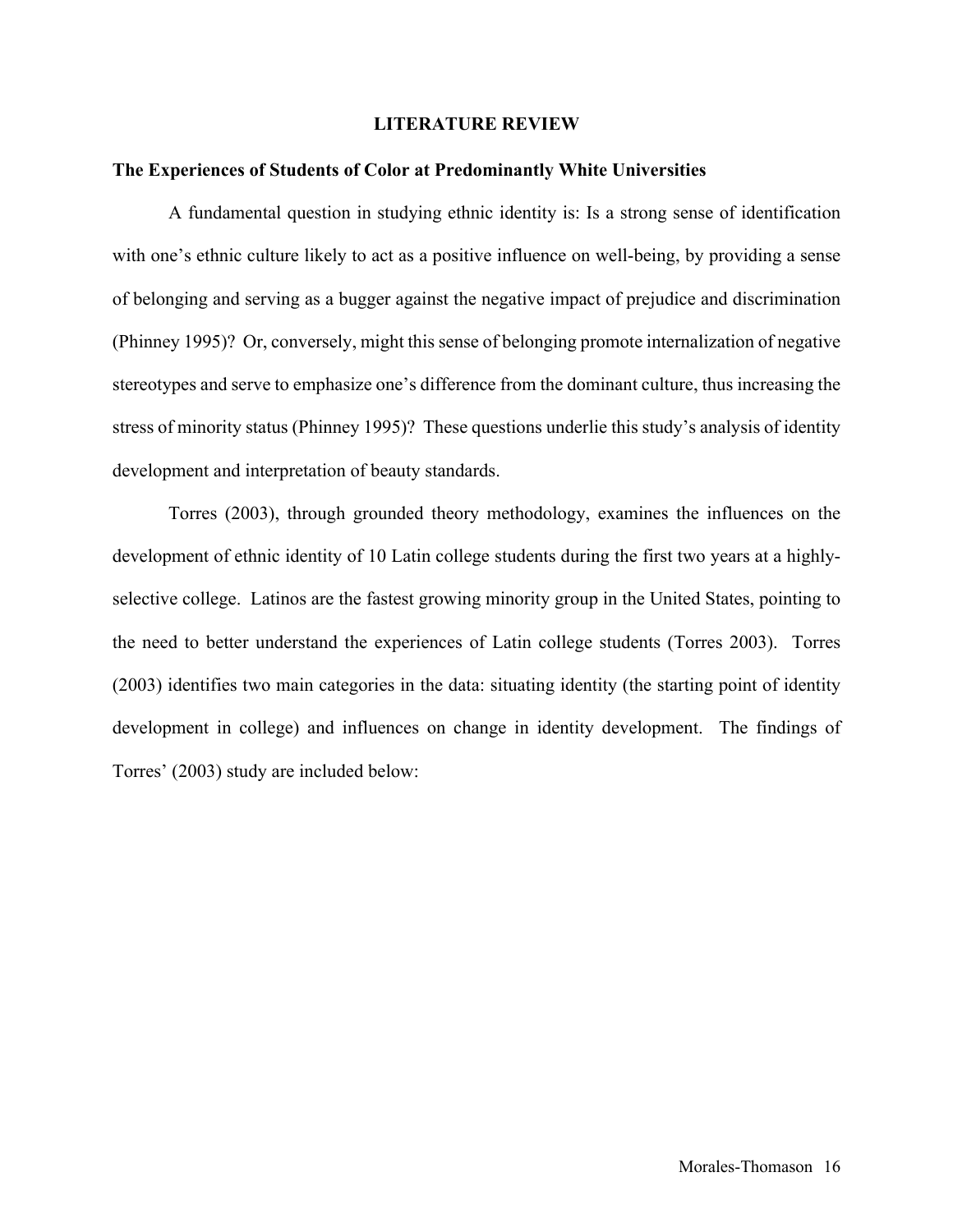#### **CATEGORIES**



*Figure 1: Conceptual figure of the categories influencing ethnic identity development in the first two years of college (Torres 2003:541).*

Within *Situating Identity*, Torres (2003) notes the importance of the environment in which students grew up as a factor in their identity development. For example, students from a diverse environment expressed a strong sense of ethnicity, were more likely to enjoy diversity around them in college, and did not view themselves as a minority until they arrived at their institution (Torres 2003:537). On the other hand, students from environments with a predominantly white, European influence tended to associate more with the majority culture at college and found diversity in college to present some conflict (Torres 2003:537). Family influences and generational status in the U.S. also impacted the students' starting points of identity development. For example, all of the students in the sample credited their parents for their views on ethnicity and its role in their lives, and the more parents participated in "culturally relevant" activities, like speaking Spanish, the more students identified with ethnicity (Torres 2003:538-539). Moreover, first-generation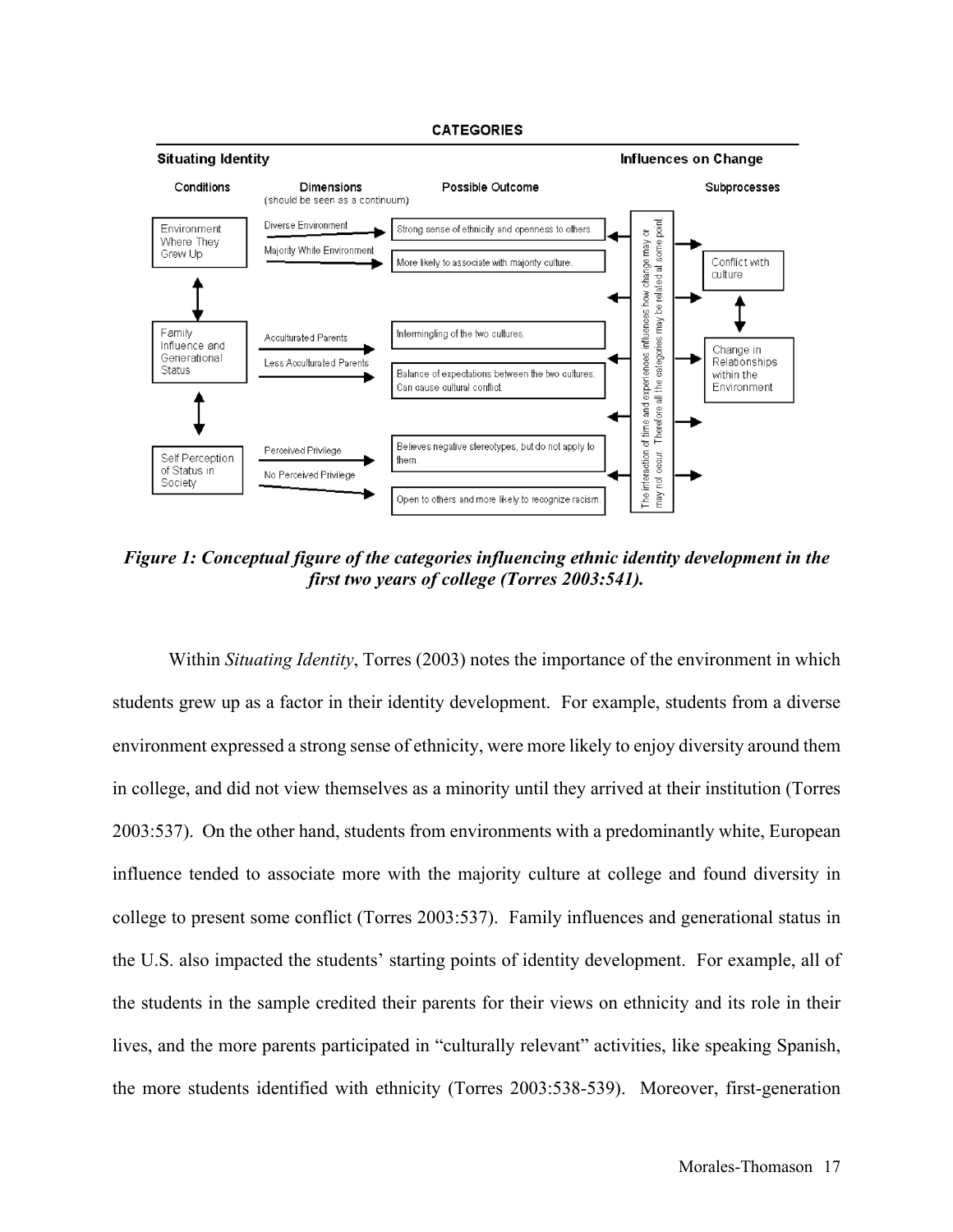students struggled with balancing different levels of acculturation, between them and their parents, while second and third generation students could feel the influence of both cultures and had less conflict with their parents (Torres 2003). Lastly, students' self-perception of status in society was important; for example, students who perceived certain privileges also then distanced themselves from Latin stereotypes (Torres 2003:540). In sum, the starting point at which Latin students' identity development began in college was influenced by these three main factors.

The second major theme in Torres' (2003) work examines influences on change in identity development over the first two years at a highly-selective, predominantly white university. One factor to this is cultural dissonance, behaviors referring to the experience of conflict between a student's own sense of culture and what other people expect of that student (Torres 2003:540). Another significant influence is changes in relationships within the environment (Torres 2003). The most prominent example of such was participants' peer groups, for example seeking out diverse friend groups and the subsequent impacts on ethnic identity (Torres 2003:543). "Changes in personal relationships and involvement in Latino student groups can influence personal growth and identity development," notes Torres (2003:543). This study serves as an effective reference to the findings of my own study, as there exist many parallels in factors that influence identity development (Torres 2003).

A more recent study on the topics explored by Torres (2003), and one which expands the framework, is that of Adams and McBrayer (2020) on "The Lived Experiences of First-Generation College Students of Color Integrating into the Institutional Culture of a Predominantly White Institution." Similar to the problem Torres (2003) sought to address, Adams and McBrayer (2020) write that as more first-generation students of color enroll in higher education, colleges are tasked with ensuring this group is connected to the university (a variation of one of the implications of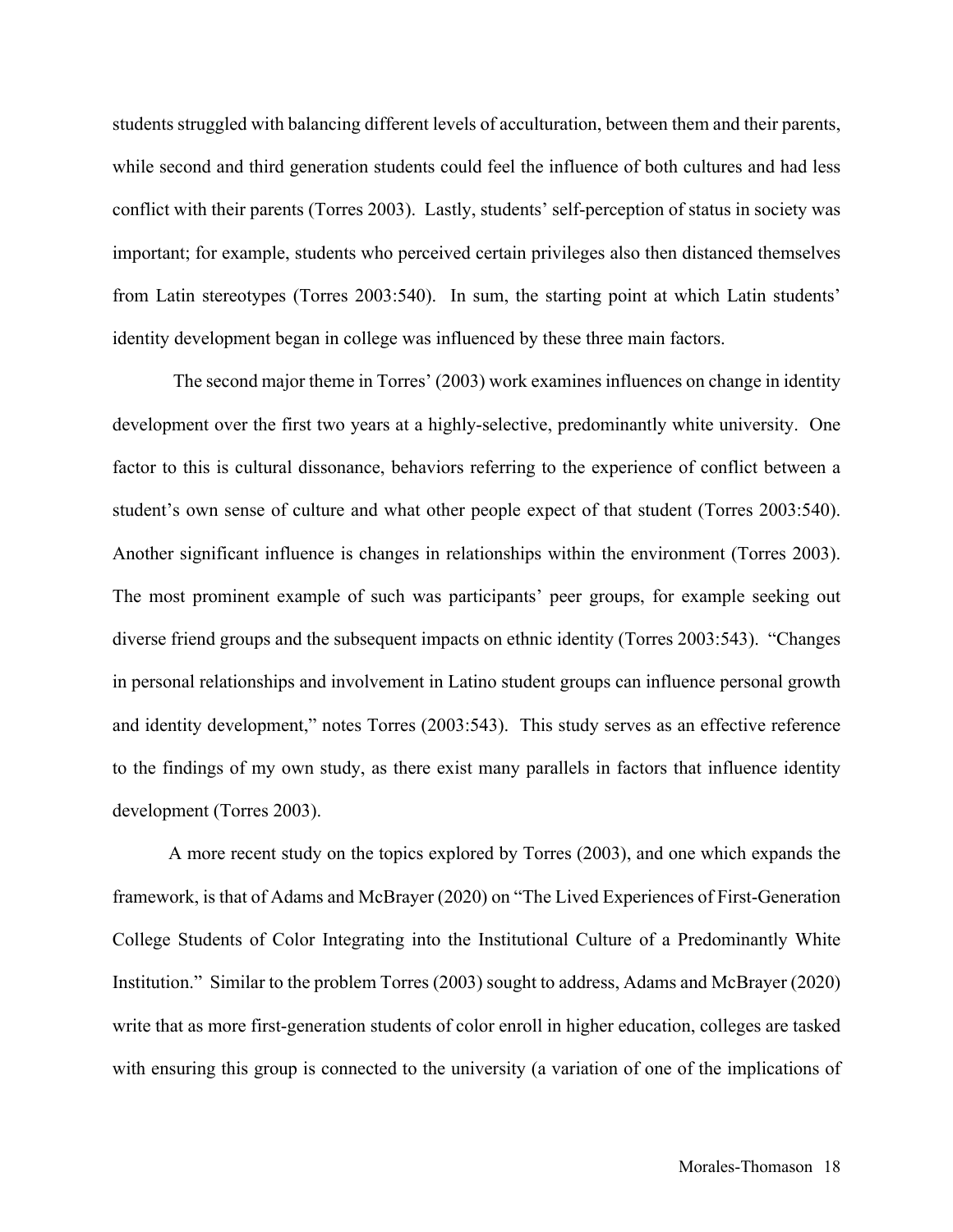my own study, as well). Adams and McBrayer (2020) conducted in-depth interviews and a focus group to examine these students' lived experiences. There are four major themes in the findings: a college degree is a means to a better lifestyle, money always matters, a heightened sense of safety concerns exists, and there is a desire for a supportive multicultural campus environment (Adams and McBrayer 2020).

Within the first theme, the subthemes are "do not forget where you came from" highlighting the importance of acknowledging that backgrounds and upbringing are essential components of identity—and "family is essential," which emphasizes the role that families play in being sources of support, encouragement, motivation, and stress in students' college experiences (Adams and McBrayer 2020:741). Within the second theme "money always matters," researchers identify two subthemes regarding "financial aid package sways college choice" and "working is not optional" (Adams and McBrayer 2020:741-742). The third theme in the findings, regarding heightened safety concerns, includes subthemes "impact of political polarization on college campus," particularly in relation to the political divide felt after the 2016 presidential election, and "biased incidents against marginalized groups" (Adams and McBrayer 2020:742). Within the fourth theme, the authors identify three subthemes: "classroom learning environment," "campus culture," and "institutional support" (Adams and McBrayer 2020:742). In relation to the desire for a supportive multicultural campus environment in institutional support specifically, Adams and McBrayer (2020:742) note that participants have had positive experiences in race-based organizations and designated spaces on campus—echoing the findings on changes in personal development in Torres' (2003) article.

The literature referenced by Adams and McBrayer (2020) show that many first-generation college students experience a "mismatch" between their home cultures and the culture of the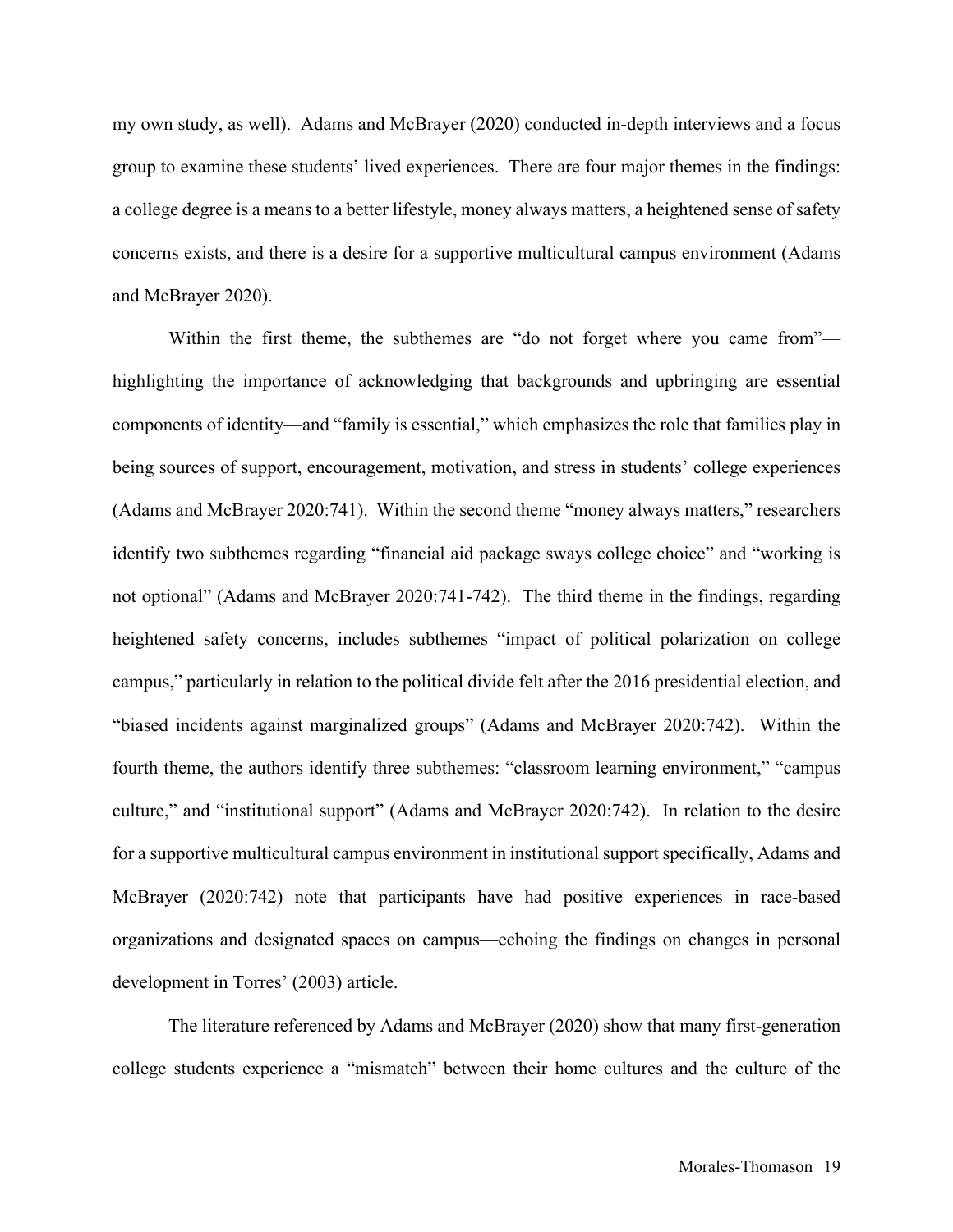college which they attend, which forces students to straddle between two cultures and presents additional challenges. Moreover, "reliance on race-based affinity groups and designated cultural, race, and ethnic affinity spaces to provide them a sense of belonging, inclusivity, and safety were denoted in the literature" and also described by the participants in the study (Adams and McBrayer 2020:752). Both of these themes influenced my research and are discussed in my own findings.

Sánchez-Connally (2018) also describes the lived experiences of Latinx first-generation students at predominantly white institutions of higher education. The qualitative study conducted 21 interviews to investigate "gendered, raced, and class mechanisms by which Latinx students utilized three different forms of capital (social, resistant, and aspirational) to cope and succeed within racially hostile academic environments" (Sánchez-Connally 2018:234). Three major themes emerged from the data.

First, "walking stigma" refers to what students described as feeling out of place on their college campus (Sánchez-Connally 2018:241). The displacement that many students felt was described in various ways, including how they were perceived by others because of their race and their own insecurities about their abilities (Sánchez-Connally 2018:241). Moreover, this theme encapsulates the ways in which many students often experienced racism, classism, and sexism (Sánchez-Connally 2018:241). Many described this "walking stigma" as experiencing a "culture shock" (Sánchez-Connally 2018:241).

The second theme is "the role of counterspaces and continued relevance of ASP" (academic support program) (Sánchez-Connally 2018). This refers to the persistent prejudice on campus that not only caused the students anger but also forced them to rely on skills and strategies they learned in ASP to stay focused in high school (Sánchez-Connally 2018:243). Also central in this theme is finding counterspaces on campus, such as affinity groups or organizations that focused specifically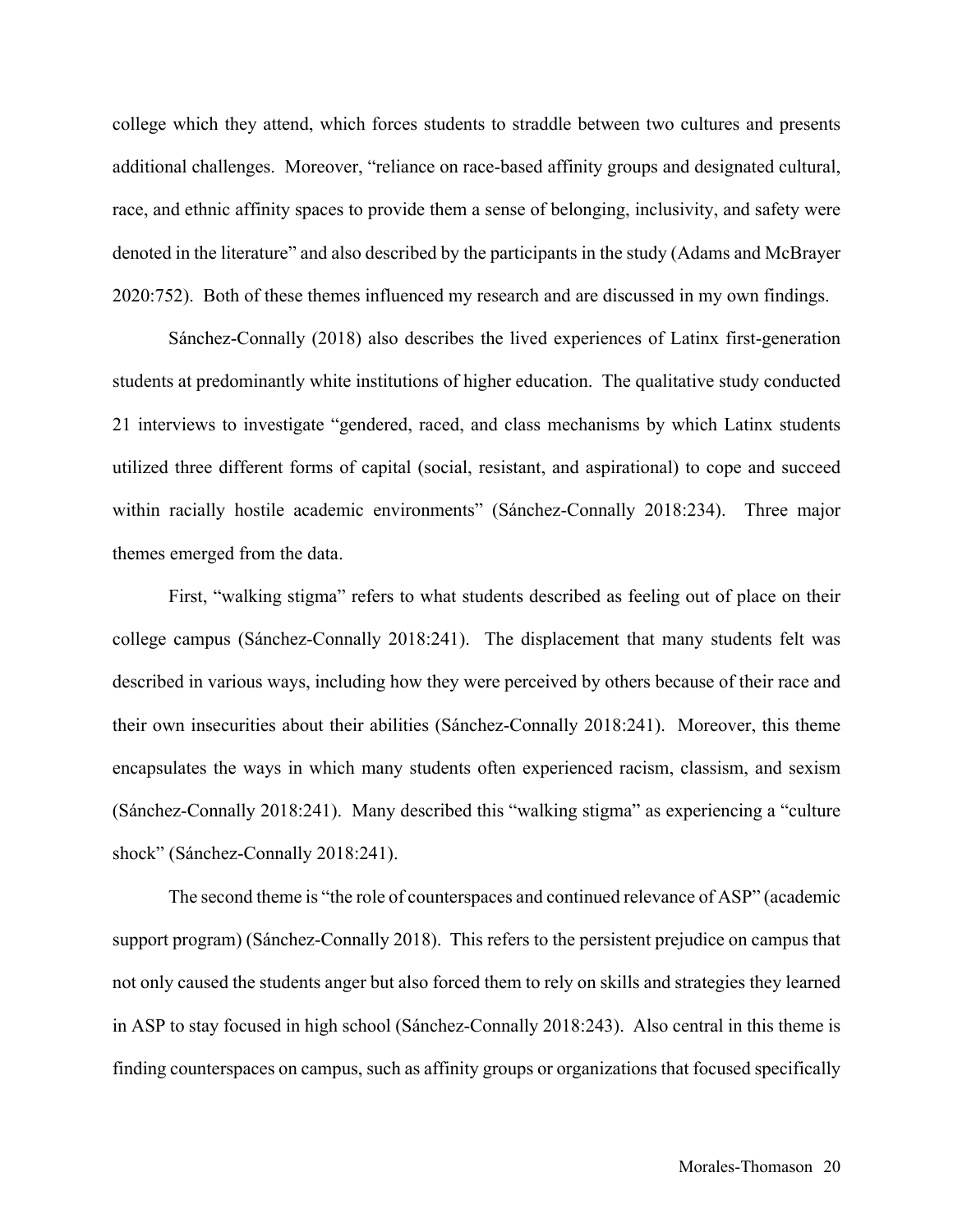on supporting students of color (Sánchez-Connally 2018:244). It was through access to counterspaces and affinity groups, such as Latinx organizations, that students were able to utilize their social capital to network and share knowledge (Sánchez-Connally 2018:244). "Joining affinity groups on campus and surrounding themselves with other students like them (in regards to shared race/ethnicity) provided a sense of security, support, and safety" to participants (Sánchez-Connally 2018:244).

The third theme, "creating a successful college student" refers to students' persistent and "tireless" efforts to adapt, integrate, and succeed in the college culture and on the campus (Sánchez-Connally 2018:245). Most of the participants described language proficiency as the challenge for which the most effort was required (Sánchez-Connally 2018:245). Many students also reported experiences of not feeling smart enough (Sánchez-Connally 2018). Students were able to utilize aspirational and resistant capital in understanding that failing and quitting was simply not an option because of family expectations and responsibilities, as well as their own (Sánchez-Connally 2018:249). This study sought to highlight the ways in which Latinx students cope in predominantly white institutions of higher education, a theme that underlies and influenced my own research (Sánchez-Connally 2018).

#### **On Defining and Conceptualizing Body Image**

The German writer Schilder, as referenced by Peter David Slade (1994:497), was the first to distinguish "body image" as an important psychological phenomenon, describing it as "the picture of our own body which we form in our mind, that is to say the way in which the body appears to ourselves." Slade (1994:497) later expanded that definition to include "the picture we have in our minds of the size, shape, and form of our bodies; and to our feelings concerning these characteristics and our constituent body parts." Hesse-Biber and colleagues (2004:54) define body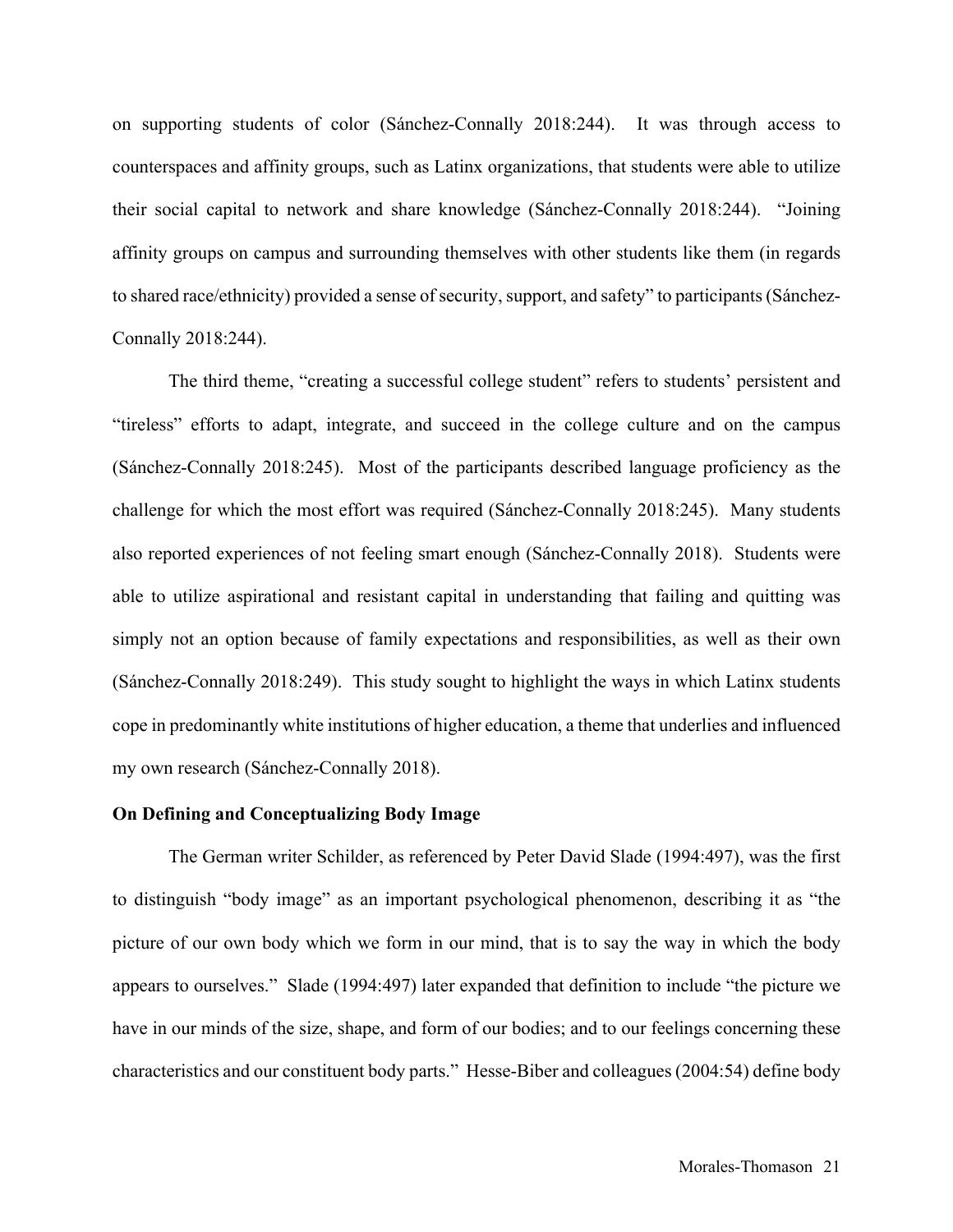image as concerns one has about their body, concerns which can manifest themselves as dissatisfaction with any physical trait, such as skin, weight, or height. Grogan (2006:524) writes that body image is related to one's perceptions, feelings, and thoughts about their body; it is usually conceptualized as including body size estimation, evaluation of body attractiveness, and emotions associated with body shape and size. Everyone has some idea of what "body image" means, and understanding the very meaning(s) of the term and how we can better understand this phenomenon within a sociocultural context is integral to this study.

Slade (1994:500) discusses seven factors which contribute to one's sense of body image, which is understood as a "loose mental representation of the body." The figure included below is helpful in understanding body image because it demonstrates how the various complex factors interact to affect body image.



*Figure 2. A model of the factors influencing the development and manifestation of body image (Slade 1994:501)*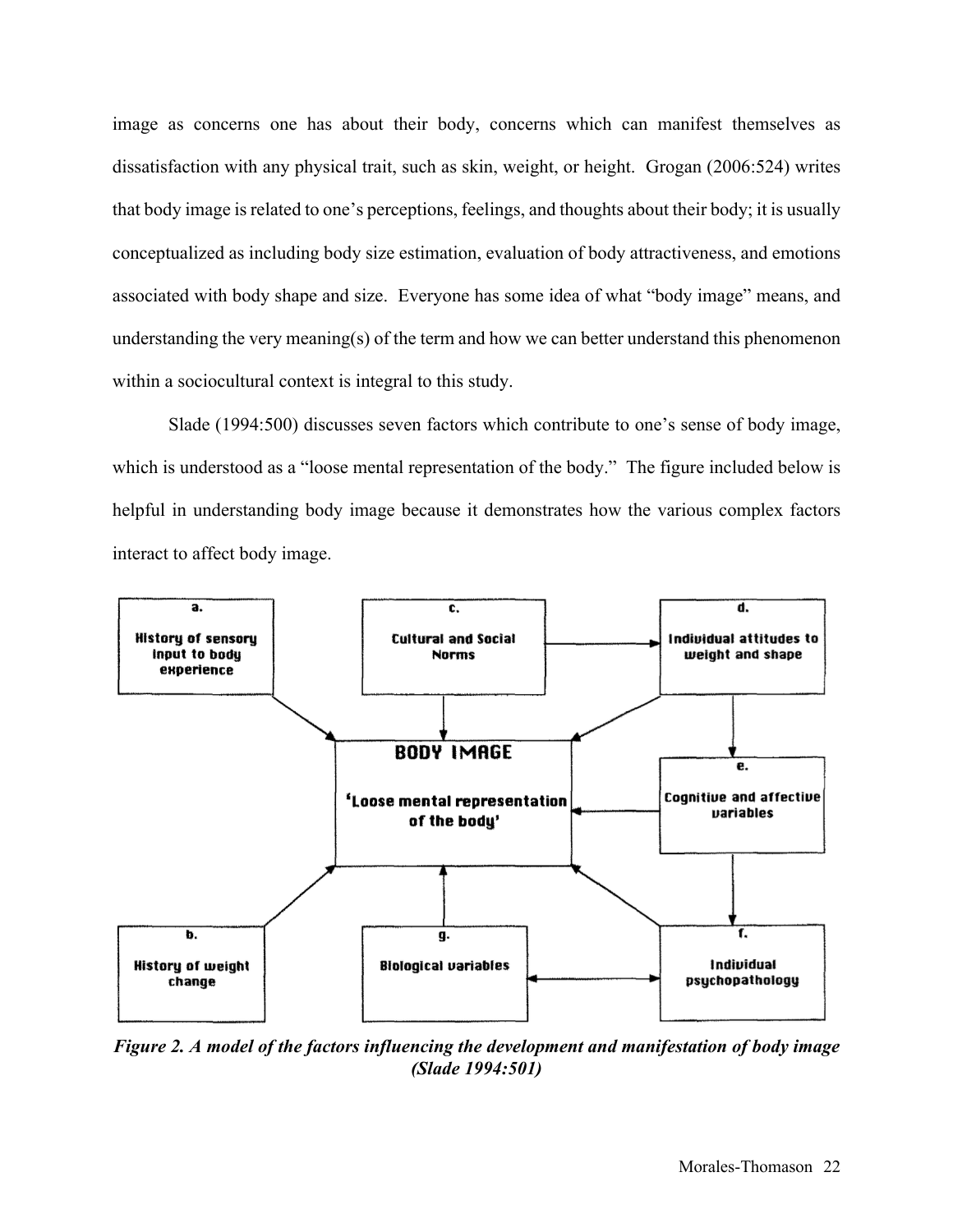- I. *History of sensory input to body experience* refers to the individual's reception of visual, tactile, and kinaesthetic sensory input regarding the form, size, shape, and appearance of their body; this input varies over time and contributes to shaping up the individual's general mental representation of the body (Slade 1994:500).
- II. *History of weight change/fluctuation* is based on the notion that individuals who are anorexic and obese—those who are most likely to have experienced significant fluctuations in their weight—are the ones who seem to have the most variable body image, resulting in "loosening" body image (Slade 1994:500).
- III. *Cultural and social norms* acknowledges that some cultures, specifically Western culture, encourage the thin ideal, particularly for young women—which undoubtedly yields harsh individual attitudes regarding the ideal body size and shape (Slade 1994:500).
- IV. Branching off of the third factor, *individual attitudes to weight and shape* refers to how adherence to cultural and social norms, such as the thin ideal, results in some individuals most often girls in Western societies—to develop strong personal attitudes about weight and shape (Slade 1994:501).
- V. *Cognitive and affective variables* recognizes that expectations have been found to influence judgements on body size. These cognitions of individuals with eating disorders become systemic and stable, while the individuals are also especially sensitive to the "instructional effect." This means, for example, individuals with eating disorders may indicate that they "feel fatter" than they actually believe they are because they are more impacted by the affective condition of instruction (how one *feels* about their body) versus the cognitive condition (how one *thinks* they look) (Slade 1994:501).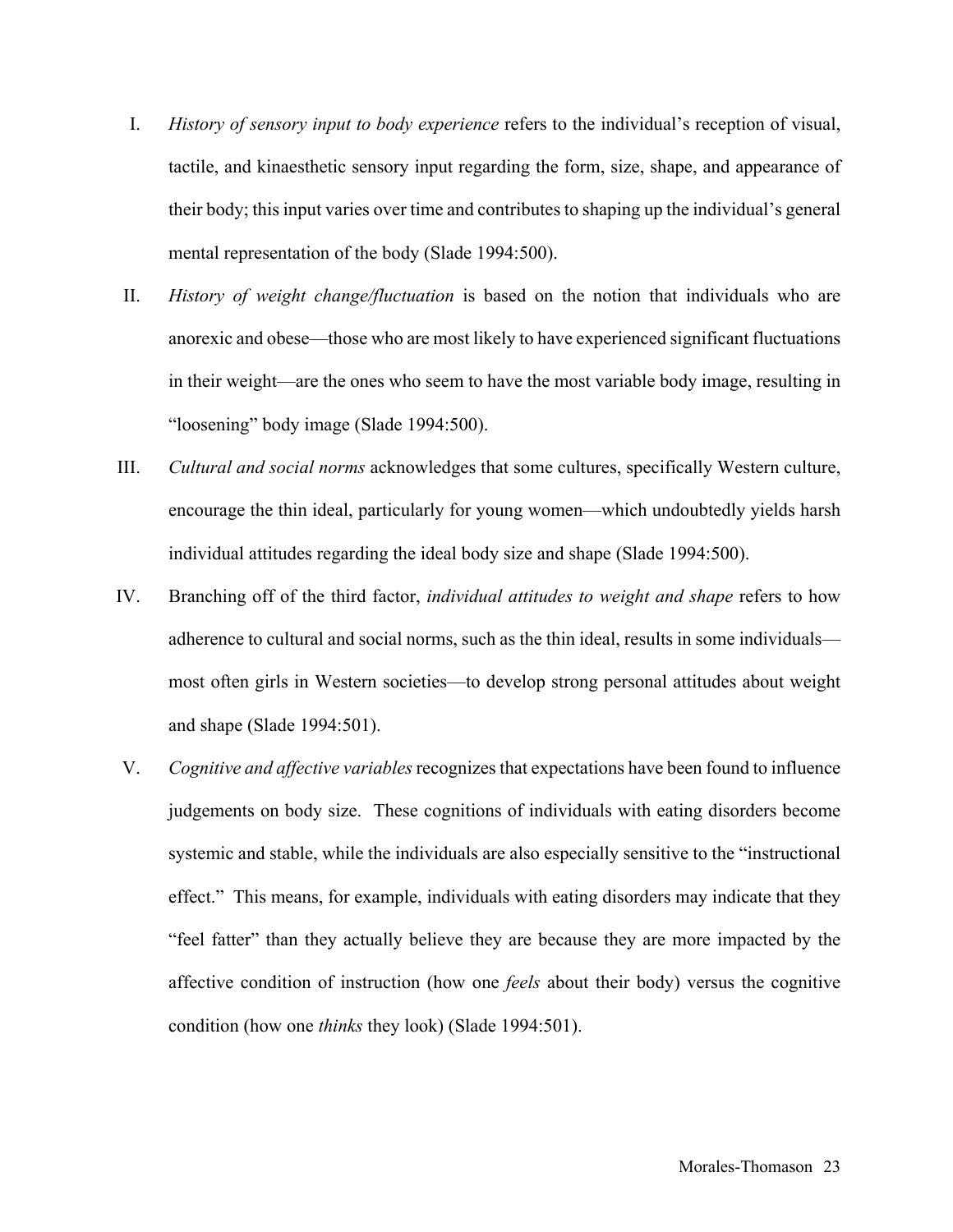- VI. *Individual psychopathology* most certainly influences body image; it's most likely also influenced by multiple of the other factors (Slade 1994:501).
- VII. Similarly, *biological variables* potentially play an important role in influencing one's body image; for example, some studies include the significance of menstrual cycle or metabolic rate (Slade 1994:501-502).

Grogan (2006) explores themes and concepts that are important to consider in body image research. Importantly, Grogan (2006) begins with the recognition that the majority of research in this field has been concerned with weight dissatisfaction, particularly the desire to be thinner. Body image, while it does include concerns with weight and shape, encompasses a wider range of issues and concepts, as well.

The first concept discussed is that of the relationship between body image and healthy and unhealthy behaviors (Grogan 2006). For example, body image can impact the decisions to engage in or avoid exercise, to eat healthily or restrict eating, to smoke (particularly if one feels they will gain weight by smoking), or to undergo elective cosmetic surgery (Grogan 2006:525). Social factors such as peer influence, media, and sports participation also play an important role in the development of body image, as "there is growing evidence that body image is subjective, and open to change through social influence" (Grogan 2006:525). Previous research on body image, as referenced by Grogan (2006), has connected social factors to body dissatisfaction, weight concern, and discrepancy between current and ideal body shape and size; furthermore, sociocultural risk factors include the emphasis on the media and family and peer influences on body satisfaction. Grogan (2006), echoing the sentiments of controlling images put forth by Wolf (1991), notes that media imagery, depending on the viewer's perception, may be important in determining the ways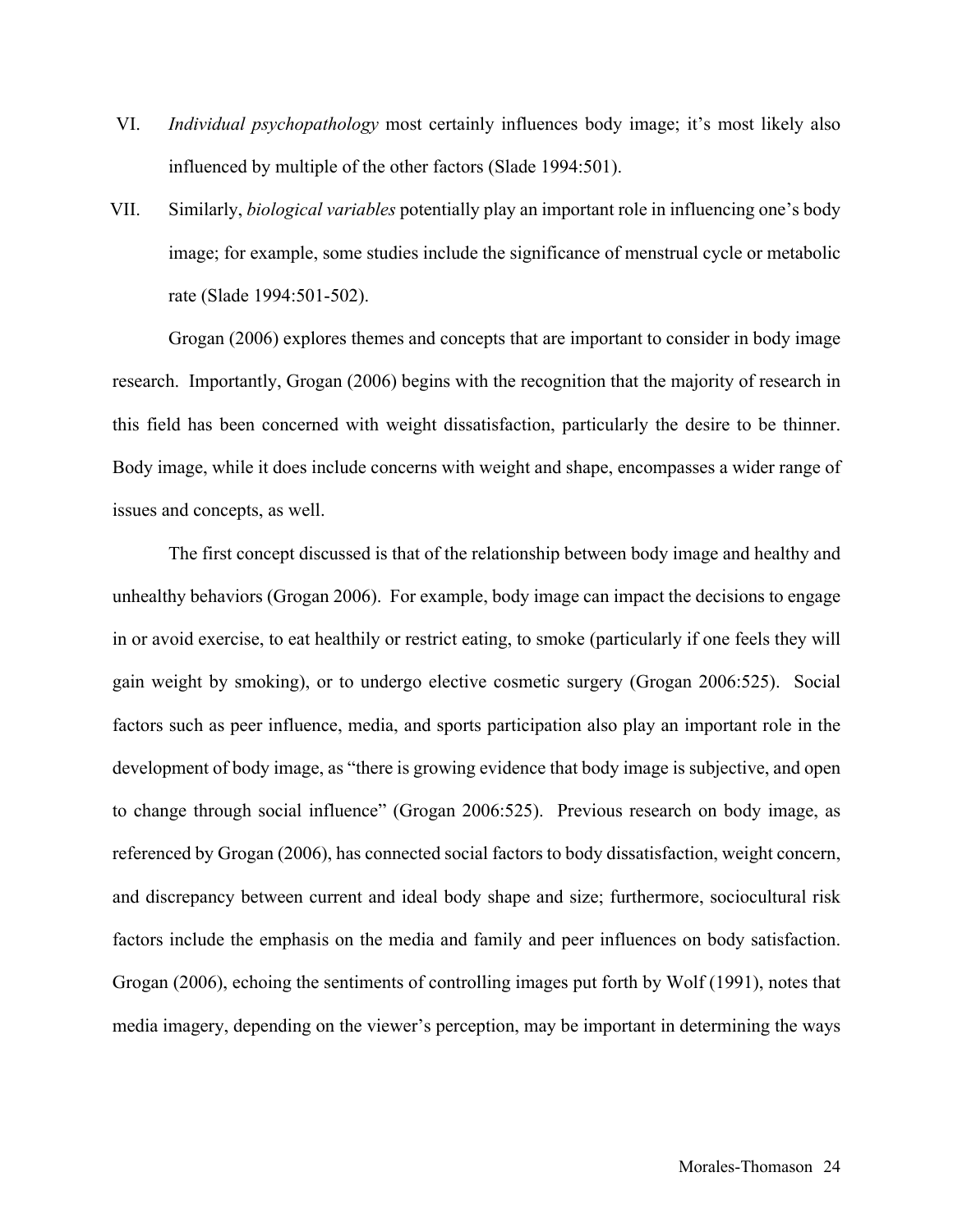the body is perceived and evaluated. Childhood experiences, as well as peer influence, play significant roles in understanding social forces influencing body image (Grogan 2006).

It is also crucial to consider gender and body image—as Crenshaw (1991) emphasizes in her theory of intersectionality. As referenced by Grogan (2006:526), many researchers have highlighted the sociocultural pressures on women to attain "unrealistically slender ideals," leading to dissatisfaction and negative health behaviors such as dietary restraint and eating disorders, smoking, and cosmetic surgery. Also, there is much literature dedicated to the impact of weight, size, and appearance on body image. Though "objective body size and shape does not necessarily have a straightforward relationship with body image," some evidence suggests that females who are heavier tend to be less satisfied with their bodies and also have lower self-esteem than do thinner women (Grogan 2006:527). One potential explanation for this is that Western culture stigmatizes being overweight, which could possibly lead to lowered self-esteem and mood and body dissatisfaction in those who are overweight (Grogan 2006:527). Consequently, lowered selfconcept can result in an increase in eating and other unhealthy outcomes, particularly in individuals who are overweight (Grogan 2006).

The thin ideal—also discussed by Hesse-Biber (2007), Slade (1994), Tylka and Sabik (2010), and Wolf (1991)—clearly has various implications on the development of the body image of females in Western culture.

Much research on body image has been on pathology and understanding negative body image, that is the absence of positive body image (Tylka and Wood-Barcalow 2015). Body image, though, is a complex phenomenon, one which is multifaceted and cannot be boiled down to only one approach or framework. To expand upon the existing literature and also to contribute to the field of positive body image, Tylka and Wood-Barcalow (2015:121) interviewed 15 college-aged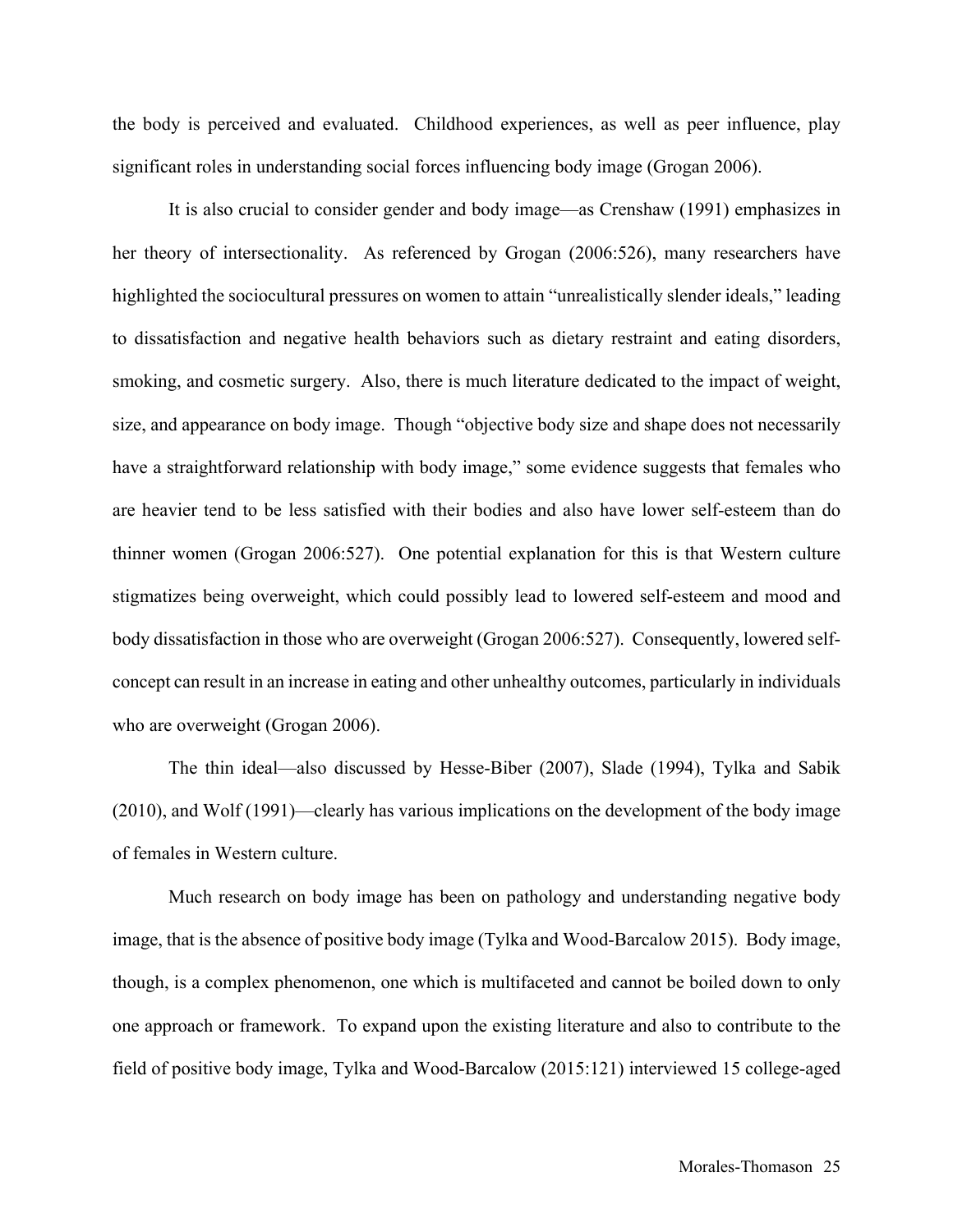women and five body image experts from the United States and subsequently propose the following definition of positive body image:

An overarching love and respect for the body that allows individuals to (a) appreciate the unique beauty of their body and the functions that it performs for them; (b) accept and even admire their body, including those aspects that are inconsistent with idealized images; (c) feel beautiful, comfortable, confident, and happy with their body, which is often reflected as an outer radiance, or a "glow"; (d) emphasize their body's assets rather than dwell on their imperfections; and (f) interpret incoming information in a body-protective manner whereby most positive information is internalized and most negative information is rejected or reframed.

The authors emphasize the importance in recognizing that positive body image is *not* simply the other end of a continuum, opposite from negative body image; positive body image is not the negation of, nor is it the lack of, negative body image (Tylka and Wood-Barcalow 2015). Tylka and Wood-Barcalow (2015:122-123) also stress that positive body image is multidimensional and that it must be viewed holistically, reviewing the multiple facets included in the definition collectively rather than independently.

Moreover, Tylka and Wood-Barcalow (2015:126-127) discuss how positive body image is likely impacted by various social identities—such as culture, race, age, gender, ability, size, sexual orientation, religion/spirituality, and socioeconomic status—and is not a universal concept. Positive body image must be conceptualized and examined by the intersections of these identities (Tylka and Wood-Barcalow 2015; see also Crenshaw 1991). Specifically related to culture, the authors reference that there likely exist differences in the concept and experience of positive body image across cultures, and cultural-specific experiences may shape embodiment and how individuals relate to their own bodies (Tylka and Wood-Barcalow 2015:127). Understanding positive body image is important to better understand how individuals experience their own bodies and what factors play a role in this development—themes which are present in my own study.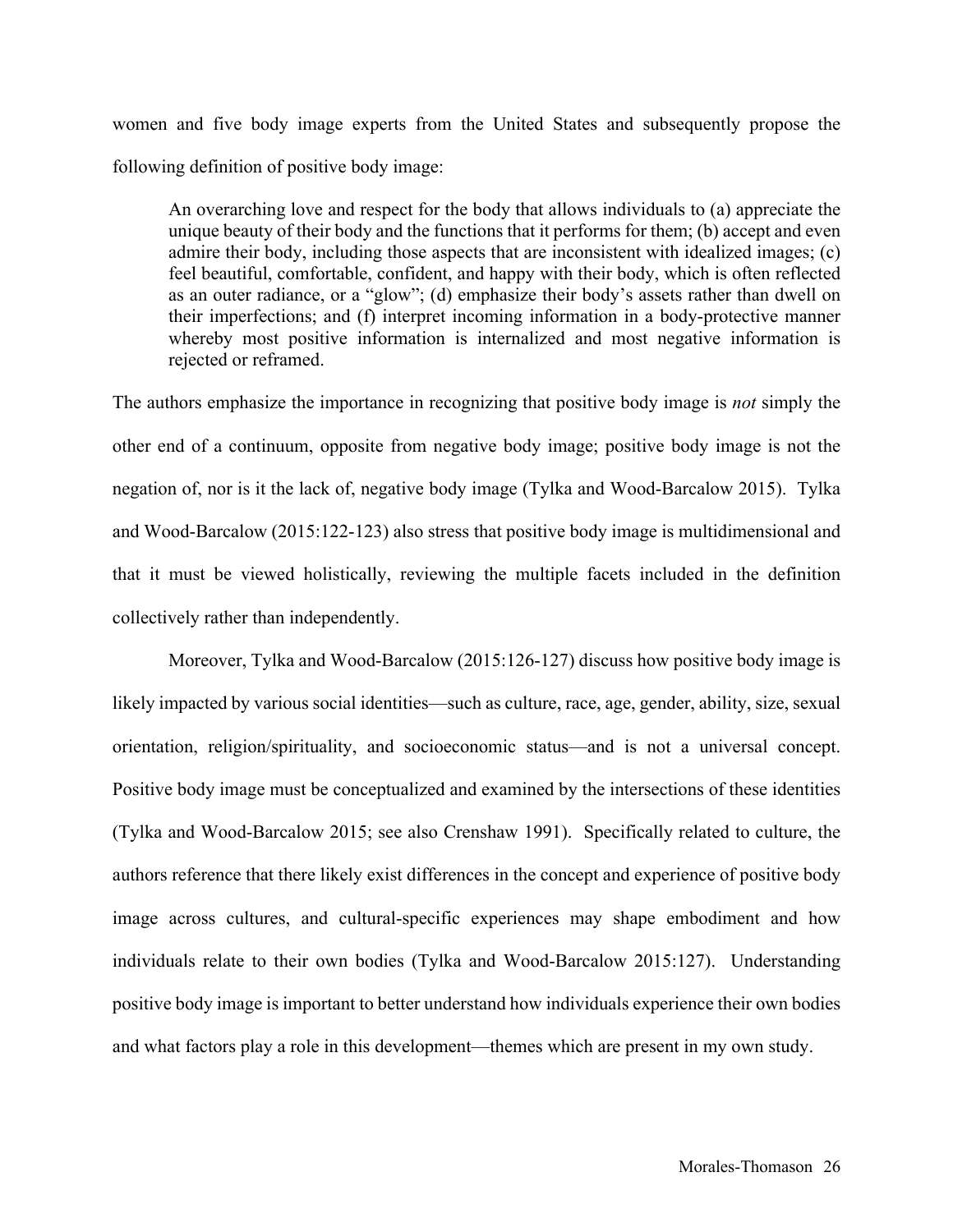#### **Understanding Cultural Values Regarding the Body**

Tylka and Sabik (2010) explore the social norms and culture on college campuses in their study "Integrating Social Comparison Theory and Self-Esteem within Objectification Theory to Predict Women's Disordered Eating." Tylka and Sabik (2010) sought to create a new integrative framework to look at the relationship between the following variables: sexual objectification, body surveillance, body shame, body comparison, self-esteem, and disordered eating. The findings show that body surveillance, body comparison, and self-esteem predicted body shame; body shame predicted disordered eating symptoms, as those women with higher body shame were more likely to harm and alter their bodies to lose weight or fit beauty expectations such as thinness (Tylka and Sabik 2010:26-28). In other words, women who often monitored and compared their own bodies to others' reported the highest levels of disordered eating symptomatology.

An intersectional approach to understanding body image issues among students would include an ethnically and racially diverse sample to paint a picture of the unique experiences faced by women of color (Crenshaw 1991). A diverse sample compounded with collecting qualitative data or narratives may allow researchers to gain subjugated knowledge on the lived experiences of women who fall outside of the dominant white culture.

Though body image encompasses a wider range of issues and related health behaviors than just eating pathology, including disordered eating and eating disorders, it is important to dismantle the assumption that eating disorders occur primarily within affluent white communities, affecting adolescent females. DeLeel and colleagues (2009) sought to longitudinally examine maladaptive eating symptomology and body image dissatisfaction among young children, specifically a racially diverse sample from various socioeconomic backgrounds. The sample consisted of 9- and 10 year-old females, 58% of whom were in the "Minority" group (non-white students) and 42% in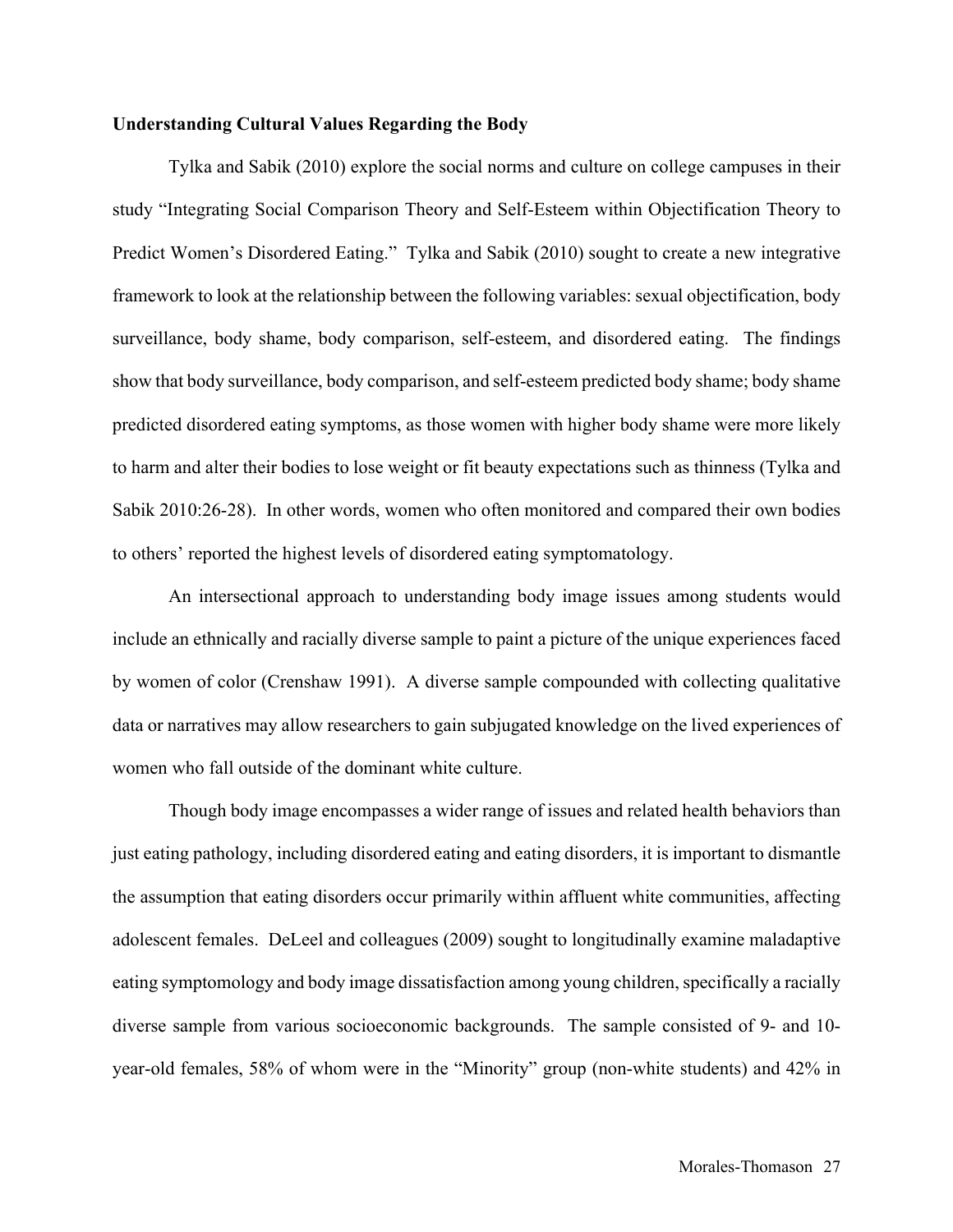the white category, who were administered the Children's Eating Attitudes Test (ChEAT) and the Body Image Measure (BIM) (DeLeel et al. 2009:769). The results show that disturbed eating behaviors and attitudes develop earlier than adolescence, with 11% of the sample scoring within the anorexic range on Children's Eating Attitudes Test ChEAT at age 9 and 7% at age 10 (DeLeel et al. 2009:772). In evaluating body image dissatisfaction, researchers found around 35% of the 9-year-old children and 38% of the 10-year-olds selected Ideal Figures that were smaller than their own figures on the BIM—suggesting a desire to be thinner (DeLeel et al. 2009:773). This increase with age could be due to society's thin ideal, as discussed by various authors in this literature review, and also supports prior research suggesting that body image dissatisfaction increases with age (DeLeel et al. 2009:773).

In terms of racial difference between the Minority and the white groups, the Minority group, on average, exhibited higher eating disturbance scores at both ages 9 and 10 than did the white group—supporting the growing literature that suggests eating disturbance is not limited to white women (DeLeel et al. 2009:773). One potential explanation for this observation is that the Minority group had a higher BMI than the white group (DeLeel et al. 2009:773). Furthermore, the lack of difference between socioeconomic groups, on either eating disturbance or body image dissatisfaction, "fails to support the assumption that eating disorders occur primarily in uppermiddle [socioeconomic status] individuals" (DeLeel et al. 2009:773). DeLeel and colleagues' (2009) research is important in that it begins to break down the stigma of body image dissatisfaction and disordered eating pertaining mostly to affluent, white women. Though my research does not focus explicitly on eating pathology, this topic is intrinsically linked to issues of body image and is discussed in some of the narrative data.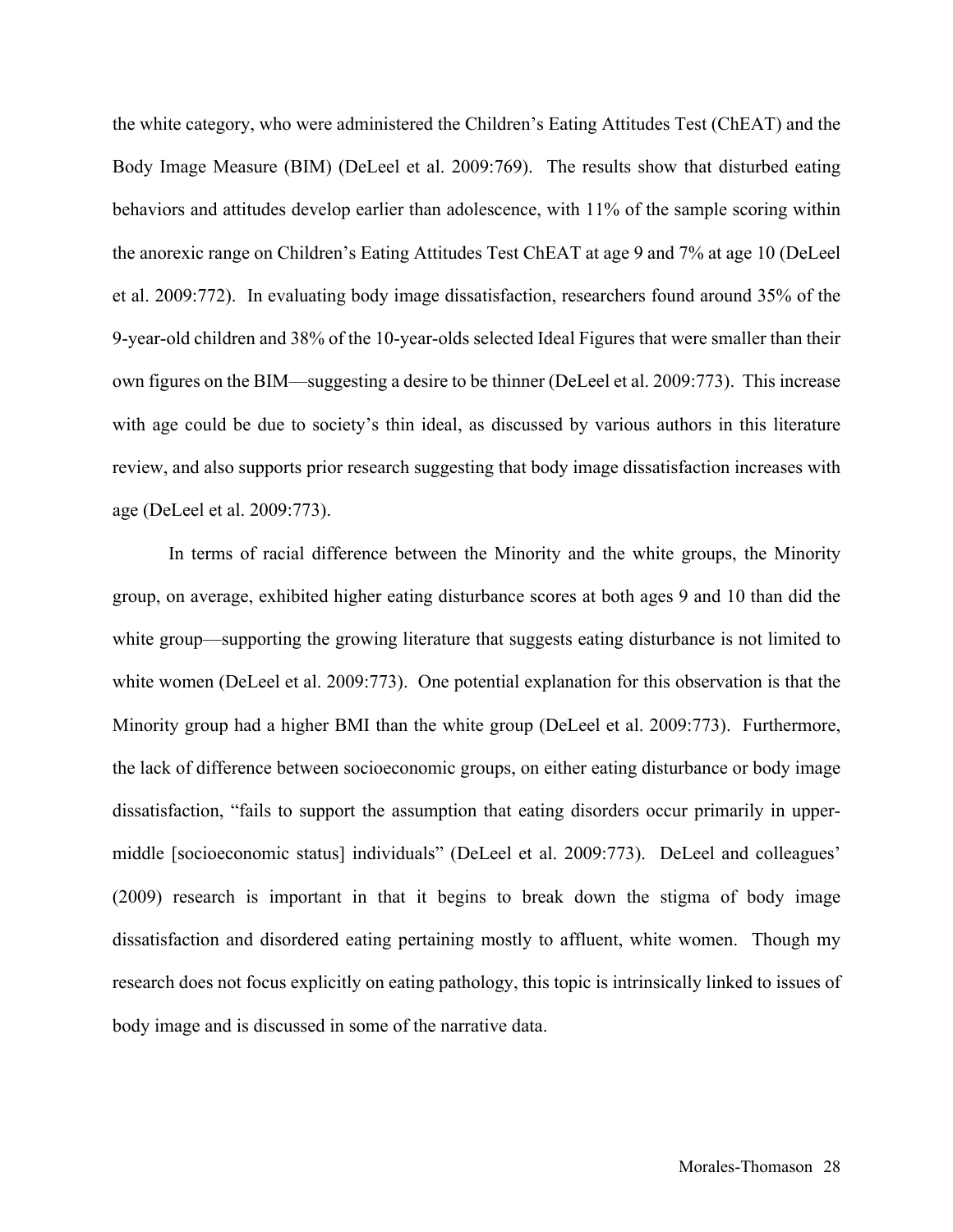In line with the need to look at ethnic and racial diversity in regards to this topic, Rubin, Fitts, and Becker (2003) conducted focus groups composed of 18 college-educated Black and Latina women with the aim of understanding the connections between ethnicity, selfrepresentation, and body aesthetic ideals. While the participants described experiences resembling traditional discourse regarding women's bodies, such as objectification, their ethnic identities including "cultural values regarding the care and presentation of the body, as well as personal and political commitments"—often provided them with opportunities to view their bodies and cultural norms and practices in a more positive, affirming light (Rubin, Fitts, and Becker 2003:55). These participants did not seem to support the thin ideal in dominant culture, rather they advocated for a "multifaceted beauty ideal that promotes personal style, self-care, and spirituality" (Rubin, Fitts, and Becker 2003:55). This research suggests that perhaps social and/or economic marginalization and a distance from cultural roots may cause women of color to be less able to call upon these ideals of body ethics, leaving them more vulnerable to the criticism of body and self that is associated with eating disorders (Rubin, Fitts, and Becker 2003:71).

Furthermore, Hesse-Biber and colleagues (2004) found that African American girls often discussed their weight as a "fixed feature," over which the individual has little control, and as a "God-given feature," one they ought to respect as built (Hesse-Biber et al. 2004:56). On the contrary, appearance—which includes personality, the way one "carries" themself, hairstyle, and clothing—was seen as something individuals can control, suggesting that beauty is seen as "something attainable by every woman who invests some time and attention to her appearance" (Hesse-Biber et al. 2004:57). This understanding of beauty as something more multidimensional than solely weight is an example of "non-internalization," through which individuals ignore, reject, or disbelieve the comments of others (Hesse-Biber et al. 2004:62). The prevalence of non-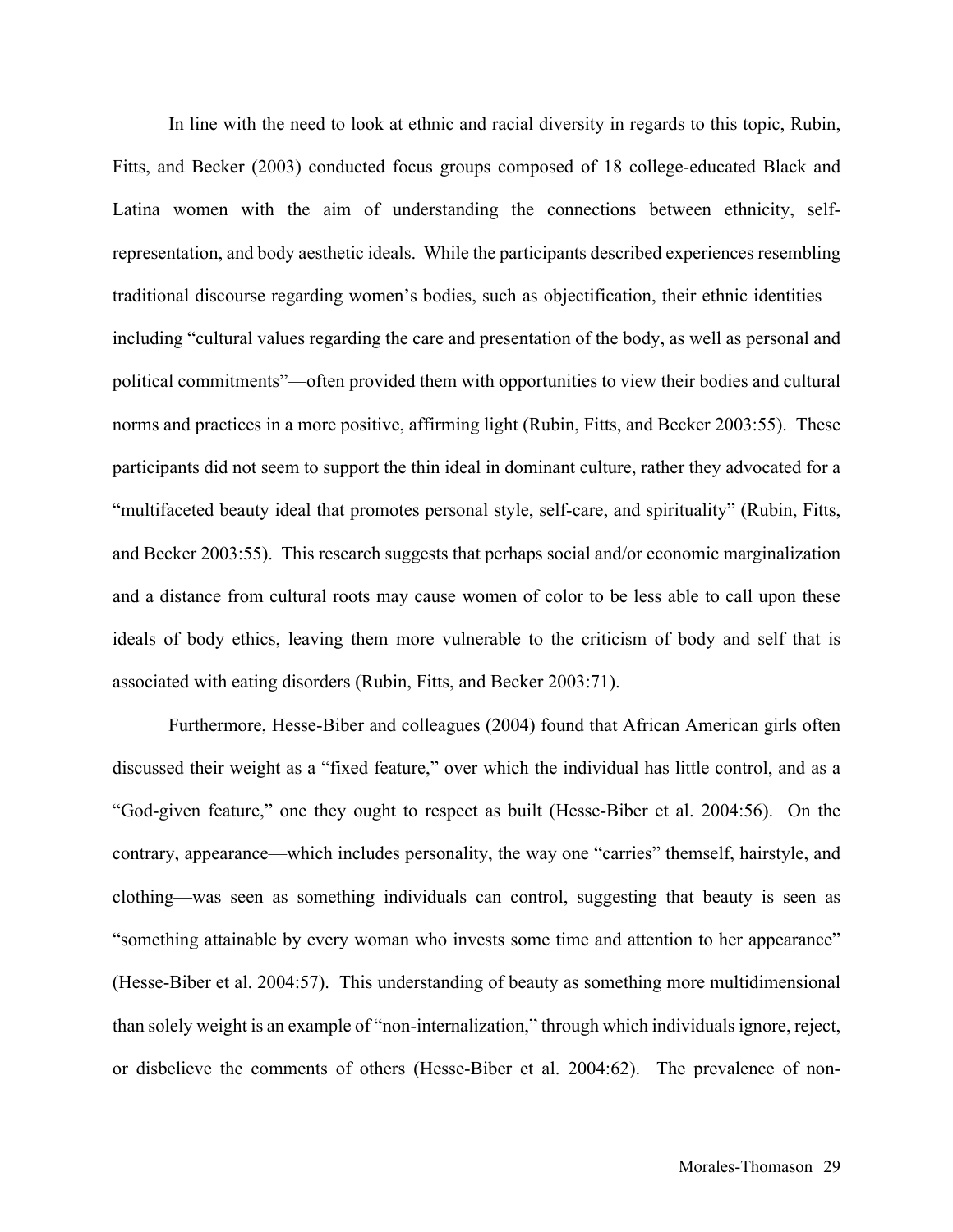internalization among these African American girls is an effect of a strong cultural identity (Hesse-Biber et al. 2004:62).

—————

This study utilizes an intersectional framework based on the beauty myth and the social identification, self-categorization, and acculturation theories to better understand how Latina undergraduates attending a predominantly white university have experienced the development of identity throughout their lives, as well as their understandings of beauty standards (Crenshaw 1991; Wolf 1991; Ellemers and Haslam 2012; Kim and Abreu 2001). The literature reviewed provide specific themes and patterns which speak to the multifaceted theoretical framework and of which to be mindful in the phases of data collection and analysis. Torres (2003:541), Adams and McBrayer (2020), and Sánchez-Connally (2018) explore themes regarding the lived experiences of students of color at predominantly white institutions that informed my interview guides and provide context for the grounded theory analysis—for example the influences of "situating identity" and "influences on change" on the processes of identity development. Furthermore, the literature on cultural values regarding the body highlight the need for an intersectional approach to understanding body image issues and the interpretation of beauty standards (Crenshaw 1991; Tylka and Sabik 2010; DeLeel et al. 2009; Rubin, Fitts, and Becker 2003; Hesse-Biber et al. 2004). This last section is important to the formation of my research objectives, as this study seeks to expand upon the existing frameworks and explore the development of identity and its relation to the interpretation of beauty standards.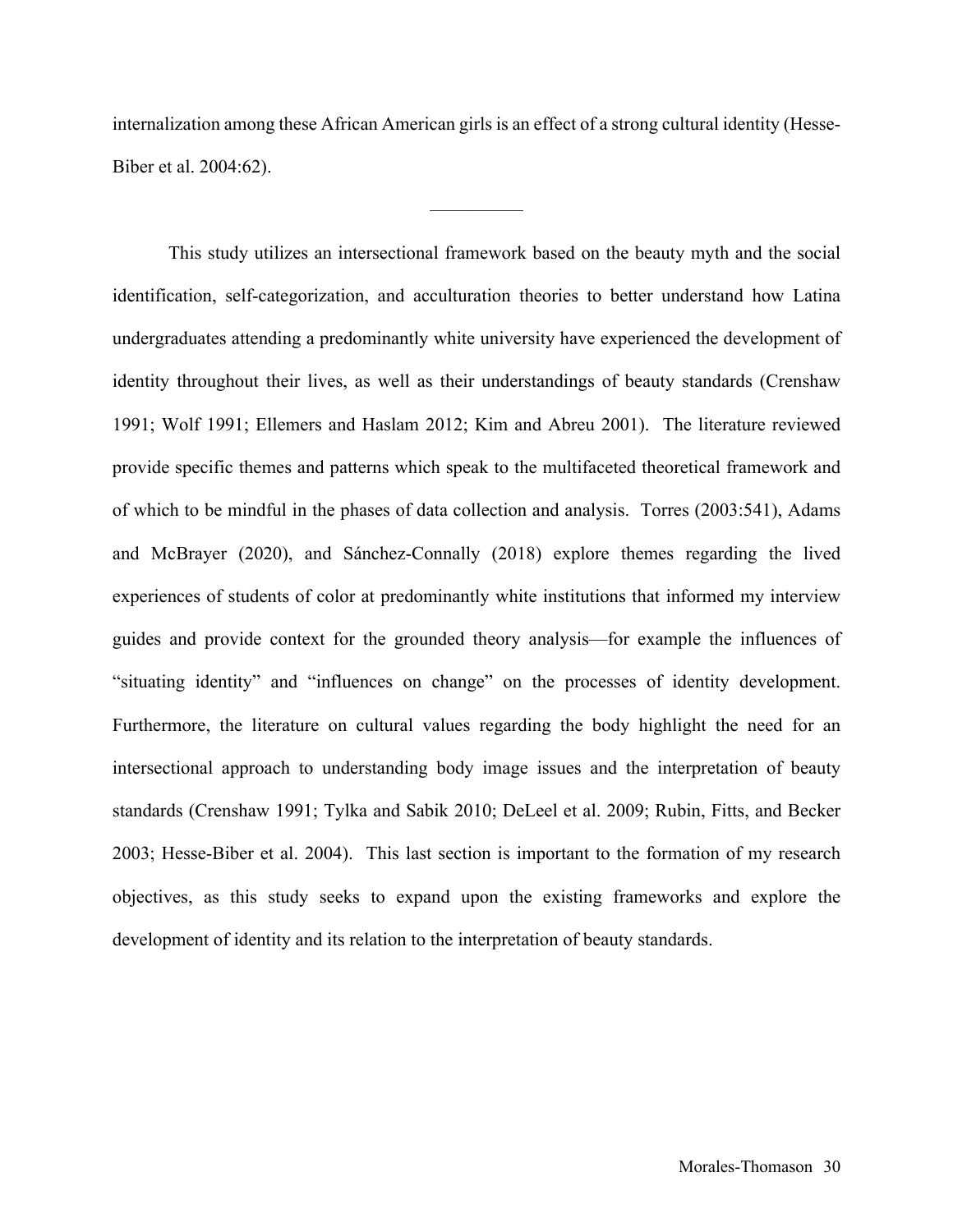#### **Research Aims and Objectives**

The goal of this research is to gain subjugated knowledge on the lived experiences of individuals at the intersection of being Latina. Given the review of the literature, I explore the developments of identity and beauty standards. Contributing to and expanding upon the existing frameworks and literature, the study identifies patterns or recurring themes amongst the narrative data to answer the research questions.

### *Research questions*

- I. What is the lived experience of being a Latina student?
- II. What are some influences that impact the development of identity? To what extent, if any, does exposure to and interaction with the dominant, white culture impact this Latina identity?
- III. To what extent, if any, do white, Western beauty standards impact Latina students' sense of beauty? How does a Latina student develop her own understanding of beauty?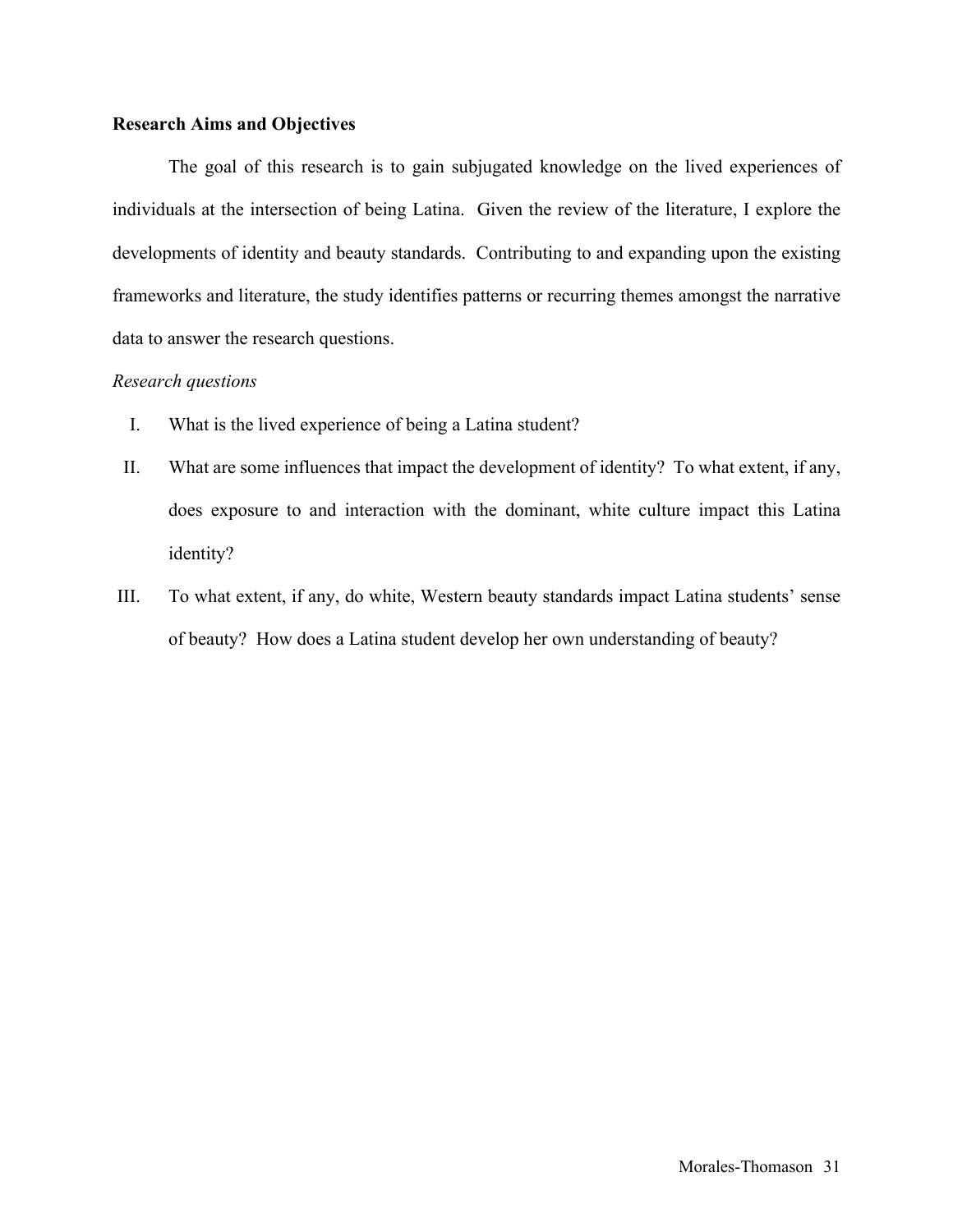#### CHAPTER TWO: **RESEARCH DESIGN**

This chapter describes the data collection process and the analytical strategy employed, specifically the grounded theory approach. It also discusses the importance and relevance of feminist in-depth interviewing, which is integral to this study. The chapter concludes with an understanding of reflexivity and the role of the researcher.

#### **Sample**

#### *Recruitment*

Utilizing my personal networks was integral to the recruitment strategy. I recruited nine participants at a predominantly white university through reaching out to heads of departments and organizations that may attract students who could potentially be participants in the study. These included academic departments which include issues of diversity or gender studies in their curriculums and student-run organizations that aim to create communities for students of color, specifically women of color. I emailed the appropriate heads of departments and organizational leaders with information on the study and its aims, as well as my personal contact information, to distribute to their respective students and members.

I also announced my research in various class sessions to speak to students directly. Numerous professors in those classes also shared my contact information and study information with some of their other classes and students. Lastly, I created a digital business card which could be easily shared by students and professors in these classes and within student organizations. Interested students were able to reach out to me personally via email or text message to ask questions and learn more about the study. Personal announcements in class sessions proved to be the most effective means of recruitment—whether it be students who heard me speak in their class,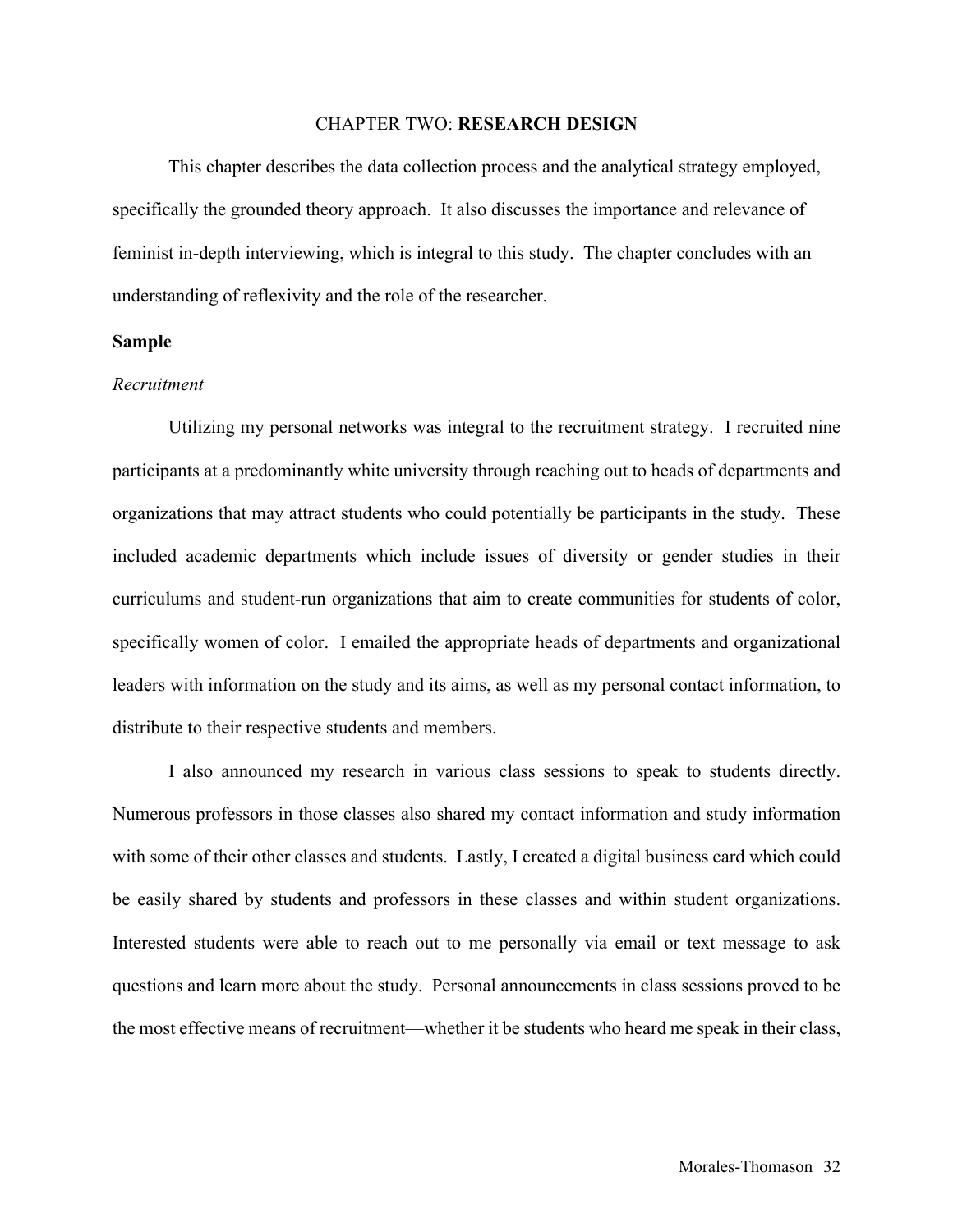students who were friends of students in the classes in which I spoke, or students in other classes taught by the professor who allowed me to speak in their class.

#### *Sample Characteristics*

A purposive sample was utilized for this study. Participants must fit the following criteria: undergraduate student at a predominantly white university in the northeastern United States, at least 18 years of age, identify as female, and identify as Latina.<sup>1</sup>

I interviewed nine women in this study. Four participants are seniors in college, three are juniors, and two are sophomores. Data from the demographic survey show that all nine students in this study identify as cisgender female, and eight identify as heterosexual and one as bisexual. All nine are full-time college students who have never transferred from another university and generally live on or around campus with other college students in a regular school year; the COVID-19 pandemic changed this for only one student, who chose to stay home and attend classes remotely for one semester. This information is important to understand the extent to which these women are typically engaged with and exposed to their college culture.

Five participants were born in the United States. Collectively, these women have family from and/or living in Guatemala, Venezuela, Mexico, Colombia, and the Dominican Republic. One woman, though she was born in the U.S., has lived in Mexico for her entire life. Of the four women who were not born in the U.S., two were born in Venezuela, one in Ecuador, and one in Nicaragua. The time for which these four women have lived in the U.S. varies, ranging from moving as an infant to moving as a college student. One woman describes herself as coming from a working-class background, five from middle-class backgrounds, and three from upper-class

<sup>&</sup>lt;sup>1</sup> I recognize and understand that gender identity falls on a spectrum outside the female-male binary. However, a female identity is central to the purpose of this particular study in order to maintain some constant among other differences.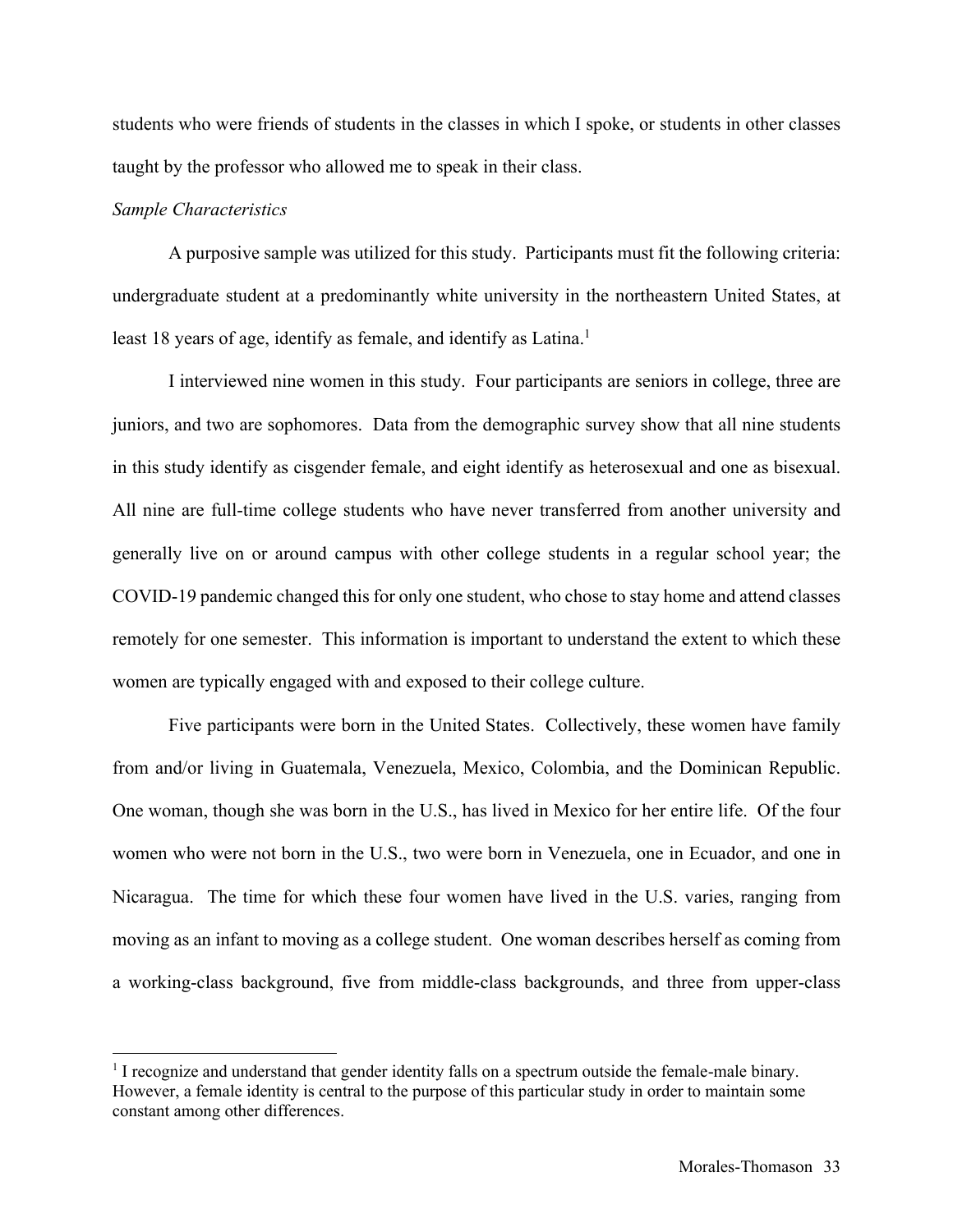backgrounds. All nine women self-identify as Hispanic and Latina. Furthermore, five also identify as white, and one also identifies as indigenous.

#### **Data Collection**

This study was completed in accordance with IRB regulations and approval, and I completed the appropriate training on conducting research with human subjects. Written informed and voluntary consent was obtained from each participant. In the first round of recruitment, four participants were emailed a PDF consent form to print out and sign, of which they then forwarded me a copy for the study records. This process of obtaining consent proved to be inhibitive to recruiting interviewees, so for the second round of recruitment, I, in accordance with advice from the IRB, streamlined this process. Participants were emailed a link to a Qualtrics survey which contained all of the informed consent information; they then signed electronically. Furthermore, I reminded participants of their ongoing and voluntary consent rights at the beginning of each interview. Consent did not pose any problems in this study. I discuss this shift in consent procedure and my work with the IRB further in the Methodological Note. Students were not compensated for their participation in this study.

Upon receiving written consent, participants completed a brief demographic survey on Qualtrics. They did not use their name or any personally identifying information but rather a unique coded identifier that I assigned to them. I then utilized the website Calendly to schedule a private, one-on-one, semi-structured interview with each participant. In a semi-structured interview, the interviewer prepares a list of questions across various themes about which she would like to learn more, but she is also granted the flexibility to ask follow-up questions, use probes, or go in another direction completely based on the participant's responses. The semi-structured interview was ideal so that I could address topics of interest to this project while allowing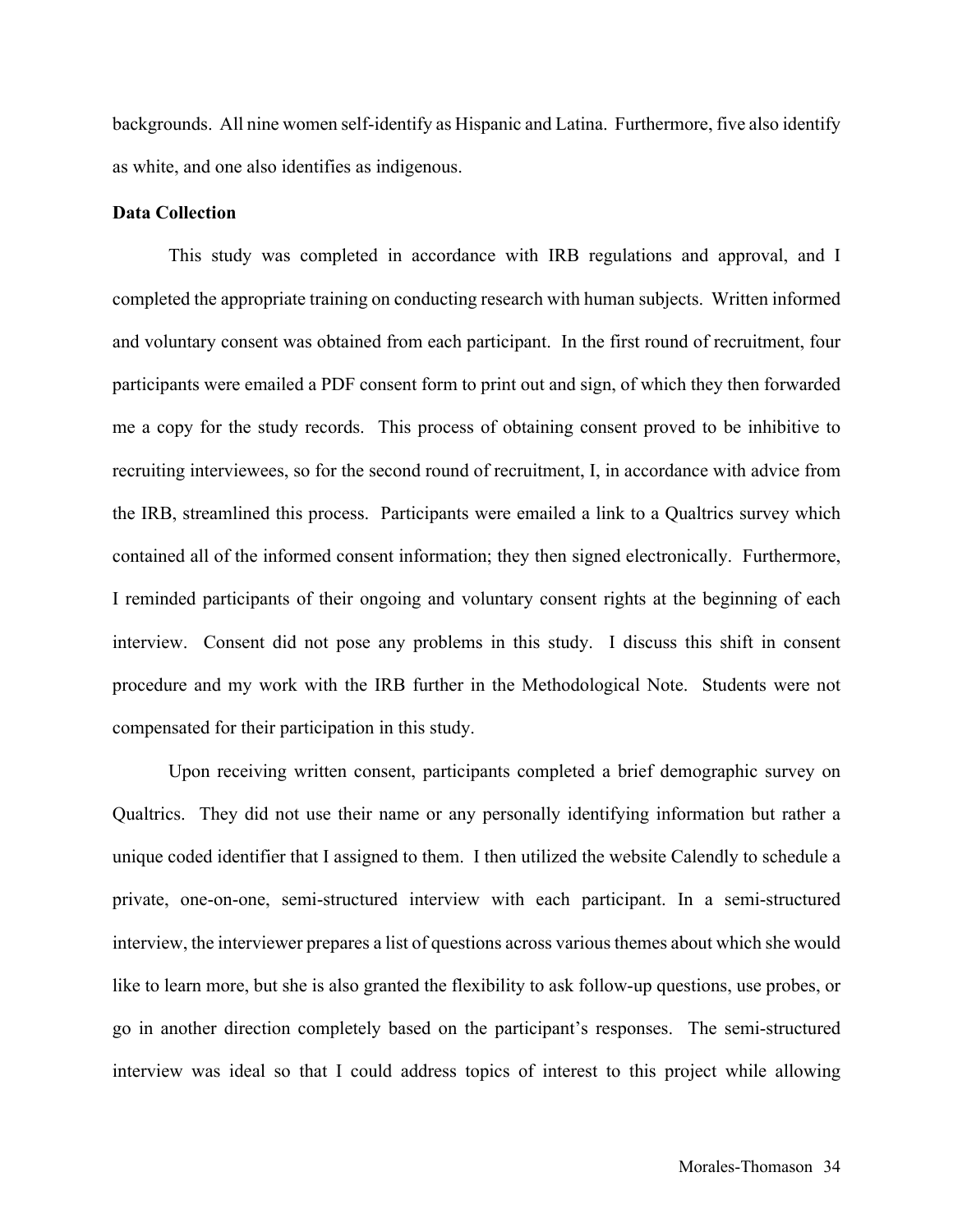participants the freedom to talk about what they felt was most important and relevant. After the first wave of four interviews, and with guidance from my advisor, I altered my interview style to be more unstructured, allowing the participant to answer more freely. Interviews took place on Zoom, a video conferencing platform, so as to avoid meeting in-person during COVID-19 regulations and social distancing measures. Interviews lasted anywhere from 27 minutes to 44 minutes.

With consent, the audio of each interview was recorded using a stand-alone, digital recording device without internet capabilities. After each interview, I uploaded the audio to a secure, university-controlled server and deleted the audio from the recording device. The interview was then transcribed using the web app oTranscribe, and the transcript was kept on the secure server. Transcription was carried out in accordance with the principles and guidelines laid out by McLellan, MacQueen, and Neidig (2003). Each transcript was assigned a unique identification number, and all personal identifying information in the transcript was removed and kept in a separate file to maintain participants' confidentiality. Contact information for each participant was kept separately and secure, and participants were given the opportunity to later review the transcript of their interview and provide feedback. Two women opted to receive a copy of their narrative, and one provided positive feedback regarding her interview experience.

Given the time constraints of this project, I did not transcribe the final four interviews in full. Rather, I wrote in-depth memos on the interview audio, with direct quotations that were transcribed. These four women were therefore not offered an opportunity to review their narratives. I did, however, inform them of this change in procedure and continuously welcomed any feedback, questions, or additional comments from the participants. I did not receive any negative feedback as a result of this change.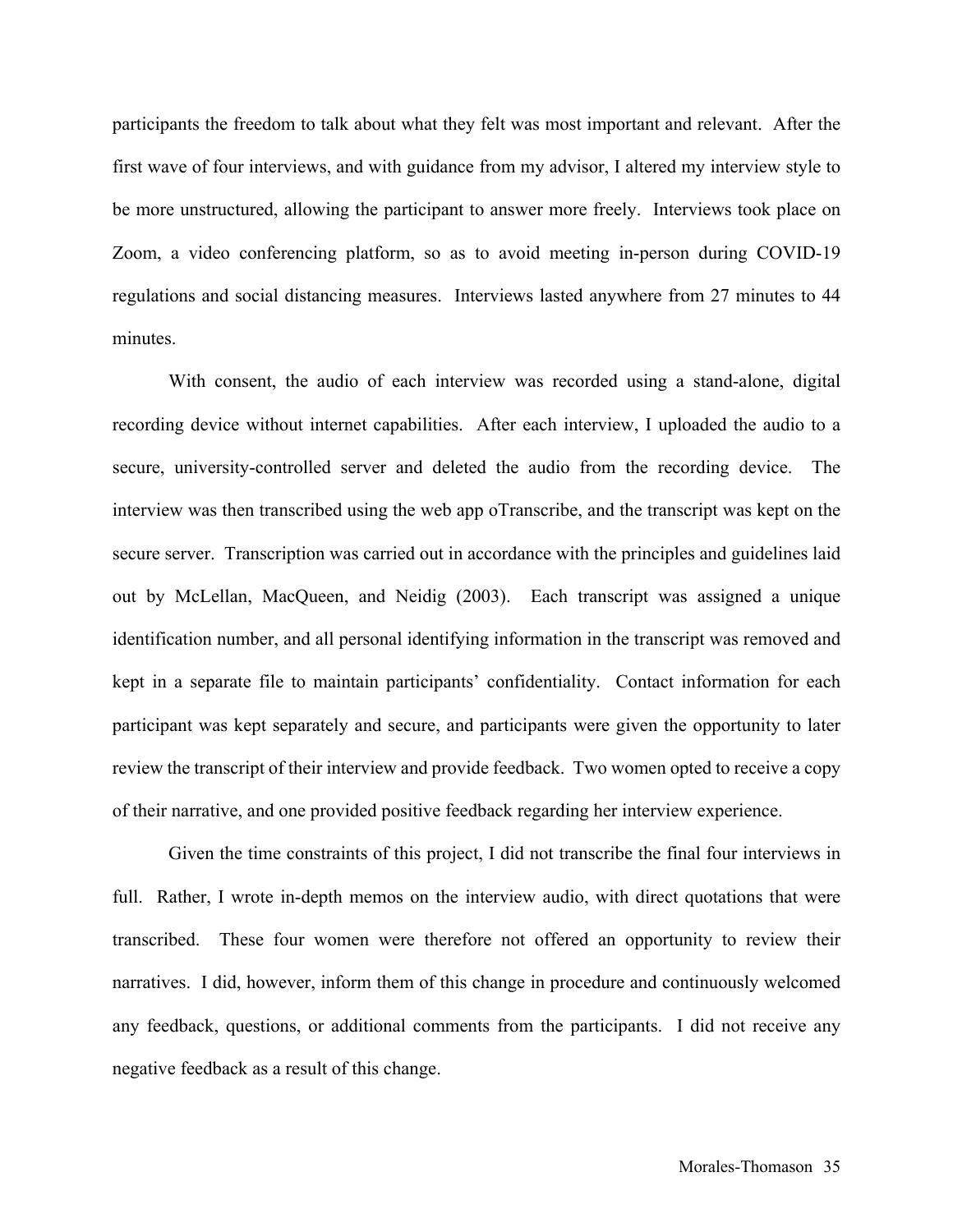#### **Feminist In-Depth Interviewing**

Hesse-Biber (2006:118) describes in-depth feminist interviewing as "[seeking] to understand the 'lived experiences' of the individual… [and] the 'subjective' understanding an individual brings to a given situation or set of circumstances." Throughout the data collection process, I, in accordance with the tenets and goals of feminist research, was concerned with minimizing the power hierarchy between the researcher and the researched, ensuring the two parties remained on the same plane (Hesse-Biber 2006). The goal of feminist research is to obtain an understanding of the lives of women and other oppressed groups, promoting social justice and social change (Hesse-Biber 2006).

The praxis of feminist interviewing maintains a balance of power by practicing reflexivity throughout the data collection and analysis. To engage in reflexivity is to engage in the process of recognizing, examining, and understanding how the researcher's own social background and assumptions can intervene in the research process (Hesse-Biber 2006). Also, as previously stated, I gave participants the opportunity to review their interview transcripts and provide feedback, further including them in the research process. I also engaged in practices of self-critique throughout data analysis to continuously become a more effective feminist interviewer.

## **Data Analysis**

As put forth by Hesse-Biber and Flowers (2019:497), one of the guiding principles of feminist research is to privilege the voices of the research participants. In order to "reinforce" this tenet, I utilized a grounded theory approach in data analysis (Hesse-Biber and Flowers 2019:497). The goal of grounded theory in feminist research is, through the processes of data collection and analysis, "to develop new knowledge…[and] to generate a range of theoretical ideas that remain closely tied to real world social processes" (Hesse-Biber and Flowers 2019:498). Integral to the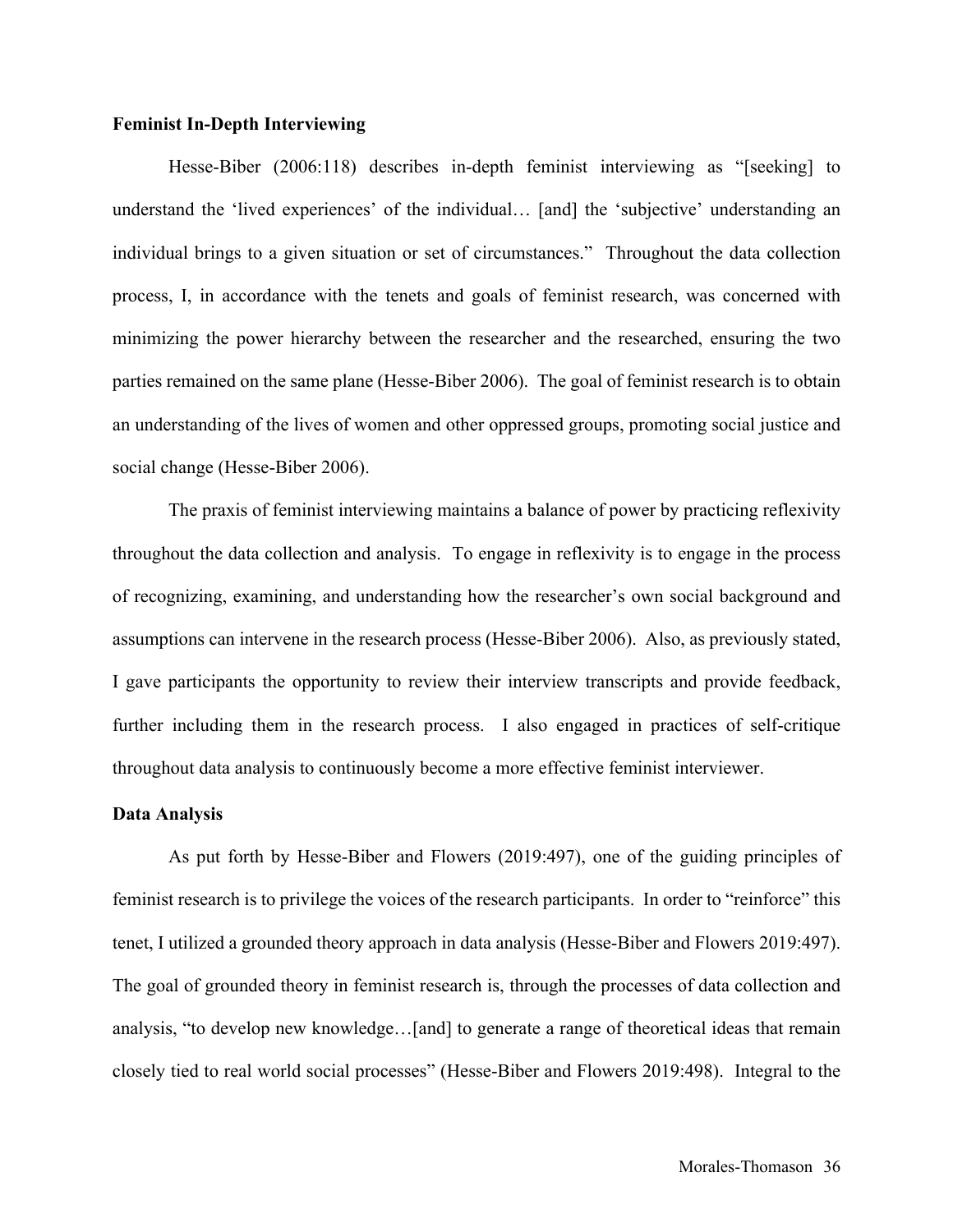grounded theory approach is theoretical sampling—the process of data collection for generating theory through which the researcher simultaneously collects and analyzes data to decide what data to collect next (Glaser and Strauss 1967:45). This enables the researcher to develop theory as it emerges (Glaser and Strauss 1967).

Central to my data analysis was writing memos. Immediately after each interview, I wrote a memo including major themes in the narrative, ideas or anecdotes that surprised me to hear, anything that resonated with me or that I could relate to, and any apparent connections to other interviews. These post-interview memos were crucial in informing themes I wanted to discuss or specific questions I wanted to ask in future interviews. I was able to ask new participants about themes that were brought up by the other women, themes I would not have otherwise considered. This practice is central to a grounded theory approach. Previous interviews truly did shape the direction of future interviews. I also wrote memos throughout the entire process of data analysis, especially on patterns I saw emerging and anything that surprised me. These memos provided an easy and accessible reference when looking back on each interview, as well as inspiration when writing this paper.

My data analysis process had two main iterations: one for the first four interviews and another for the final five. As previously mentioned, I fully transcribed the first five interviews. I then utilized the software HyperResearch to do line-by-line coding of each transcript. Through this coding and subsequent categorizing, I was able to distill numerous themes that were emerging from the data. Not only did these themes inform the next five interviews, but they also served as the framework for analyzing the next interviews.

Due to the time constraints of this project and the recruitment crisis that ensued, which I discuss in the Methodological Note, I was not able to fully transcribe and code line-by-line for the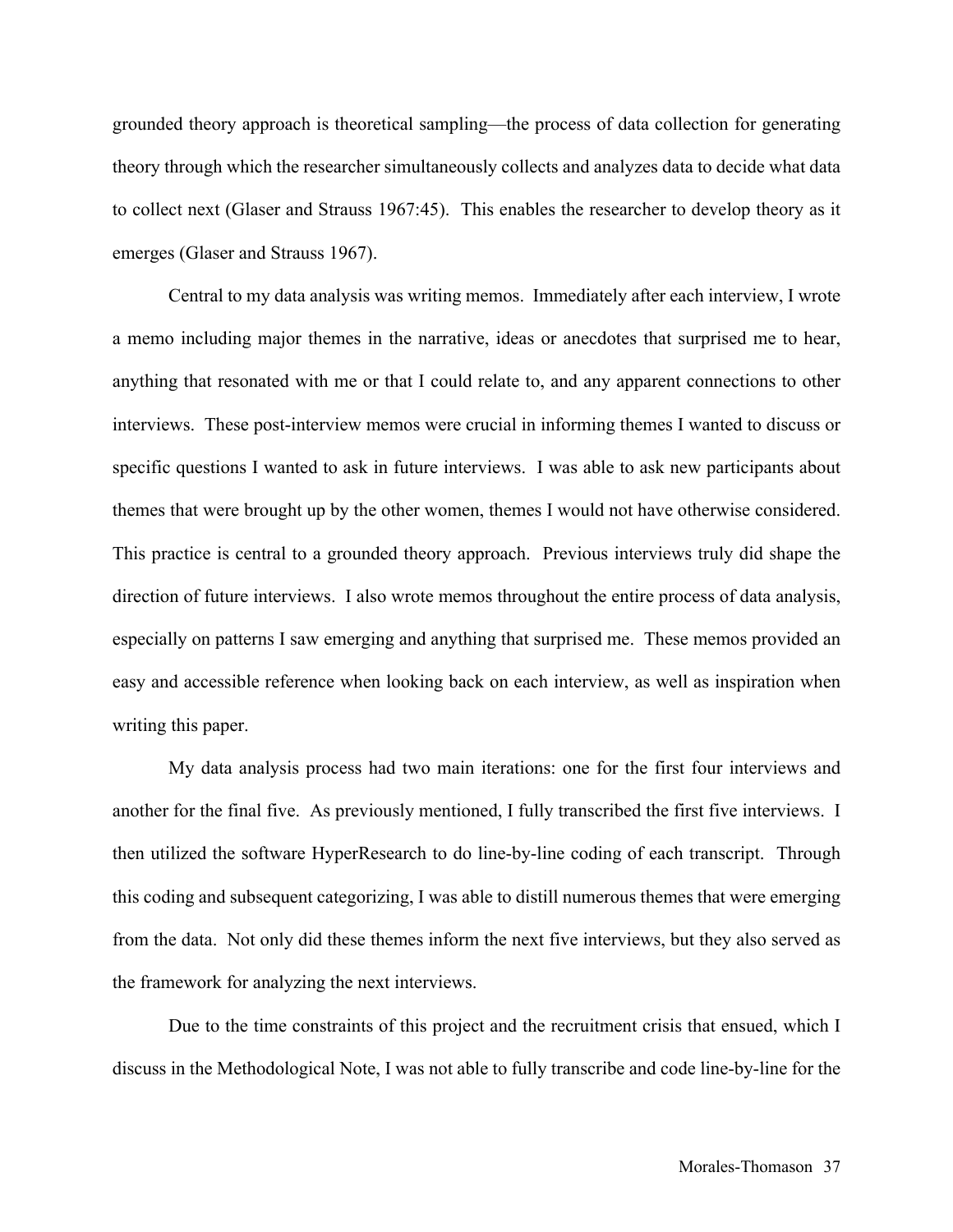second wave of interviews. Given that I had a solid foundation and understanding from the first four, though, I felt confident in my shift in analysis. Instead of transcribing each interview, I continued the practice of writing in-depth memos and only transcribed certain sections or quotes of the interview. I used these memos, along with those I had written for and what I had observed in the first four interviews, to identify themes and patterns from all nine interviews. I was able to use the next five interviews to either confirm, contradict, or expand upon ideas I had found through coding and categorizing the first four interviews. It was through this process of memoing and comparison that I was able put all nine of the interviews into conversation with each other. The themes discussed in the Results section are an outcome of this compounded data analysis process. 2

Qualitative research differs from quantitative research in that it is iterative. The concurring processes of data analysis and collection are ongoing and evolving—which means even the finalized version of this paper is simply the point at which I decided to pause for the purposes of this project. Moreover, as previously mentioned in the explanation of feminist research, I used the process of data analysis as an opportunity to engage in self-reflection and self-critique. As the data collection and analysis processes are intrinsically linked in a grounded theory approach, this self-assessment of my own interview style and biases allowed for continuous development and improvement of my interviewing style and skills.

# **Reflexivity: Role of the Researcher**

I am a white, Latin-American woman. This identity comes from both my mixed racial identity and the strong Latin culture in which I grew up. My mother is first-generation in the

<sup>&</sup>lt;sup>2</sup> For the sake of clarity, as the numbers may be confusing, I transcribed the first five interviews in full; this includes the four interviews in the "first wave" and the first interview in the "second wave," the fifth interview overall. I coded the first four interviews. This shift in data analysis occurred after transcribing the fifth interview but before I was able to code it. Therefore, there are full transcriptions for five interviews, of which I coded four.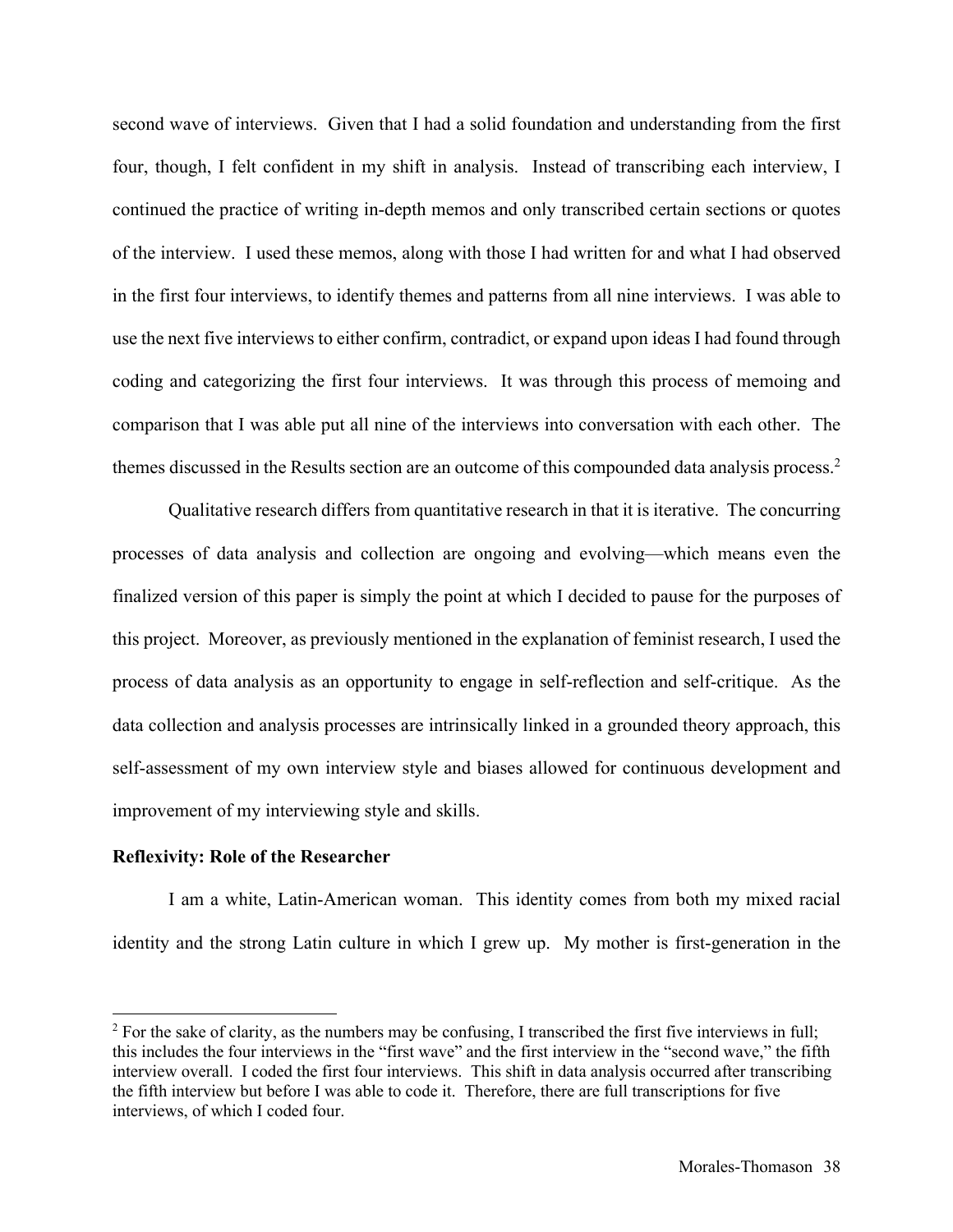United States, with her parents coming from the Caribbean islands of Puerto Rico and the Dominican Republic, and my father's side are multi-generational white Americans with ancestry in Europe. I am also a minority student at a predominantly white university. My time at college has made me reflect on my own identities and how I embrace these parts of myself. I have numerous female friends, both Latin and non-Latin, who have struggled with body image and beauty standards, as well as experiencing some of this myself. Much of my coursework at college has focused on the effects of racism, sexism, oppression, and societal beauty standards—among other pertinent topics. My personal background, relationships, social experiences, and academic interests catalyzed my desire to gain subjugated knowledge on patterns of behavior related to these topics, as well as to generate theory.

I took various steps to limit personal bias in this project. Throughout the data collection and analysis processes, I employed multiple practices of reflexivity, such as asking participants for clarification or further explanation, limiting assumptions throughout the interviews, and writing memos on what elements of the interviews resonate with me personally. If they chose, participants also had the opportunity to review and provide feedback on the transcript of their interview. I also met frequently with my faculty advisor to discuss the research process. More on my role in this research is discussed in the Methodological Note at the end of this paper.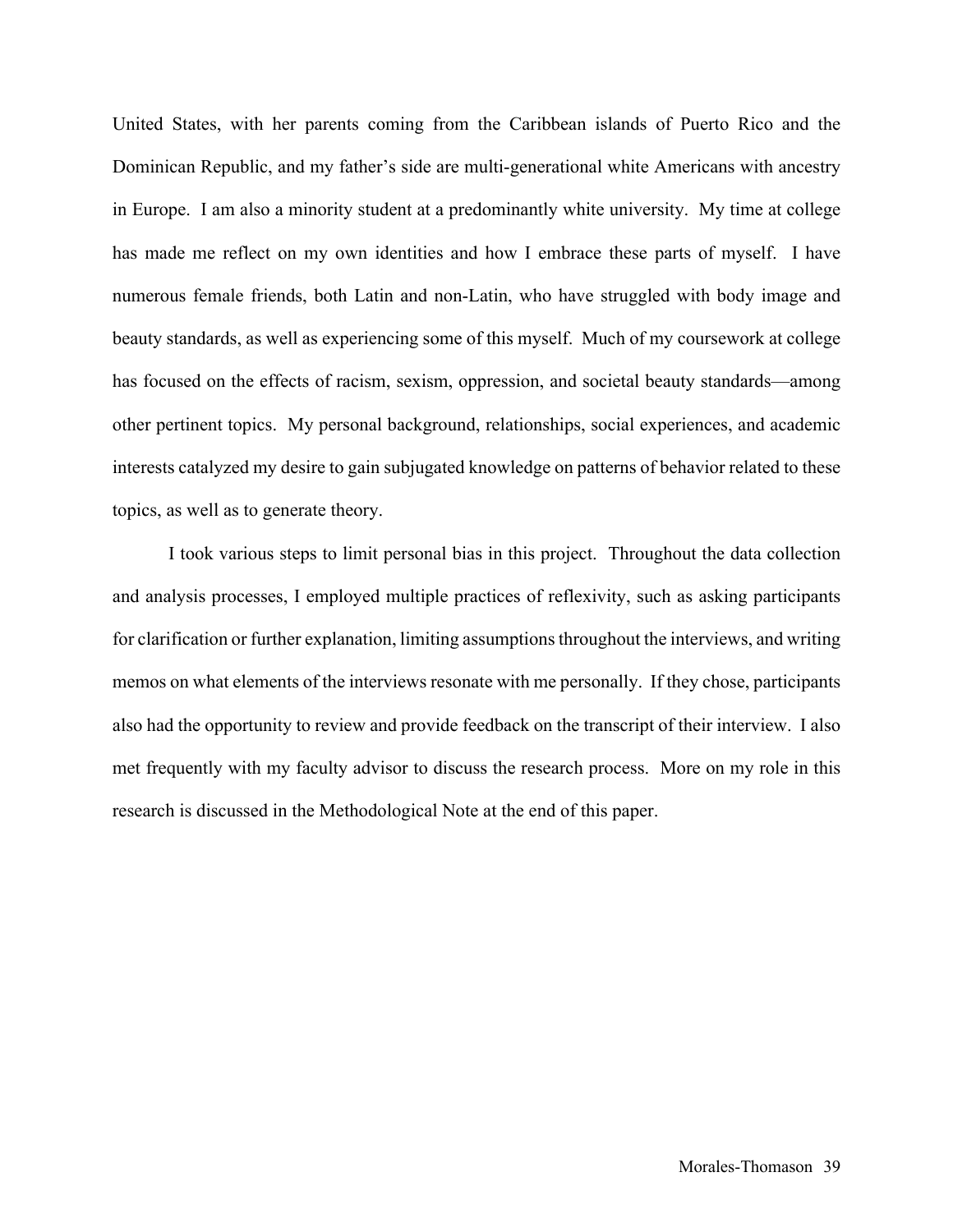#### CHAPTER THREE: **RESULTS AND DISCUSSION**

As discussed in the Research Design, feminist research seeks to build knowledge centering on the lives of women and other oppressed groups, so the organization of this chapter is grounded in the narrative data (Hesse-Biber and Flowers 2019). I have observed, analyzed, and constructed seven major themes in order to shed light on the processes through which these nine Latina women have developed their various identities and navigated beauty standards throughout their lives.<sup>3</sup> Building on the existing literature, the following are themes identified from my grounded theory analysis: the role of the family in identity development; the messages women received about beauty while growing up; feeling in between two different spheres; understanding larger social forces to navigate one's own experience; external pressures to adopt a specific identity; finding and creating spaces for oneself on a college campus; and defining beauty.

## **Theme 1. Familial Influences on Identity Development**

Many of the women talked about their family as integral to the development of their identities. Looking at the role and importance of the family provides an effective and interesting backdrop with which to frame and better understand how identity is developed over time and what factors contribute to this.

Central to the way she was raised in Ecuador is Kate's family. She grew up with an understanding that family is "by far" the most important thing and was surrounded by people who will "do anything" for their family. While she was always close with her extended family, her parents always prioritized her and her brothers. They always created a space for the four children to "just be [themselves]." Kate's parents instilled in her the values of working hard, following your dreams, making the best of a situation, and making things happen for yourself. Kate notes

<sup>&</sup>lt;sup>3</sup> I have used pseudonyms in place of the participants' real names in this paper.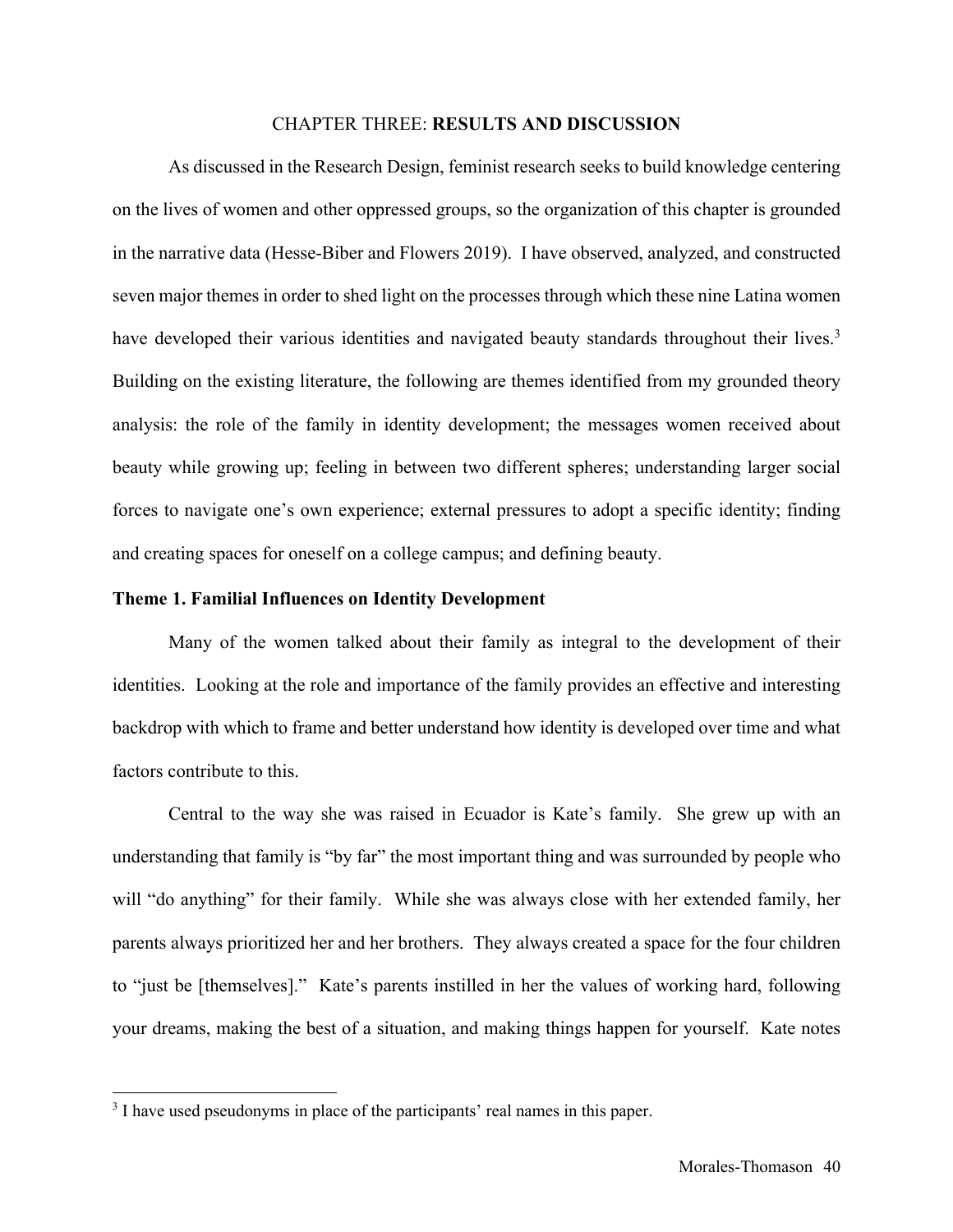that her family, both nuclear and extended, is one that is supportive and full of kindness and respect. At the same time, she observes that being close with a "big" family can be unhealthy or complicated at times. For example, there is sometimes a lack of honesty or directness when communicating within the extended family to avoid "fighting." This can also be viewed as a positive, though, as Kate loves that people in her culture are "flowery when they speak," meaning they try to be careful and avoid making others feel uncomfortable.

These familial values and the prioritization of one's family are deeply-rooted and have stuck with Kate throughout college. She notes her parents supported her and pushed her to be brave and venture outside of her comfort zone, leading her to find and create spaces for herself on campus. Furthermore, the characteristics she seeks and values in her friends parallel those of her family: She values kindness and support "a lot, a lot, a lot." Kate also views this frequent indirectness in communication as "beautiful…[because] people are able to like really consider the other and, uhm, in a way that I find to be a lot more empathetic and compassionate." Kate values her family relationships in Ecuador, which in turn have influenced how she navigates college in the United States.

Bianca echoes some of those same sentiments that Kate discussed. Bianca says she loves that in Venezuelan culture one is "expected for be very tightly-knit with" parents, siblings, and extended family. She enjoys how close her entire family is, and even though her extended family live in Venezuela while she attends college in the United States, she feels "very connected" to them. In regards to her nuclear family in particular, Bianca says that her mother raised her and her siblings to be nice to each other and not to fight. Her parents were very supportive and encouraged them to do well in school but did not pressure them to do anything they did not want to do. She describes her family unit as having a "loving nature."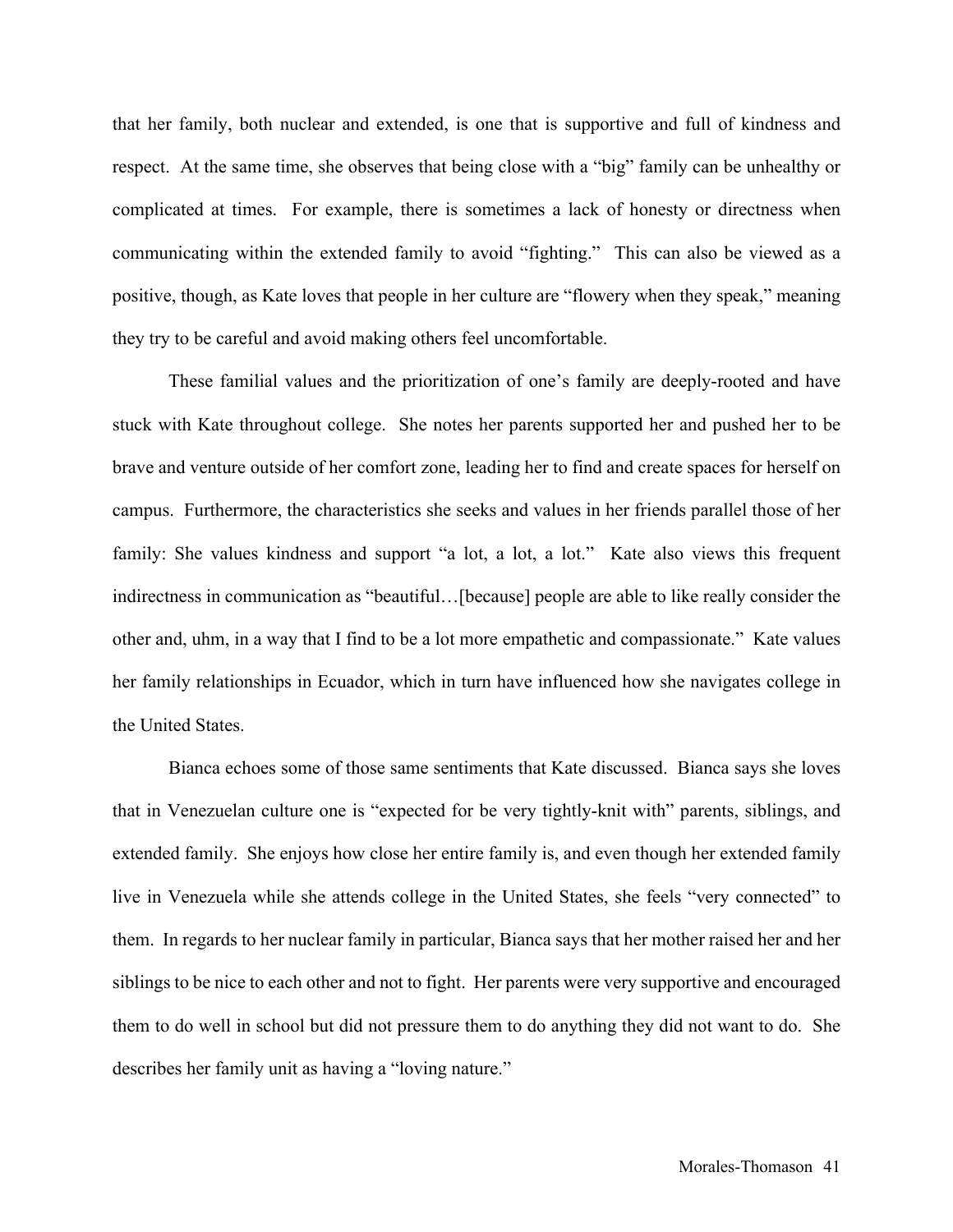On the other hand, Bianca's family experiences posed a challenge to her while growing up in the United States: English is both of her parents' second language. Bianca discusses how she was self-conscious about her parents, who are from Venezuela, having an accent while "[other students'] parents [didn't] have an accent, like they [could] speak good English." She was aware that her parents' interactions with other parents from school were not as "easy" because they "didn't talk about the same stuff," which stemmed from their very different cultures. She says both of her parents are "charismatic people" so it did not matter so much to them, but rather this cultural difference was an "internal thing" Bianca held onto and judged her parents for. This anecdote is important in understanding Bianca's growth towards accepting her differences. The reality of her family's history and culture proved to be a very direct insecurity for Bianca, but she has "obviously" since grown out of this internal judgment.

While Bianca's experiences with her parents' different culture made her insecure growing up, Emma credits her parents and grandmother with instilling in her a sense of pride in her cultural and ethnic identities from a very young age. Her parents are divorced, so she lived with her mother and grandmother, who stepped in to play the "mom-role" while her mother worked. Emma's grandmother is Guatemalan, so Emma grew up very "invested in" Guatemalan culture—whether it be speaking exclusively Spanish at home or watching *novelas* with her family. Emma has a "small, tight-knit family at home," comprised of her and her brother, mother, and grandmother, but she says it never felt small for her mother and grandmother. "Something that was like interesting to me is like they [her mother and grandmother] would never see it [the small family] that way because on holidays they're thinking about like all of their family and sisters and brothers, like extended family, who still live in Guatemala," she says. So, the first way in which she got to know her extended family in Guatemala was through speaking with her mother and grandmother.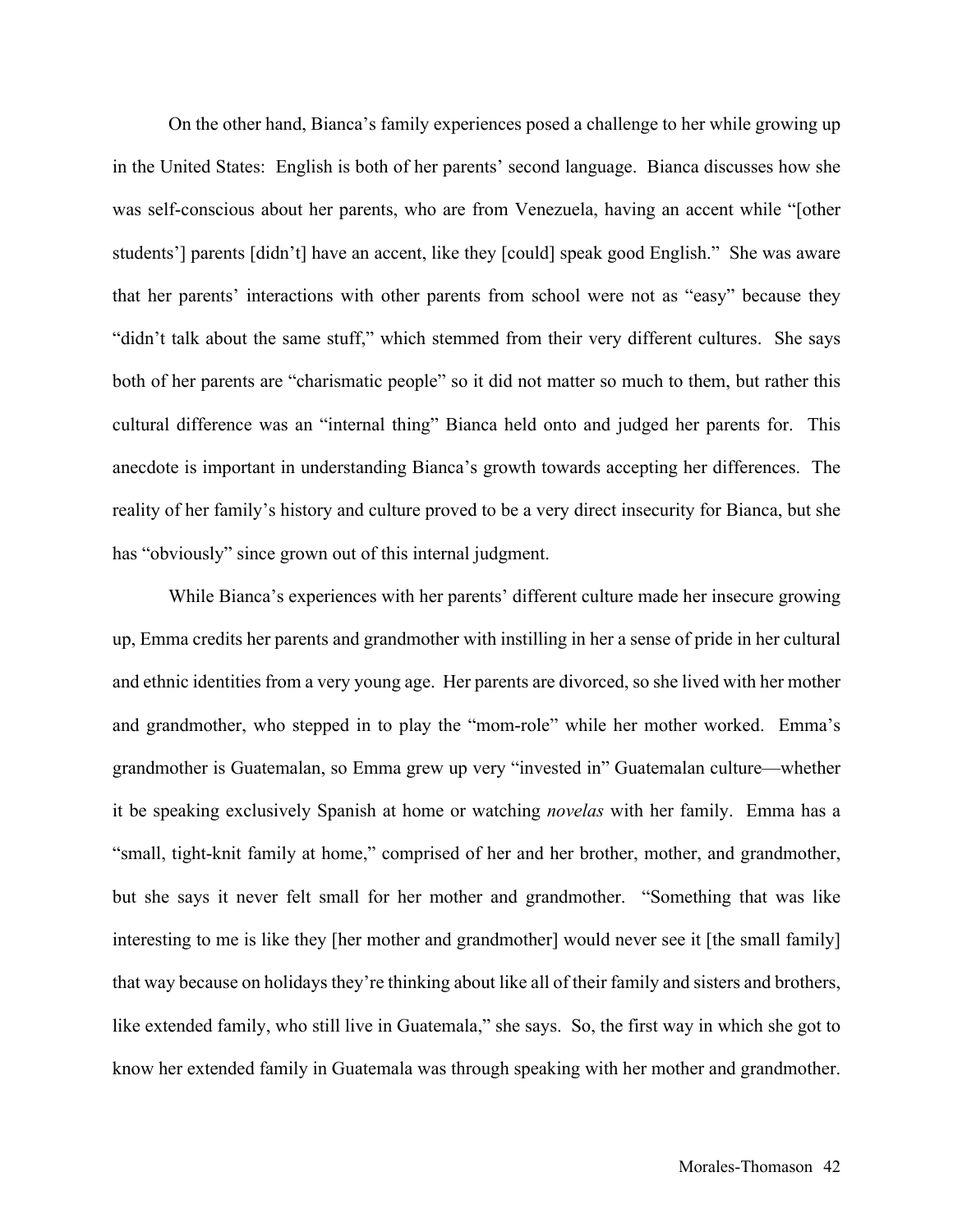Emma would talk to her family on the phone, and though she did not know them personally, "[she] always felt like a sense of family and like welcome." Emma insightfully describes this experience as learning about her culture through dialogue, meaning she learned about her Guatemalan culture and family exclusively through narratives until she was able to visit the country at a later age, which she describes as learning about her culture through experience.

Moreover, Emma's father is of Italian heritage, so he enrolled her and her brother in Italian camps to learn about this part of their cultural identities. When talking about her parents, Emma says, "I feel like they just always tried to like invest us into culture and like tell us like, 'Oh, like, you're Italian and like Guatemalan, and that's awesome. Like be proud of that.' It's like cool to grow up like that." Emma credits her parents with raising her to take pride in all aspects of her cultural identities.

Like Emma, Gabby's family has instilled in her a sense of cultural pride. Gabby was born and raised in the northeast United States, and her parents are immigrants from Guatemala and Venezuela. She credits her grandmother with teaching her and her brother about their indigenous Guatemalan culture, "which is a completely different from uhm, you know, from other Hispanic or Latin culture." Perhaps most importantly, Gabby's grandmother has taught them to speak K'iche' in order to communicate with their family members still living in Guatemala. Her family lives on indigenous territories in Guatemala and speaks primarily K'iche'—Spanish is their second language. Indigenous food is also a major part of Gabby's cultural identity, one taught to her and embraced by her grandmother, as well. Gabby talks about the traditional foods she grew up eating—dishes like *tortillas* and *tamales*—which are made from *masa*. *Masa* is a staple in the diet of her indigenous Guatemalan family and has affected how "their body develops physically, as well." Gabby recently learned that *masa*, when eaten for long periods of time, can affect people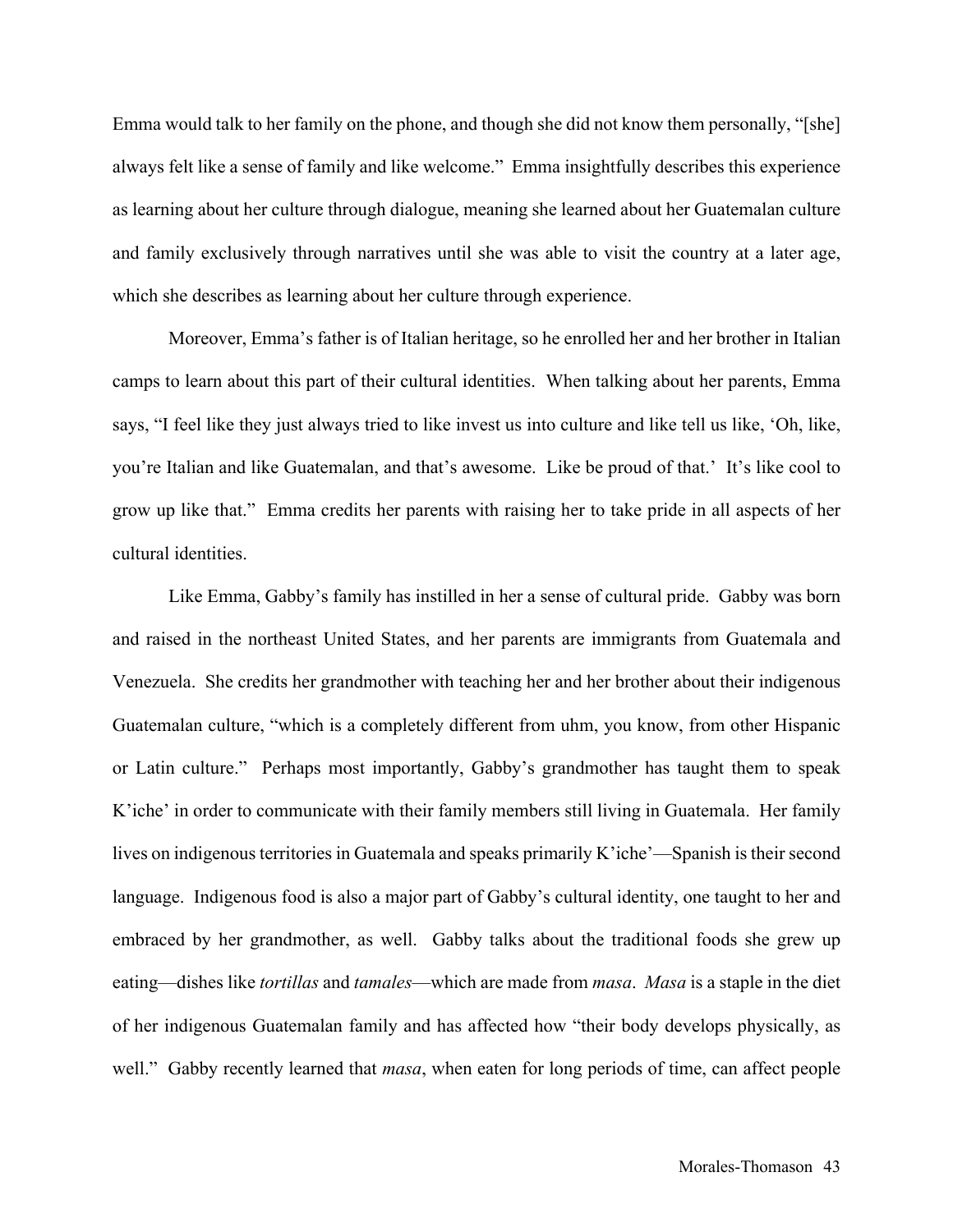biologically, contributing to the physical attributes—such as her nose and eyes—that identify her as indigenous. For Gabby, her culture not only affects how she emotionally identifies as indigenous but also how she identifies based on her physical appearance. Gabby's grandmother has been an influential figure in this development.

Gabby also talks about struggling to balance her American nationality and identity with her indigenous and Latin identities, something that mainly started in college. She "still [has] like a lot of questions to this day" about how to navigate these intersecting identities but has found that researching these topics and talking to people helps her "understand more like who [she is], too." Becoming more engaged with her culture and talking with her family in and from Venezuela and Guatemala has helped her overcome some of her doubts and struggles when it comes to her identity. In this sense, Gabby's family is supportive in helping her discern who she is and how she identifies.

Having a close-knit family is one of Becky's favorite parts of her Latin culture and identity. She describes her culture as "very Guatemalan-heavy" because her grandmother, who is firstgeneration Guatemalan, is "very much the matriarch of the family." Becky observes a difference between her experience and those of her white, non-Hispanic friends when it comes to family. "It's not really a choice to be close to your family or not. Like that's just how it is," she explains of her own experience. Compare this to her white friends who either do not have that pressure or have a choice in it. Becky does not see this tight family culture as a negative, though. She values learning where her family is from, her family's history, and she admires how her family of immigrants has—particularly how the women in her family have—been "so proactive…, [used] agency…, [and] fought for themselves." She is grateful for the immigrant work ethic that has been passed down. Being part of a close-knit family has cultivated a sense of cultural pride and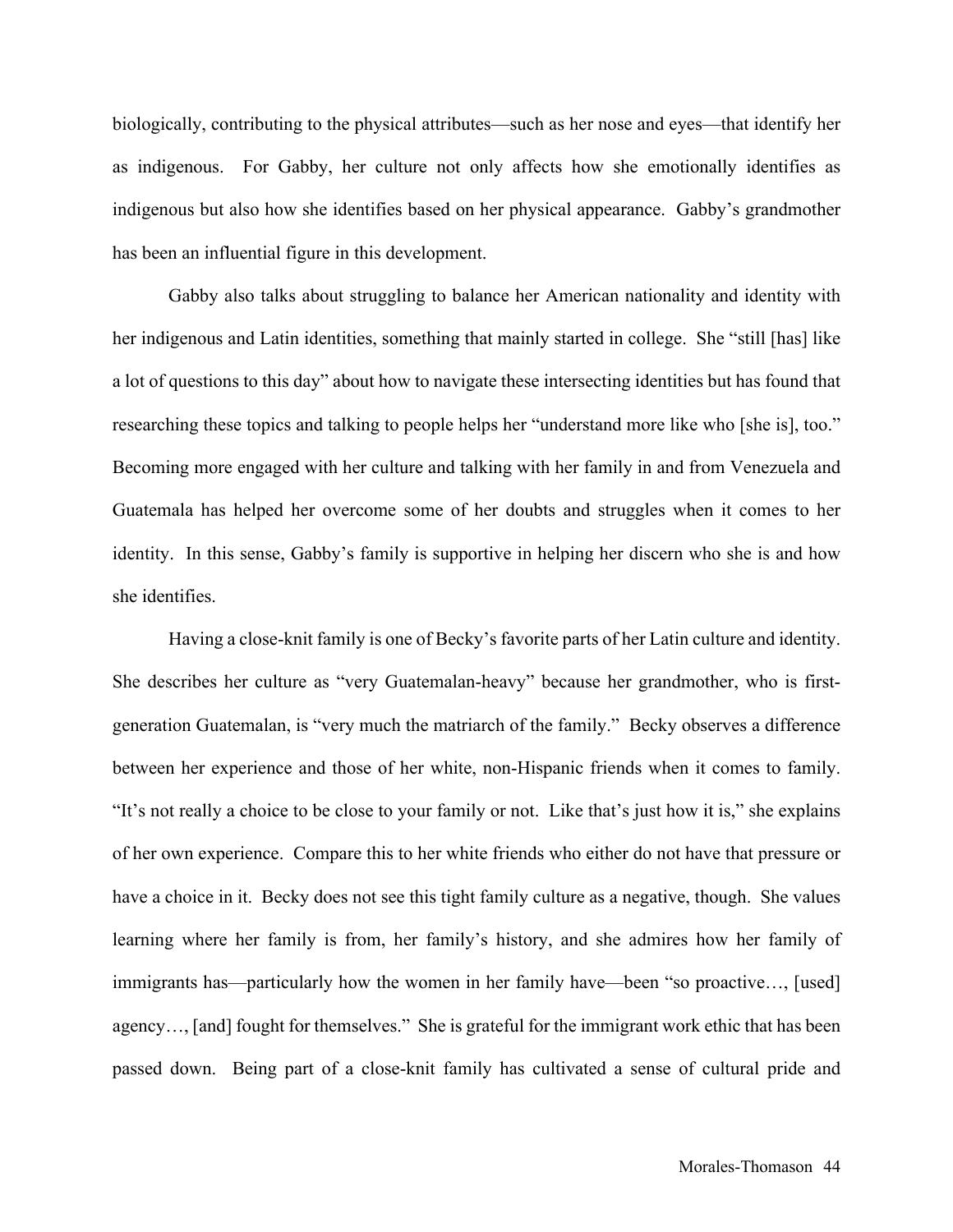admiration in Becky, both for Guatemalan culture but also the integrity that comes from being an immigrant.

These values are exemplified in the ways in which Becky's parents raised her, *who* they raised her to be. Becky explains how her parents raised her, especially as the eldest girl, to be able to "protect the family." They wanted her to be "confident in any situation," to feel like she could do anything; it was unacceptable for her to be too shy to say or do something. Becky recounts a story when her dad challenged her to sneak into the movies without paying to test her people skills. Oftentimes traits such as confidence or "people skills" are seen as masculine, but Becky thought of this more as "Oh, girls can do that, too. Girls can do that, too."

These lessons on confidence from her parents have been a source of contention for Becky as she has gotten older, though. She definitely felt a pressure that "boys don't really like it when you're loud," when you speak what is on your mind and are not afraid of anyone or anything *especially* as a woman of color. Starting in college, she thought these traits that her parents valued, and that she once valued, were unattractive and something she should change about herself. She did not want to always be "this loud, chaotic person" when she already stood out at a predominantly white university. Internalizing the male gaze, Becky began raising her hand less frequently in class.

Now, Becky is trying to find a balance between being herself and defying the stereotypes about Latinas, who are thought of as "fiery" and "quick to snap." "How do you walk that line between being confident and knowing who you are and like wanting to say what you're gonna say and like taking up space in a room, but also not fitting into this stereotype?" she asks. "Because I don't want to be what everyone expects me to be." Extending this question to her pride in and love for her family, Becky says she is proud of her family history, "but being proud of the Latina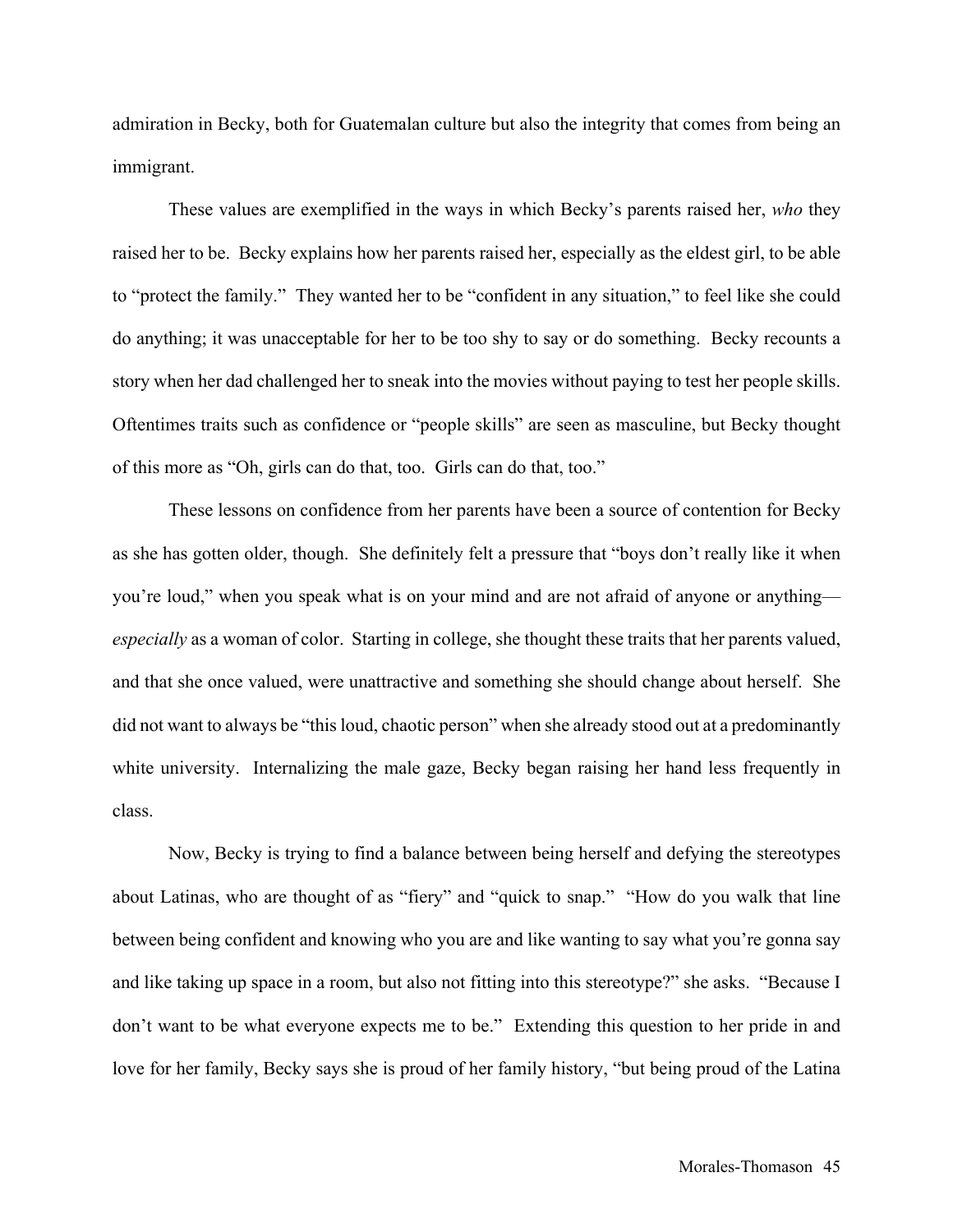trope is something else." Becky is actively trying to navigate being an authentic and confident version of herself, as her parents encourage her to be, without embodying the stereotypes of Latina women, something she must grapple with because of her ethnic identities.

## **Theme 2. Comparing Messages Regarding Bodies and Beauty**

To understand the messages these women received regarding their bodies and beauty growing up, it is helpful to conceptualize their experiences as if on a spectrum, with Becky on one end and Bianca on the other. Becky did not receive affirmations or comments from her parents about her beauty, leading her to feel valued for other characteristics. Bianca felt the influence of two conflicting perspectives on beauty from her parents, causing her to develop negative body image. The other narratives fall somewhere in between.

Becky says her mother did "a very good job of not talking about beauty at all," meaning she never commented on the way Becky looked. Rather, as discussed above, Becky felt more valued by her parents for skills and traits other than how she looked, like confidence and people skills. She admits that growing up she did wish her mom would compliment her more, as the lack of comments made her question whether she was pretty. Because she was never complemented on or valued for her beauty or appearance, Becky says that even today she "[doesn't] have a good idea of what [she] look[s] like, really. Or how that comes off."

Becky recognizes, though, that society sets a beauty standard whether or not you—or your mom—are looking for it; there will always be external forces telling you what is pretty, especially with social media. Navigating through that, Becky says, is "never easy," especially in predominantly white societies and colleges. Now, upon reflection, she feels that to be beautiful is to be authentic and free from societal expectations of beauty. Becky thinks about how she would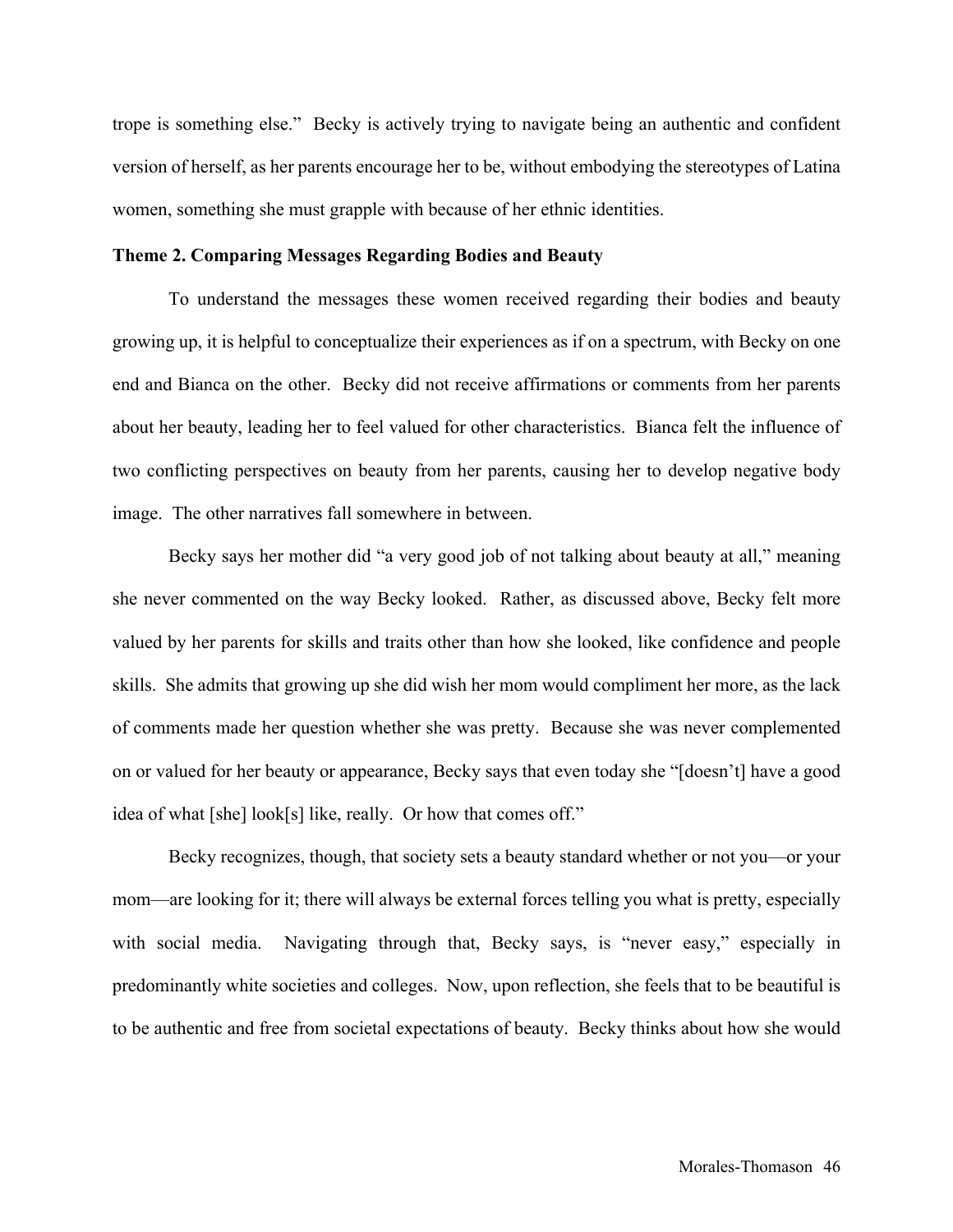potentially want to raise her children, saying she would never want to validate a daughter based on her physical appearance "when women are so much more complex than that."

In stark contrast, Bianca was hyper-aware of her appearance growing up, and she suffered from body image issues in high school. The women in her family perpetuated diet culture, always "eating low-fat, low-carb, low-whatever." This was the language she grew up around. At the same time, her father cooks a lot and loves food, so there was always a lot of food in her house. This led to two conflicting voices: (1) Don't eat too much so you do not get fat, but (2) eat the food that you are given. This played into Bianca inability to listen to her own body, which she recognizes was not intuitive eating. Bianca explains to me how her father would give the kids plates of food at dinner and they could not leave until they had finished their food—which is counterintuitive when she tried to say she was full or wanted more. This "threw everything off" in terms of not only how much she ate but also her relationship with food. Bianca's friends at school also perpetuated this diet culture, always trying to eat well or trying to eat healthy: "Just typical diet culture…[and] typical diet conversations."

This dichotomy of diet culture and the constant pressure to eat made it so that Bianca believed body weight and body image were a big part of how beauty was evaluated. Moreover, her mother always encouraged Bianca and her sister to "dress up more," as she could not understand how some people left their homes in "sweatpants, pajamas, [and] flip flops." Upon reflection, Bianca realizes that she did not like how she looked back then as much as she does now. "I think it was hard for me to fully love myself and love all the parts of me. Like it was, it was so—like emphasized that you had to be pretty and you had to look good and look nice," she explains. These negative experiences growing up are what later encouraged her to engage in body positivity and nutrition work to combat diet culture on her college campus.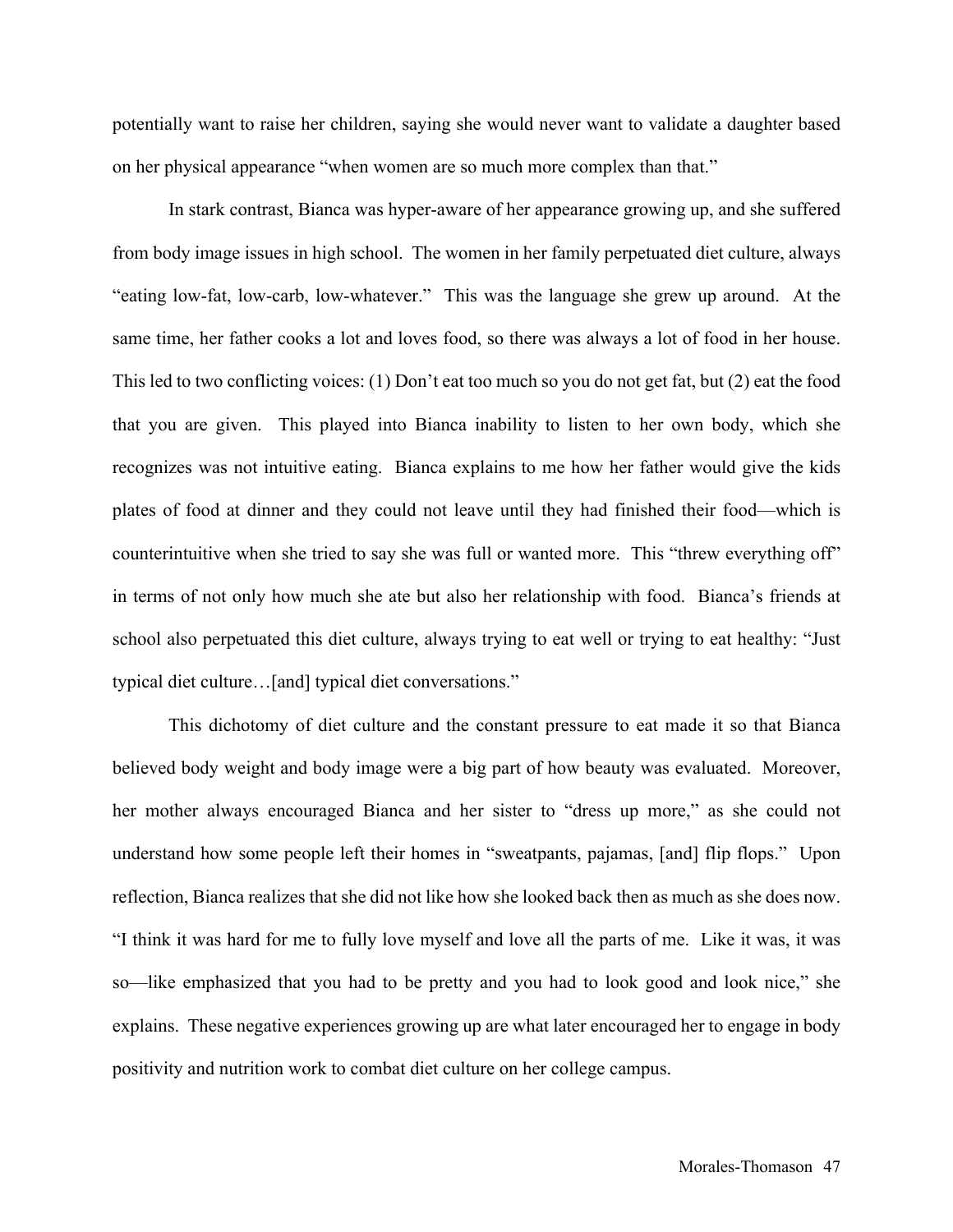The messages Anna received about her body and beauty growing up fall more in line with Becky's experience than with Bianca's. Anna talks about the beauty ideal in Nicaragua: "You have to have curves, but you have to be skinny at the same time. And you have to have beautiful hair, and the lips, and the this. So yeah." She discusses the stereotypical Latina as having an hourglass figure. Furthermore, lighter skin is preferred and more appealing in her culture because it is associated with wealth—a connection that Anna observes stems from the colonial history in many Latin American cultures. Anna then talks about how it is common for Nicaraguan parents to pay for their daughters' plastic surgeries and gym memberships because "they want their daughter to be like the perfect little Latina" and fit that specific ideal. Anna's parents, though, just wanted her to be happy; they did not raise her expecting to change her body. "My parents are like, 'As long as you're happy, we're good. You don't have to change your body. Like stop,'" she says. When Anna was younger, she wanted breast augmentation surgery, though she has since grown out of this desire. Her parents, despite cultural norms and pressures, encouraged Anna to be happy with her natural self, a sentiment that ultimately changed her own views regarding her body from desiring alteration to accepting it.

Kate's narrative has similarities to both Becky's and Bianca's experiences. Similar to Bianca, Kate experienced the influence of two opposing perspectives on beauty and on her body growing up. She grew up with two grandmothers who are "very skinny." When she goes home to Ecuador to visit, the first thing they comment on is whether she has gained or lost weight. Sometimes these opinions made her feel insecure, but at the same time, her parents were not pushing this emphasis on weight—similar to Becky's parents. Both of Kate's parents always had less concern about her appearance and more on her health. Kate's mom grew up with a mother (Kate's grandmother) constantly telling her she was "too fat," so that inspired her to teach Kate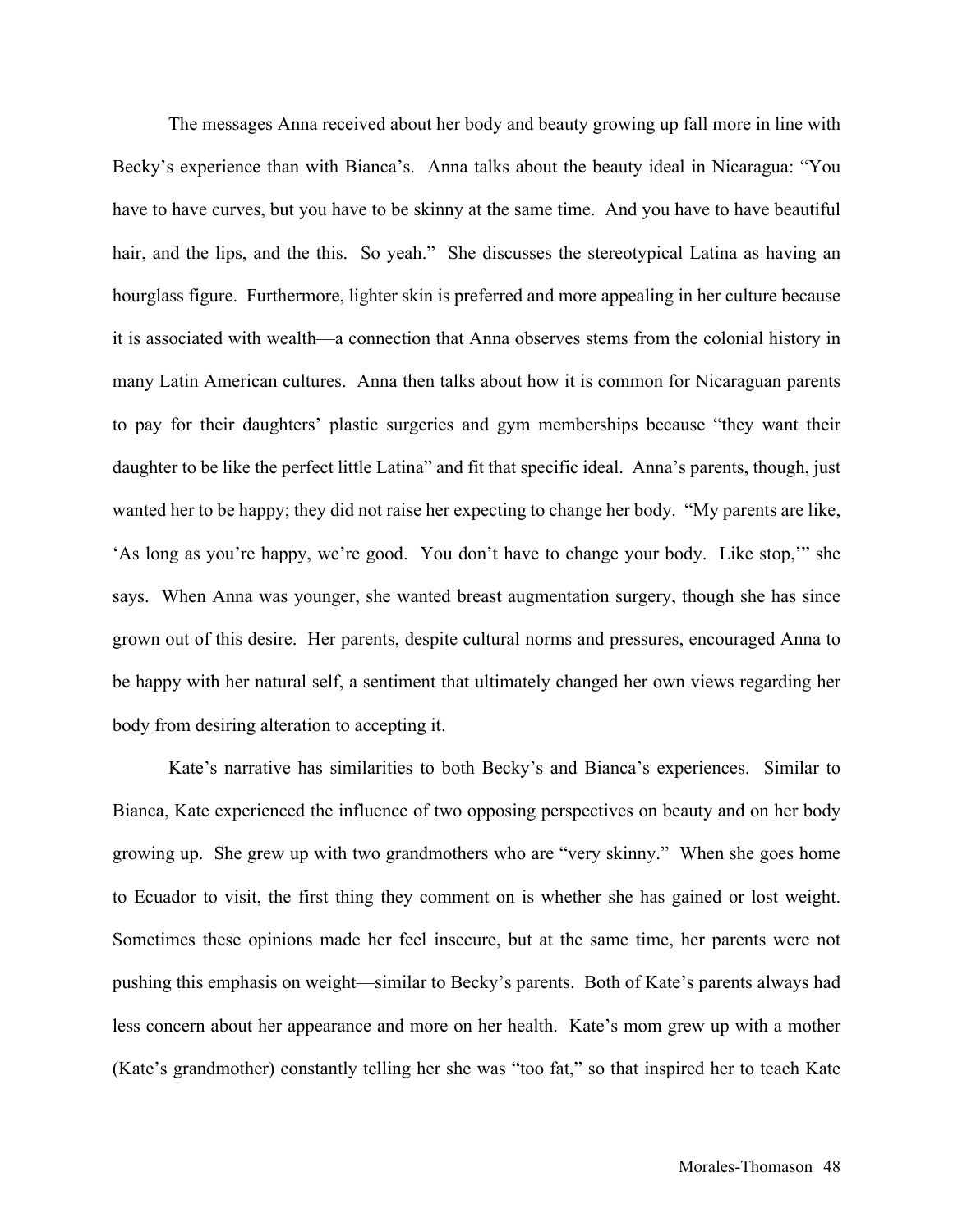and her brothers that how one looks "is not a big deal." Rather, it is more important to be healthy; it is important to value oneself but not to center life around their body. Kate's mom emphasized the importance of who you are as a person, who you want to be. It is more about who you are striving to be and how you act versus the way you look. These sentiments echo those of Becky's parents. Kate says her parents have definitely influenced the way she sees herself, though sometimes she wishes they gave more attention to her body growing up. Kate feels like she sometimes pushes her body aside, as if it does not matter that much. She has taken her parents' beliefs as guidance to push her body aside and find her value elsewhere. Her body is "not a source of insecurity [for her] but not a source of security either." While Kate is grateful to have parents who encouraged her to find value in parts of herself other than her body, she simultaneously regrets that this came at the expense of sometimes prioritizing or taking care of her body—a theme which Maggie discusses, as well.

Maggie's experiences also echo the presence of two opposing definitions of beauty as in Bianca's narrative. Growing up in Mexico, "beauty was very much a feminine thing" and encompassed much more than appearance. Beauty is "complete" in the sense that "it's about the way that you carry yourself around others, and how you act, and what you do, and how you speak, and what others think of you." It includes not only physical beauty but also mannerisms. Beauty was discussed frequently in school—with students conversing about "Who looks the prettiest today? Who looks like they just rolled out of bed?"—and also between the women around which she grew up at home—asking questions like, "Oh, who eats like a pig? Who only eats like grapes for lunch? Who sits with their legs open versus who crosses their legs when they sit down?" Maggie was very aware of who was considered beautiful and for what reasons. Another key facet of beauty in Mexico was that it was "mutually exclusive" from intelligence: Picture a Venn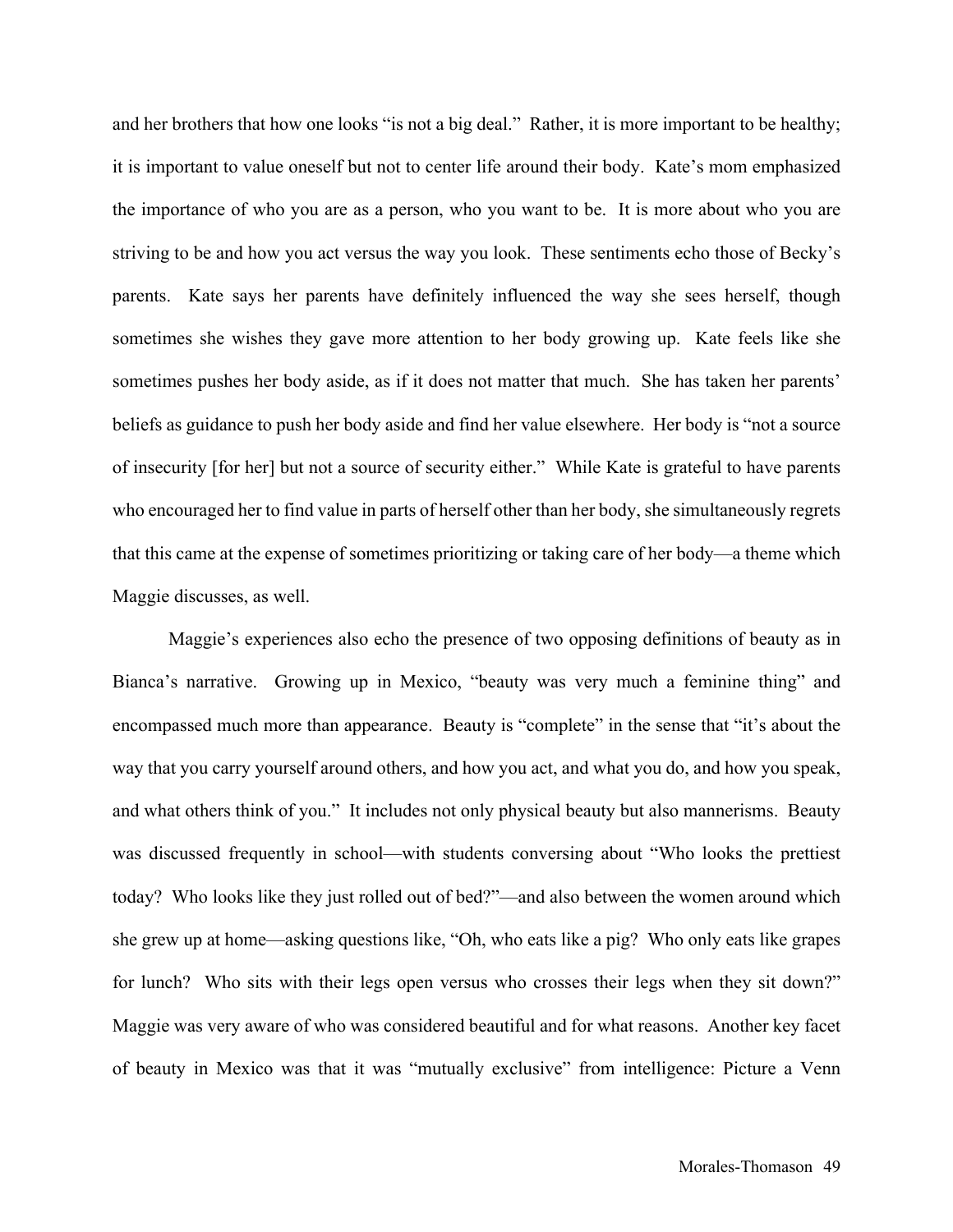diagram with beauty and intelligence in two separate categories with minimal overlap. Maggie observes that "people that were beautiful were also always very dumb uhm because they would like focus more on beauty," suggesting that a woman has to choose to be either beautiful or intelligent.

While she never thought she was "the most beautiful," Maggie was very focused on her school work as a student with hopes of coming to college in the United States—that is, until around the age of 16. At this point in her life, Maggie wanted to focus more on the beauty aspects. She wanted to "get noticed, and have boyfriends, and feel beautiful when [she] went to parties and all that"; she no longer wanted to just be "the smart girl." This led her to developing "really bad" body image. While she does not think she had an eating disorder, Maggie realizes she had body dysmorphia at this time in her life, during which she put her attention towards beauty instead of intellect. Maggie would describe herself as on the "heavier spectrum of girls in Mexico." And while other Mexican mothers may encourage their daughters to lose weight because "you have to be slim to be beautiful," Maggie's American mother never instilled that value in her. Her mother let her eat whatever she wanted and made her feel "very good about [herself] as a kid." Here, similar to Bianca's experiences, Maggie received mixed messages about beauty and her body, from Mexican culture at large and from her American mother. As she got older, Maggie resented her mom "for a bit," blaming her for letting Maggie be overweight—though now Maggie realizes that she was never "fat." She has since grown out of the mindset that weight is tied to beauty and can now think of herself and others as beautiful regardless of weight. Maggie now considers health, mental wellbeing, and happiness better standards for beauty.

As in Bianca, Maggie, and Kate's narratives, the influence of two opposing definitions of beauty is central to the messages Isabel received growing up: "Beauty is different in like white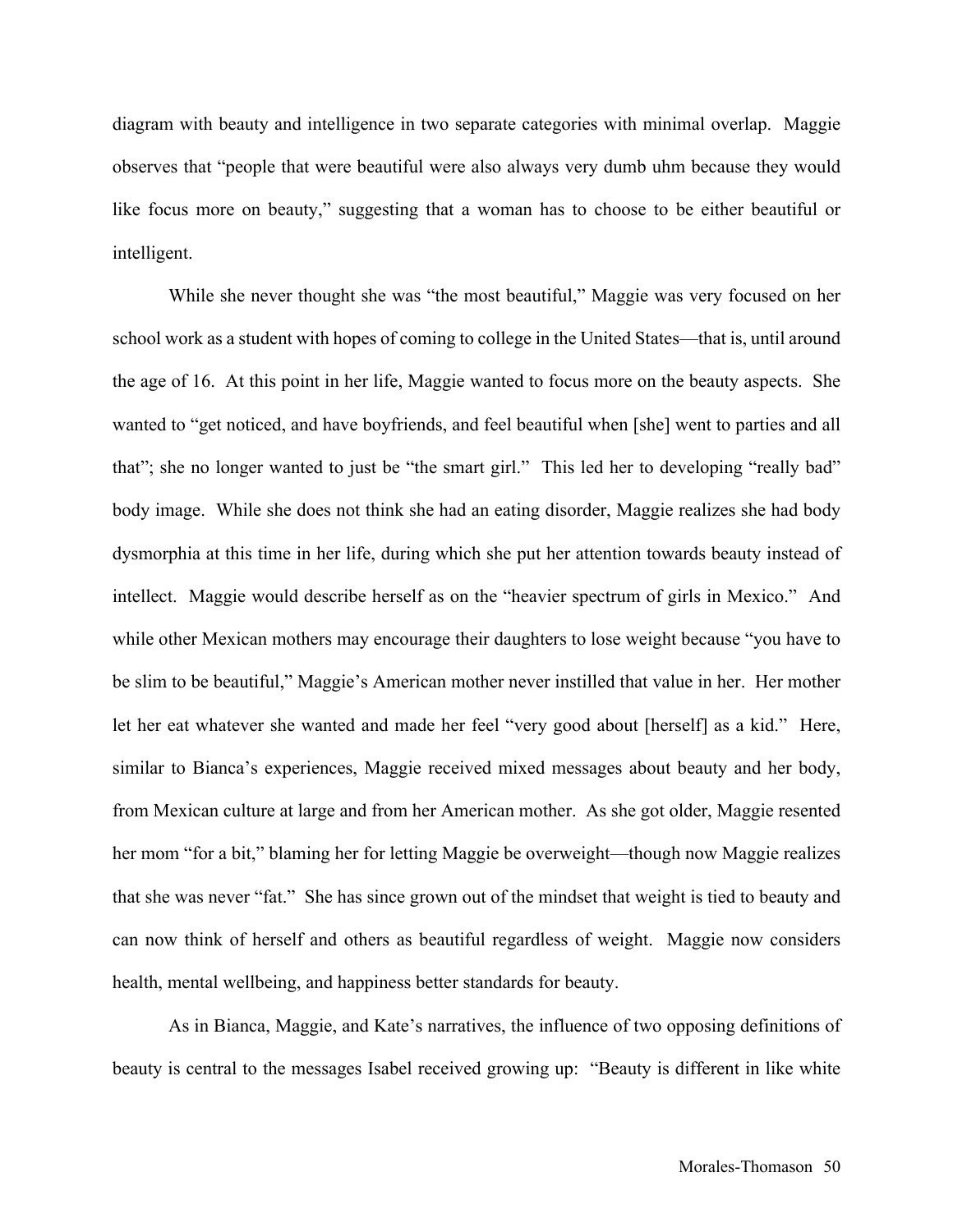and Hispanic communities, or at least like to my friends versus my family." First, Isabel observes that her friends in high school, all of whom are white, "always had to be like super insanely skinny, super straight hair, uhm, usually like small curves but not very curvy." This was in stark contrast to her Latin family who are "kind of bigger boned, have more curves, and stuff like that" and emphasized the importance of, embracing their natural beauty. Her mother always encouraged Isabel to wear her naturally curly hair, and if she was beginning to look skinny, her family is "gonna be shoving food down [her] throat" and question, "Why are you skinny? Why are you doing that?"

These conflicting opinions of beauty left Isabel stuck balancing wanting to look like her friends and listening to her mother. An example of this dichotomy is body hair. Isabel says she "[is] just a hairy person" while "[her] white friends are like basically hairless…they shave once a week, and they're fine." Isabel once asked her mother if she could use Nair—an at-home hair removal cream that "basically just burns off your skin"—on her stomach and back before going to the beach with her friends. Laughing, she says her mother could not understand why Isabel would want to remove her body hair: "Like why are you messing with your hair? Like what? That's just how you are, like no one's gonna look at that." Her mother's perspective on body hair removal, Isabel notes, comes from cultural differences: Her mother grew up in a diverse area with lots of different types of people, while Isabel grew up around only one (white) type. But when Isabel compared herself to her white friends, her body hair was a source of insecurity. Contrasting perspectives on beauty made it difficult for Isabel to reconcile the two standards.

The messages Sara received about her body lean more towards Bianca's experiences in that her parents did set certain expectations for her. In her family, as in many Venezuelan families, how one looks and presents themself is important, and there are certain rules to follow regarding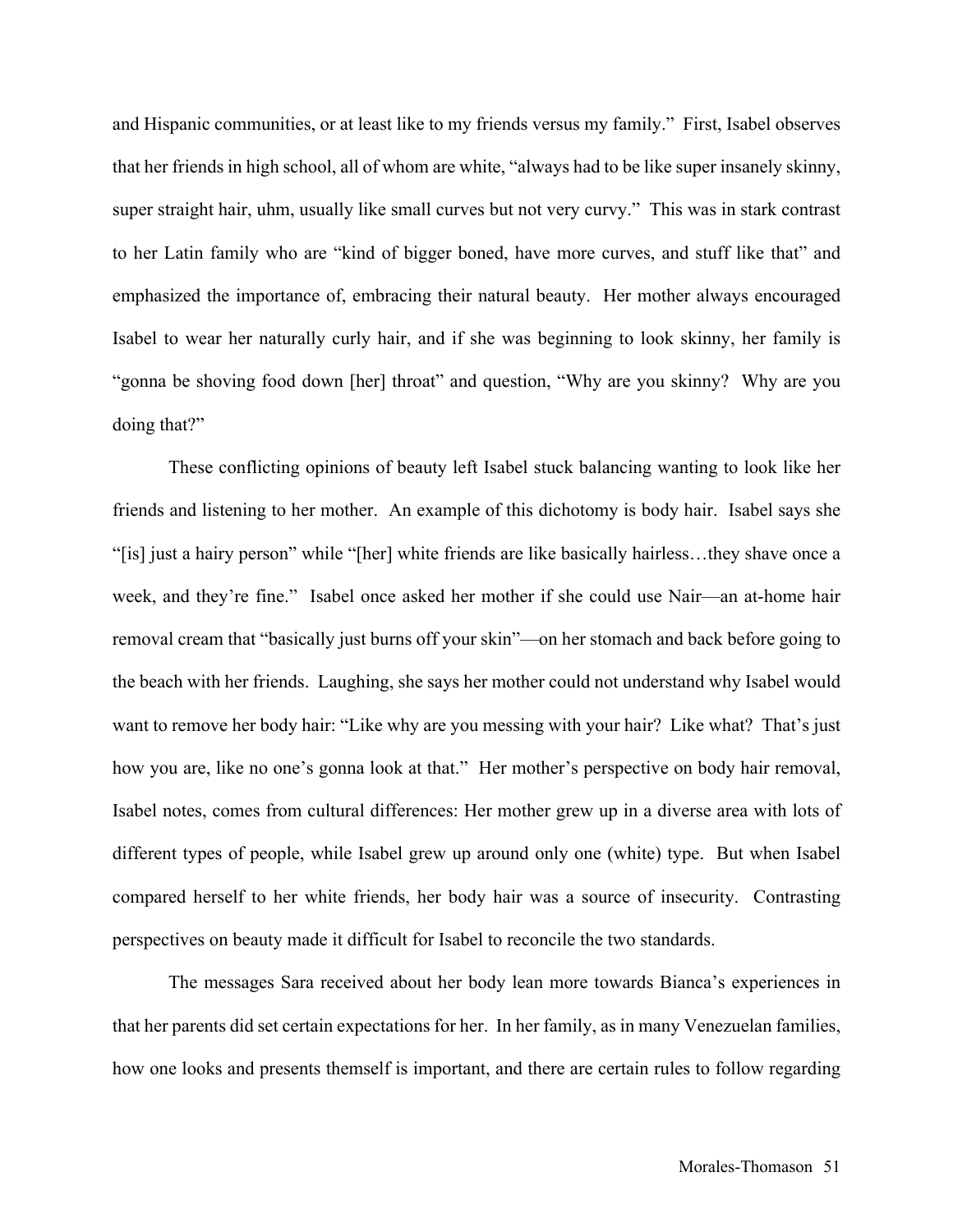appearance. Respecting your body is important so that "other people…have that respect of your body." This means not exposing your body too much by wearing short clothes, a perspective Sara notes comes from Catholicism. Also central in her family's beauty expectations is looking presentable. This includes having your hair well-brushed and "looking nice," wearing at least a little bit of makeup, "obviously" wearing clothes that match, and always wearing earrings. Her family is also "big on having your nails done nicely." Sara also discusses how the expectations for appearance are subjective and dependent on the masculine figure in the home. For example, her father is "a huge makeup guy" and "always" tells her and her mom to put on some makeup, or "at least" some lipstick. Sara "hates" putting things on her face, so she wonders, "Why does it matter to you [her father]? Like it's me."

While Sara's parents have certainly played a role in how she presents herself, as that is the way she was raised to think about these topics, she no longer looks to them for affirmations on her appearance. She still values their opinions and they remain a part of her decision making, but her parents' opinions are no longer all that she takes into consideration, they do not entirely make her what or who she is. "I feel like I have power in how I look now," she says. Sara recognizes that part of this difference between her and her parents is that she was raised in the United States, leading to somewhat of a different perspective on topics like beauty and presentability.

Gabby's experiences with beauty growing up parallel Bianca's because both women were left with a negative sense of body image. Gabby says that in Venezuela and Guatemala, and in Hispanic culture at large, "it's more of, you know, the thin ideal uhm and beauty being number one if you're a girl." Because of this, it was "pretty difficult" to feel comfortable with herself growing up "when there are always flaws that are pointed out." A major source of insecurity for Gabby was her weight. When she started playing sports in middle school and therefore wearing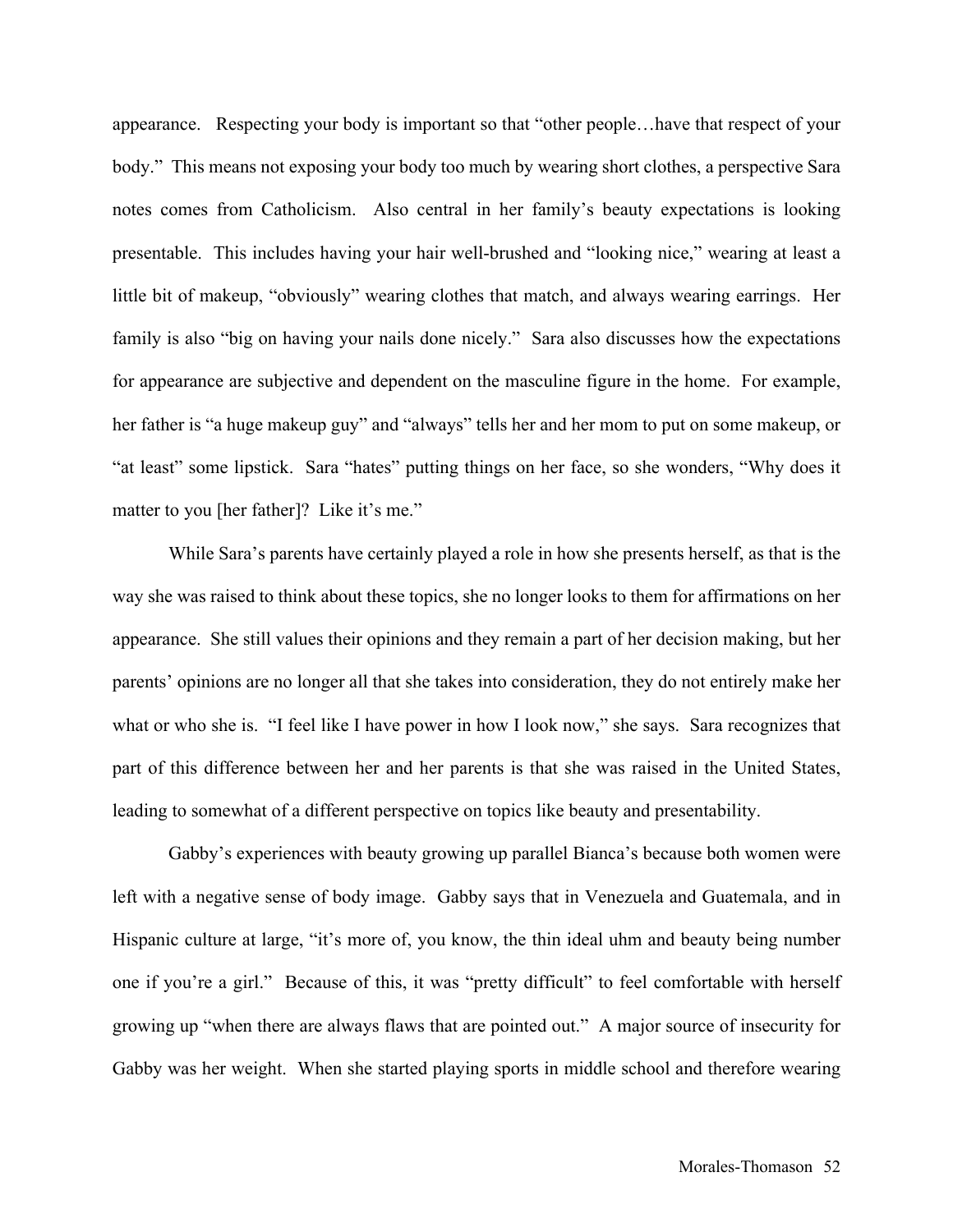shorts and short-sleeved shirts for practice or as part of the uniform, she would "hear comments" from other adults about how she "shouldn't be wearing clothes for, you know, skinny girls, or [she] shouldn't be wearing shorts because uhm [she was] showing everything" because she "was a bit in the heavier side."

Growing up and not fitting into that thin beauty ideal was certainly a struggle for Gabby. It "really affected the way, you know, not only how I thought about myself but also the way I thought about, you know, how like smart I was. So, it wasn't just like one day like just physical, how I am physically, but also like uhm how, you know, I was mentally," she explains. These comments and insecurities stuck with her, to the point where she would wear sweatpants to volleyball practice instead of the uniform shorts. Gabby believed weight was tied to "the aesthetic part" of beauty. For example, if she found even the "smallest thing" that made her upset about her appearance, she thought, "Yeah, like that makes sense, you know. I'm above, you know, this weight."

Unlike some of the other women who perceived two opposing definitions of beauty, though, Gabby did not receive validation or reinforcement from her parents when she brought up these issues because, as she explains, mental health is not often talked about in Latin culture. When she was younger and brought these comments about her weight to her parents, "they would just say to like either not listen to them or uhm just to wear a different dress"—an answer that left Gabby feeling confused and frustrated. When she got to high school though, Gabby became more vocal about these comments and her insecurities, and her mother started to become aware that "words do hurt." Gabby understands the cultural difference between her upbringing in the U.S. and those of her parents in Guatemala and Venezuela, a realization that has helped her understand these issues as cultural problems and not just a personal issue. Through conceptualizing this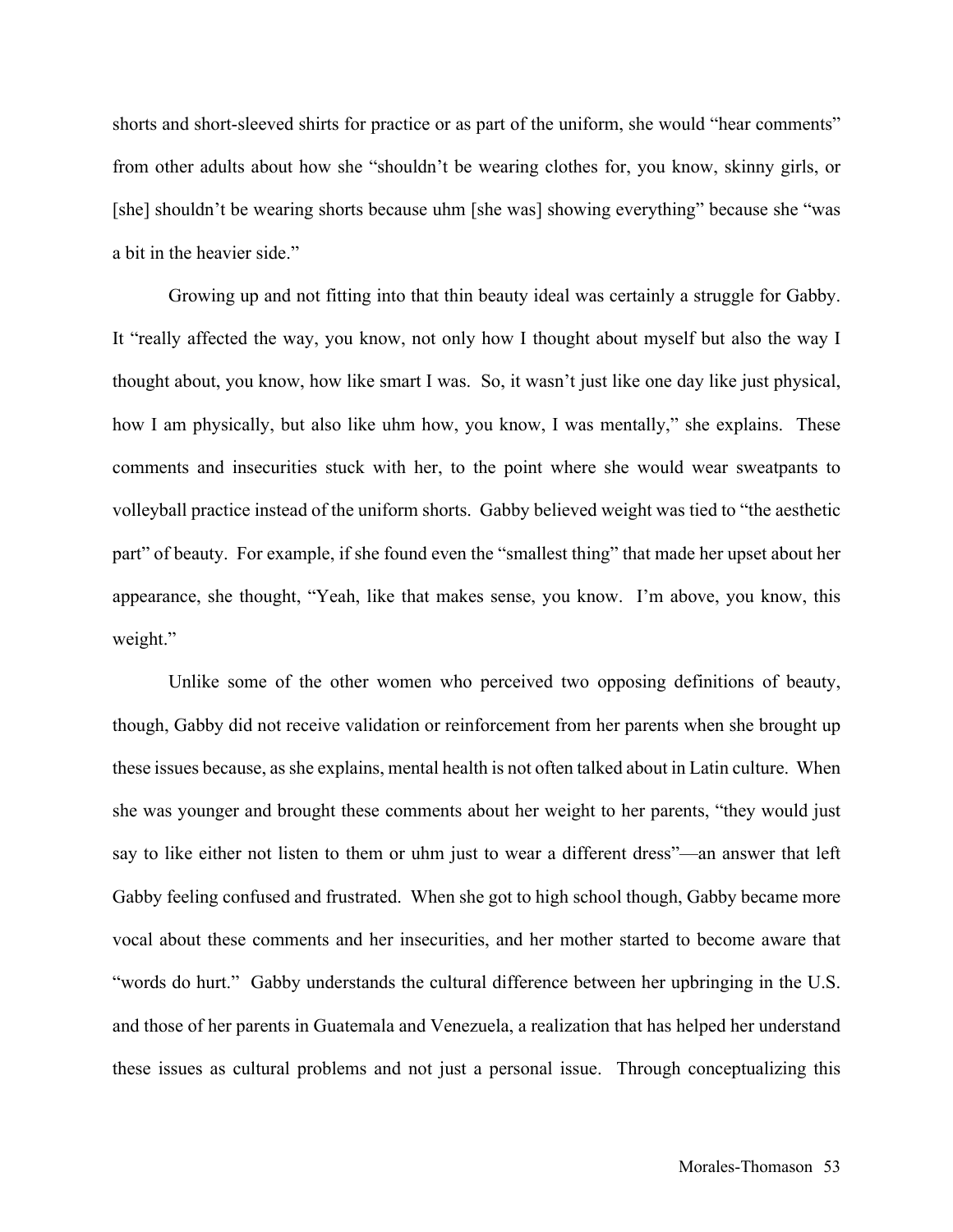problem on a cultural level and through finding supportive friends at college, Gabby has since begun to shift this narrative in her head, and though "it took a while…[she] think[s] [she is] getting closer to just like that confidence, too."

## **Theme 3. The In Between**

Isabel is a first-generation American, with Dominican and Colombian heritage, and grew up in a predominantly white town in the Northeast; she identifies as Hispanic and Latina. However, it was difficult for her to embrace her Hispanic identity in such a homogeneous town and school, and she started exploring this side of herself once she got to college and joined a Latin student affinity group on campus. She tells me about a group she recently created with other alumni of color from her high school who have been working on social justice projects, such as volunteering and writing articles, to create progressive change in her town.

One of the themes they have discussed is "the In Between." It is not something Isabel realized she was a part of until she got to college, and it is "this feeling of feeling like you're in between two different cultures, two different spheres." She provides an example: At college she found herself walking into parties and gravitating towards white students, because that is what she was surrounded by and used to in high school, but also "feeling the need to prove to white students at [college] that [she is] like, like them." At the same time, she felt "scared" to approach various Latinx groups on campus, worrying, "They're not gonna accept me, I don't speak Spanish. They're probably like, 'What is this girl doing over here?'" She struggled to find where she fit in both of those spheres. A doubt she often experiences is, "I'm not Latina enough"—stemming mostly from her insecurity of not speaking fluent Spanish. Isabel describes being in the In Between as "this constant feeling like I have to please both sides and wanting to please both sides but feeling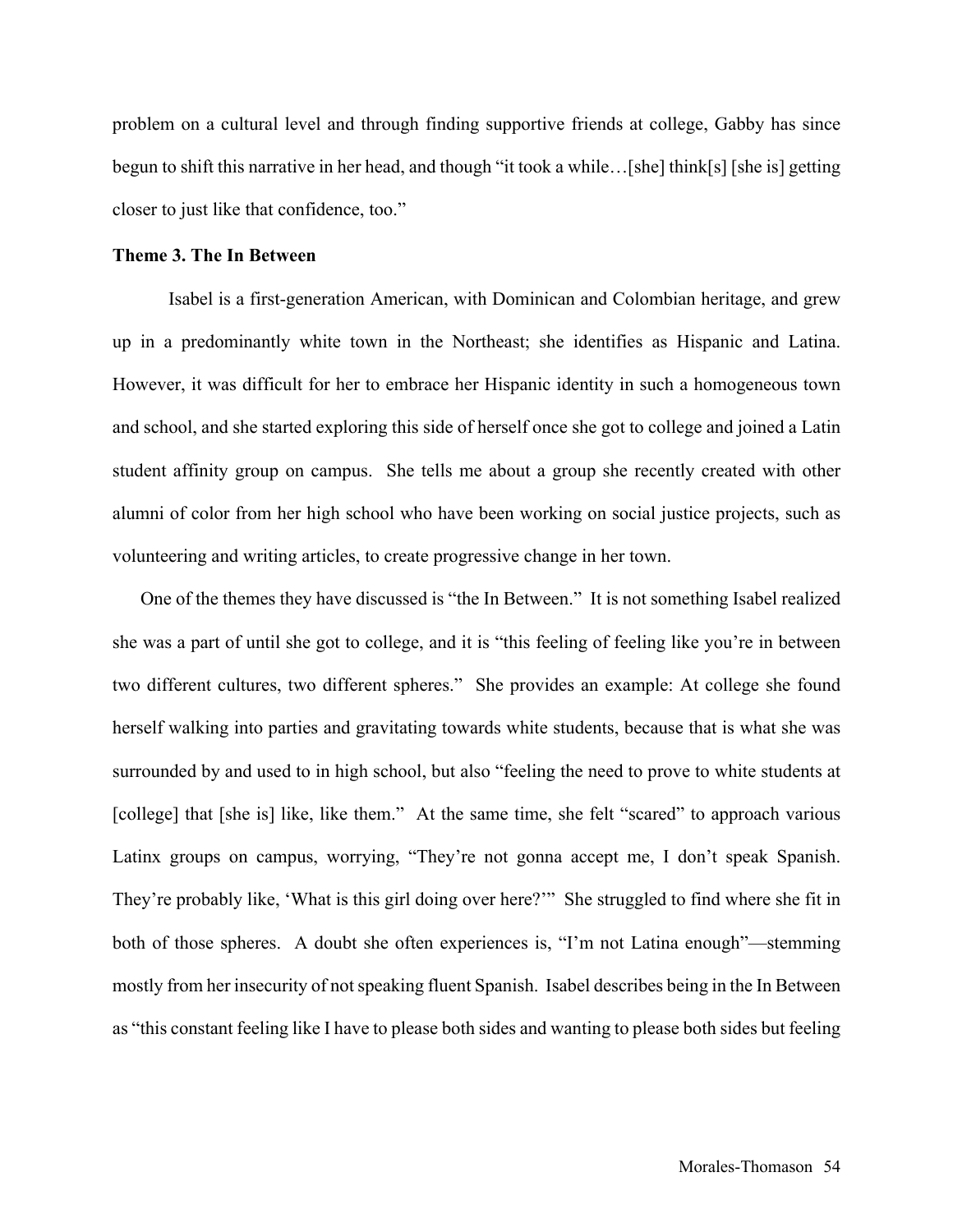like I don't fit in in either one." Isabel's description of the In Between serves as a framework to understand how some of the other women share similar experiences.

Similar to Isabel, Gabby was born and raised in the United States, though she grew up in a community with a strong Latin, specifically indigenous Guatemalan, influence. When she came to college, she had two roommates who were international students from South America and realized "there's a huge difference because [she's], you know, American, like nationality's American, compared to them." This difference in Americanization led Gabby to wonder, "Okay, like then how am I like actually, you know, Latina," a doubt similar to the one Isabel experiences. Gabby had never felt her Latin identity was not "enough" until she met students who were actually from Latin America. This proved to be difficult for Gabby, as "[she] still has a lot of questions to this day" about balancing these two parts of herself. It is hard to find a balance between being American and also having such strong indigenous and Latin identities, especially when she is at college because "[she's] very attuned with, you know, American culture here." Part of her journey in navigating these challenges has been to become more engaged with her culture and speaking with her family about these topics.

Emma's experience in the In Between stems from navigating the social scene at school growing up. Friend groups in her school were "an interesting case" because people would group together with other people who "looked like them," leaving Emma in a difficult situation of trying to discern which groups would accept her. Emma identifies as white, Hispanic, and Latina, identities that stem from her mixed Guatemalan and Italian heritage, and she grew up very engaged with her Guatemalan culture. Noting the cultural differences at her school, she says

If I tried to be friends, I feel like, more of the people who I thought had a more similar background to me, I like didn't always feel uhm super welcomed because they like associated me with like being more white, I guess. And so, they didn't think that I had like these connections to them that like I felt like I did.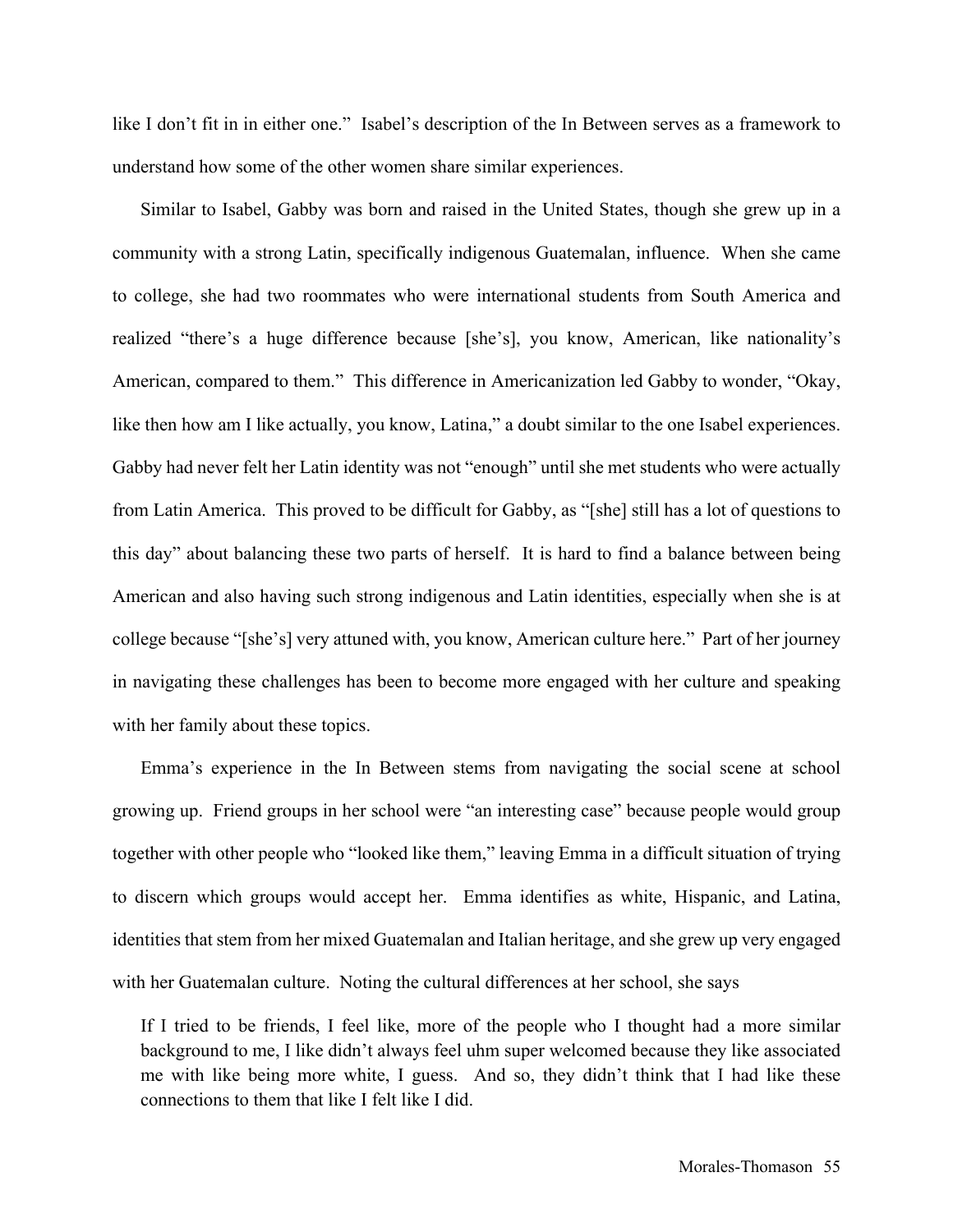Her overlapping identities of being Latina and also white left her grappling with what groups she belonged to. The groups she personally felt connected to did not fully accept her because of her lighter skin and physical appearance.

Becky and Bianca both discuss being white-passing, a reality that falls into the In Between. Becky always knew she was part white but would not identify herself as white until reflecting on her privilege in high school and into college. She identifies as a woman of color and recognizes the privileges she has that many non-white people do not; so, she is also white-passing. Though she now identifies as white, Hispanic, and Latina, she knows that she is not "as white" as some other people because she faces the intersection of ethnicity. Bianca also identifies as white, Hispanic, and Latina because she is white-passing, as most of her family is also white. This causes other people to have different assumptions about her because it is not "as clear" that she is *also* Hispanic and Latina. Therefore, saying she is just white would not be all-encompassing. Becky's and Bianca's experiences with being "white-passing" Latina women puts them in a space in between two separate spheres. These women experience some privilege but are also not "as white" as people who may solely identify as white, without the added identity of being Latina.

Maggie's experience in the In Between is unique in that she grew up as Mexican American in Mexico while the other women grew up in the United States. Maggie grew up wanting to hide her American side because she wanted to fit in with her Mexican peers. She would tell her mother, who is American, to speak in Spanish—even though her friends could understand her English and her Spanish was "quite broken" at the time—and she also tried to fake a "bad American accent" in class. It is interesting, Maggie explains, because students would call her *gringa* in school, but once she came to the U.S. for college, people began calling her Mexican. Maggie felts as though she never really completely fit in growing up, though now she has accepted that she is both.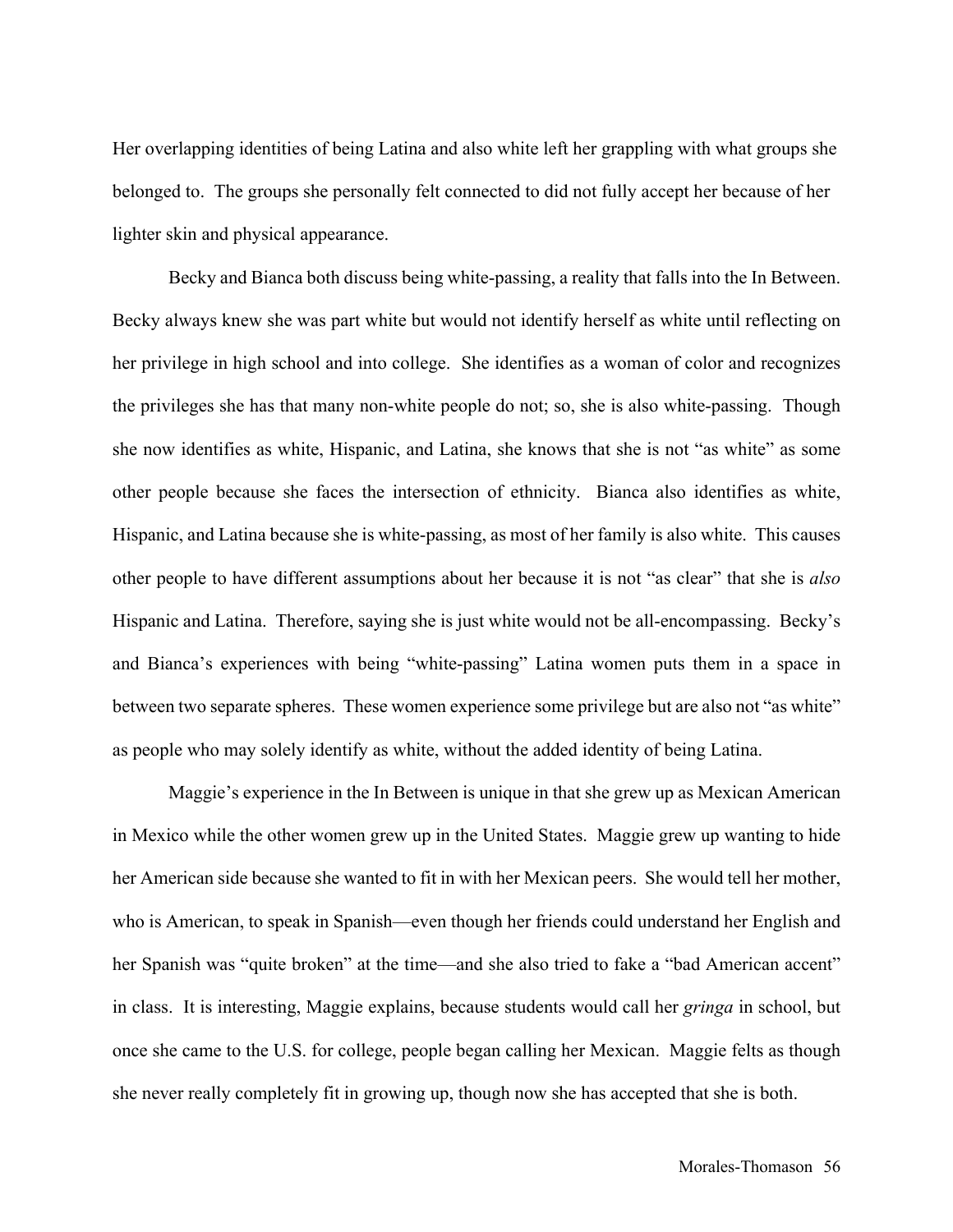#### **Theme 4. Recognizing Larger Social Forces**

All of the women interviewed have faced some challenges stemming from their identities and differences. One way that many have navigated these experiences is by learning about and recognizing the larger social forces at play, helping them understand their own positionality.

In her discussion of being a woman of color but also someone who is white-passing, recognizing her own privilege was crucial in Becky's understanding of her role in navigating social justice issues. She learned about intersecting and complex issues of white privilege in high school, leading her to reflect on the privileges she has that many non-white people do not. She entered college thinking it was going to be another private Catholic school, similar to high school, but was confronted with social justice issues and her role as a woman of color at a predominantly white university. Becky says it is difficult being the only woman of color, or sometimes person of color, a lot of the time at college, something she balances with trying not to be tokenized. She notes that this is an interesting experience because she still experiences "way more" privilege than other people, some of which has to do with ethnicity and some of which does not. Learning about her own privilege, a social force much broader than her own experiences, has helped her discern when it is her time to speak on issues as a woman of color—and when it is not—and reinforced the importance of standing in solidarity with other people of color. This is something that has changed for her over the past year.

Another facet of Becky's privilege is wealth. She observes that there is "pressure for a lot of white-passing people of color to use like money as a way to like erase ethnicity in some sense." In other words, "you get a white pass if you have money." Becky's observations on the intersections of wealth, race, and ethnicity and privilege show that wealth is associated with whiteness. Coming from an upper-class background and also identifying as white-passing,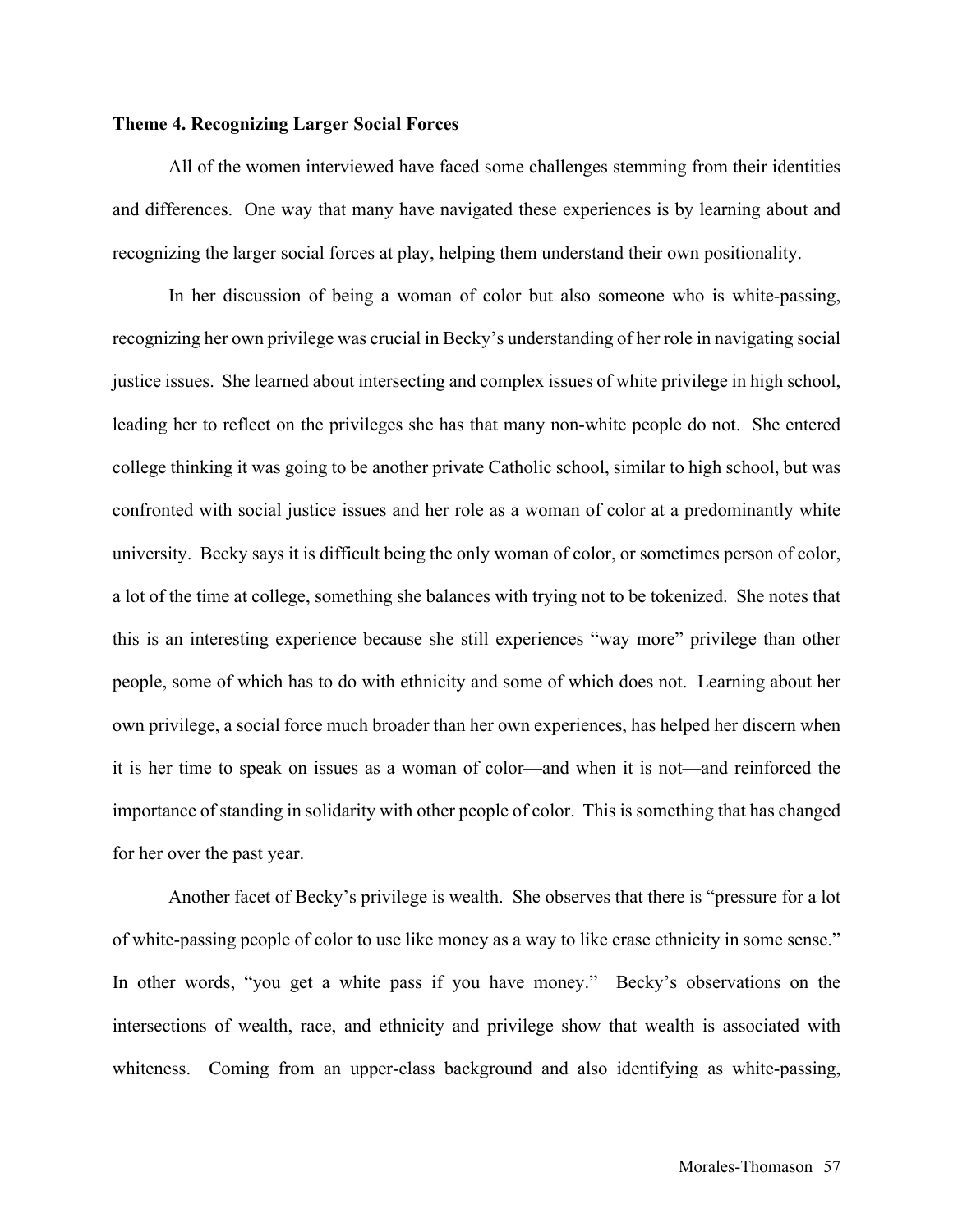Becky's discussion here sheds light on how she views and makes sense of her various identities and positionality.

Another area of her life that Becky has been able to better navigate by understanding larger social forces at play is in regards to beauty standards. When talking about how societal beauty standards pose pressures on women, specifically Latina women, to look a certain way, Becky says, "Why is that aspect of beauty even a thing? Why does society value that specific thing? Once you can understand the construction of that value through a usually male, white, hegemonic power, then you can come to accept that standard or reject it." Moreover, Becky says that she walks a fine line between "wanting to be desired and also any sense of being hypersexualized." She finds a tension between wanting to look pretty, feel confident, and "be sexually desirable without being hypersexualized." As a young Latina woman, it can feel good to be seen as pretty but not hypersexualized and objectified. Part of walking this line and navigating these contrasting forces, especially when it comes to dating, has been "being sensitive to Latinas being hypersexualized in the media [and] recognizing that this is what a lot of what white society values about Latina women." Again, understanding the "Latina trope" and why these hypersexual stereotypes for Latina women exist has aided Becky in striking a balance in her own life.

Emma has also learned to navigate beauty standards by looking at the larger social forces that play into how we define beauty. When she was younger, Emma leaned into much of what other people considered beautiful: "Uhm and so I guess like I kind of would take like other people's forms of beauty before I would like accept my own definition. And like I think I was kind of using their definition to form like this universal definition that I should accept, as well." Growing up and throughout her time at college thus far, though, she has been working towards "acceptance… and how to value different, different things and like value yourself." Emma has grown to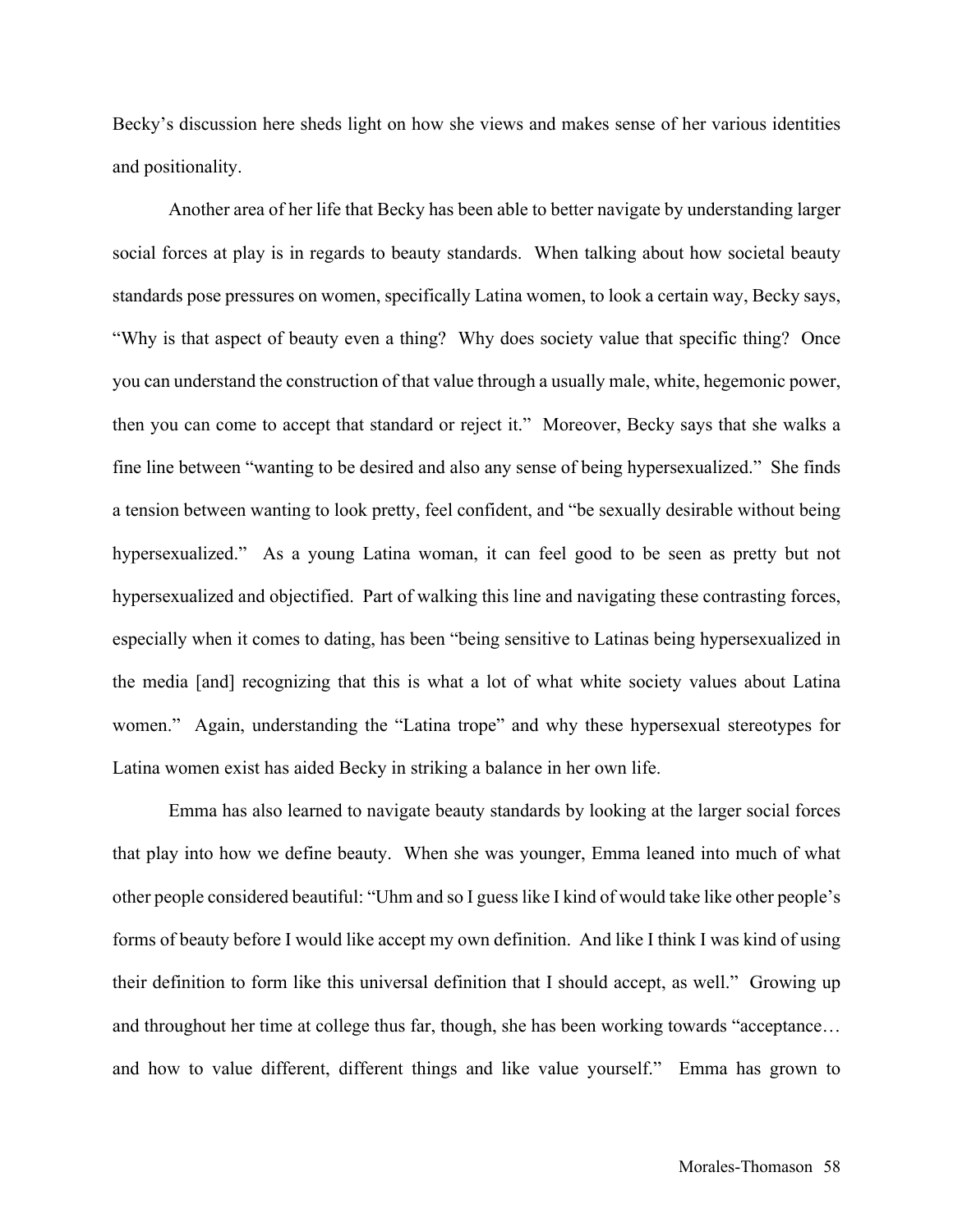understand that, "Okay, wait, I can actually like find my own definition [of beauty], and it's not going to make you happy if you try to compare yourself to one beautiful thing." While this is something she had to work on, learn about, and grow into, she is on a path of understanding that one size does not necessarily fit all when it comes to beauty. This is an interesting point because it ties into her inclusion of diversity when defining beauty, as mentioned in the final theme of this chapter. For Emma, learning to understand that one universal definition of beauty can inhibit one's happiness has helped her discern what beauty means to her personally. It has given her the power to define beauty in her own terms, not society's.

Anna also discusses the liberation that comes from separating oneself from societal beauty standards. Growing up in Nicaragua, she was overwhelmed with the idea that the ideal Latina "[has] to have like big boobs, a tiny torso, and like a big butt," referencing actress Sofía Vergara as the model. When she was younger, Anna wanted breast augmentation surgery because she "kind of [has] a big butt, but [she doesn't] have boobs." She believed that while she had naturally achieved one part of the beauty ideal, she still needed to alter her body to meet the other half. But when she turned 18, Anna changed her mind: "Why would I do that? That makes no sense. Like no. That's an ideal that, that isn't for me. Like I don't have to do that." While she could not recognize that the beauty ideal was unattainable as a child, she has grown to accept that she does not have to meet all of society's expectations for her body. Anna says she no longer "bother[s]" comparing herself to others because there are so many unattainable beauty standards; she is more concerned with how she feels about herself.

Moving away from beauty standards in particular, Bianca talks about comments she received growing up about her differences—such as looking different in a predominantly white area and the assumptions people have about her because of her appearance. Growing up, these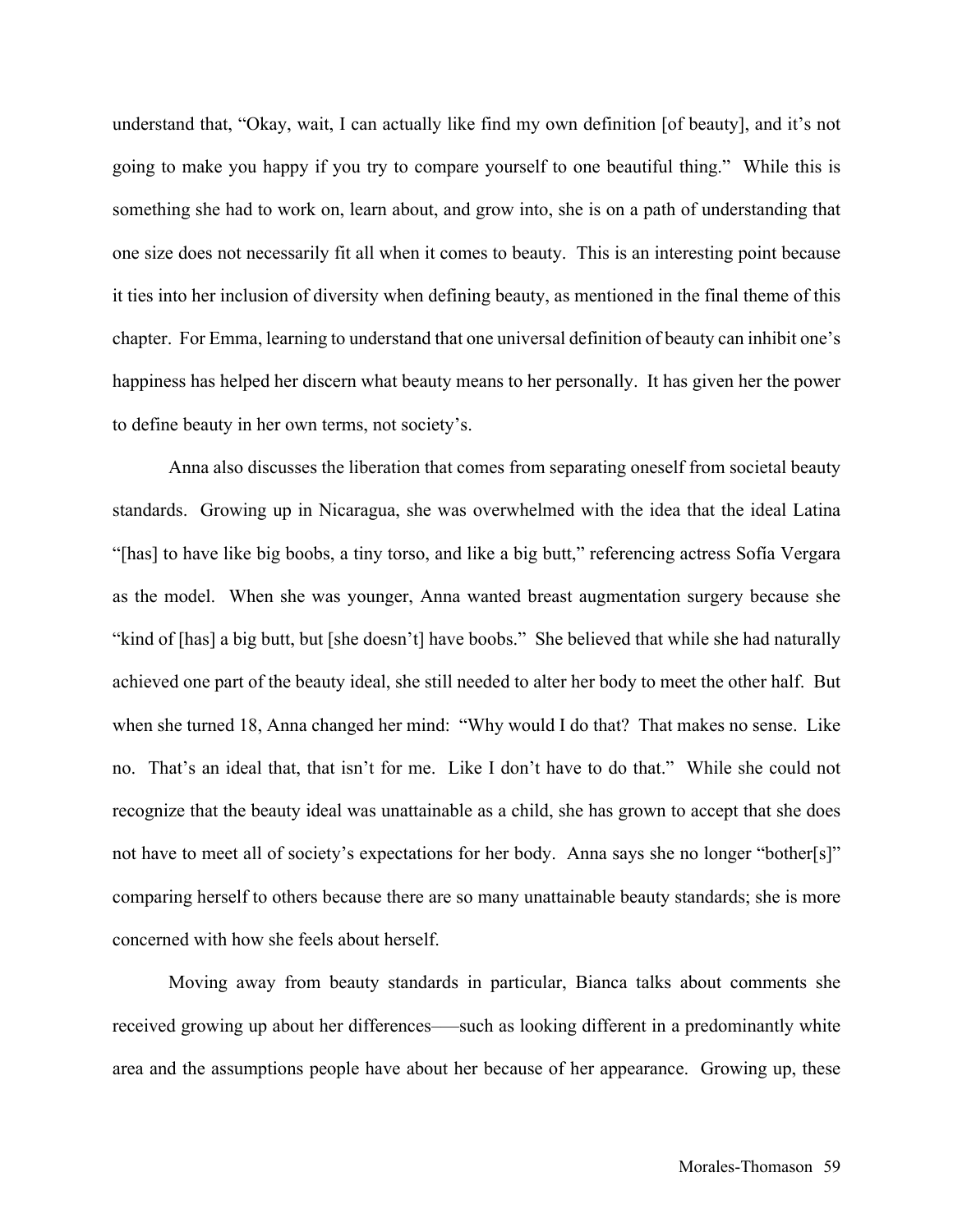comments were certainly frustrating and made her feel different than her peers, a feeling she says is common amongst people of color or mixed kids: You look different, so you feel different. However, over time, she has learned to accept herself and appreciate her differences rather than wish she was like the majority. This growth comes from identifying internal pressures and judgments—such as asking, "What are you telling yourself?"—and external factors, such as microaggressions and comments that make you feel isolated. Being conscious and aware of these factors has helped her navigate differences and learn to accept them; Bianca has grown, matured, and learned how to better handle these experiences. Moreover, she has learned not to put the blame on an individual person but rather on other societal impacts and stereotypes "or things like that that affect the way people talk to each other." It seems that shifting this blame from individuals with whom she has had negative experiences to larger social phenomena has helped Bianca grow to accept her differences and move past people's assumptions or comments about her.

A major theme in Gabby's narrative, if not the main takeaway, is the importance of realizing that beauty standard problems are a cultural issue and not a personal struggle that one faces alone. As discussed above, Gabby received many negative comments about her weight as a child that manifested as long-held insecurities. One way through which she was able to work on overcoming these insecurities and gain self-confidence is through identifying the larger cultural issue. This has allowed her to be more attuned with herself and has helped her realize that she is her own person with agency to do what she pleases. Moreover, at the end of each interview, each woman had the opportunity to share their own thoughts or reflections, during which Gabby reiterated this theme of collective struggle in the midst of cultural problems. "Everything seems uhm like it's a personal, like personal problem or even a journey that only you're facing, or like perhaps any immigrant student is facing. Uhm, but what surprises me the most and like what I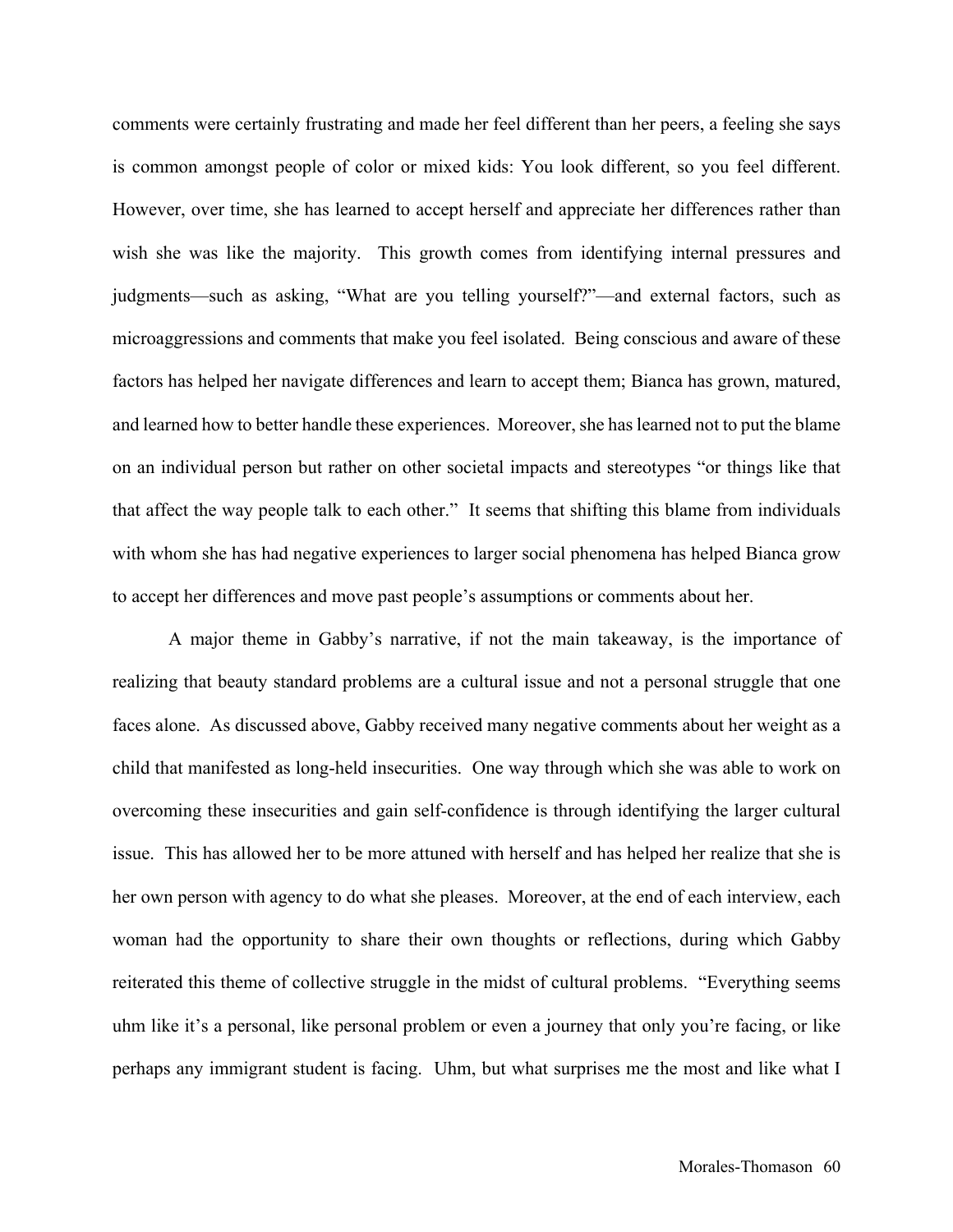always think about is how like uhm it's such a like wide issue, like it's a cultural issue," she says. Gabby recognizes that immigrant children face many challenges with self-esteem and beauty, and women face completely different issues than do men. She wants to emphasize that no one is alone in their struggle with beauty standards, it's just "how the world sees women." It is clear that pinpointing, researching, and reflecting on broader social issues has been critical in Gabby's overcoming of these childhood insecurities.

## **Theme 5. American Culture and Ticking Boxes: External Pressures to Identify**

Many of the women I interviewed, when expanding upon their identities and how they began to form these opinions of themselves, spoke about being put into a situation in which they had no choice but to identify themselves. While some identities stemmed from the way the women were raised, others developed through life experiences—such as coming into a new and different environment or ticking a box on a standardized test—or having other people push an identity onto them.

Sara spoke of her time growing up in South Florida, particularly about the diversity and significant presence and influence of Hispanic and Latin culture. Laughing, she said she "[doesn't] think South Florida is a part of the United States. It's a totally different place." Something as seemingly basic as her name, which people often have trouble pronouncing at college, is quite common in South Florida. It was only once she got to college in the Northeast that she started identifying as Latina because "[at home she] didn't have to." She observed that her college is predominantly white, everyone wore similar brands, and everyone was raised the same way, so she "was different in that aspect."

Sara had a difficult transition to college. "I'm telling you, I had the realization that, where, even though I had been living in the United States so many years, I hadn't realized that like I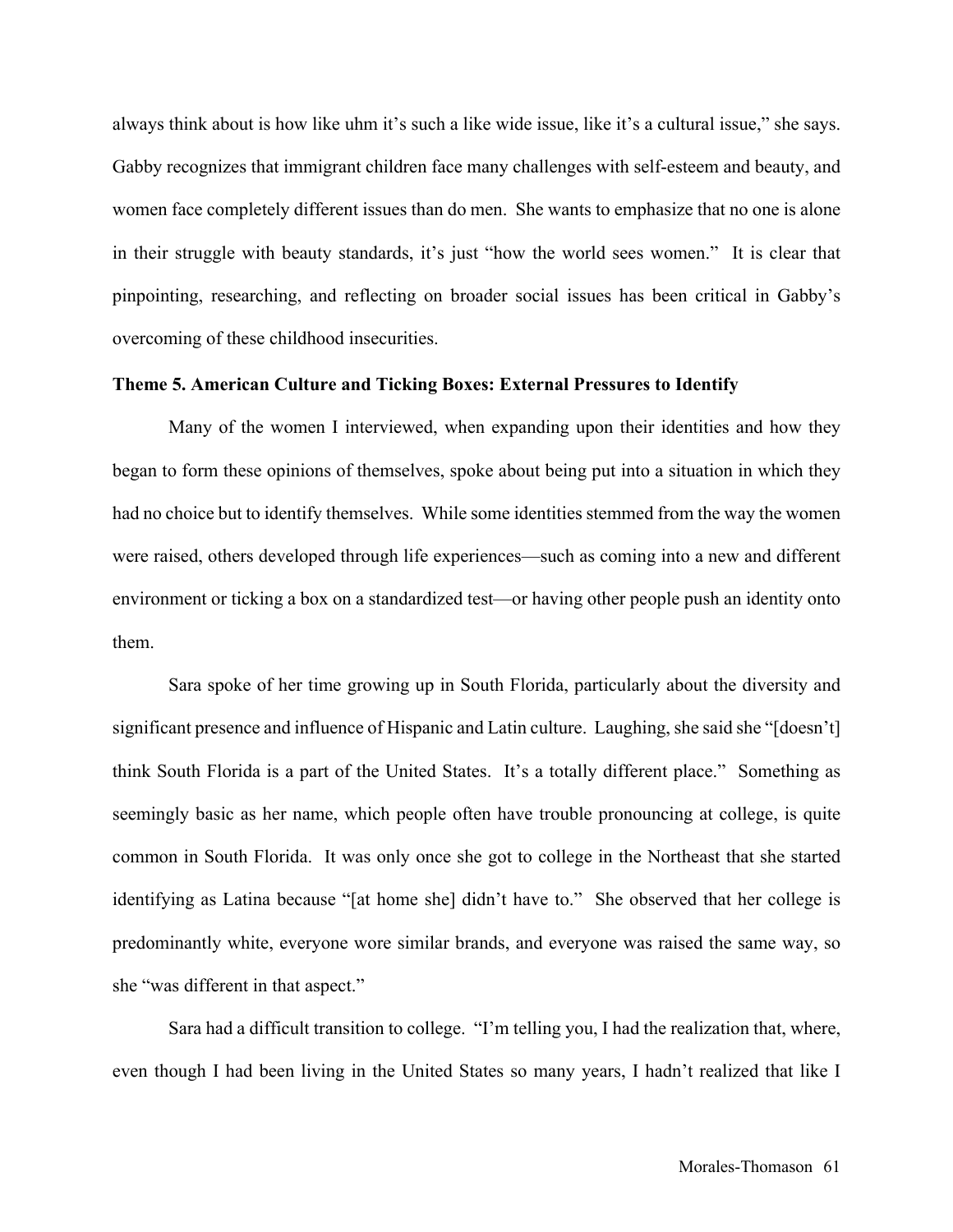wasn't really in the United States until I got to the Northeast," she says. Another significant difference for Sara was her accent, which she personally did not realize she had until other students at college pointed it out. This new and shocking experience of being different, of being a minority, left her searching for her "clique" and friends to whom she could relate. During her first year of college, she became friends with other students from South Florida, with whom she shared similar experiences. Her friends, many but not all of whom are Hispanic or Latin, "made [her] feel more at home [at college]." For Sara, even though she has spent most of her life living in the U.S., the transition from a diverse hometown with a strong Latin culture to a predominantly white college put her in a situation where she, for the first time, identified as Latina. It was not until she was in an environment where she was different that this identity took form.

Gabby had a similar experience to Sara. Though she is from the Northeast, Gabby also grew up in a community with a strong Latinx presence, specifically indigenous Guatemalans. "So uhm I just grew up alongside, you know, my peers or my friends like uhm coming to an understand that uhm, you know, we have this background and this culture that we all share," she describes. Her identities as Latina, Hispanic, and indigenous "definitely grew more as [she], you know, entered college coming in, you know, a predominantly white institution." Gabby experienced cultural, physical, and moral differences from her new peers. During her transition her first year was "when [she] really realized [her] identity uhm being, you know, a Latina in university, which [she] had never really thought about because [she] grew up alongside [her] peers." She calls her transition to college a "culture shock," which is striking considering she grew up not too far away.

While the transition to college made her Latin, Hispanic, and indigenous identities even stronger because she was suddenly different, exposure to different people at college also led Gabby to reconsider and doubt her identity. She had two roommates who were international students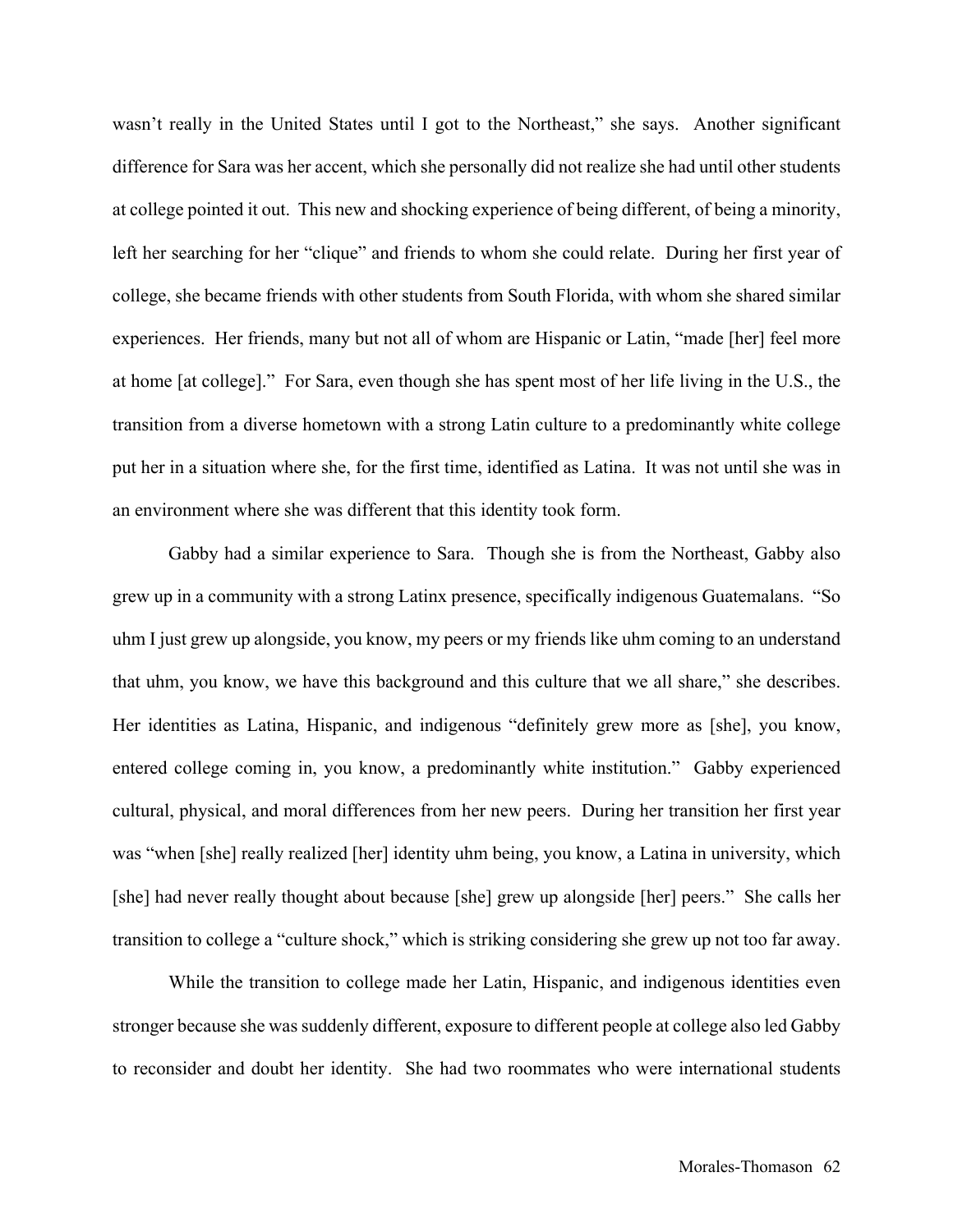from Latin America and realized "that even there, there's a huge difference because [Gabby is], you know, American, like nationality's American, compared to them [her roommates]." This realization made it difficult for Gabby to identify, as she thought, "Okay, like then how am I like actually, you know, Latina?" Important in discerning who she was after this realization was meeting like-minded people who felt similarly. Gabby's friends, many of whom are Latina and American, have helped her reflect on what being Latina can mean.

Just as Sara and Gabby said they "didn't have to" identify as Latina at home, Anna did not identify as Latina until she moved from Nicaragua to the U.S. for college. "I never really thought about it before until I got to the States when it's like actually like an identifier, I guess, and it sets you apart, but yeah," she says. "For college, it's become like my main like source of identity, and it's just, I don't know, my culture's just so different from people that live here [in the U.S.] and are originally like, from here. Uhm and it, I don't know, it just, it's so dear to my heart." Anna did not identify as Latina because it was not something that made her different growing up, whereas in the U.S., her culture is something that makes her different. While Anna does discuss the personal struggles she faced being different at college—such as initially trying to hide being from Nicaragua because it "halted" many conversations with American students and trying to lose weight to fit the beauty ideal at college—this identity, being Latina, is now incredibly special to her and central to how she identifies. Anna says being different is "the most amazing part" because "not a lot of people can be like, 'Oh, I'm from Nicaragua.' And it's like, it's just, it's like who [she is]."

Living in Mexico her entire life, Maggie had a personal understanding of who she was. Growing up alongside her peers, she never felt different: "We were just Mexican," she says. While she has always considered herself white—she specifically notes her "very pale" skin tone as part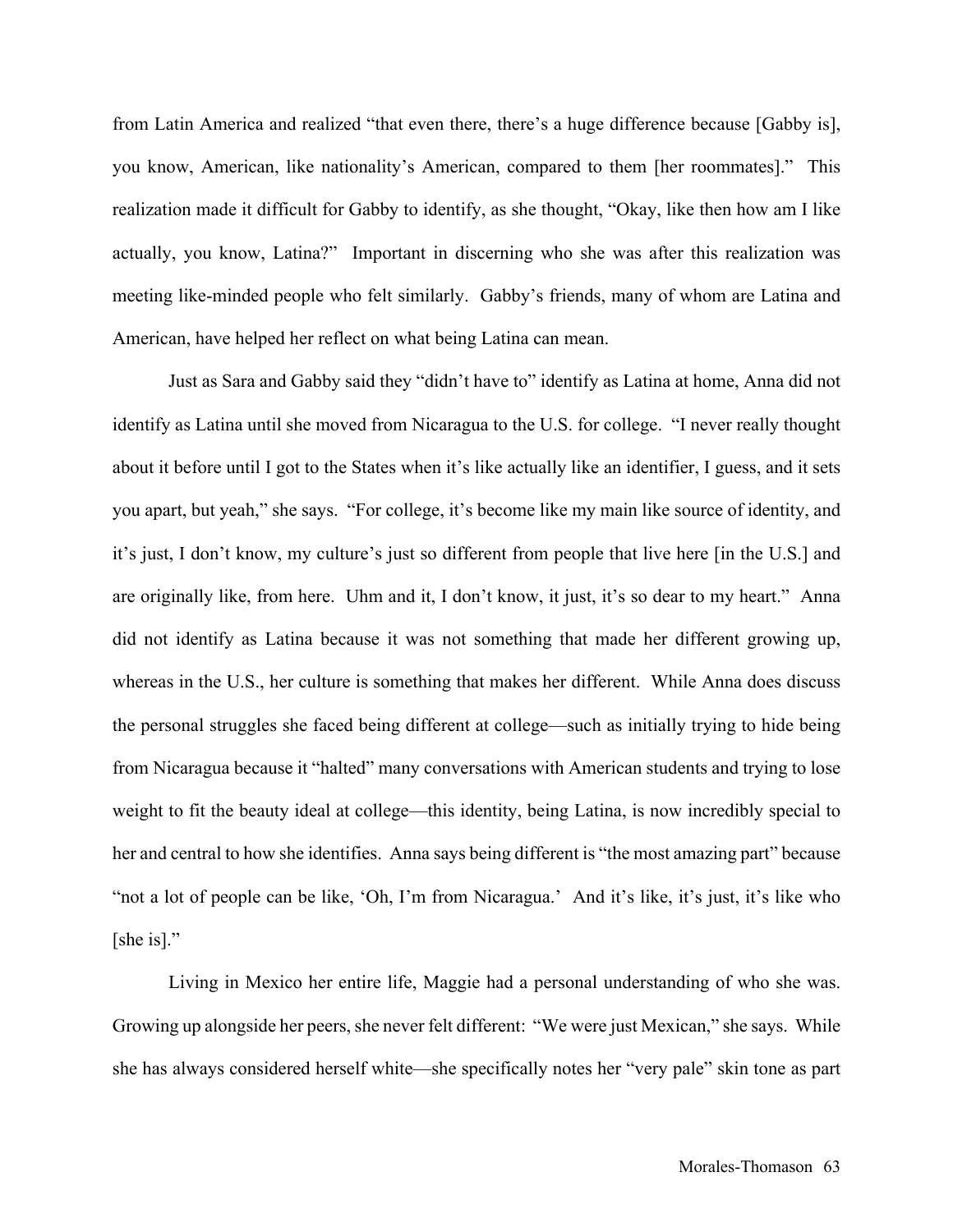of this—there were not really "denominations" for race or ethnicity in Mexico like there are in the United States. In the U.S., how one racially or ethnically identifies is part of their identity, but this was not really on her mind in Mexico. Therefore, it was "weird" when people put identities on her when she moved to the U.S. for college. "I feel like some people wanted to have all these different like identities, which is like totally fine, but then they also kind of impose them on other people," she observes. Maggie never came to the U.S. saying she was white and Latina, she just came saying she was Mexican American. "That's just what I am," she says. But then people started categorizing her into identifying groups, which was "a little odd" since she did not necessarily want to be put in those groups yet "was simply placed into them by others." Though it was a different culture with pressures to identify and categorize people at first, Maggie has since "very much grown into them [her identities of Hispanic and Latina]" and appreciates having these various facets of herself. She is "not one to shy away from them," as they are now a big part of who she is.

In a similar vein, Kate's Hispanic and Latina identities were not something she had thought about often while growing up in Ecuador because issues of race and ethnicity were not really talked about. Everyone is considered *mestizo*, unless one is "obviously" something else, like indigenous or first-generation European.4 "That distinction really creates itself when you're exposed to people that aren't like you, right," says Kate. While she did attend an international high school in Ecuador and therefore was exposed to people from other countries, she was typically surrounded by people like her.

Identifying as Hispanic and Latina really started when Kate moved to the United States for college: "All of a sudden, you're asked like, 'Oh, what's your race? What's your ethnicity?' right.

<sup>4</sup> "*Mestizo"* means "mixed" in Spanish. It is a term referring to someone who is of mixed Spanish and indigenous ancestry (Pew Research Center 2015).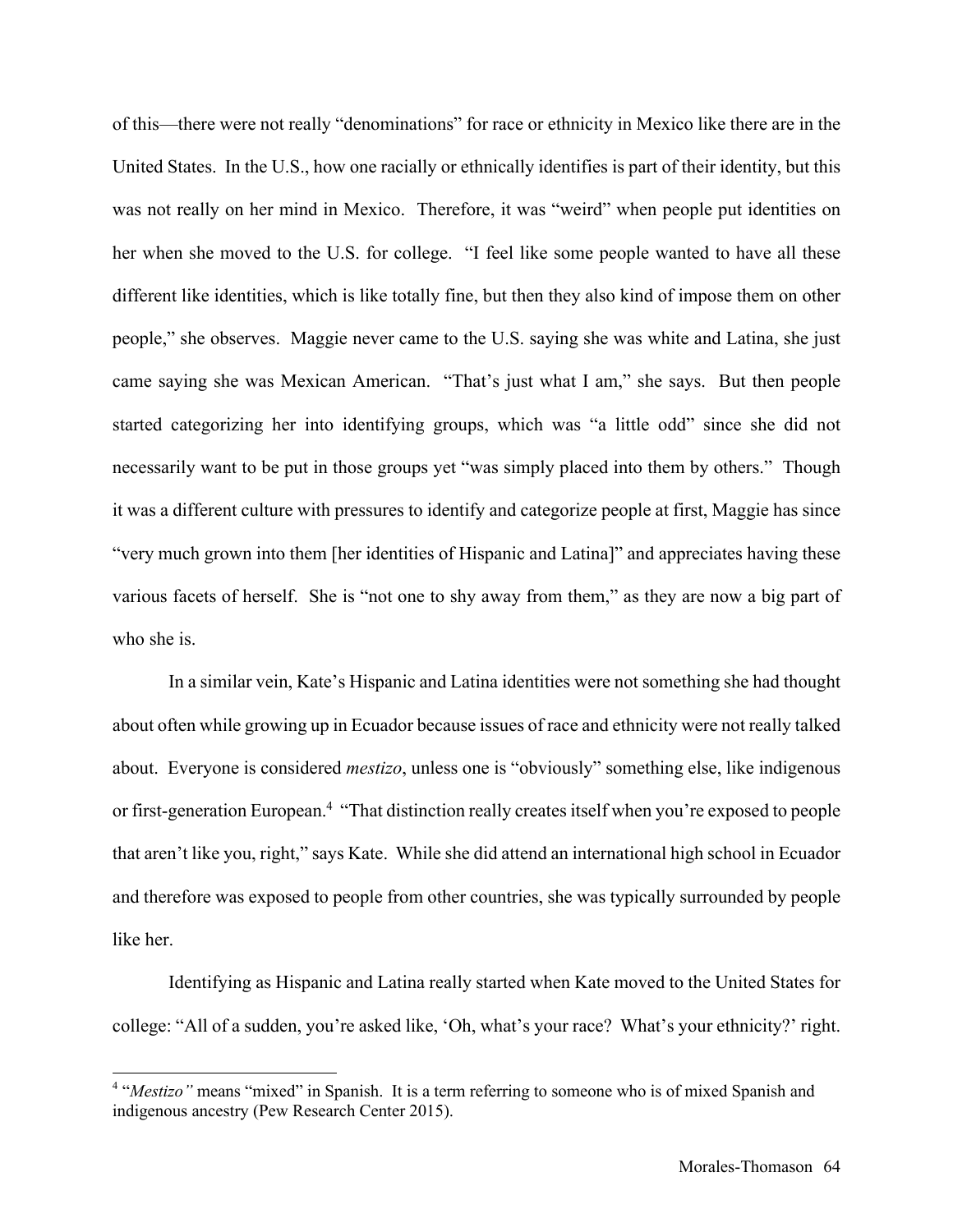And you're like, 'Oh, shit. Like what am I?'" Unlike in Ecuador, in the U.S. there exists an option to be Hispanic or Latinx, "so I'm just ticking that off," she explained. "There's just nothing else I could say." Kate's experiences growing up in Ecuador, where she was mostly surrounded by and exposed to people similar to her, did not foster the development of identity—or the requirement and expectation to identify—as she has experienced in the U.S. Her exposure to a new and different environment, in which the people were also different, led her to now identifying as Hispanic and Latina.

Kate's references to "ticking" off an identity parallel Becky and Emma's discussions of standardized tests in their development of identity. Becky always grew up knowing she was Latina. She was raised with the idea that "Oh, you're Latina," that is simply how it was, and she did not really have a choice. She says it was "very common and normal" to be Latin in her hometown on the West Coast. On the other hand, Becky did not know she was "technically" white until high school. That is, she knew she was part-white but would not identify as such. She recounted a story of when she took a standardized test in high school and had to "check" white; then under white there was ethnicity, either Hispanic or non-Hispanic. She went home to Google this distinction and have a conversation with her parents: "Am I white?" In high school and into college Becky then further developed these identities, saying she reflected on her identity as a woman of color but also someone who is white-passing. She recognizes her privileges that nonwhite people do not have but also notes that she is "not as white" as some other people.

Becky says she faces the intersection of ethnicity. She did not really think much of growing up with a Latin identity and attending a predominantly white high school because her friends, the vast majority of whom are white, did not treat her any differently; the main differences setting Becky apart were her name and being better at Spanish than her classmates. These simultaneous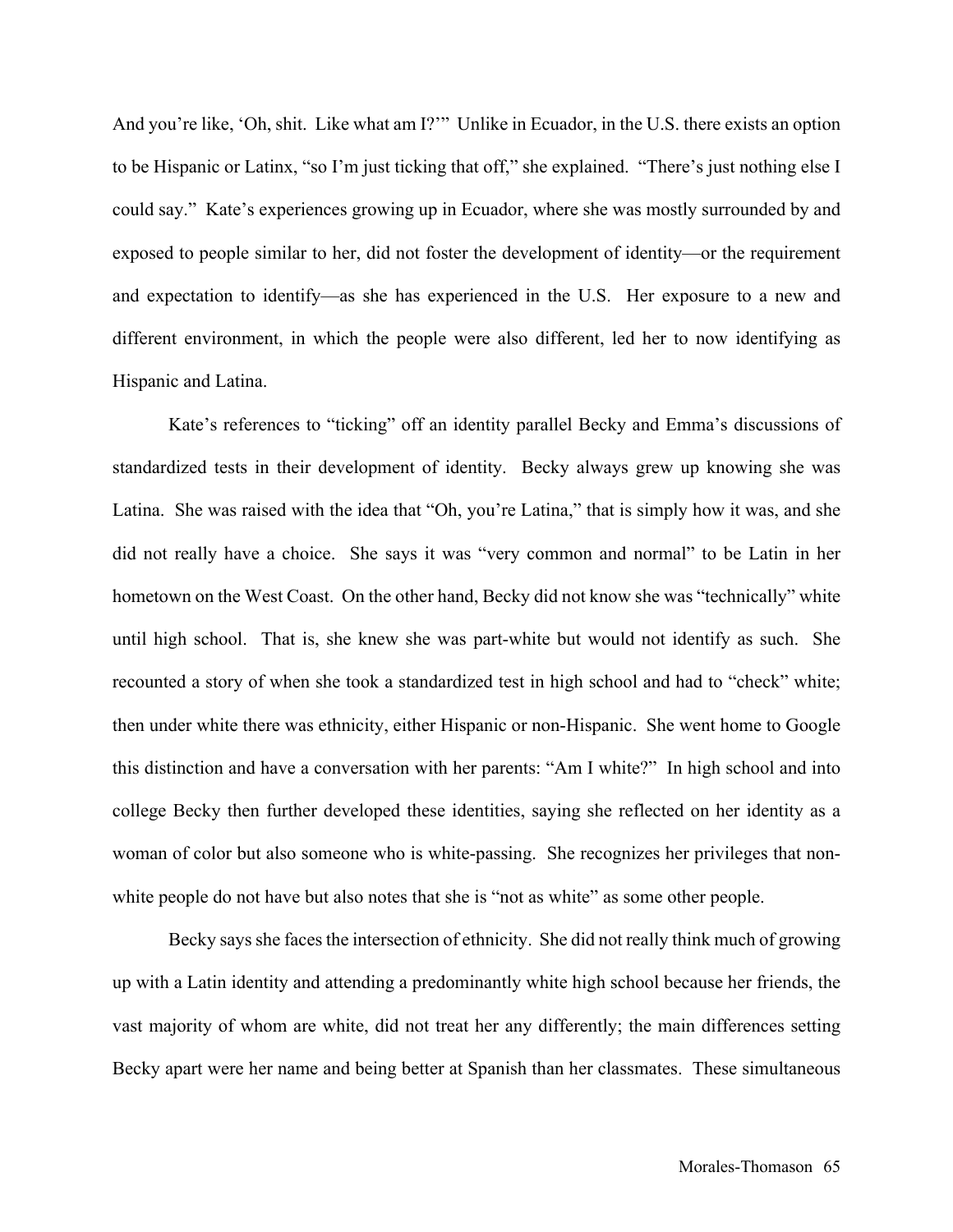Latina and white identities were not necessarily apparent or clear to Becky until she had to tick off boxes on a standardized test, even though she grew up in predominantly white spaces. Becky grew up with a secure Latin identity, but her whiteness was something she came to terms with once a standardized test forced her to choose. In this sense, her experience differs from those of Kate and Sara because it was not a culture that put this pressure on her but rather a bureaucratic exam. But in a larger sense, the theme of being confronted with a situation that pressures one to identify in a certain way is the same.

Emma's experience is similar to Becky's in that she identifies as Latina and Hispanic and white, as well. She grew up surrounded by Guatemalan culture, as well as Italian. She talks about her unique social experiences since people in school often formed friend groups with people who "looked like them," leaving her feeling not entirely connected to people with whom she thought she shared a similar background. Emma went to a "pretty white" private high school and said she started thinking about these things (issues of race and ethnicity) and developing these identities "when [she] would have to take the like exams, like SATs or ACTs or something, and you have to like check the boxes or whatever. Uhm and [she] remember[s] like, it being like kind of confusing for a little while." This confusion stemmed from knowing she is white but also knowing there is indigenous ancestry in her bloodline. Now she self-identifies as Latina, Hispanic, and white to reflect the mix from her ancestors. So, while Emma was cognizant of her whiteness growing up, she never thought to put a label on it in such a way that the standardized tests require of students.

## **Theme 6. Creating Spaces to Cope with Difference**

A consistent and significant theme in the interviews was students finding or creating spaces for themselves on their college campus. This extends beyond a strong and supportive friend group to include student-run service organizations or affinity groups on campus.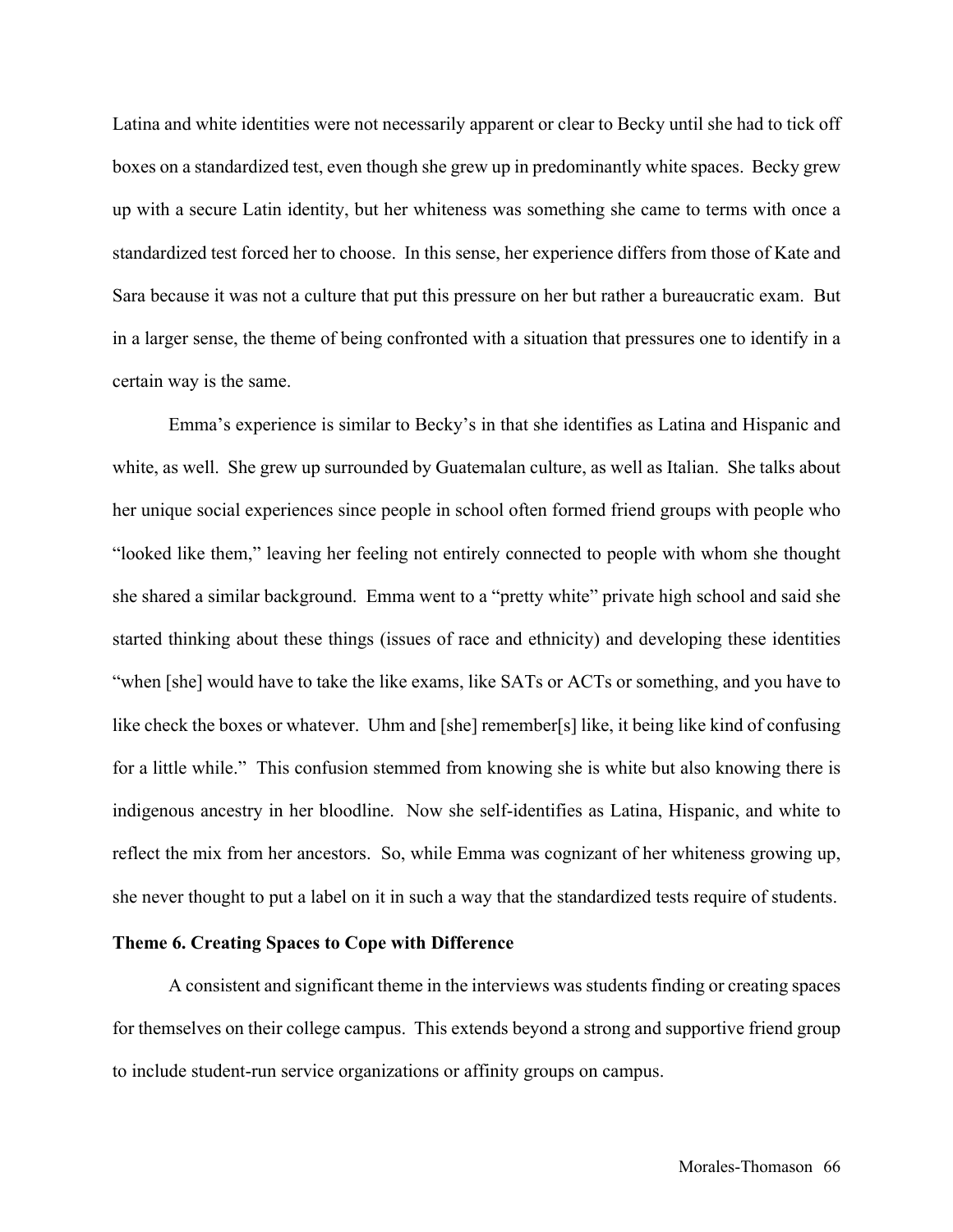Though the COVID-19 pandemic has shifted her social life at college in many significant ways, Emma is confident that she is now able to make a space for herself where she feels welcome. She knows that social circles are quite important, though sometimes it is hard to find people to relate to at a university that does not have a super diverse student body. She is mindful of what clubs she prioritizes and with whom she spends her time, something she struggled with during her transition to college. Crucial in finding and creating spaces for herself was joining an on-campus student service organization this year. Emma is interested in immigration and human rights, particularly in Latin America, so this organization has proven to be a welcoming space for her because everyone is also interested in these same topics. The groups will sometimes have immigrants come share their stories with the group, "which is so cool," and then the students often have discussion groups. Though she did not really consider diversity when choosing a college, Emma now "kind of wishes" she had thought about it more. Her time in this student service organization group provides her with a space to speak with other students who share similar interests; it provides her with an opportunity to relate to other people in ways that were sometimes difficult during her first year in college. This student service organization has also allowed Emma to reflect on the values and benefits of diversity, something she did not necessarily prioritize earlier in her life when choosing a college.

Becky's involvements on her college campus are social-justice oriented, something that has been a significant part of her identity development, as well. Over the past few years, Becky has been working on learning to navigate various social justice issues and recognize when it is her time to speak as a woman of color—and when it is not. Some of her campus involvements include student body government, political groups, and mentorship programs. Throughout her time at school and in the wake of multiple hate crimes that have occurred on her campus, she has realized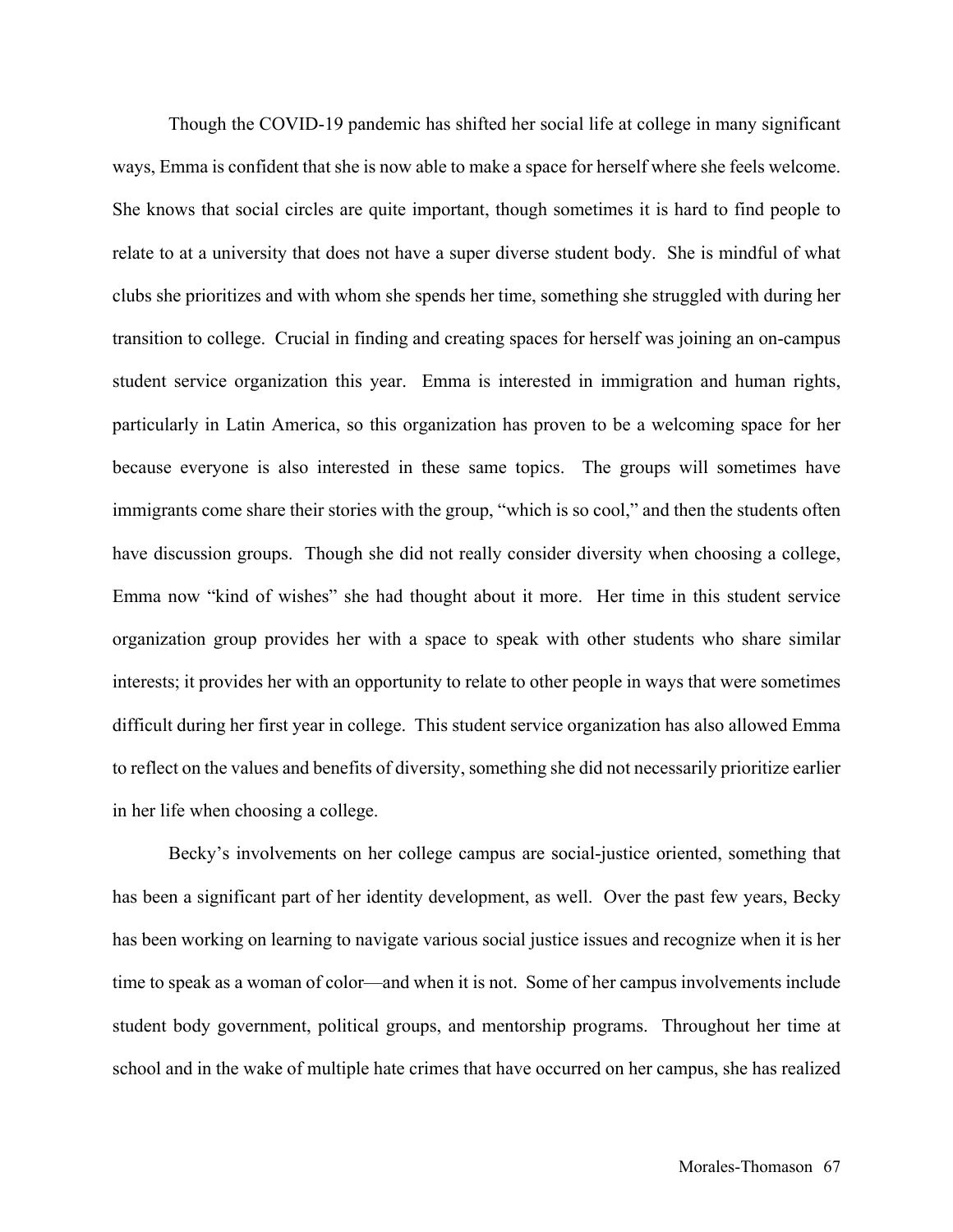that you just have to "work within the boundaries of the school because it's part of a bigger institution that is larger than the small group of students who want to change it." Becky's involvement with the student body government has not only given her a space where she can be involved in and work towards solving the social justice issues about which she is so passionate, but it has also provided her with an understanding of the systems and institutions that create these very issues.

Becky's political involvements on campus extend beyond creating an activist space; she has also formed many friendships through these various organizations. Most of her friends at college are white (as are the majority of her friends from high school), and she has two friends who are half-Asian. Her white roommates are open and accepting and good advocates, though she finds it hard to be the one who always has to speak about "things like that," meaning social justice issues pertaining to people of color. At the same time, the friendships she has made through the student body government are naturally more geared towards political and race-related conversations since the organization is "very diverse." The spaces on campus in which Becky finds herself have allowed her to create and build relationships grounded in the social issues that are so important to her.

Similar to how Becky's political engagements on campus have helped her navigate social justice issues as a woman of color but also someone who is white, Bianca does extensive body image and nutrition work through one of her roles at school, allowing her to navigate toxic cultures on campus. Bianca talked about the diet and body-obsessed cultures at college—referencing specifically the "super big" gym on campus, the jokes about the long line for salads at lunch, and everyone wanting to be physically fit. She says this is "a very big focus on this campus," and there is "lots of concerning talk" about dieting, losing weight, and looking good. She is extremely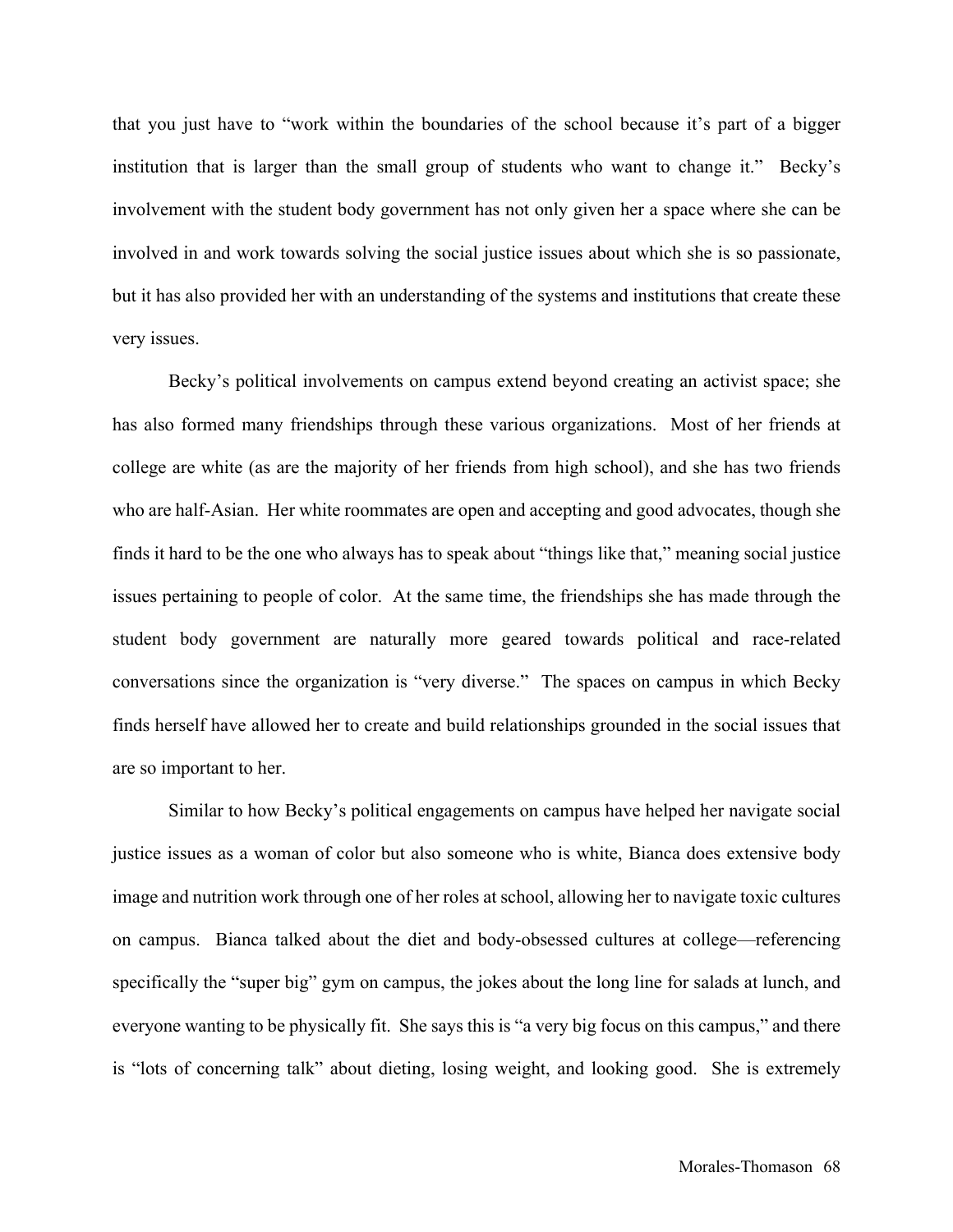conscious of these harmful practices and conversations because she used to have negative feelings towards herself and her body—stemming from the perpetuation of diet culture in her own family growing up—so she now knows that negative self-talk is not helpful. Some of her work on campus has helped Bianca navigate the culture at college, and she actively tries to fight against these bodyobsessed messages. Even listening to other people talk in these ways is detrimental to her own thoughts about herself.

Bianca now tries to step into these negative conversations about weight or food choices, countering comments by saying something more positive. She tries to help people look at it differently and wants other students to feel comfortable in their bodies, clothing, and food choices. Overall, Bianca feels she has learned to manage this harmful aspect of the college culture through her continued work in an on-campus office promoting healthy and positive body-image. This space has provided her with the opportunity to learn more about these topics, as well as acquire some strategies to tackle this negative self-talk on campus.

Kate has found, in her classes, a space where she can learn what she loves, she can be challenged, and her voice is heard. She has been able to learn about topics she would have never otherwise learned elsewhere, such as through her required theology classes, or about topics that are "taboo" in Ecuador, where she grew up. Kate referenced two professors in particular who "will forever be one of my favorite two people in the world." These professors, ironically two white men, made her feel heard by listening to her questions and showing they believed in her. Kate said it was really important for someone else to see it in her, but she also saw it in herself: She deserves to have a space at college, and she wants to have a space here. She also pays tribute to her parents and friends who "pushed [her] to be brave" and go outside of her comfort zone at college. Because of this, she has been more willing to try new things and put herself out there.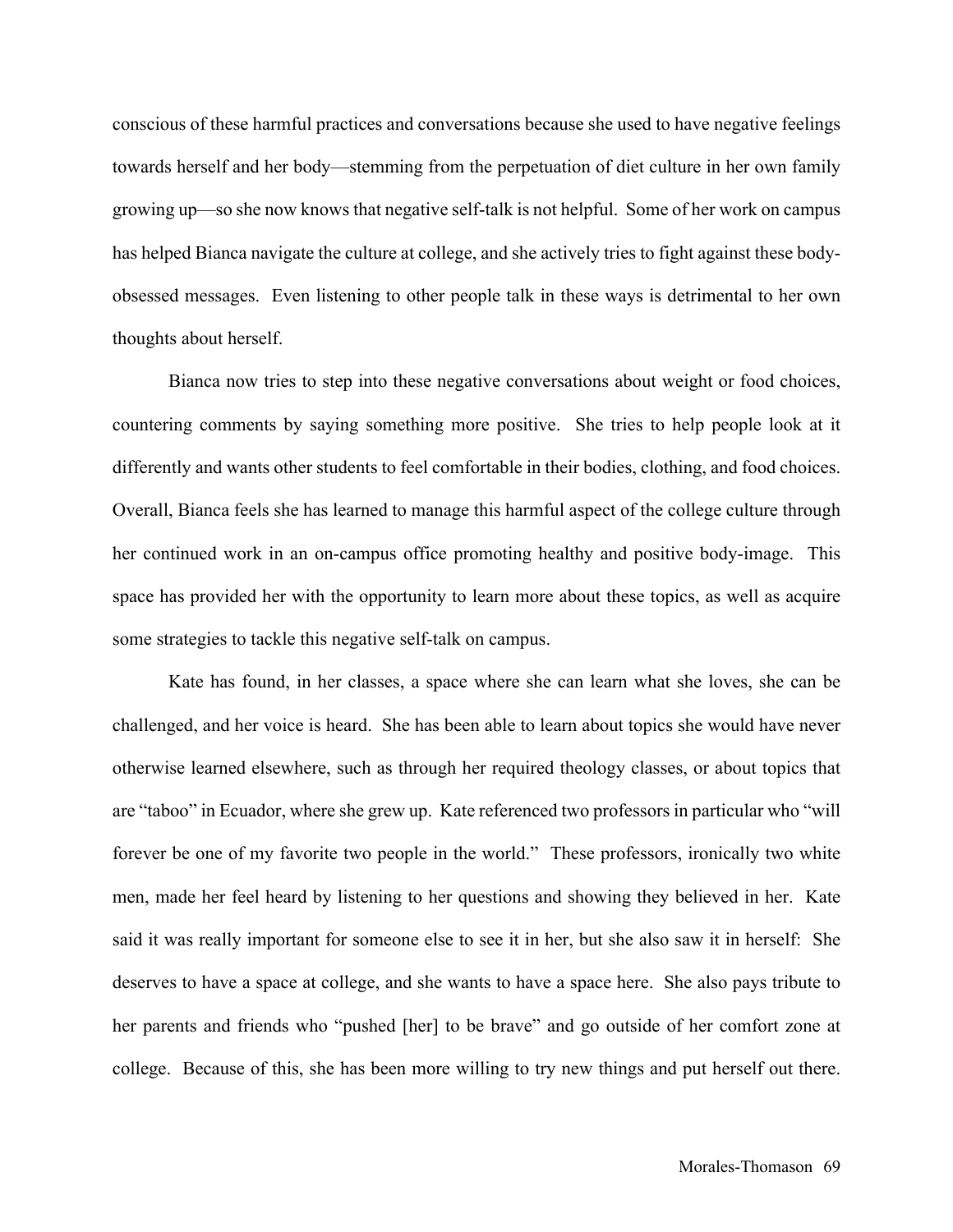Her classes in particular have been the highlight of her time in college, through which she has learned to love the U.S. and has found her own voice.

Sara has found a space for herself in a Latin student affinity group on campus. It is within this organization that she has been able to discern who she is. She has learned about other cultures within the Latinx culture at large, which has made her proud of being Venezuelan in particular. She exudes pride in her country and in her culture, which shows through her desire to teach people about her traditions. Moreover, her friends have been a huge part of her community and experience at college, making her feel more comfortable and "at home" in an environment so different than what she is used to. Her friends "have accepted [her] for who [she is] and like actually like take pride in [her] and show off that they have a friend like [her]." She recounted a story of when she brought some traditional Venezuelan food to her friends at college, about which "they were super happy, and like, it was like, it was [her] bringing them a gift of who [she is], and they enjoyed it so much." Her friends, who come from similar backgrounds to her, as well as the student affinity group, have made her proud of her cultural identity, particularly being from Venezuela, and have helped Sara create a space where she feels welcome on campus.

Isabel, like Sara, has found value in her involvement with a Latin student affinity group on campus. While she did not engage with her Hispanic culture much during her time at a predominantly white high school, being a part of this organization at college has allowed her the space and opportunity to embrace it more. Isabel was hesitant to join this group at first because she is not fluent in Spanish, which is a major source of insecurity for her. But she joined this past year and "definitely feel[s] very at home, and [she doesn't] feel judged." Being a part of this affinity group has given her more exposure to other Latinx students on campus—who have become her close friends—whom she would not necessarily have met otherwise because of her experience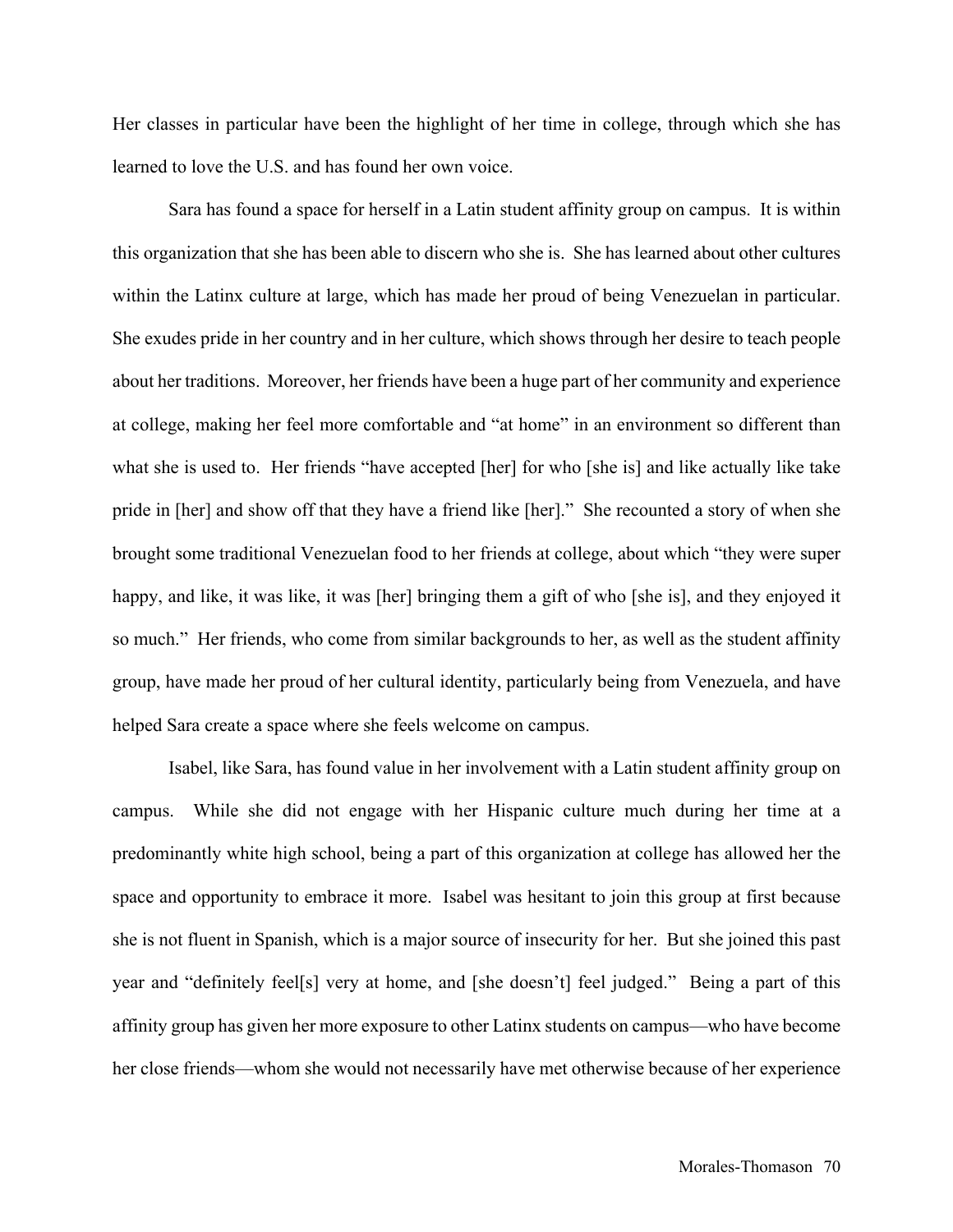in the In Between, as discussed above. She is grateful to have these experiences because "in high school it just, it just wasn't an option for [her] at all." Being a part of a Latin affinity group on campus has given Isabel the chance to further explore and embrace her Hispanic identity and navigate the In Between—as well as begin to overcome her insecurity about not being fluent in Spanish. This insecurity no longer holds her back from speaking up or participating in the group meetings, "and it's less of a weight weighing on [her] just cause [she] know[s] they know [her] for [her], and it's not something that would change [their] relationship." Having close friends who are Latin, whom she met through this organization, has been pivotal in the development of her Latin and Hispanic identities, as well as embracing these parts of herself.

Anna has also created a space for herself at college with her friends, "90% [of whom] are Latinos." In a difficult transition from Nicaragua to the U.S. and to college, "even though [she] tried to like, become friends with [American students], it was just kind of different, different priorities and stuff." When she came to college, Anna was shocked by the ideal of beauty being "a stick thin girl with blonde hair," something she had never experienced growing up in Nicaragua. She also noticed that for certain groups of people on campus, "what you are wearing is very important, for some reason"; some people were considered "cool" for wearing specific brands. Moreover, American students were experiencing independence for the first time, wanting to "go out, get drunk, and like, you know that sort of thing," which is something she "got out of [her] system" much earlier since the drinking age in Nicaragua is 18. These are just two examples of the "different priorities" that made Anna feel "so different" from American college culture and made it difficult to make friends at first. Creating genuine friendships with other Latin students at college, though, has given Anna a support system. Her friendships with people who have "very similar, like, values and cultures to [hers]" have reminded her that her struggles were not hers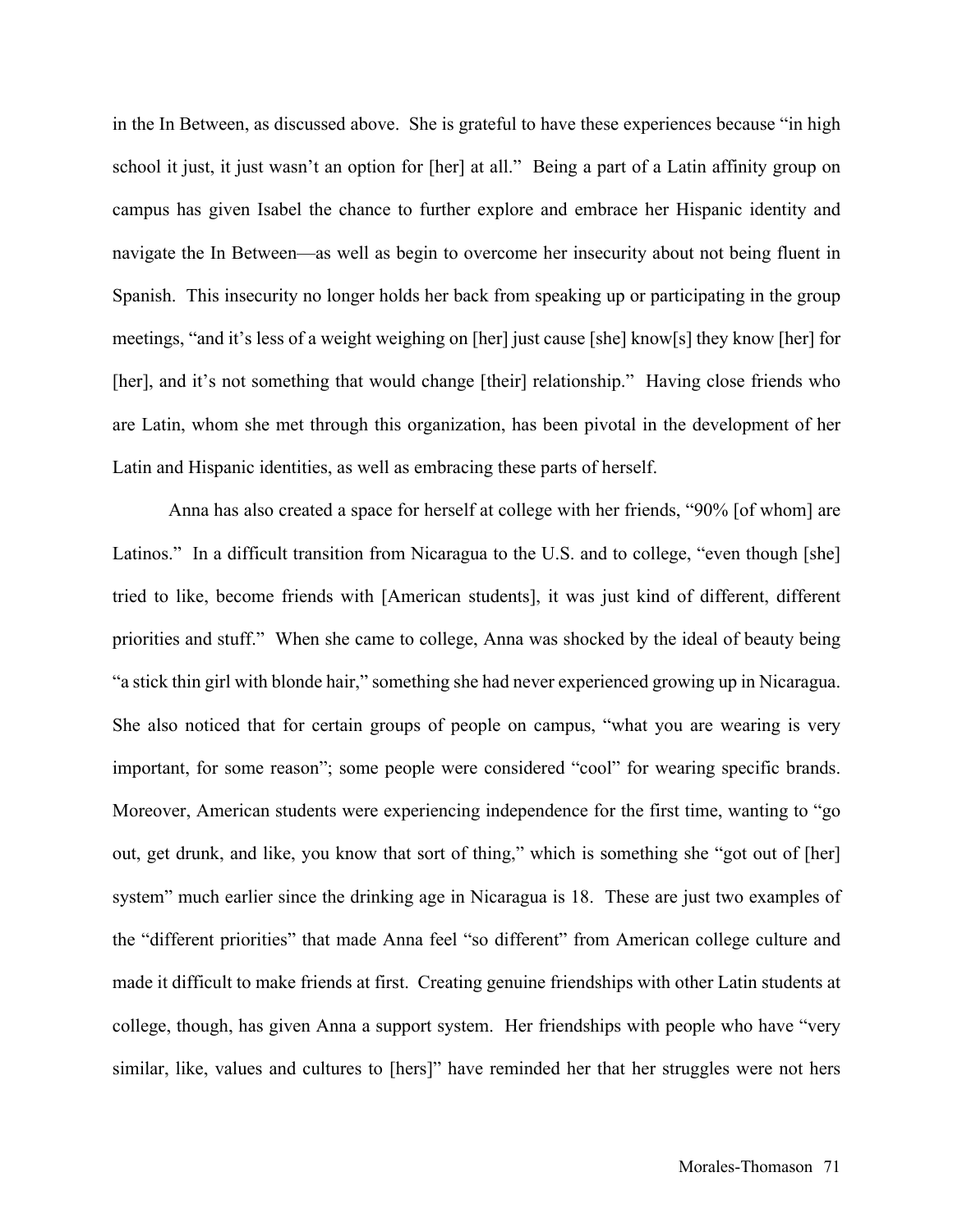alone, that others had similar experiences. She feels supported by her friends and more confident in herself and in her cultural identity.

Gabby's space on campus has also been in her friend group. Though she used to be insecure about her weight, Gabby is now more accepting of her beauty and how she looks physically. "I'm happy to say that, you know, I'm no longer in like a toxic community where uhm looks is everything that's talked about and judged," she says. Her friend group at college has been pivotal in this growth in confidence, as they all "hype each other up" and understand that everyone is different. She would not consider her friends at home judgmental, but when they would sometimes make comments about themselves, this led Gabby to think, "If you think that about yourself, like what do you think of me?" In her friend group at college, though, everyone has different body types and looks "completely different." To this point, Gabby says she and her friends have "managed to find, you know, the beauty in that, too, so we like, we never judge. It's a very non-judgmental part." Creating friendships with people who support her even when beauty is not that important has helped Gabby gain more confidence in her body and what she wears.

### **Theme 7. On Defining Beauty**

Of all the questions posed and subsequent discussions during the interviews, this question remains my favorite: How do you define beauty? I often asked this question towards the end of the interview, after discussing growing up and life at college. It served almost as a reflection of the student's experiences and where she stands at this point in her life. Most of the women discuss beauty as something that comes from inside, extending beyond the superficial. I find the answers inspiring.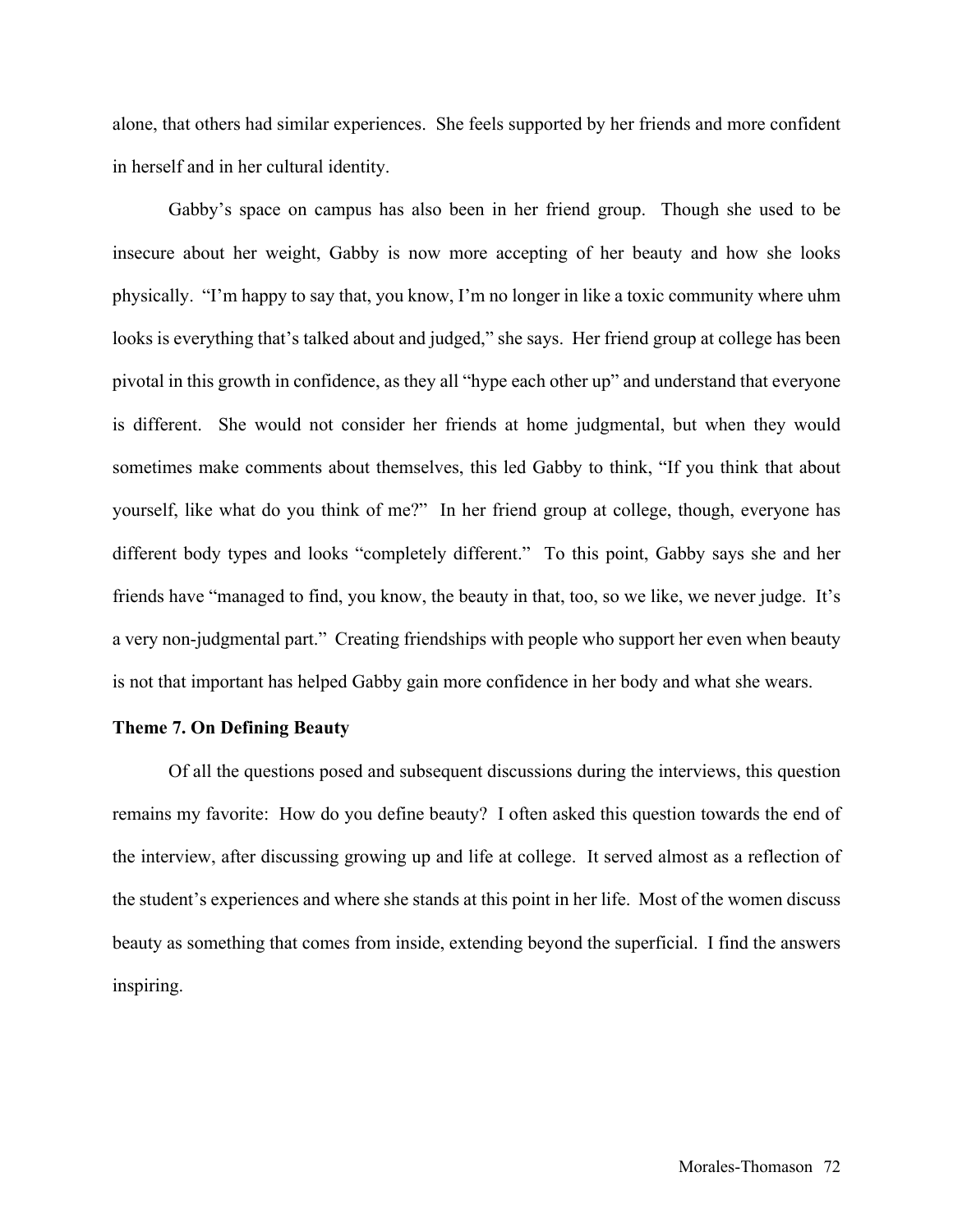Emma considers one's heritage and culture as a central aspect of beauty. It is important to

[focus] on like how you were like born and like natural beauty and just like uhm accepting yourself for your own skin and the way you, the way that you are and the way uhm—you come from your family and like your ancestors and your cultural history and things like that. Like all that for me like play a role in like your beauty and how you should value beauty.

An example is that Emma has brown eyes, which she can say, "Oh, I got these from my grandma." For Emma, beauty is deeply tied to her culture—which is evident through physical traits which can be traced through her family, as well as through recognition and affirmations from those who know and love her. She feels most beautiful when she is at home, connected to her family and her culture, when she is surrounded by the people who know her best. This definition of beauty echoes the close ties she has with her family and the importance of and pride in her culture with which she was raised. Emma's discussion of culture and ancestry in relation to beauty is unique among the participants.

Many of the students discussed beauty in terms of feeling comfortable and confident with oneself, a feeling of authenticity regardless of societal beauty standards. At first, Kate would rather not believe in beauty, as it is subjective and dependent on the people in power at any given point in time. Expanding on this, though, beauty is, in part, about being comfortable with oneself. "That is my hope for people, more than like a definition of your beauty. Like who cares what you look like?" she adds. This *feeling* of beauty comes when she can be herself in a space: "Who I want to be and who I love myself for being, then that is when I feel the most beautiful." She feels most beautiful when she could not look at herself in the mirror and still feel like she is "owning the world." To Kate, it is also perfectly acceptable if you want to change your body, such as through plastic surgery. "Beauty is about respecting what other people choose," and everyone should create their own beauty standard that feels right for their body. In sum, Kate's opinion of beauty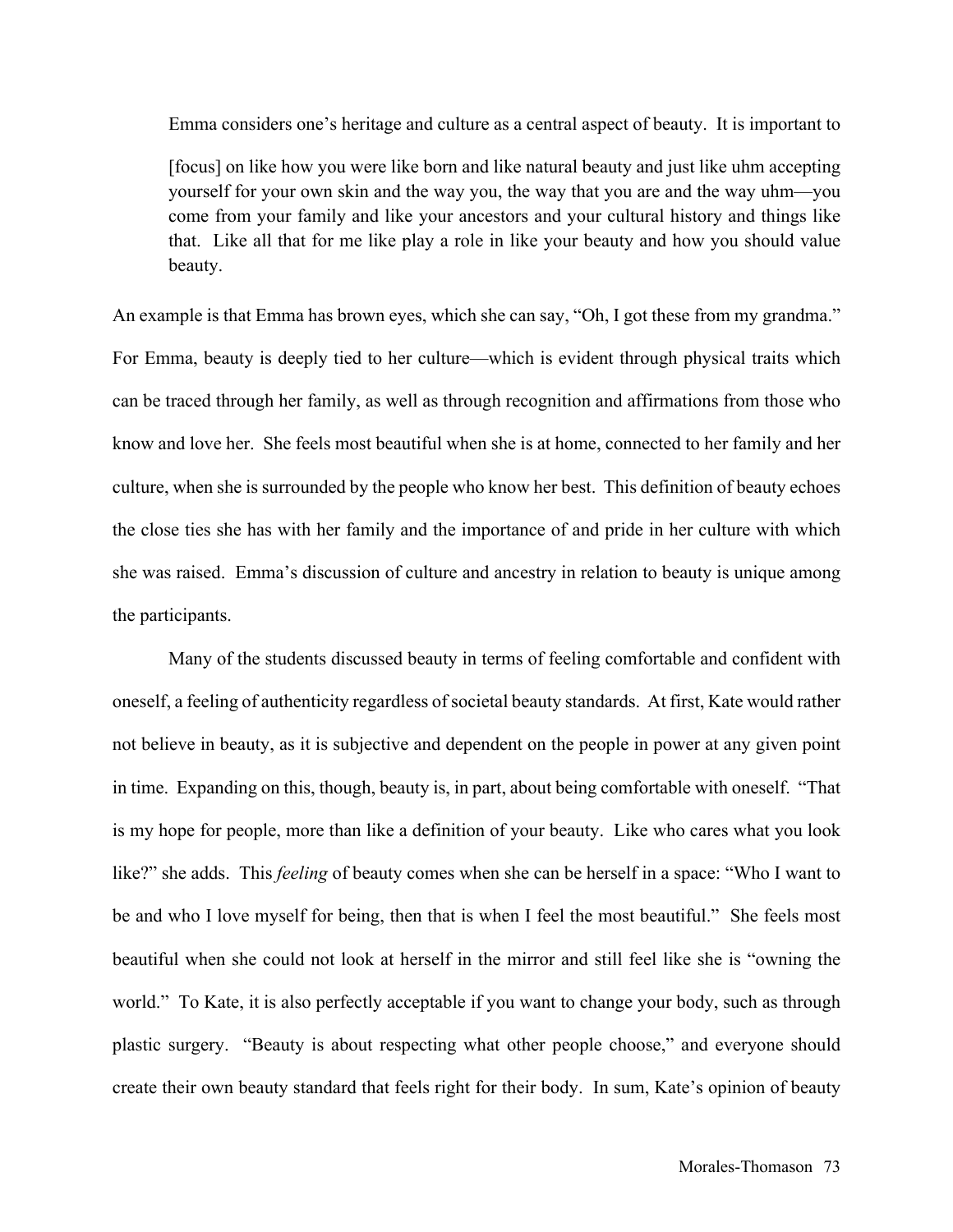is that it comes from how we feel about ourselves, and we have the power and agency to change this to make ourselves feel best.

Anna's definition of beauty echoes Kate's. It has taken her a long time to get here, but Anna

think[s] the only way that someone can actually be beautiful is like with them being comfortable with themselves and happy with themselves. Because at the end of the day, there's so many different ideals and so many like types, you're never really gonna fit into one. And as long as you're happy and confident and comfortable with yourself, then you can like…I don't know, you can thrive, and actually that's like, like when someone is most beautiful, I feel, cause they show it in their face. Like they're happy and stuff.

Anna feels most beautiful when she gets dressed up and puts on some makeup to go to dinner with her friends, when she can just enjoy the night because there is nothing to make her nervous. This reinforces her belief that beauty is about how someone feels about themselves and also how they present externally to compliment that. To make her point even further, Anna says she feels the least beautiful when she is with "extremely thin and blonde" people, whom she finds intimidating and against whom she compares herself. Her feelings of insecurity make her feel less beautiful. Beauty, therefore, is about feeling comfortable with and secure in oneself.

Similarly, Becky believes the best way to define beauty is "finding something that feels authentic and that you don't want to change about yourself." Choosing to express oneself in authentic ways, accepting the parts of oneself that are unique, learning to desire oneself—this is what she looks to achieve. Learning to move through boundaries, like the pressures for Latina women to fit a specific look, without caring what society says is an authentic way of living, a beautiful way of living. To this point, Becky feels most beautiful when she does not put much effort into the way she looks and still likes her appearance; not caring about how she looks "feels so good." Her perception of beauty is almost synonymous with authenticity and learning to free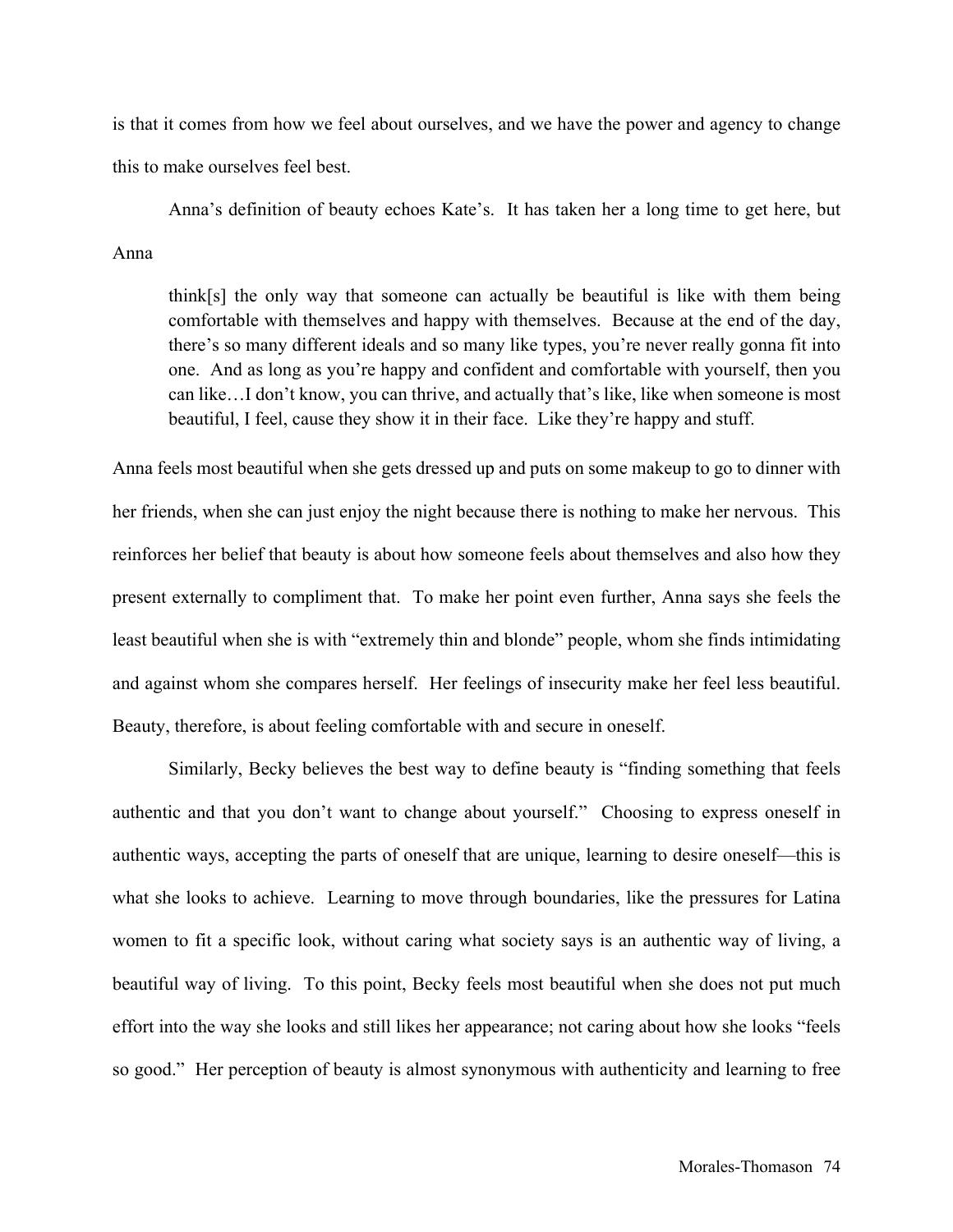oneself from social judgment and expectations. This interpretation is reflected in her discussion of balancing being true to herself and defying the Latina stereotype, as discussed above.

Gabby describes beauty as one's outlook and perspective. "I would say I would define beauty as more of a like where you are intellectually, like how you see the world. Uhm, I feel like that is more important than, you know, how the world looks at you, or how you present yourself," she says. "Who you are, what your morals are, I think that's like what makes you beautiful." Gabby feels most beautiful when she is working out at the gym, wearing clothes that she would not have typically worn at earlier points in her life, like leggings, shorts, or a short-sleeved shirt. This is in stark contrast to the insecurities she felt at sports practice in middle school. Her growth in perspective and confidence that has taken place throughout college has allowed Gabby to feel at her best in a moment where she would have otherwise felt her worst because now, she does "not [have] to worry about, you know, what other people think of [her]."

When asked to define beauty, Bianca hesitates to simply use the word "confidence." She elaborates by explaining that the "parts of you that you are loving and feeling confident about, like that is what your beauty will translate into." Bianca's idea of beauty is not superficial but rather internal; it is about how you carry yourself. To give an example, Bianca says when her parents notice she is in a good mood "they'll just say like, 'Oh, you look so good today.' And [she's] like, 'Yeah, because I'm happy,' or something like that." Bianca believes beauty is an internal feeling or an attitude that can express or manifest itself externally.

Maggie describes three components of beauty. First is intellectual beauty, "that like can't be denied." Intellectual beauty refers to the ease to understand things and engage in conversations even if one does not know much about the topic; it is being inquisitive and wanting to know more. This echoes her discussion of the separation of beauty and intellect growing up in Mexico. Second,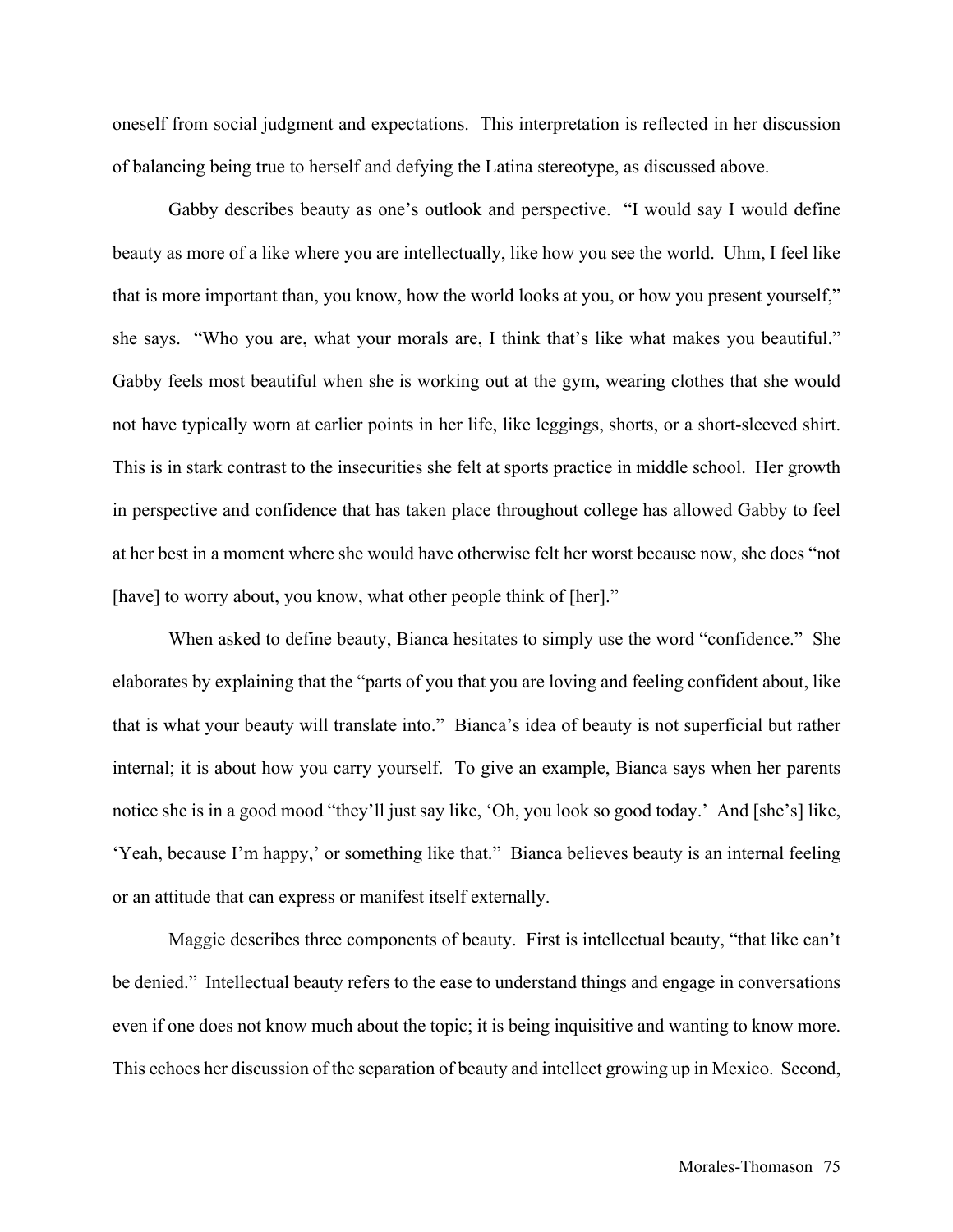Maggie thinks "physical, like apparent beauty" is also part of this definition. Making an effort to "look nice" for yourself and for others is important. The third component of Maggie's definition of beauty is the ability to "be good." This refers to "the values that a person holds, separate from their [intellect]." One does not have to be "the most attractive person in the world," but if they have community-oriented values and help others, then "that's definitely something that's beautiful."

Sara denotes a difference between beauty and looking presentable. Beauty is something that everyone has, it is natural, and "being presentable compliments that beauty." Natural beauty means taking and embracing one's own beauty, and that is how beautiful one is. Sara feels best about her body—though perhaps this is not the most beautiful, per se—right after her menstrual cycle, when she looks good and is proud of her body. She also feels good when she receives positive affirmations from her family and the people to whom she is closest. These two moments are not about the clothes she wears or how she looks physically, which would fall under presentability, but rather they are moments in which she feels proud and loved.

Isabel thinks someone who looks "put together [and] neat" but not "too altered" is beautiful. Beauty is "just being like your best self." Isabel feels most beautiful when her body looks toned—"skinny but also having curves, not being like super, super skinny that it's like unmanageable"—and her hair is naturally dried so that it is curly but not frizzy. She loves having a "big, big beautiful smile and eyes" and having her eyebrows done. Isabel's description, she feels, is when she looks like the best version of herself. She does not necessarily view this as natural beauty, though, since that description is "definitely" influenced by societal expectations of beauty, whereas natural beauty would just be accepting as her beauty the way she looks when she wakes up in the morning.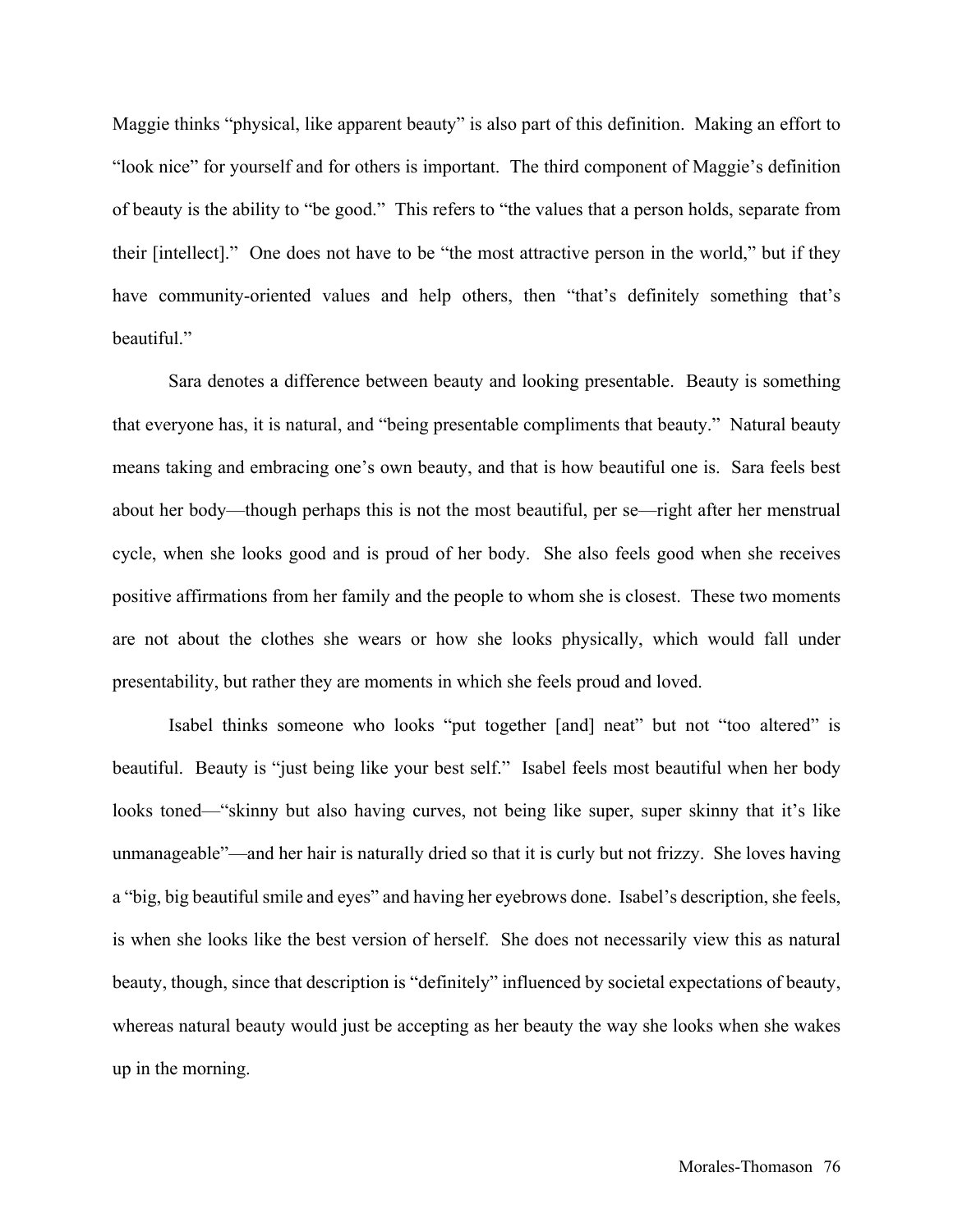The narratives included here, organized into seven themes that were revealed in the grounded theory analysis, explore the lived experiences of nine Latina women in regards to navigating culture, identity, and beauty standards. The Discussion section aims to fit these narratives and themes into the context of the study's research objectives.

—————

### **DISCUSSION**

The nine Latina undergraduate students interviewed in this study describe their experiences regarding cultural, racial, and ethnic identities and understandings of beauty. I approached this study utilizing an intersectional framework incorporating theories on social identification, selfcategorization, acculturation, and societal beauty standards (Crenshaw 1991; Ellemers and Haslam 2012; Kim and Abreu 2001; Wolf 1991). The integrated theoretical framework can be well understood in the context of the seven emergent themes presented here. All of the theories are interrelated and provide insight to the research objectives, to understand the processes through which these women develop their identities and understand beauty.<sup>5</sup>

The importance of intersectionality—understanding that overlapping and interdependent social identities yield unique experiences—cannot be understated in this study (Crenshaw 1991). From the onset of this project, I prioritized using an intersectional approach to understand the lived experiences of individuals at the intersection of being female and also Latin. Some of the differences—the intersections—which are important to consider in the data include race, ethnicity, socioeconomic status, nationality, generational status, physical appearance, and culture. The very

 $<sup>5</sup>$  Again, the research objectives are as follows: (1) What is the lived experience of being a Latina student?</sup> (2) What are some influences that impact the development of identity? To what extent, if any, does exposure to and interaction with the dominant, white culture impact this Latina identity? (3) To what extent, if any, do white, Western beauty standards impact Latina students' sense of beauty? How does a Latina student develop her own understanding of beauty?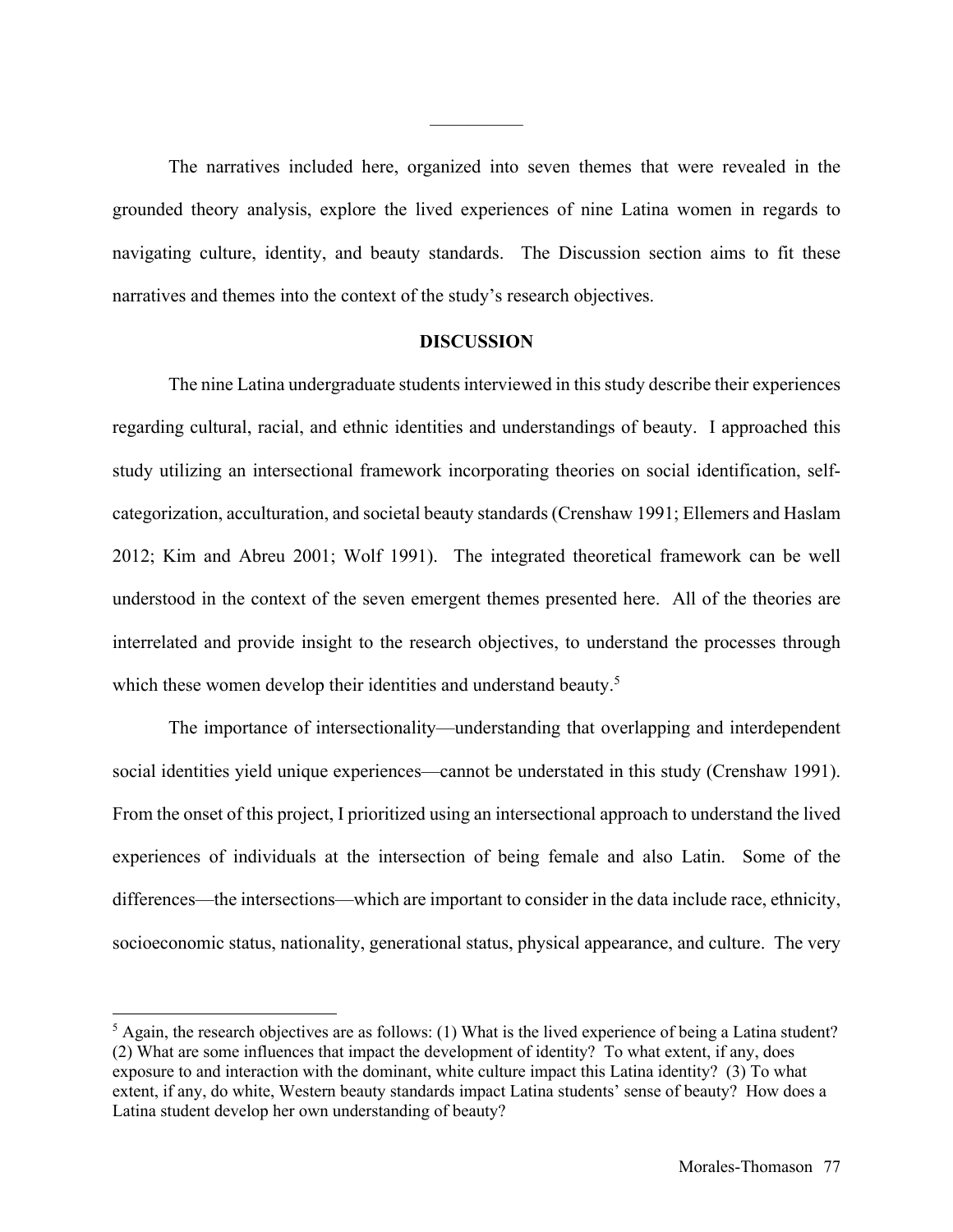nature of identity categories and intersectionality reflects the implications of the social identification and self-categorization theories.

There are overt and explicit discussions of intersectionality in the data. For example, Becky's reflection on her simultaneous identities of being white-passing and a woman of color, as well as the influence of wealth, in determining her privilege is something she attributes to the intersection of ethnicity. There are also more covert discussions of intersectionality, such as when Emma discusses the challenges she experienced navigating her school's social scene growing up, specifically not fitting in with one particular group because of her lighter skin tone but feeling she shared a similar background with this group. Again, this is the intersection of ethnicity.

Intersectionality is perhaps the most effective approach to understand the first research objective: What is the lived experience of being a Latina student? This is because the first objective is all-encompassing and addresses a broad range of issues and experiences, each of which is likely impacted by the intersections faced by the women interviewed. All of the themes included in this chapter address some aspect of navigating the world as a Latin woman, of the lived experience. Similarly, the first research objective can be well-approached through any aspect of the integrated theoretical framework because, again, it is a broad question. There is not one answer to this question, but the subjugated knowledge presented here, through an intersectional lens, helps to paint a bigger picture of this experience.

The acculturation theory is an effective approach in understanding the second and third research objectives: What are some influences that impact the development of identity? To what extent, if any, does exposure to and interaction with the dominant, white culture impact this Latina identity? Furthermore, to what extent, if any, do white, Western beauty standards impact Latina students' sense of beauty? How does a Latina student develop her own understanding of beauty?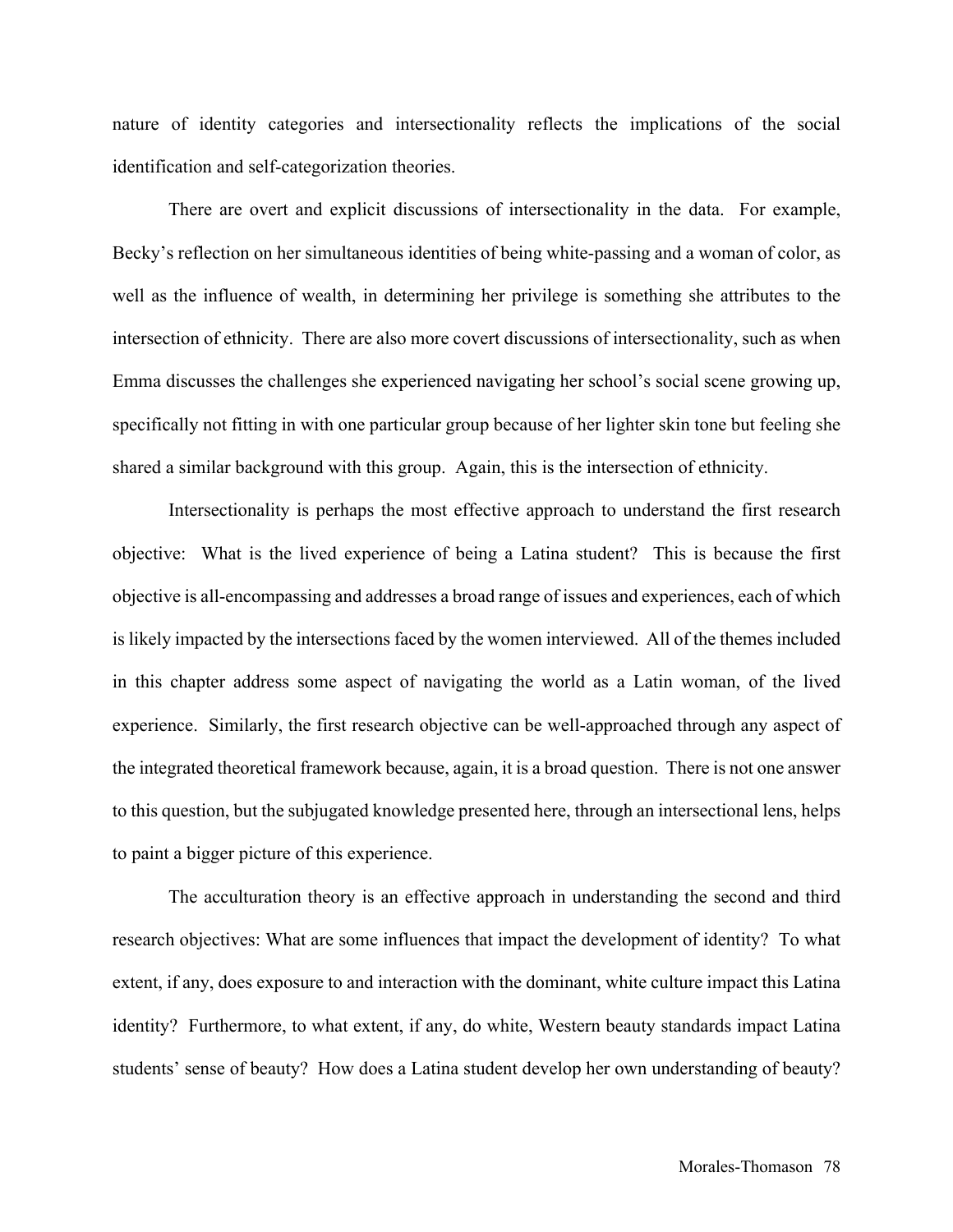Acculturation theory is helpful in understanding the process of members of minority and ethnic communities adapting to dominant culture in the United States (Kim and Abreu 2001).

Pulling from the narrative data, a great example to highlight acculturation in relation to the development of identity is Gabby's experience during her first year of college. She struggled with reconciling her American nationality with the indigenous culture and ethnicity to which she feels so connected. Her acculturation to and connection with American culture challenged her to reflect on how she was "actually" Latina and what being Latina can really mean. Differences in acculturation between Gabby and her roommates from Latin America forced Gabby to address and explore further her own ethnic and cultural identities.

In relation to the third research objective regarding beauty standards, Isabel and Sara's experiences versus those of their parents provide are understood well within the framework of acculturation. Both women grew up in the United States and have parents from Latin American countries. In Isabel's narrative, her Dominican mother could not understand why her daughter felt pressure to remove her body hair—an insecurity that stemmed from comparison to her white friends. Isabel realizes that this difference in perspective between her and her mother stems from the communities in which they each grew up: Her mother lived in a diverse city with an ethnically diverse friend group, and Isabel is from a predominantly white town and has all white friends. Sara, though her parents had strict expectations for what they considered a presentable appearance, has become more lenient with these unspoken rules, giving herself agency in the ways she presents herself. She attributes this difference to the significant amount of time she has spent living in the U.S., specifically going to college in the Northeast, while her parents are immigrants from Venezuela. Again, the degrees to which individuals experience acculturation leads to varying opinions on and expectations about beauty standards.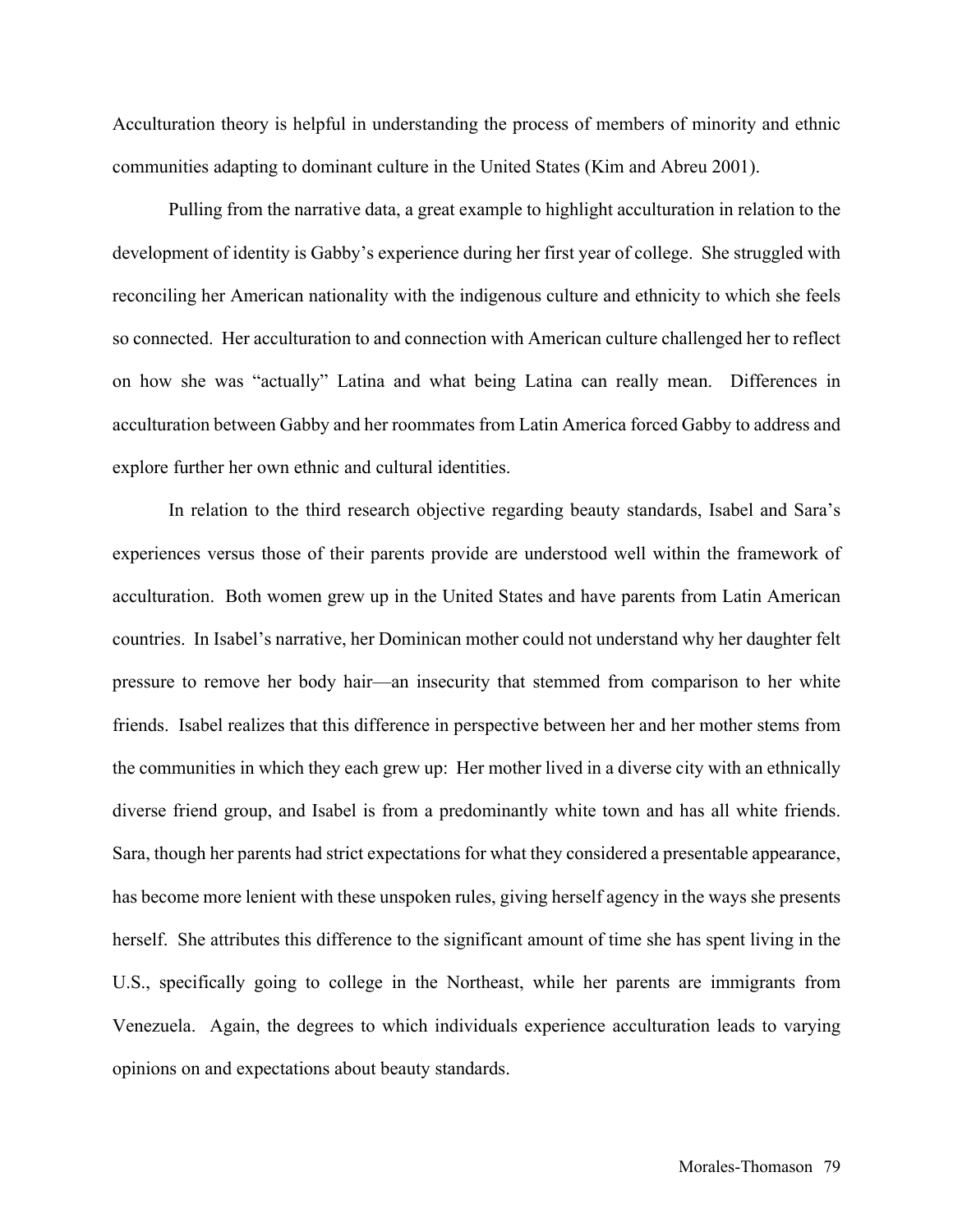Self-categorization and social identity go hand-in-hand and effectively address the second research objective—perfectly exemplified in the theme on external pressures to identify. The main component of the theory of social identity is that people think of themselves and others as members of groups that have perceived value, not as unique individuals (Ellemers and Haslam 2012). Moreover, members of a group can employ individual mobility, which means they will try to "pass" as a member of a different group (Ellemers and Haslam 2012). Expanding upon this, the self-categorization theory purports that social categorization underlies the understanding of and response to various social situations, making specific nested identities more relevant and important depending on the social context (Ellemers and Haslam 2012).

Sara, Gabby, Anna, Kate, and Maggie all say they did not identify, or need to identify, as Latina while growing up because they were surrounded by people who were similar to them. The ingroup was similar to them, which did not make their Latinness a difference. It was once they transitioned to college that they were surrounded by the dominant, white culture—the ingroup making their Latinness important and relevant. At this point, many of the women say they then felt the need to identify as Latina or that this preexisting identity became stronger. Maggie elaborates, saying she felt other people at college felt the need to place her into a category, though she did not necessarily want to be placed. Upon reflection, all of the women have grown to embrace their Latin identities, often describing it as a central component of who they are now. Intrinsic to these shared experiences is the social desire, or need, to identify people and place them into identity groupings depending on which difference is important and relevant.

The Beauty Myth is also quite overarching in this study, as the third research objective is to better understand how these nine women make sense of and navigate societal beauty standards. The three identity-based theories discussed above also help to understand how the women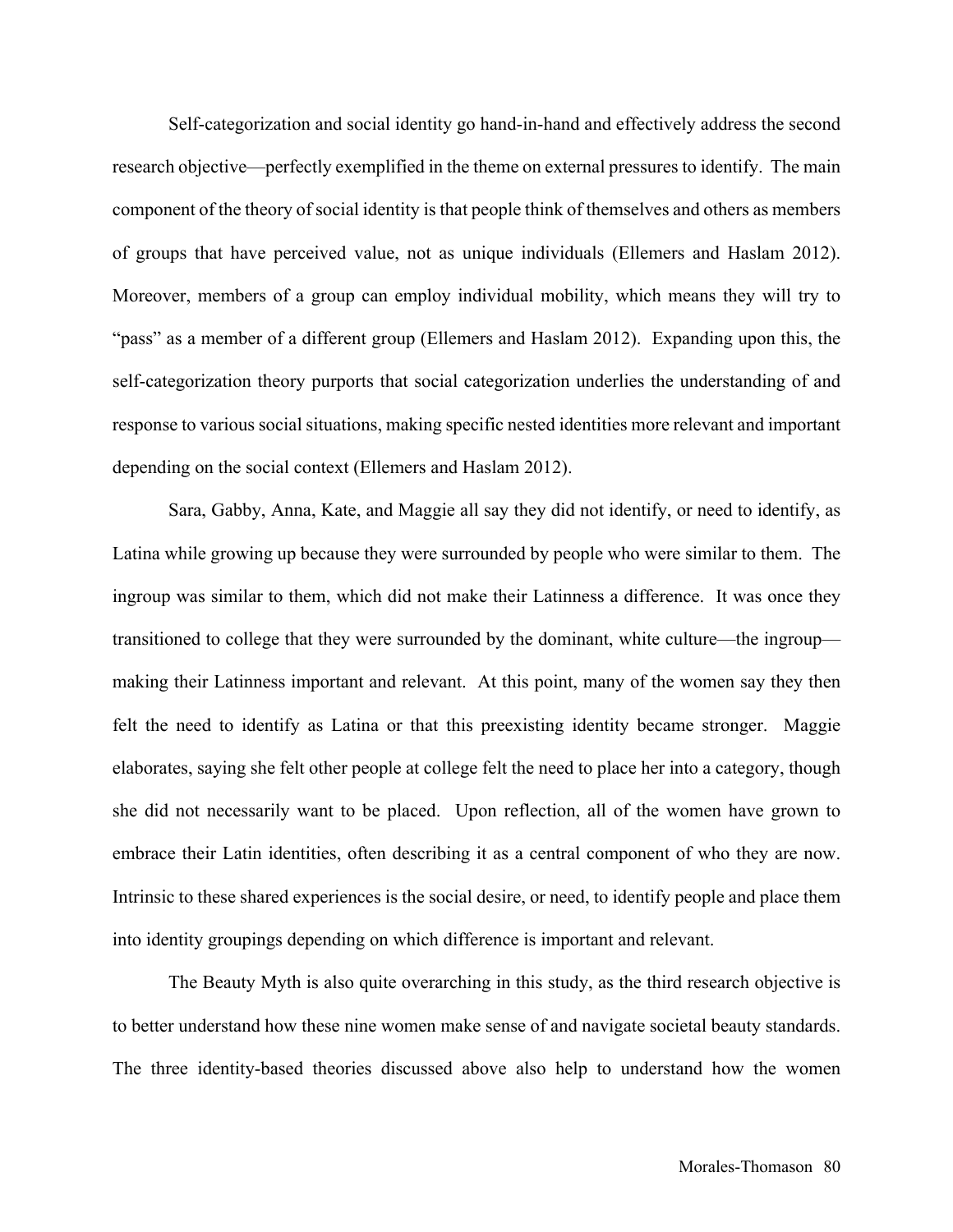experience or respond to the Beauty Myth at multiple points in their lives. Comparing the messages which women received about beauty growing up to their current definitions and understandings of beauty showcases this development quite well. For example, when she was younger, Anna wanted to breast augmentation surgery, as this was a part of the beauty ideal around which she grew up. Moreover, when she first moved to the United States for college, Anna tried to lose weight to fit the thin, white ideal dominating her campus. As she has grown, though, Anna's perspectives towards her body and her understanding of beauty have fallen more in line with the beliefs of her parents. She now prioritizes happiness with oneself over fitting a specific beauty ideal, which she describes as impossible to achieve. Through the process of identity development and ultimately accepting and embracing differences, many, if not all, of the women interviewed now understand beauty differently than when they were younger.

The word "difference" implies a comparison, between an ingroup and an outgroup. Different *than*, or different *from*, what? From dominant, white culture. From an unattainable beauty ideal. The narratives included in this chapter aim to shed light on the processes through which nine Latina women experience the development of identity and navigation of beauty standards. Limitations of the study as well as future implications are discussed in the Conclusion.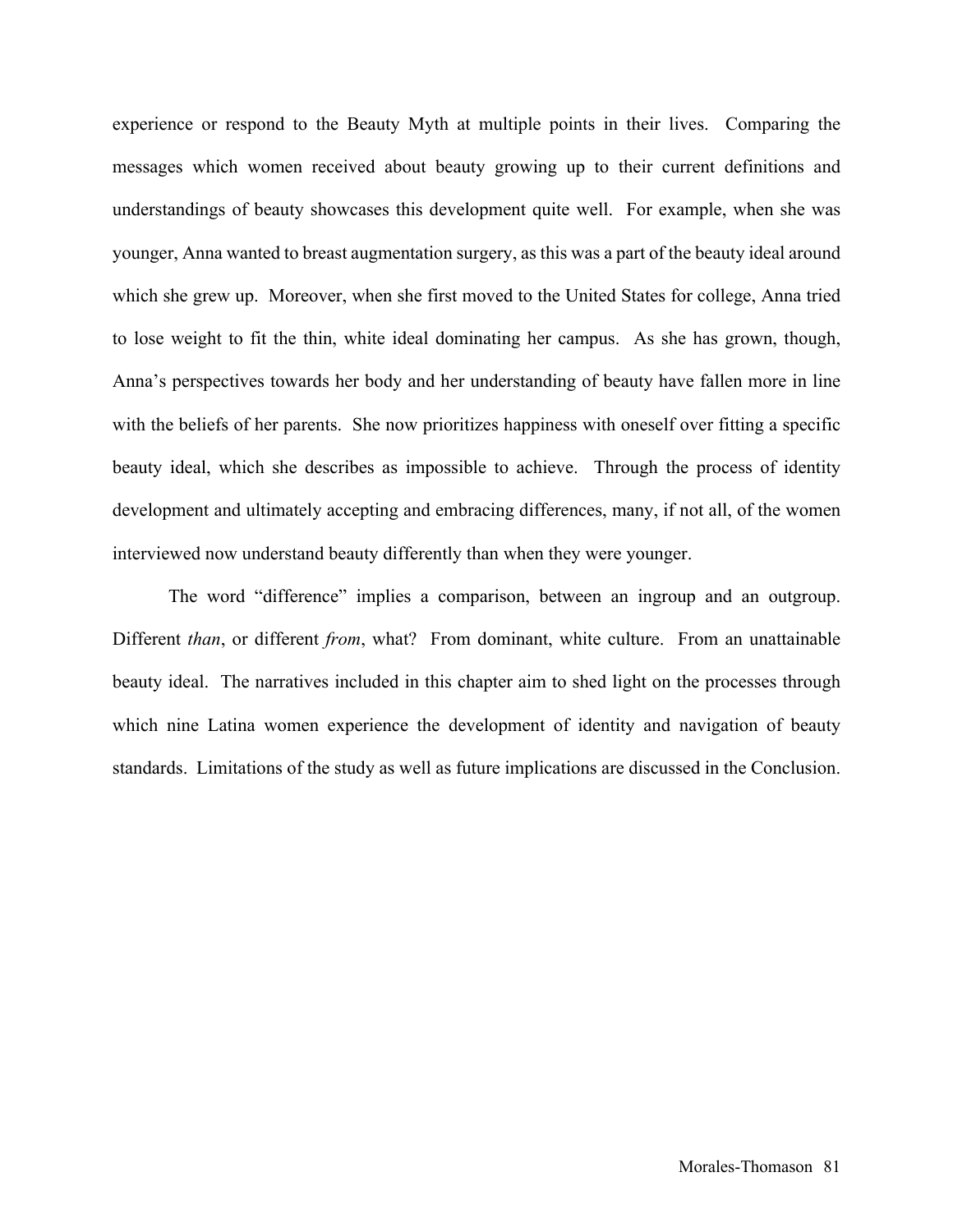# CHAPTER FOUR: **CONCLUSION**

Contributing to and expanding upon the existing literature, this study seeks subjugated knowledge on the lived experiences of Latina undergraduate studentsin regards to culture, identity, and beauty. Using an intersectional framework incorporating theories of social identification, selfcategorization, and acculturation, as well as the Beauty Myth, the study sought to answer the following questions:

- I. What is the lived experience of being a Latina student?
- II. What are some influences that impact the development of identity? To what extent, if any, does exposure to and interaction with the dominant, white culture impact this Latina identity?
- III. To what extent, if any, do white, Western beauty standards impact Latina students' sense of beauty? How does a Latina student develop her own understanding of beauty?

The study used a grounded theory approach in accordance with the praxis of feminist research to identify seven emergent themes in the data: the role of the family in identity development, messages about beauty growing up, feeling caught between two spheres, understanding larger social forces to navigate one's own experience, external pressures to identify, creating spaces for oneself on a college campus, and defining beauty. These themes help to understand how nine Latina women have experienced the process of identity development, as well as how they have understood beauty.

There are several limitations to this study. First, the sample size is relatively small, which means it is impossible to make any generalizations from the data. The narratives included in this study reflect only those experiences of the nine women whom I interviewed. Though other Latina undergraduate students may have similar experiences, the sample size of this study does not allow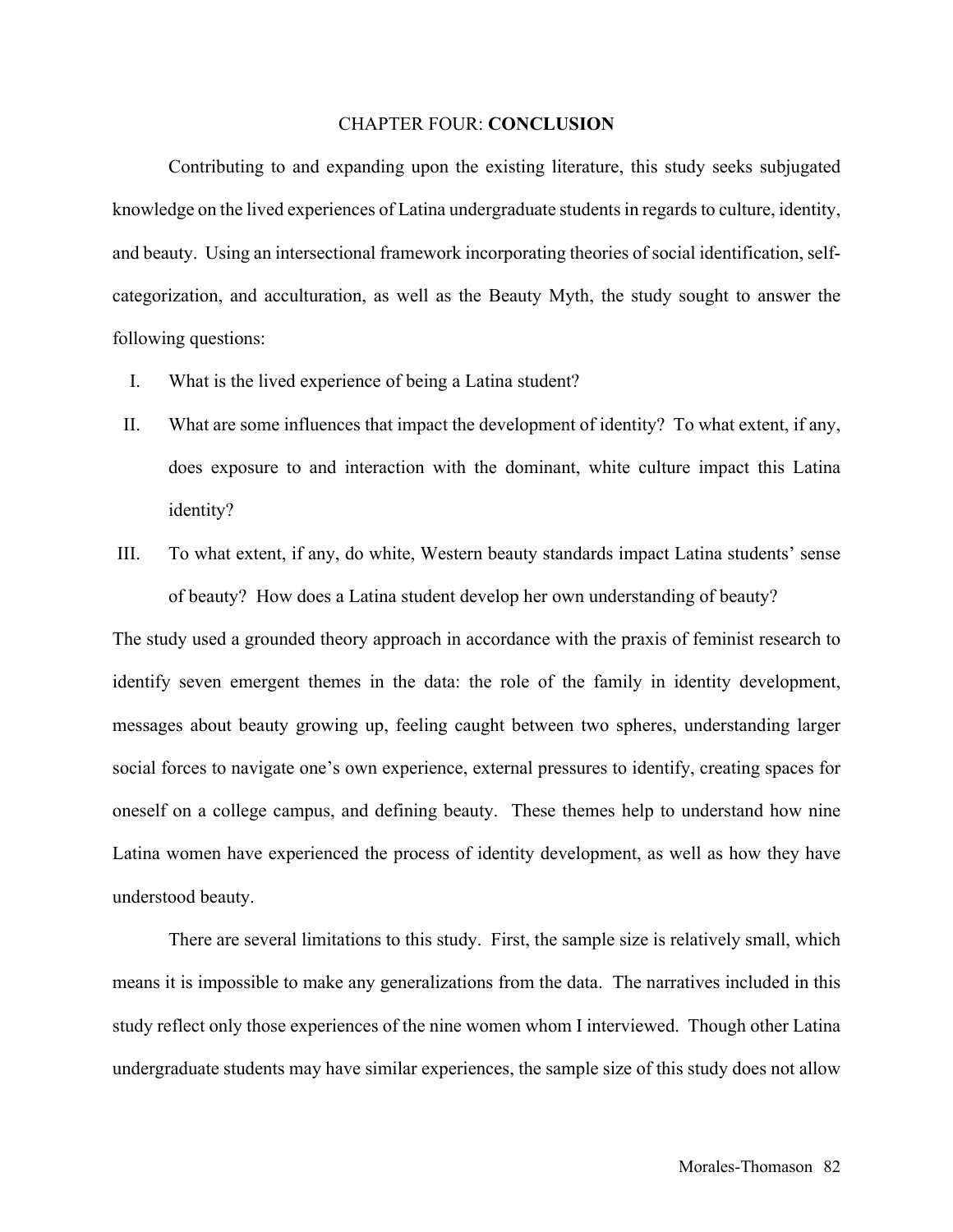for any predictions regarding or generalizations on Latina undergraduate students at predominantly white colleges at large. As is often the case with qualitative studies such as this one, the data is not representative of an entire demographic or community. In future research, perhaps a mixed methods approach would be effective. A quantitative component could likely reach a larger audience—grounds for generalizations—and individual interviews, as done in this study, could provide deeper insight on participants' lived experiences.

A second limitation is the shift in data analysis. Given the time constraints of this project and the subsequent recruitment crisis, which I discuss in the Methodological Note, I was unable to do complete transcription and line-by-line coding for the entire body of data, as discussed in Chapter Two. The shift to extensive memoing and partial transcription did prove to be sufficient, though the process of analysis was not what it could have been under other circumstances.

A third limitation in this study is bias. It is nearly impossible for an author to remove her own personal bias from a project. The data I have included in this paper, as well in the ways in which I have organized them, are a reflection of the perspectives and biases I bring to my work though I tried my best to minimize them. There exist more stories and meaning in the data, but this is the story I can tell at this point.

This study allowed nine Latina women to share their experiences with identity development and beauty standards; it allows for these women's voices to be heard. The theory generated in this study may be of importance to institutional leaders who seek to better understand ways in which to support Latina women at predominantly white colleges. Understanding how these women were able to navigate their college campuses to create a positive experience, as well as the experiences and factors that influenced their time at college, could potentially help in the creation of outreach programs or communities on campus catered to this demographic. More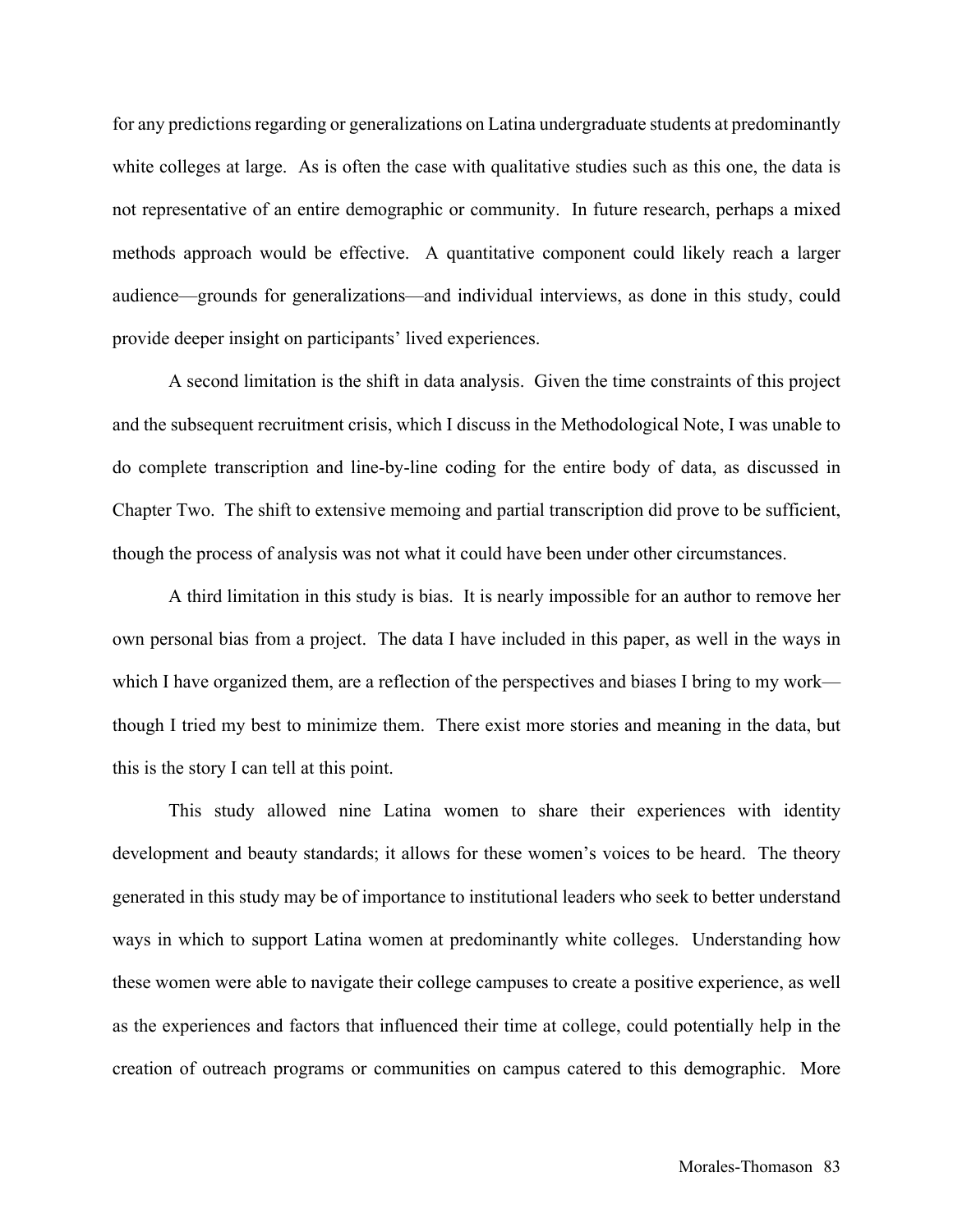importantly, though, the findings of this study may also be important to other Latina undergraduates who feel isolated by their experiences and challenges. As Gabby has highlighted, you are not alone in your struggles to understand and develop your identity or to navigate societal beauty standards.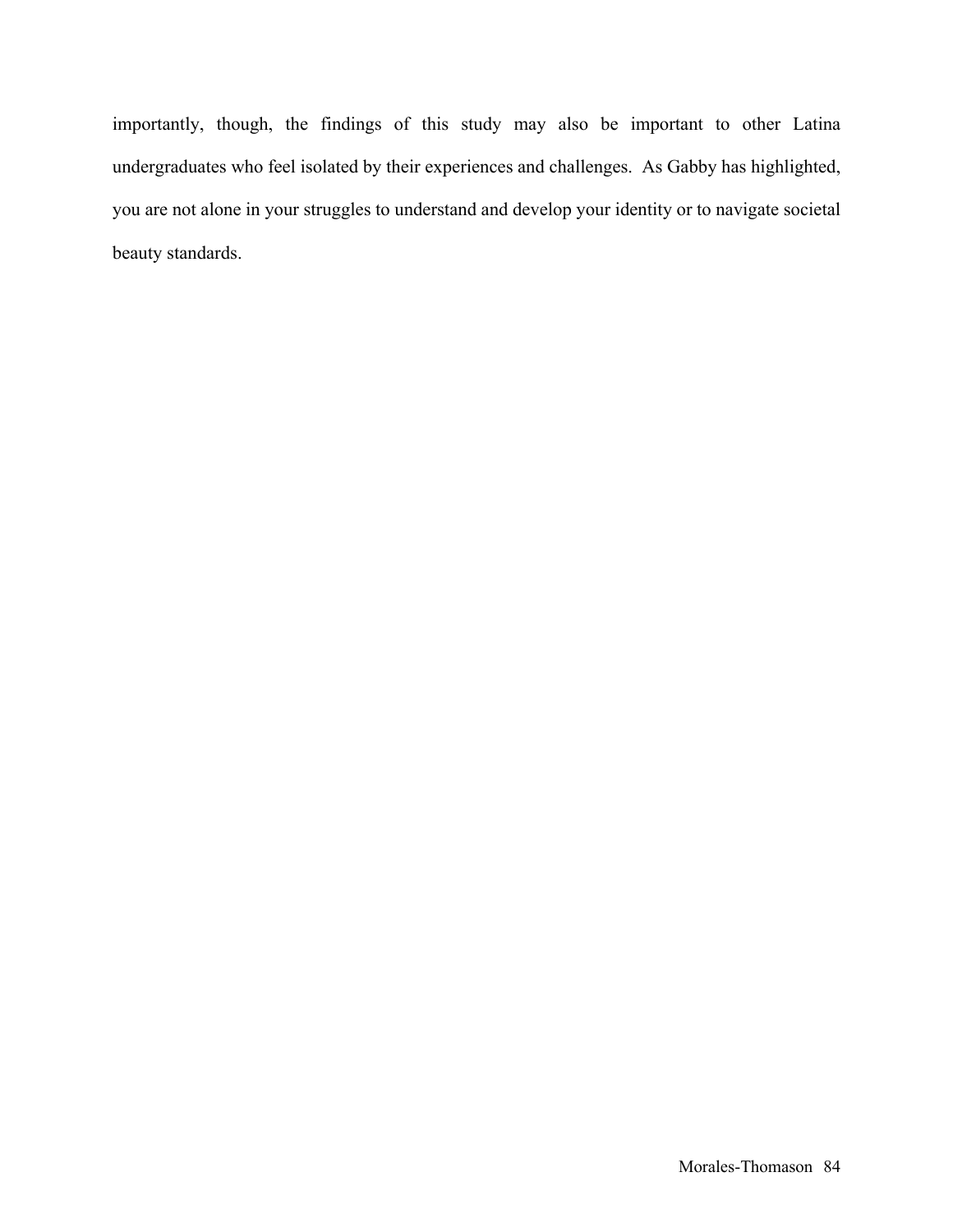## **METHODOLOGICAL NOTE**

Recruitment, specifically securing interviews, was by far the biggest methodological challenge in this project. I began my first wave of recruitment with, what I thought was, a simple procedure to obtain informed consent and schedule interviews. Once they expressed interest in this study, I sent students an email with three separate sets of directions to provide informed consent, complete the demographic survey, and schedule an interview. Four women scheduled interviews with me, though three women did not follow through the steps. I did not think much of this at first, as many students are busy over the winter break.

When the spring semester started, I still used this process. Again, I ran into trouble with students completing all of the steps and scheduling interviews. Though at this point, I was under the pressures of completing interviews in a timely manner so I could move on to analysis and writing. With no new interviews scheduled yet in March, solving the recruitment crisis was vital to continue this project the way I envisioned. My advisor reminded me that all students are facing unique challenges this semester, as we neared the one-year mark of the COVID-19 pandemic. My email containing consent information, the survey, and information to schedule interviews was likely overwhelming and too complex for students to follow; it was likely just another task on their list, but one they did not even have to do. I would need to revise it.

I spoke on the phone with an administrator from the Boston College IRB to talk through potential revisions for this process. We talked about possible obstacles from the perspective of participants and subsequently created a new process. My revised consent process was designed with the student in mind: I wanted to make it as simple and convenient as possible for someone inevitably juggling exams, coursework, and pandemic fatigue in general. The most significant alteration was the inclusion of a *single* direction in the email. I sent participants one link to a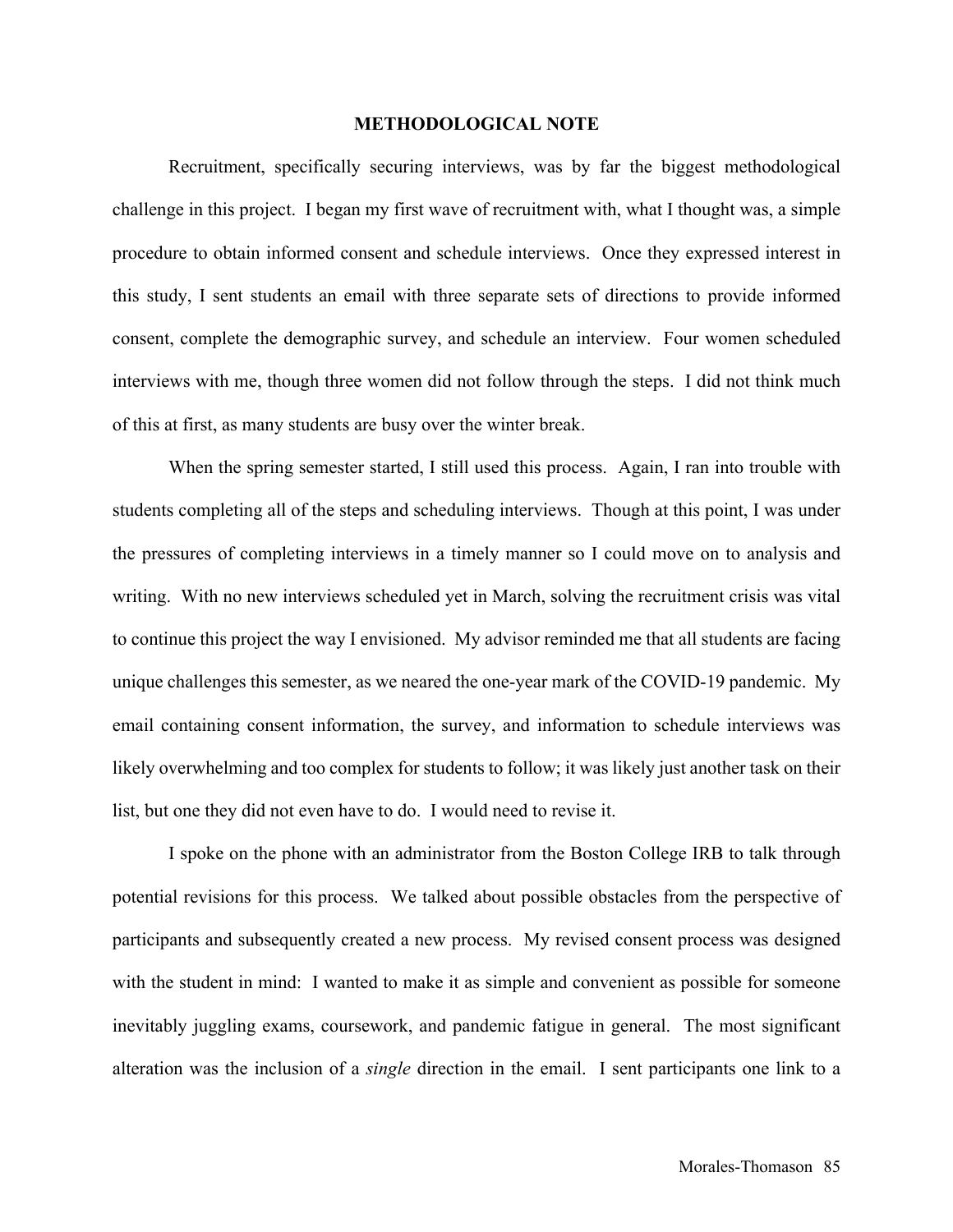Qualtrics survey on which to electronically sign consent, and then the link to the demographic survey was at the end of the consent form. Likewise, at the end of the survey was the link to the interview scheduling site. This streamlined and simplified the process, resulting in five more scheduled interviews and bringing my sample size to nine.

I am incredibly grateful for the support I received from the IRB; I genuinely could not have completed this project the way I envisioned without their guidance. A unique element of my research is this partnership with the IRB, which is usually perceived as an obstacle to institutional research. The IRB served as an ally in my research, not as opposition.

On a separate note, the role of pandemic fatigue cannot be overlooked in this project. The COVID-19 pandemic has, for over a year, persistently impacted the ways in which we all function on a daily basis. The collective accumulation of anxiety, distress, undermotivation, isolation, and disappointment permeates a college campus in particular.

As a soon-to-be college graduate, this year has been challenging and frustrating in an endless number of ways. The senior year I had envisioned is quite different than the reality in which I find myself now. While trying to make the most of every moment in class and with a small circle of friends, I have nevertheless found myself struggling to cope with my world. I have had to come to terms with how I have been affected in ways I did not even realize and learn to be more forgiving with myself.

This thesis in particular is a stellar example of just that. My advisor and I had numerous discussions about reflexivity and the role of the researcher—which ultimately came back to taking care of oneself while conducting research, *especially* in the midst of a pandemic. I have certainly felt the pandemic fatigue, which has affected my motivation and drive in my school work. This project, though, has been one constant in my life, a concrete goal I can work towards regardless of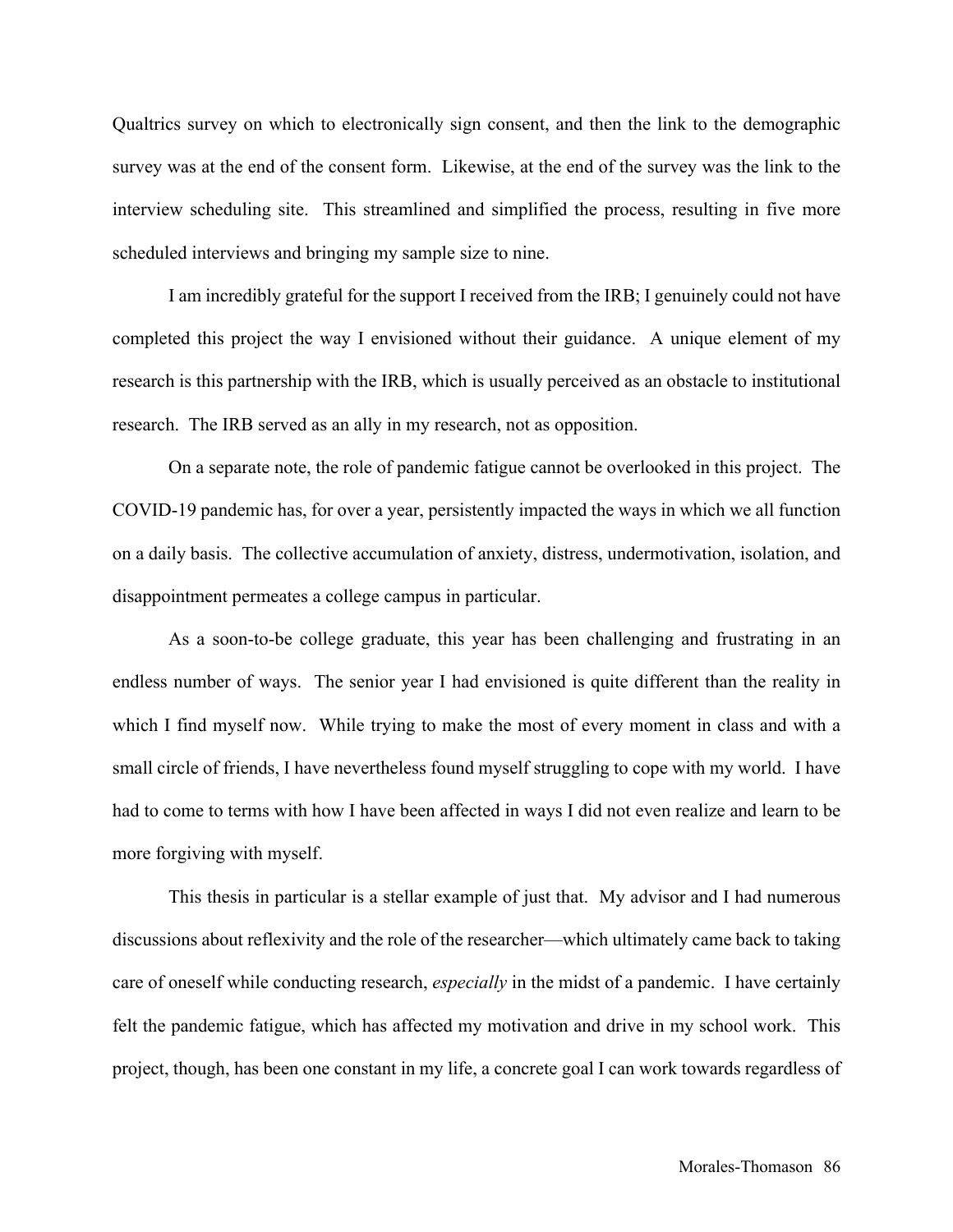the circumstance. Persisting through its completion has been a challenge and ultimately a lesson in perseverance, forgiveness, and managing anxiety.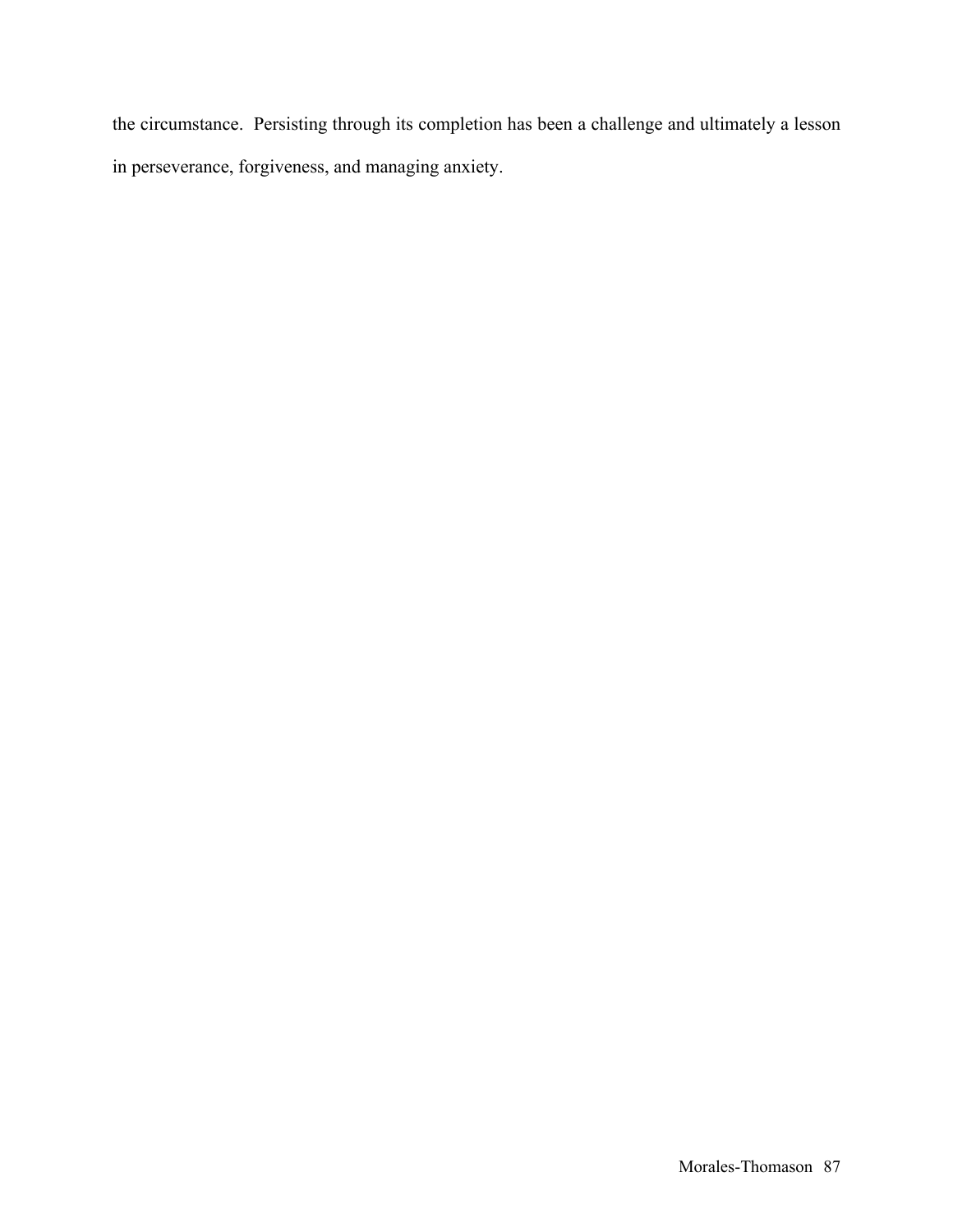### **REFERENCES**

- Adams, Talisha Lawson and Juliann Sergi McBrayer. 2020. "The Lived Experiences of First Generation College Students of Color Integrating into the Institutional Culture of a Predominantly White Institution." *The Qualitative Report* 25(3): 733-757.
- Crenshaw, Kimberlé. 1991. "Mapping the Margins: Intersectionality, Identity Politics, and Violence against Women of Color." *Stanford Law Review* 43(6):1241-1300.
- DeLeel, Marissa L., Tammy L. Hughes, Jeffrey A. Miller, Allison Hipwell, and Lea A. Theodore. 2009. "Prevalence of eating disturbance and body image dissatisfaction in young girls: An examination of the variance across racial and socioeconomic groups." *Psychology in the Schools* 46(8): 767-775.
- Ellemers, Naomi, and S. Alexander Haslam. 2012. "Chapter 45: Social Identity Theory." Pp. 379-398 in *Handbook of Theories of Social Psychology: Volume 2*, edited by P. A. M. Van Lange, A. W. Kruglanski, and E. T. Higgins. London: Sage Publications, Ltd.
- Glaser, Barney G., and Anselm L. Strauss. 1967. *The Discovery of Grounded Theory: strategies for qualitative research*. New Brunswick (U.S.A.): AldineTransaction, A Division of Transaction Publishers.
- Grogan, Sarah. 2006. "Body Image and Health: Contemporary Perspectives." *Journal of Health Psychology* 11(4):523-530.
- Hesse-Biber, Sharlene Nagy. 2006. "The Practice of Feminist In-depth Interviewing." Pp. 111-148 in *The Practice of Qualitative Interviewing*. Thousand Oaks, CA: Sage Publications, Inc.
- Hesse-Biber, Sharlene Nagy. 2007. *The Cult of Thinness*. Second edition. New York, New York: Oxford University Press, Inc.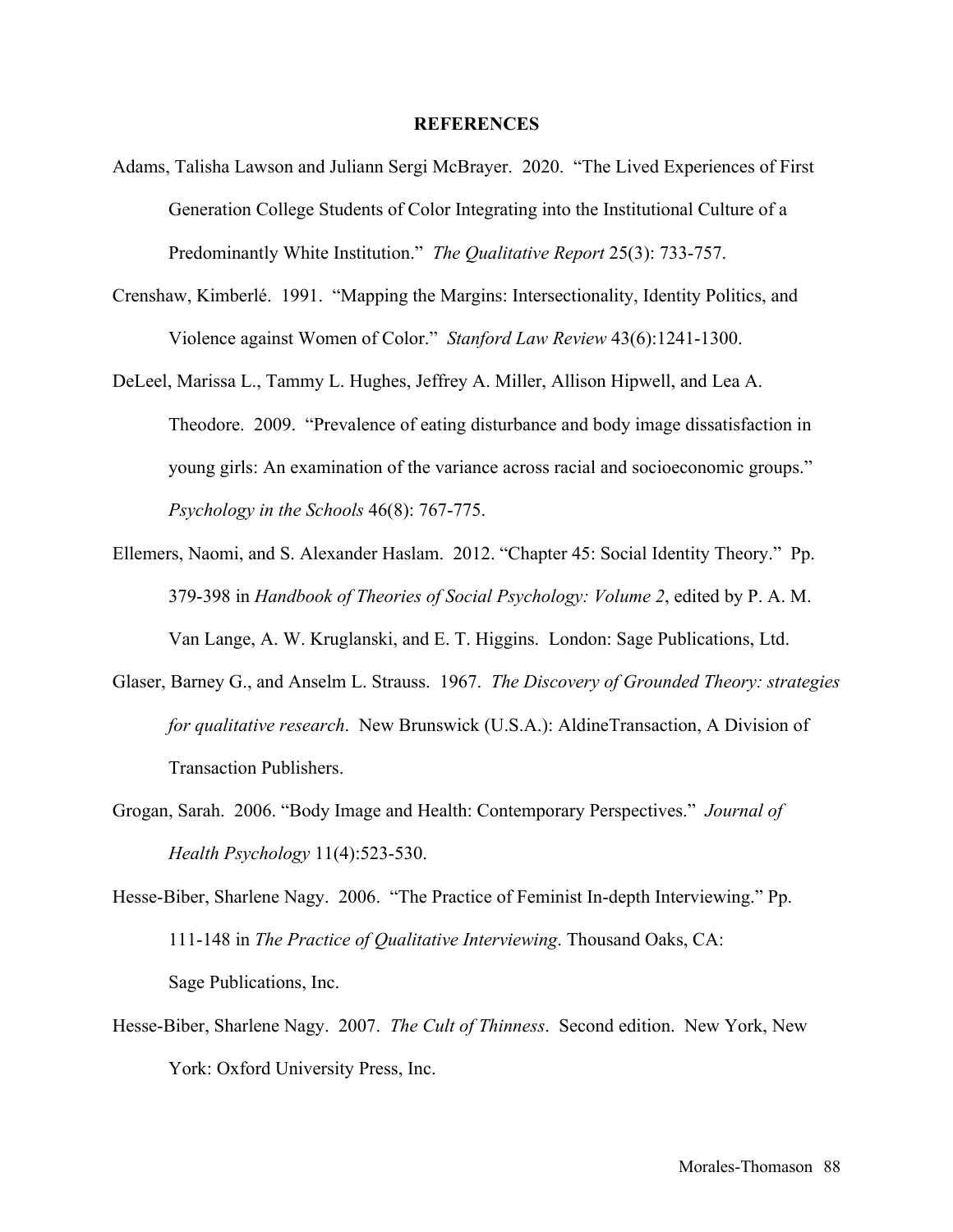- Hesse-Biber, Sharlene and Hilary Flowers. 2019. "Using a Feminist Grounded Theory Approach in Mixed Methods Research." Pp. 497-516 in *The SAGE Handbook of Current Developments in Grounded Theory*, edited by Antony Bryant and Kathy Charmaz. Sage Publications.
- Hesse-Biber, Sharlene Nagy, Stephanie A. Howling, Patricia Leavy, and Meg Lovejoy. 2004. "Racial Identity and the Development of Body Image Issues among African American Adolescent Girls." *The Qualitative Report* 9(1):49-79.
- Kim, Bryan S. K., and José M Abreu. 2001. "Acculturation measurement: Theory, current instruments, and future directions." Pp. 394-424 in *Handbook of Multicultural Counseling*, edited by J. G. Ponterotto, J. M. Casas, L. A. Suzuki, and C. M. Alexander. Thousand Oaks, CA: Sage Publications, Inc.
- McLellan, Eleanor, Kathleen M. MacQueen, and Judith L. Neidig. 2003. "Beyond the Qualitative Interview: Data Preparation and Transcription." *Field Methods* 15(1):63-84.
- Pew Research Center. July 10, 2015. "'Mestizo' and 'mulatto': Mixed-race identities among U.S. Hispanics." Retrieved April 5, 2021 (https://www.pewresearch.org/facttank/2015/07/10/mestizo-and-mulatto-mixed-race-identities-unique-to-hispanics/).
- Phinney, Jean S. 1995. "Ethnic Identity and Self-Esteem: A Review and Integration." Pp. 57 50 in *Hispanic Psychology: Critical Issues in Theory and Research*, edited by Amado M. Padilla. Thousand Oaks: SAGE Publications, Inc.
- Rubin, Lisa R., Mako L. Fitts, and Anne E. Becker. 2003. "'Whatever Feels Good in my Soul:' Body Ethics and Aesthetics among African American and Latina Women." *Culture, Medicine and Psychiatry* 27:49-75.

Sánchez-Connally, Patricia. 2018. "Latinx First Generation College Students: Negotiating